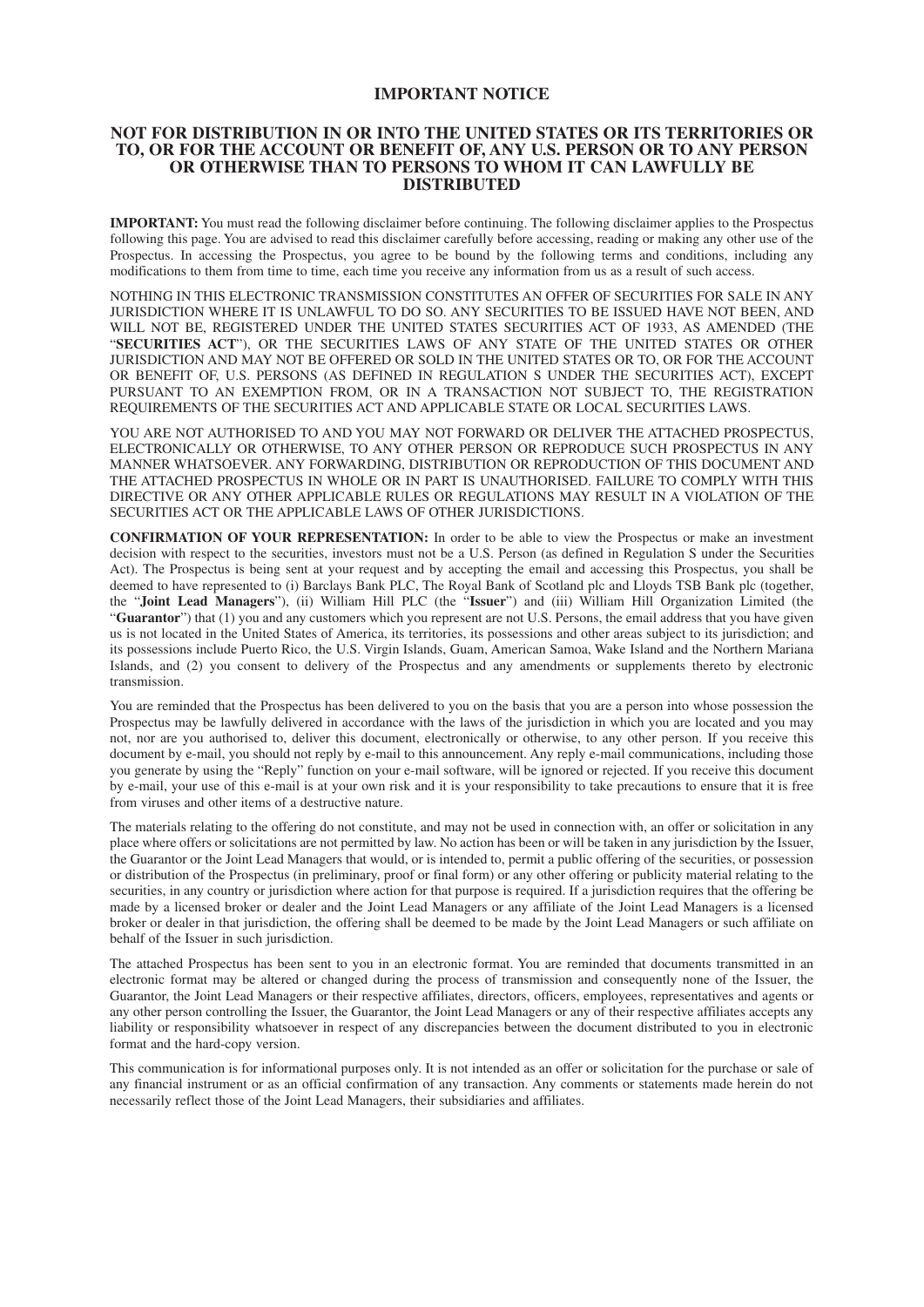

# **William Hill PLC**

*(incorporated with limited liability in England and Wales with registered number 4212563)*

## **£375,000,000 4.250 per cent. Guaranteed Notes due 2020**

**unconditionally and irrevocably guaranteed by**

## **William Hill Organization Limited**

*(incorporated with limited liability in England and Wales with registered number 00278208)*

## **Issue price: 100 per cent.**

The £375,000,000 4.250 per cent. Guaranteed Notes due 2020 (the "**Notes**") will be issued by William Hill PLC (the "**Issuer**") and will be unconditionally and irrevocably guaranteed (the "**Notes Guarantee**") on a joint and several basis by William Hill Organization Limited ("**WHO**" or the "**Guarantor**") and any other subsidiary of the Issuer which becomes a guarantor of the Notes after the Issue Date (as defined on page 14), as described under *"Terms and Conditions of the Notes – Notes Guarantee"*. References herein to the "Guarantor" shall, so far as the context permits, also include any subsidiary of the Issuer which becomes a guarantor of the Notes after the Issue Date, together, the "**Guarantors**", but shall not include any subsidiary of the Issuer which ceases to be a guarantor of the Notes after the Issue Date, all as described under *"Terms and Conditions of the Notes – Notes Guarantee"*. References herein to the "**Group**" are to the Issuer and its subsidiaries. References herein to "**William Hill**" are to the Issuer or the Group, as the context may require.

The Issuer may, at its option, redeem all, or some only, of the Notes at any time after the Issue Date at the relevant redemption amount described under *"Terms and Conditions of the Notes – Redemption and Purchase"*. The Issuer may also, at its option, redeem all, but not some only, of the Notes at any time at par plus accrued interest in the event of certain tax changes as described under *"Terms and Conditions of the Notes – Redemption and Purchase"*. Upon the occurrence of certain change of control events relating to the Issuer, each Noteholder shall have the option to require the Issuer to redeem or (at the option of the Issuer) purchase the Notes of such holder at a cash purchase price equal to 101 per cent. of the principal amount thereof plus accrued interest, as described under *"Terms and Conditions of the Notes – Redemption and Purchase"*. The Notes mature on 5 June 2020.

Application has been made to the Financial Conduct Authority in its capacity as competent authority under the Financial Services and Markets Act 2000 (the "**UK Listing Authority**") for the Notes to be admitted to the Official List of the UK Listing Authority and to the London Stock Exchange plc (the "**London Stock Exchange**") for the Notes to be admitted to trading on the London Stock Exchange's regulated market. The London Stock Exchange's regulated market is a regulated market for the purposes of Directive 2004/39/EC (the "**Markets in Financial Instruments Directive**").

The Notes are expected to be rated on issue Ba1 by Moody's Investors Service Ltd. ("**Moody's**") and BB+ by Standard & Poor's Credit Market Services Europe Limited ("**S&P**"). Each of S&P and Moody's is established in the European Union and registered under Regulation (EC) No. 1060/2009 (as amended). A rating is not a recommendation to buy, sell or hold securities and may be subject to revision, suspension or withdrawal at any time by the assigning rating organisation.

The Notes will initially be represented by a temporary global note (the "**Temporary Global Note**"), without interest coupons, which will be deposited on or about 5 June 2013 (the "**Closing Date**") with a common depositary for Euroclear Bank SA/NV ("**Euroclear**") and Clearstream Banking, société anonyme ("**Clearstream, Luxembourg**"). Interests in the Temporary Global Note will be exchangeable interests in a permanent global note (the "**Permanent Global Note**" and, together with the Temporary Global Note, the "**Global Notes**"), without interest coupons, on or after 17 July 2013 (the "**Exchange Date**"), upon certification as to non-U.S. beneficial ownership. Interests in the Permanent Global Note will be exchangeable for definitive Notes only in certain limited circumstances – see *"Summary of Provisions relating to the Notes while represented by the Global Notes"*.

An investment in Notes involves certain risks. Prospective investors should have regard to the factors described under **the heading "Risk Factors" on pages 18 to 34.**

**Joint Lead Managers**

**Barclays The Royal Bank of Scotland Lloyds Bank**

**The date of this Prospectus is 3 June 2013**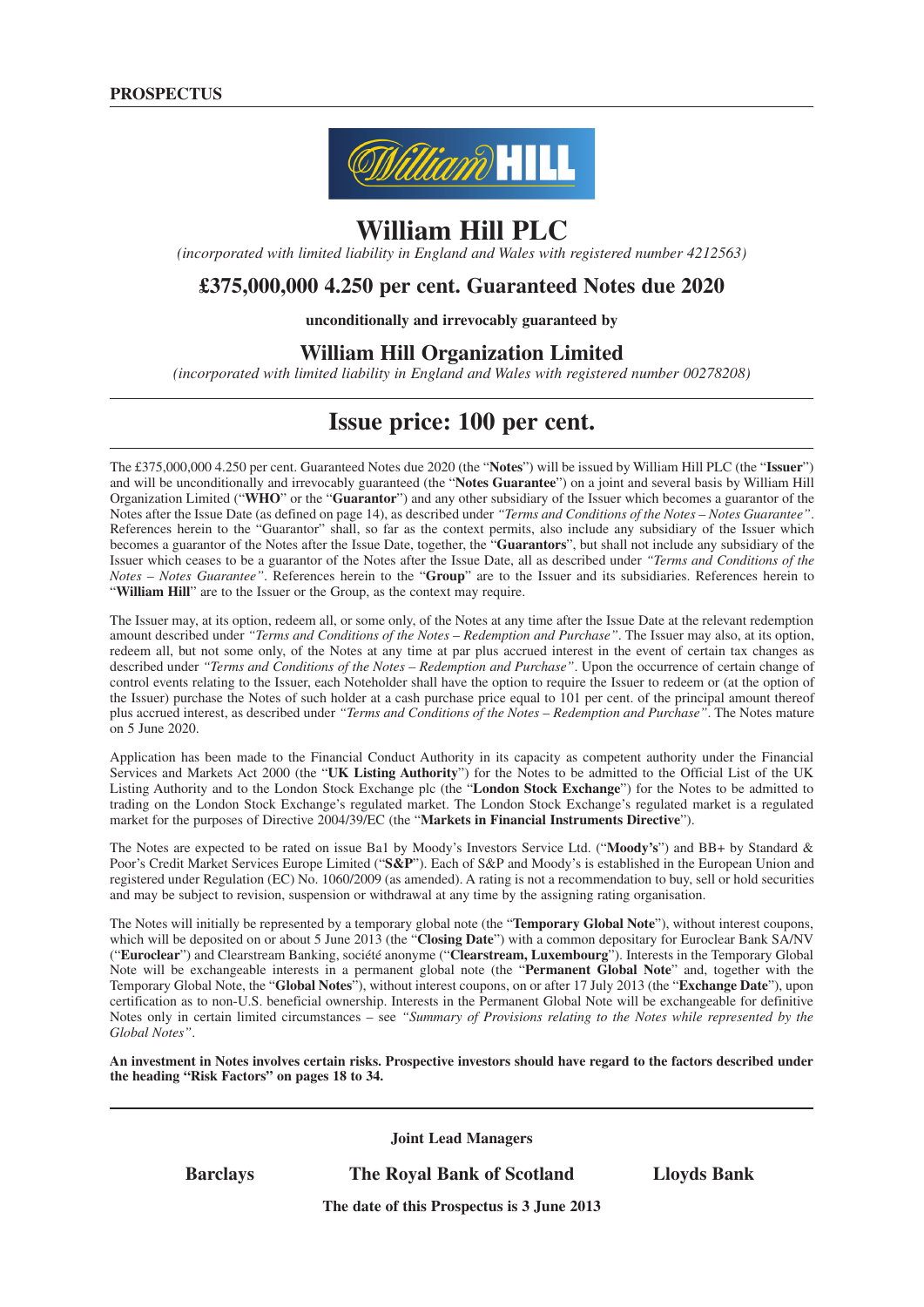This Prospectus comprises a prospectus for the purposes of Article 5.3 of Directive 2003/71/EC as amended (which includes the amendments made by Directive 2010/73/EU to the extent that such amendments have been implemented in a relevant Member State of the European Economic Area) (the "**Prospectus Directive**").

The Issuer and WHO accept responsibility for the information contained in this Prospectus. To the best of the knowledge of the Issuer and WHO (each having taken all reasonable care to ensure that such is the case) the information contained in this Prospectus is in accordance with the facts and does not omit anything likely to affect the import of such information.

The Issuer and WHO, having made all reasonable enquiries, confirm that this Prospectus contains all material information with respect to the Issuer and WHO and the Notes (including all information which, according to the particular nature of the Issuer, WHO and of the Notes, is necessary to enable investors to make an informed assessment of the assets and liabilities, financial position, profits and losses and prospects of the Issuer and WHO and of the rights attaching to the Notes), that the information contained or incorporated in this Prospectus is true and accurate in all material respects and is not misleading, that the opinions and intentions expressed in this Prospectus are honestly held and that there are no other facts the omission of which would make this Prospectus or any of such information or the expression of any such opinions or intentions misleading. The Issuer and WHO accept responsibility accordingly.

This Prospectus is to be read in conjunction with all documents which are deemed to be incorporated herein by reference (see "*Documents Incorporated by Reference*"). This Prospectus should be read and construed on the basis that such documents are incorporated and form part of the Prospectus.

Neither the Joint Lead Managers (as described under "*Subscription and Sale*", below) nor the Trustee have independently verified the information contained herein. Accordingly, no representation, warranty or undertaking, express or implied, is made and no responsibility or liability is accepted by the Joint Lead Managers or the Trustee as to the accuracy or completeness of the information contained or incorporated in this Prospectus or any other information provided by the Issuer or WHO in connection with the offering of the Notes. No Joint Lead Manager or the Trustee accepts any liability in relation to the information contained or incorporated by reference in this Prospectus or any other information provided by the Issuer or WHO in connection with the offering of the Notes or their distribution.

No person is or has been authorised by the Issuer, WHO, the Joint Lead Managers or the Trustee to give any information or to make any representation not contained in or not consistent with this Prospectus or any other information supplied in connection with the offering of the Notes and, if given or made, such information or representation must not be relied upon as having been authorised by the Issuer, WHO, any of the Joint Lead Managers or the Trustee.

Neither this Prospectus nor any other information supplied in connection with the offering of the Notes (a) is intended to provide the basis of any credit or other evaluation or (b) should be considered as a recommendation by the Issuer, WHO, any of the Joint Lead Managers or the Trustee that any recipient of this Prospectus or any other information supplied in connection with the offering of the Notes should purchase any Notes. Each investor contemplating purchasing any Notes should make its own independent investigation of the financial condition and affairs, and its own appraisal of the creditworthiness, of the Issuer and/or WHO. Neither this Prospectus nor any other information supplied in connection with the offering of the Notes constitutes an offer or invitation by or on behalf of the Issuer or WHO, any of the Joint Lead Managers or the Trustee to any person to subscribe for or to purchase any Notes.

Neither the delivery of this Prospectus nor the offering, sale or delivery of the Notes shall in any circumstances imply that the information contained herein concerning the Issuer and/or WHO is correct at any time subsequent to the date hereof or that any other information supplied in connection with the offering of the Notes is correct as of any time subsequent to the date indicated in the document containing the same. The Joint Lead Managers and the Trustee expressly do not undertake to review the financial condition or affairs of the Issuer or the Guarantor(s) during the life of the Notes or to advise any investor in the Notes of any information coming to their attention. The Notes have not been and will not be registered under the United States Securities Act of 1933, as amended (the "**Securities Act**") and are subject to U.S. tax law requirements. Subject to certain exceptions, the Notes may not be offered, sold or delivered within the United States or to U.S. persons. For a further description of certain restrictions on the offering and sale of the Notes and on distribution of this document, see "*Subscription and Sale*" below.

This Prospectus does not constitute an offer to sell or the solicitation of an offer to buy the Notes in any jurisdiction to any person to whom it is unlawful to make the offer or solicitation in such jurisdiction. The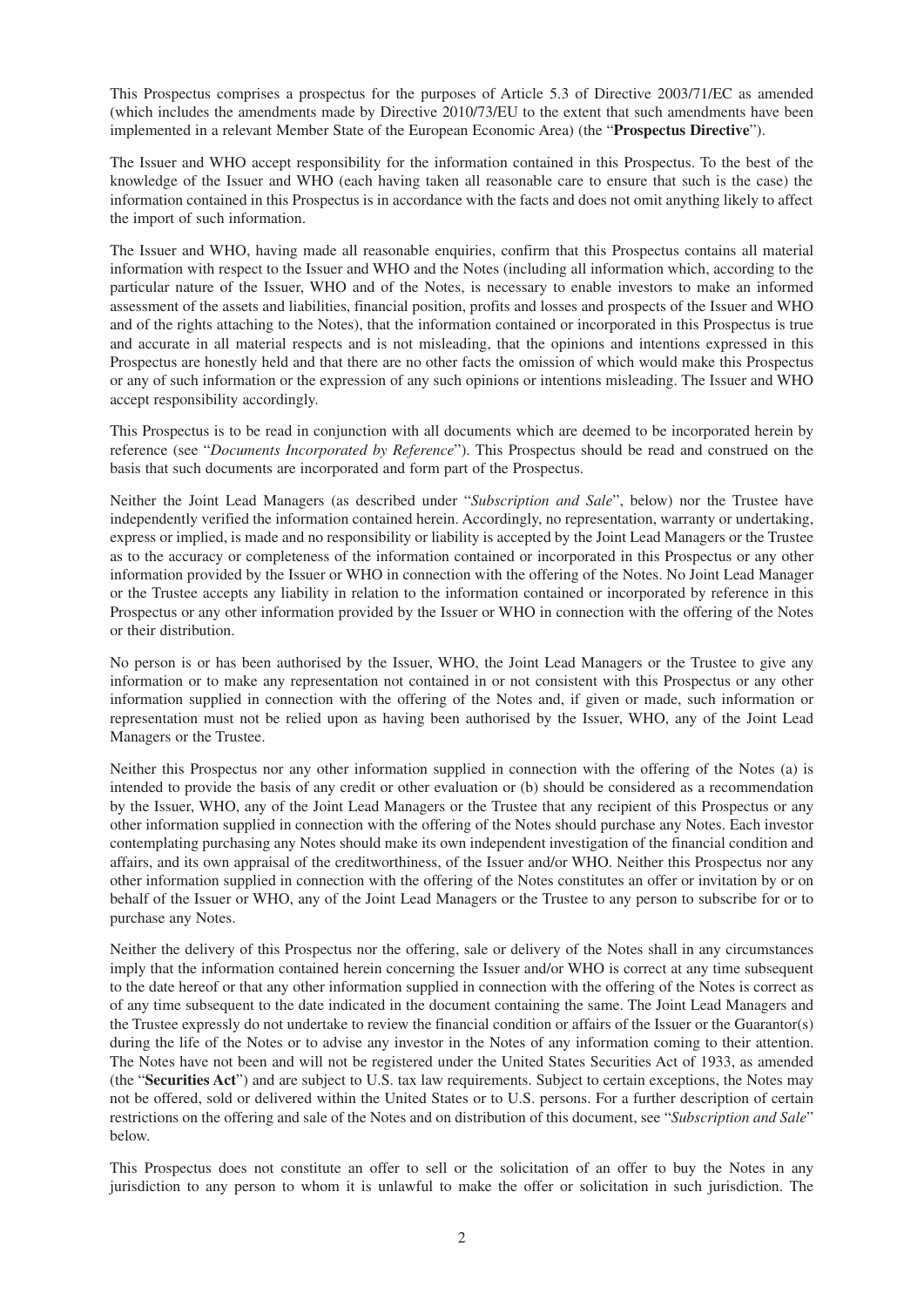distribution of this Prospectus and the offer or sale of Notes may be restricted by law in certain jurisdictions. The Issuer, WHO, the Joint Lead Managers and the Trustee do not represent that this Prospectus may be lawfully distributed, or that the Notes may be lawfully offered, in compliance with any applicable registration or other requirements in any such jurisdiction, or pursuant to an exemption available thereunder, or assume any responsibility for facilitating any such distribution or offering. In particular, no action has been taken by the Issuer, WHO, the Joint Lead Managers or the Trustee which is intended to permit a public offering of the Notes or the distribution of this Prospectus in any jurisdiction where action for that purpose is required. Accordingly, no Notes may be offered or sold, directly or indirectly, and neither this Prospectus nor any advertisement or other offering material may be distributed or published in any jurisdiction, except under circumstances that will result in compliance with any applicable laws and regulations. Persons into whose possession this Prospectus or any Notes may come must inform themselves about, and observe, any such restrictions on the distribution of this Prospectus and the offering and sale of Notes. In particular, there are restrictions on the distribution of this Prospectus and the offer or sale of Notes in the United States and the European Economic Area (including the United Kingdom), see "*Subscription and Sale*".

This Prospectus has been prepared on the basis that any offer of Notes in any Member State of the European Economic Area which has implemented the Prospectus Directive (each, a "**Relevant Member State**") will be made pursuant to an exemption under the Prospectus Directive, as implemented in that Relevant Member State, from the requirement to publish a prospectus for offers of Notes. Accordingly any person making or intending to make an offer in that Relevant Member State of Notes which are the subject of the offering contemplated in this Prospectus, may only do so in circumstances in which no obligation arises for the Issuer or any of the Joint Lead Managers to publish a prospectus pursuant to Article 3 of the Prospectus Directive or supplement a prospectus pursuant to Article 16 of the Prospectus Directive, in each case, in relation to such offer. Neither the Issuer nor the Joint Lead Managers have authorised, nor do they authorise, the making of any offer of Notes in circumstances in which an obligation arises for the Issuer or the Joint Lead Managers to publish or supplement a prospectus for such offer.

Each potential investor in the Notes must determine the suitability of that investment in light of its own circumstances. In particular, each potential investor should:

- (i) have sufficient knowledge and experience to make a meaningful evaluation of the Notes, the merits and risks of investing in the Notes and the information contained or incorporated by reference in this Prospectus or any applicable supplement;
- (ii) have access to, and knowledge of, appropriate analytical tools to evaluate, in the context of its particular financial situation, an investment in the Notes and the impact the Notes will have on its overall investment portfolio;
- (iii) have sufficient financial resources and liquidity to bear all of the risks of an investment in the Notes, including where the currency for principal or interest payments is different from the potential investor's currency;
- (iv) understand thoroughly the terms of the Notes and be familiar with the behaviour of any relevant financial markets; and
- (v) be able to evaluate (either alone or with the help of a financial adviser) possible scenarios for economic, interest rate and other factors that may affect its investment and its ability to bear the applicable risks.

The investment activities of certain investors are subject to legal investment laws and regulations, or review or regulation by certain authorities. Each potential investor should consult its legal advisers to determine whether and to what extent (1) the Notes are legal investments for it, (2) the Notes can be used as collateral for various types of borrowing and (3) other restrictions apply to its purchase or pledge of the Notes. Financial institutions should consult their legal advisors or the appropriate regulators to determine the appropriate treatment of the Notes under any applicable risk-based capital or similar rules.

**IN CONNECTION WITH THE ISSUE OF THE NOTES, BARCLAYS BANK PLC AS STABILISING MANAGER (THE "STABILISING MANAGER") (OR PERSONS ACTING ON BEHALF OF THE STABILISING MANAGER) MAY OVER ALLOT NOTES OR EFFECT TRANSACTIONS WITH A VIEW TO SUPPORTING THE MARKET PRICE OF THE NOTES AT A LEVEL HIGHER THAN THAT WHICH MIGHT OTHERWISE PREVAIL. HOWEVER, THERE IS NO ASSURANCE THAT THE STABILISING MANAGER (OR PERSONS ACTING ON BEHALF OF THE STABILISING MANAGER) WILL UNDERTAKE STABILISATION ACTION. ANY STABILISATION ACTION MAY BEGIN ON OR**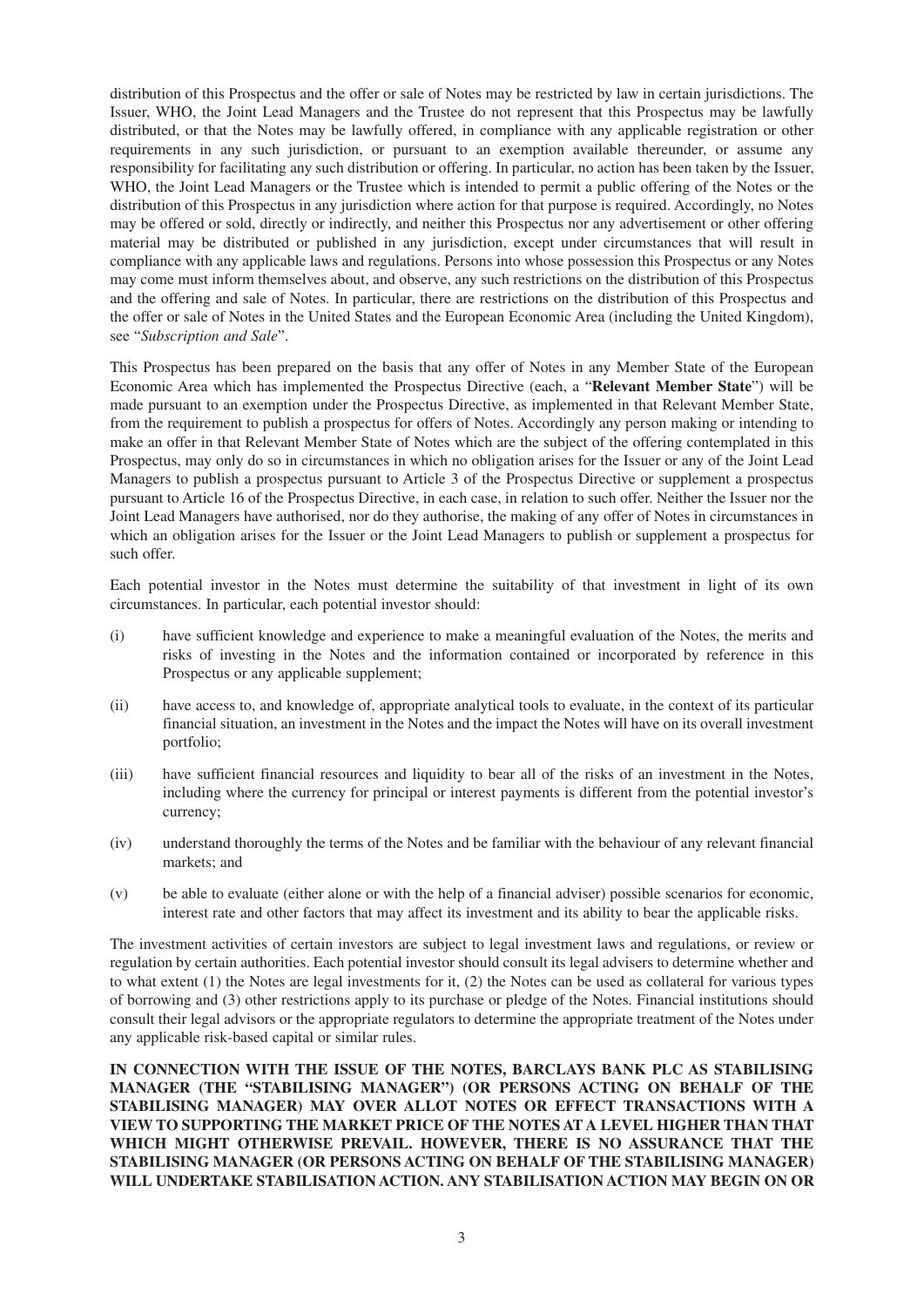**AFTER THE DATE ON WHICH ADEQUATE PUBLIC DISCLOSURE OF THE TERMS OF THE OFFER OF THE NOTES IS MADE AND, IF BEGUN, MAY BE ENDED AT ANY TIME, BUT IT MUST END NO LATER THAN THE EARLIER OF 30 DAYS AFTER THE ISSUE DATE OF THE NOTES AND 60 DAYS AFTER THE DATE OF THE ALLOTMENT OF THE NOTES. ANY STABILISATION ACTION OR OVER-ALLOTMENT MUST BE CONDUCTED BY THE STABILISING MANAGER (OR PERSONS ACTING ON BEHALF OF THE STABILISING MANAGER) IN ACCORDANCE WITH ALL APPLICABLE LAWS AND RULES.**

All references in this document to "**pounds sterling**", "**Sterling**" and "**£**" refer to the lawful currency of the United Kingdom.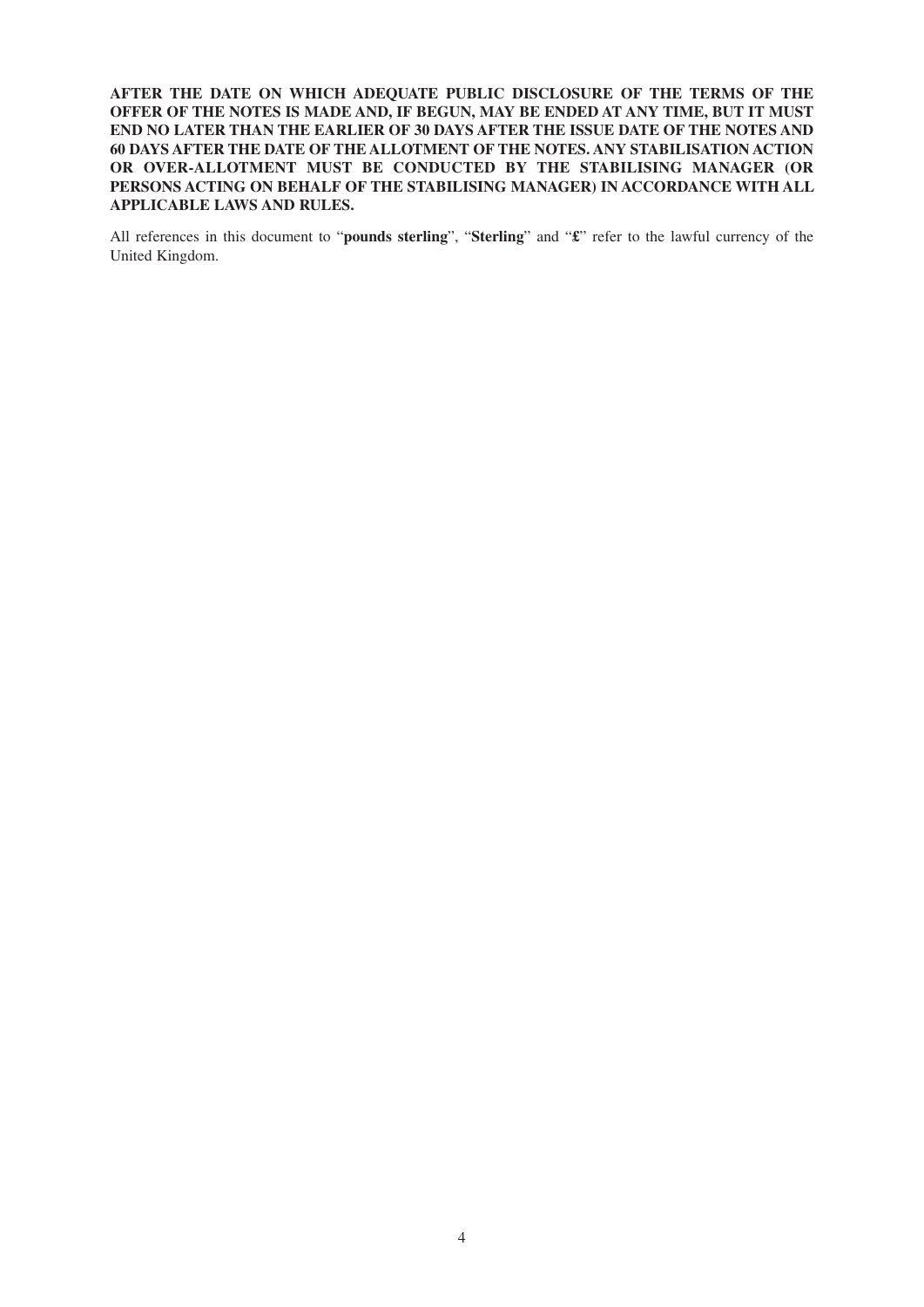## **TABLE OF CONTENTS**

## Page

|                                                                                   | 6  |
|-----------------------------------------------------------------------------------|----|
|                                                                                   | 7  |
|                                                                                   | 9  |
|                                                                                   | 10 |
|                                                                                   | 13 |
|                                                                                   | 14 |
|                                                                                   | 17 |
|                                                                                   | 18 |
|                                                                                   | 35 |
|                                                                                   | 36 |
|                                                                                   | 47 |
|                                                                                   | 48 |
|                                                                                   | 54 |
|                                                                                   | 56 |
| Summary Of Provisions Relating To The Notes While Represented By The Global Notes | 73 |
|                                                                                   | 76 |
|                                                                                   | 79 |
|                                                                                   | 80 |
|                                                                                   | 82 |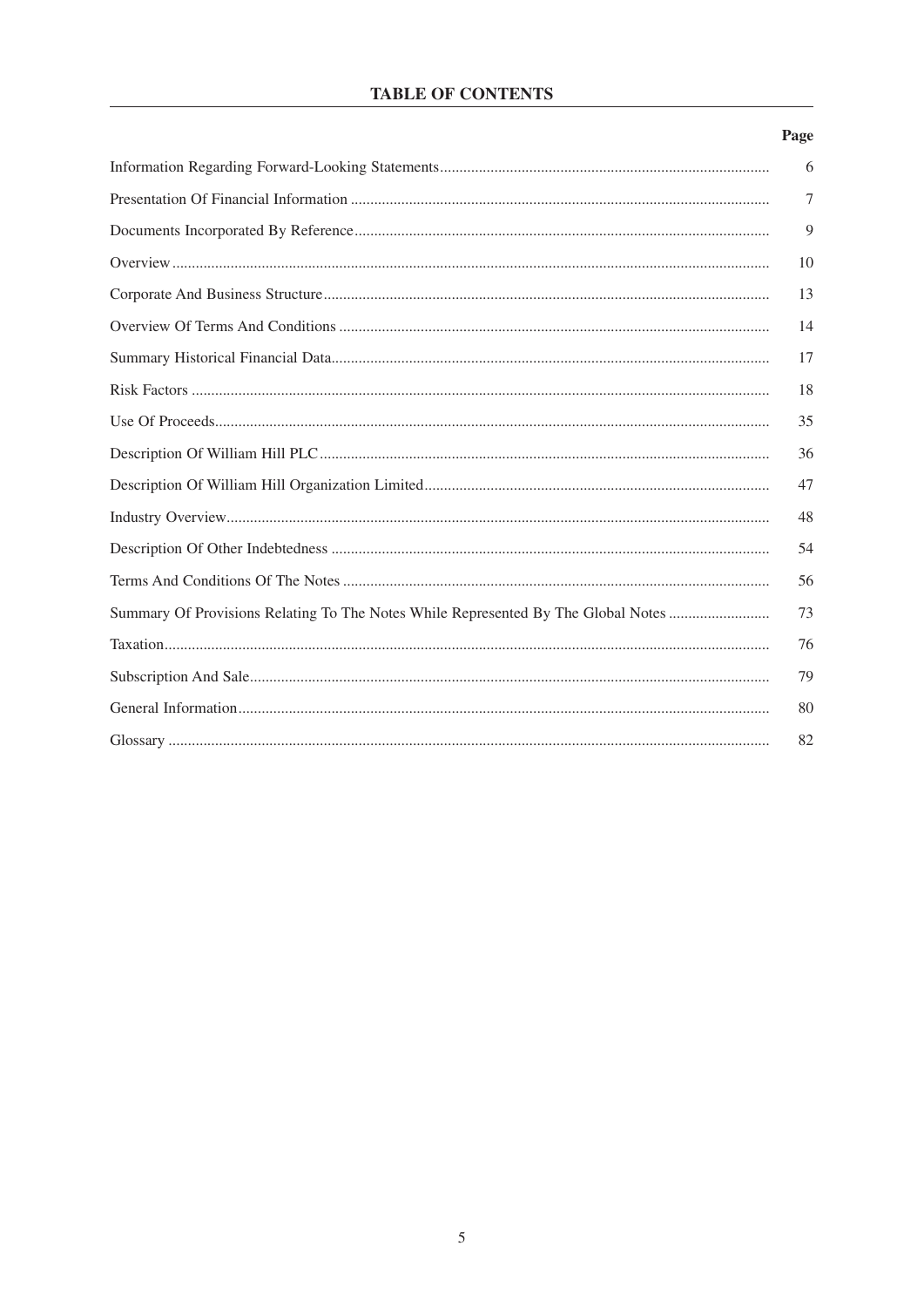#### **INFORMATION REGARDING FORWARD-LOOKING STATEMENTS**

This document includes forward-looking statements. The words "believe", "anticipate", "expect", "intend", "plan", "predict", "continue", "assume", "may", "will", "should", "shall", "risk" and other similar expressions that are predictions of or indicate future events and future trends identify forward looking statements. These forward-looking statements include all matters that are not historical facts. In particular, the statements under the headings "*Overview*", "*Risk Factors*" and "*Description of William Hill PLC*" and regarding the Group's strategy and other future events or prospects are forward-looking statements. You should not place undue reliance on forward-looking statements because they involve known and unknown risks, uncertainties and other factors that are in many cases beyond the Issuer's and/or WHO's control. By their nature, forward-looking statements involve risks and uncertainties because they relate to events and depend on circumstances that may or may not occur in the future. Recipients of this document are cautioned that forward-looking statements are not guarantees of future performance and that the Group's actual results of operations, financial condition and liquidity, and the development of the industry in which the Group operates may differ materially from those made in or suggested by the forward-looking statements contained in this document. The cautionary statements set out above should be considered in connection with any subsequent written or oral forward-looking statements that the Issuer and/or WHO, or persons acting on their behalf, may issue. Factors that may cause the Group's actual results to differ materially from those expressed or implied by the forward-looking statements in this document include but are not limited to the risks described under "*Risk Factors*".

These forward-looking statements reflect the Issuer's and/or WHO's judgement at the date of this document and are not intended to give any assurances as to future results. Save for those forward-looking statements required by the Listing Rules, Disclosure Rules and Transparency Rules and/or the Prospectus Rules, in each case of the UK Listing Authority, the Issuer and WHO undertake no obligation to update these forward-looking statements, and will not publicly release any revisions they may make to these forward-looking statements that may result from events or circumstances arising after the date of this document. The Issuer and WHO will comply with their obligations to publish updated information as required by law or by any regulatory authority but assume no further obligation to publish additional information.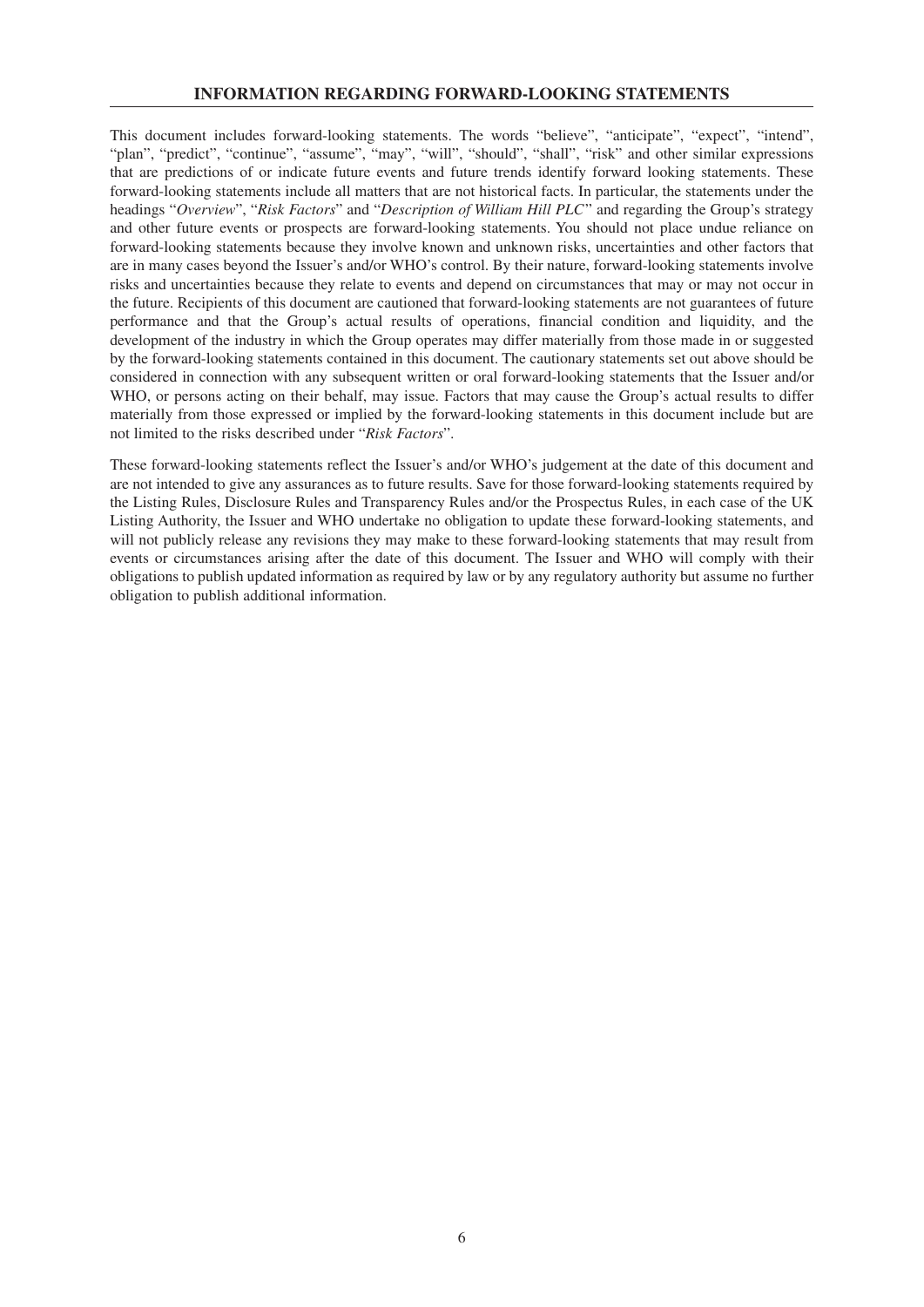The Issuer prepares its consolidated financial statements on the basis of a 52-week or 53-week financial period, generally ending on the Tuesday closest to the 31 December in each year. The audited consolidated financial statements of the Issuer for each of the years ended 27 December 2011 (the "**2011 financial year**") and 1 January 2013 (the "**2012 financial year**"), respectively, are incorporated by reference into this document. The Issuer prepares its consolidated financial statements in accordance with International Financial Reporting Standards ("**IFRS**").

The audited financial statements of WHO for the 2011 financial year and the 2012 financial year respectively, are incorporated by reference into this document. WHO prepares its financial statements in accordance with generally accepted accounting principles in the United Kingdom ("**UK GAAP**").

## **Non-IFRS measures**

William Hill assesses the financial performance of the Group's business using a variety of key financial measures of the Group's performance. Some of these measures are termed "non-IFRS measures" because they exclude amounts that are included in, or include amounts that are excluded from, the most directly comparable measure calculated and presented in accordance with IFRS, or are calculated using financial measures that are not calculated in accordance with IFRS. A summary of the key performance measures discussed in this document, and of how such measures are used by William Hill, is presented below, including cross-references to the sections of this document in which these non-IFRS measures are reconciled to the most directly comparable measure calculated in accordance with IFRS. William Hill does not regard these non-IFRS measures as a substitute for the equivalent measures calculated and presented in accordance with IFRS or those calculated using financial measures that are calculated in accordance with IFRS. The non-IFRS measures presented below may not be directly comparable to similarly-titled measures used by other companies, including competitors of William Hill.

#### **Operating profit**

William Hill considers operating profit to be a key financial indicator of the Group's performance. Operating profit is defined by William Hill as pre-exceptional profit before interest and tax and before the amortisation of specifically identified intangible assets recognised on acquisitions. William Hill considers operating profit to be a useful indicator of the operating performance of the business because it excludes the impact of amortisation charges arising from intangible assets recognised on acquisitions and exceptional items. Operating profit excludes items that can have a significant impact on the Group's profit or loss and should, therefore, be used in conjunction with, and not as a substitute for, profit before interest and tax.

Ordinarily, the operating profit generated by the Group's retail and online segments will exceed 100 per cent. of Group operating profit primarily because Group operating profit includes the operating loss in the corporate segment resulting from unallocated central corporate costs.

## **Adjusted EPS**

William Hill defines, adjusted earnings per share ("**EPS**") as EPS adjusted for exceptional items and the post-tax impact of the amortisation of intangible assets arising from acquisitions. For the same reasons explained above under "*— Operating profit*", William Hill believes that adjusted EPS is a useful indicator for assessing the value of the Issuer's ordinary shares (for example, by way of price earnings multiples). Adjusted EPS excludes items that can have a significant effect on the Group's profit or loss and should, therefore, be used in conjunction with, and not as a substitute for, EPS as calculated under IFRS.

#### **Gross win margin**

Gross win margin is a non-IFRS measure defined as gross win divided by amounts wagered and represents the percentage of amounts wagered that is retained by the Group. William Hill believes that gross win margin is useful in assessing the Group's ability to generate revenues from the amounts wagered by customers and that it provides a basis for assessing the profitability of certain activities of the Group. Gross win margin is used by William Hill to evaluate performance of over-the-counter activities in the retail segment and sportsbook activities in the online segment. Gross win margin is less relevant to activities that have fixed odds such as gaming activities. Gross win margin excludes items that can have a significant effect on the Group's profit or loss and should, therefore, be used in conjunction with revenue as calculated under IFRS.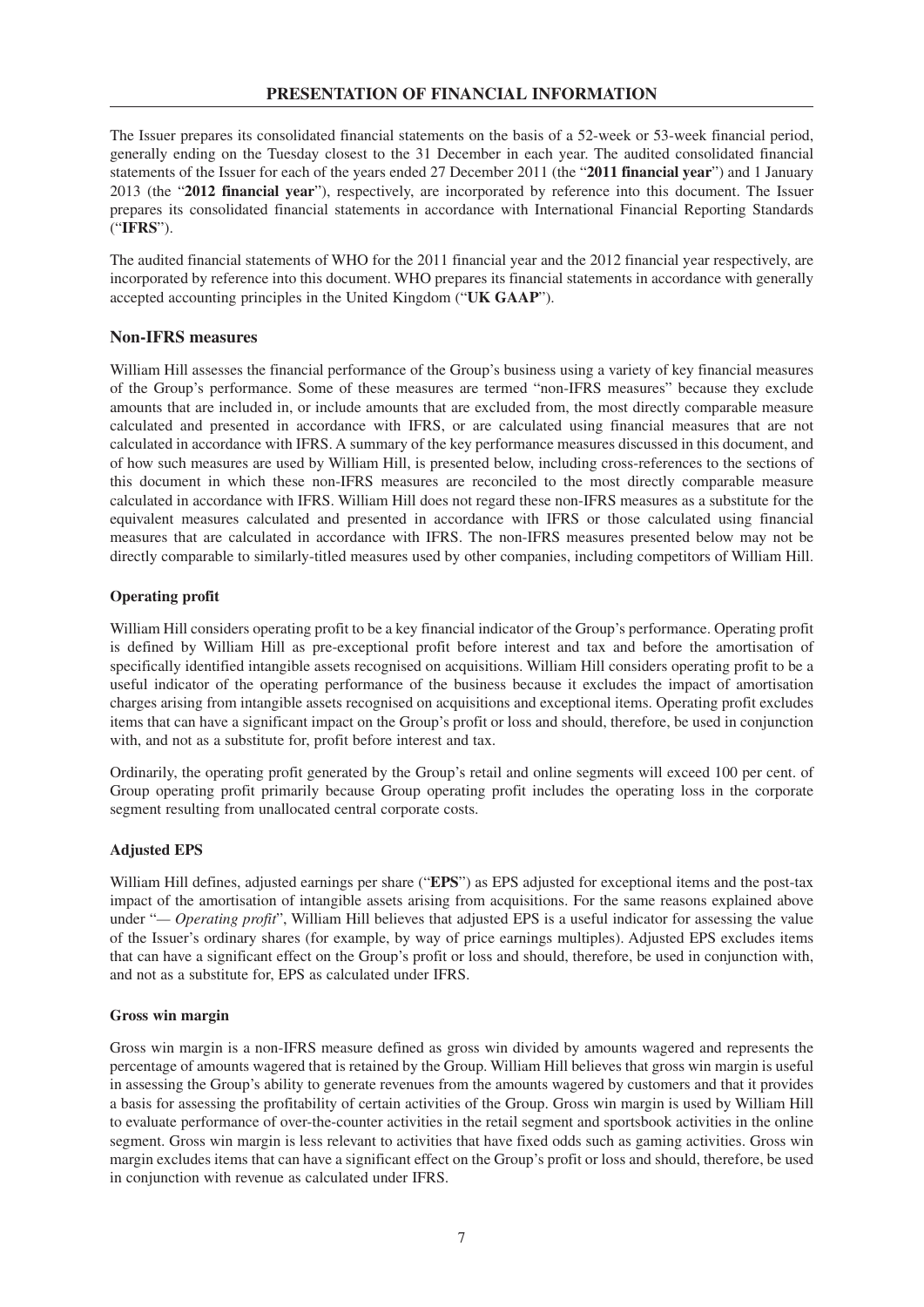Gross win, defined as amounts wagered before the deduction of free bets, bonuses and other goodwill gestures (in the online segment) less customer winnings, is a non-IFRS measure which William Hill uses primarily to calculate gross win margin for certain activities of the Group, as described in the preceding paragraph. In addition, certain taxes and duties, including betting duty and the Horserace Betting Levy, are levied based on gross win. William Hill views gross win as being useful in assessing the underlying performance of gaming machines because, in contrast to revenue, machines gross win is not impacted by the new Machine Games Duty regime. For over-thecounter activities in the retail segment, gross win equates to revenue as free bets, bonuses and goodwill gestures are deducted from amounts wagered, while for sportsbook activities in the online segment gross win is directly related to revenue, with revenue being gross win less fair value adjustments for free bets, bonuses and goodwill gestures.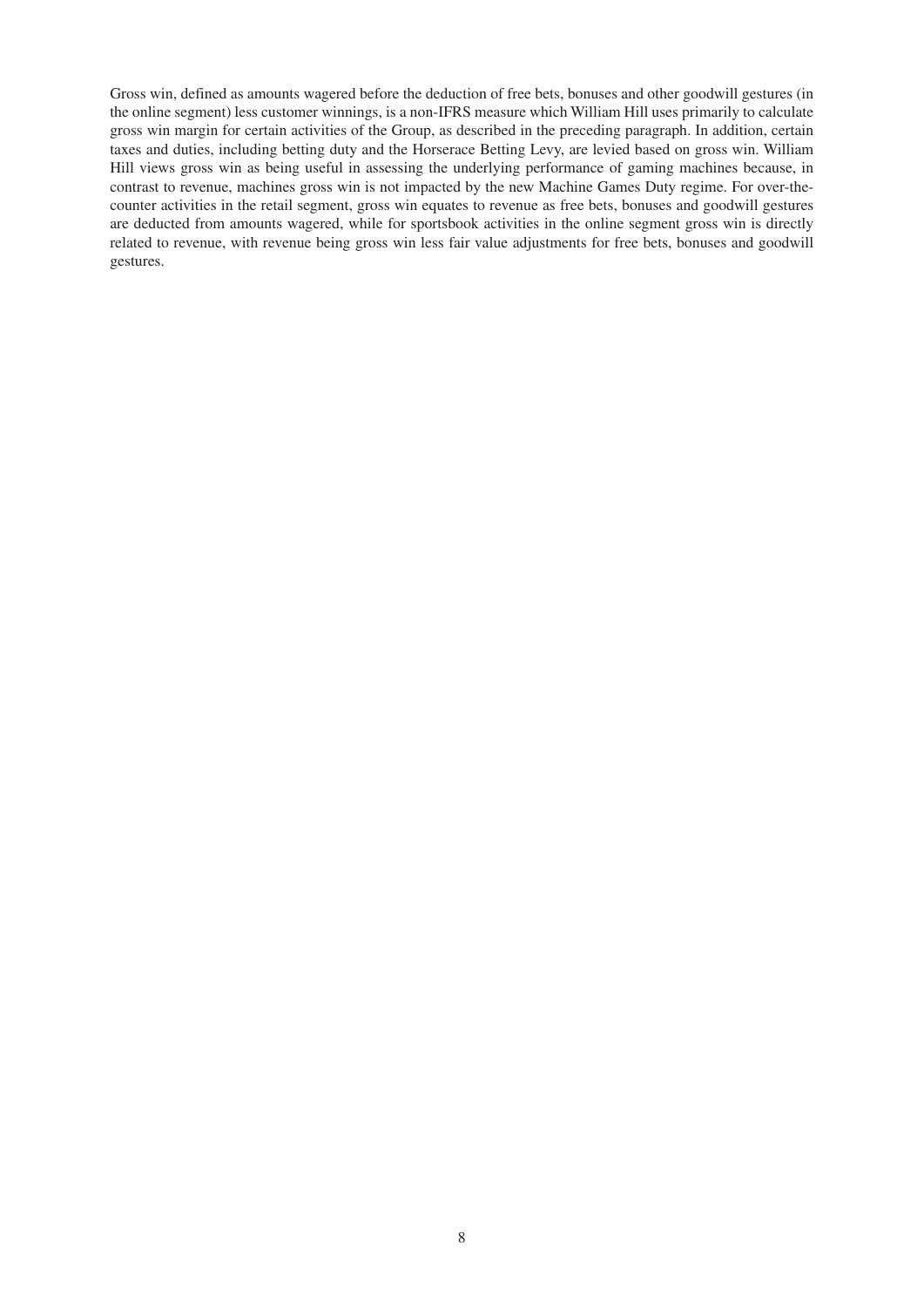The following documents which have previously been published or are published simultaneously with this Prospectus and have been filed with the Financial Conduct Authority shall be incorporated in, and form part of, this Prospectus:

|                                                             |                                                     | Page number in the  |
|-------------------------------------------------------------|-----------------------------------------------------|---------------------|
| Reference document                                          | Information incorporated by reference               | reference documents |
| William Hill PLC Annual                                     | Managing our risks                                  | $22 - 23$           |
| Report and Accounts for the 52                              | Group Independent Auditors' Report                  | $64-65$             |
| weeks ended 27 December 2011                                | <b>Consolidated Income Statement</b>                | 66                  |
|                                                             | Consolidated Statement of Comprehensive Income      | 67                  |
|                                                             | Consolidated Statement of Changes in Equity         | 68                  |
|                                                             | <b>Consolidated Statement of Financial Position</b> | 69                  |
|                                                             | <b>Consolidated Cash Flow Statement</b>             | 70                  |
|                                                             | <b>Statement of Group Accounting Policies</b>       | 71-72               |
|                                                             | Notes to the Group Financial Statements             | 73-103              |
| William Hill PLC Annual                                     | Managing our risks                                  | 28-29               |
| Report and Accounts for the 53                              | Group Independent Auditors' Report                  | 68-69               |
| weeks ended 1 January 2013                                  | <b>Consolidated Income Statement</b>                | 70                  |
|                                                             | Consolidated Statement of Comprehensive Income      | 71                  |
|                                                             | Consolidated Statement of Changes in Equity         | 72                  |
|                                                             | Consolidated Statement of Financial Position        | 73                  |
|                                                             | <b>Consolidated Cash Flow Statement</b>             | 74                  |
|                                                             | <b>Statement of Group Accounting Policies</b>       | $75 - 76$           |
|                                                             | Notes to the Group Financial Statements             | $77-110$            |
| William Hill Organization                                   | <b>Independent Auditors' Report</b>                 | 7                   |
| Limited Report and Financial                                | Profit and Loss Account                             | 8                   |
| Statements for the 52 weeks                                 | Statement of Total Recognised Gains and Losses      | 9                   |
| ended 27 December 2011                                      | <b>Balance Sheet</b>                                | 10                  |
|                                                             | <b>Cash Flow Statement</b>                          | 11                  |
|                                                             | Notes to the Accounts                               | $12 - 35$           |
|                                                             | (including accounting policies)                     |                     |
| William Hill Organization                                   | <b>Independent Auditors' Report</b>                 | 8                   |
| Limited Report and Financial                                | Profit and Loss Account                             | 9                   |
| Statements for the 53 weeks                                 | Statement of Total Recognised Gains and Losses      | 10                  |
| ended 1 January 2013                                        | <b>Balance Sheet</b>                                | 11                  |
|                                                             | <b>Cash Flow Statement</b>                          | 12                  |
|                                                             | Notes to the Accounts                               | 13-39               |
|                                                             | (including accounting policies)                     |                     |
| William Hill PLC Interim                                    | A11                                                 |                     |
| Management Statement for the<br>13 weeks ended 2 April 2013 |                                                     |                     |

Any information contained in the above documents incorporated by reference and not listed above is either covered elsewhere in this Prospectus or is not relevant for the investors. **Statement**")

(the "**Interim Management**

Any documents themselves incorporated by reference in the documents incorporated by reference in this Prospectus shall not form part of this Prospectus.

Copies of the documents incorporated by reference in this Prospectus are available free of charge at *www.williamhill.com*. References to web addresses in this Prospectus are included as inactive textual references only and information in these websites does not form part of this Prospectus.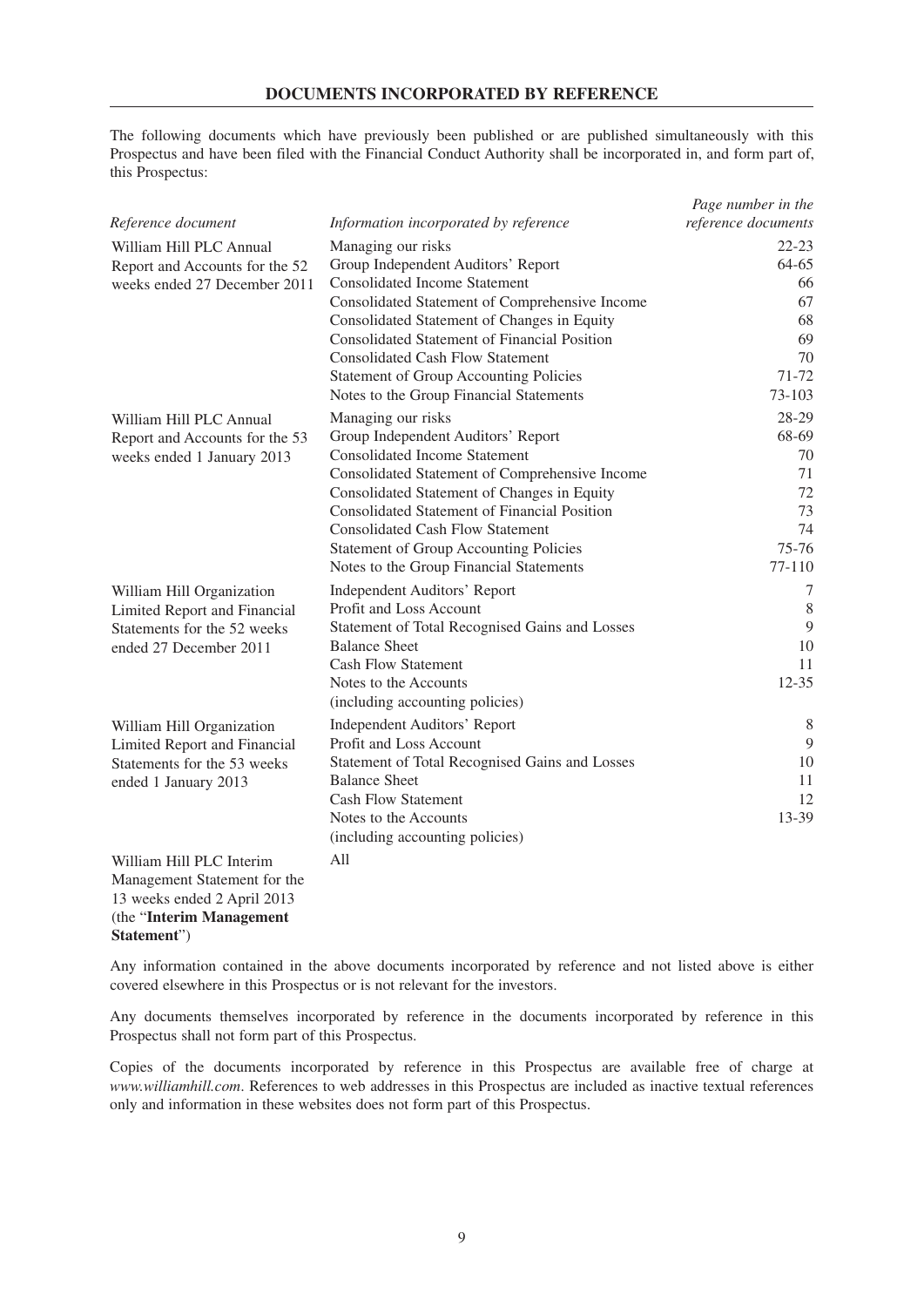## **OVERVIEW**

This Overview must be read as an introduction to this Prospectus and any decision to invest in the Notes **should be based on a consideration of this Prospectus as a whole including the documents incorporated by reference.**

Words and expressions defined in the "*Terms and Conditions of the Notes*" shall have the same meanings in this Overview.

## **The Group**

William Hill is one of the world's leading listed betting and gaming groups providing betting and gaming services across multiple channels. It is one of the UK's largest bookmakers with approximately 2,392 licensed betting offices ("**LBOs**") that provide betting opportunities on a wide range of sporting and non-sporting events and gaming on machines and number-based products. The Group's online business based in Gibraltar, William Hill Online, has the leading share by revenues of the UK's online betting and gaming markets, providing customers in the UK and elsewhere with access to sports betting, casino games, poker and bingo via all or some of the internet, telephone, mobile devices and text based services. The Group established its US operation, William Hill US, in June 2012 offering land-based sports betting in Nevada. On 19 March 2013 the Group acquired from Sportingbet plc ("**Sportingbet**") its Australian online business and was granted a call option over Sportingbet's Spanish online business. On 15 April 2013 the Group exercised its option to acquire from the Playtech Group ("**Playtech**") the remaining 29 per cent. stake the Group did not own of William Hill Online.

## **Key Strengths**

William Hill has a number of significant competitive advantages and strengths that will be important factors in maintaining and further developing its business, including the following:

#### **Long-established, trusted and widely recognised brand**

William Hill's long-established, trusted and widely recognised brand and reputation represent a significant competitive advantage in the development of its betting and gaming activities. In the gambling industry, customers have traditionally taken comfort from the fact that they are dealing with a widely recognised operator with a longestablished heritage. The William Hill brand and heritage have also been key in supporting the growth of the Group's online segment both in the UK and internationally and the Group expects this to continue into the future.

#### **Leading multi-channel capability in the UK**

Historically, the Group viewed its retail and online segments as separate channels appealing to different groups of customers. However, as the industry has evolved, the Group's customers are increasingly accessing betting and gaming products across multiple channels, and William Hill believes the different channels can complement one another. In line with wider UK gambling trends, revenues generated from the Group's retail segment have continued to increase during the period of the launch and subsequent growth of both online and mobile betting and gaming. William Hill Online has also expanded its offering into new channels, primarily mobile betting and gaming and text betting.

As the UK's largest bookmaker by number of  $LBOs<sup>1</sup>$  and with the leading share by revenues of the UK's online betting and gaming markets<sup>2</sup>, William Hill believes that the Group is well placed to exploit the growing multichannel trend amongst UK betting and gaming customers and that there are opportunities to apply this multichannel expertise in certain territories outside the UK.

## **Sports betting led with a full gaming proposition**

William Hill is recognised for its sports betting expertise and the Group continues to expand its sports betting product range and to offer attractive pricing on high-profile sporting events. It also offers a full range of gaming products in order to provide customers with an exciting gambling experience. Although sports betting margins can

<sup>1</sup> Source: Gambling Commission industry statistics from 2009 to 2012, September 2012.

<sup>2</sup> Source: Gambling Data, Regulated European Online Markets Data Report, 2012.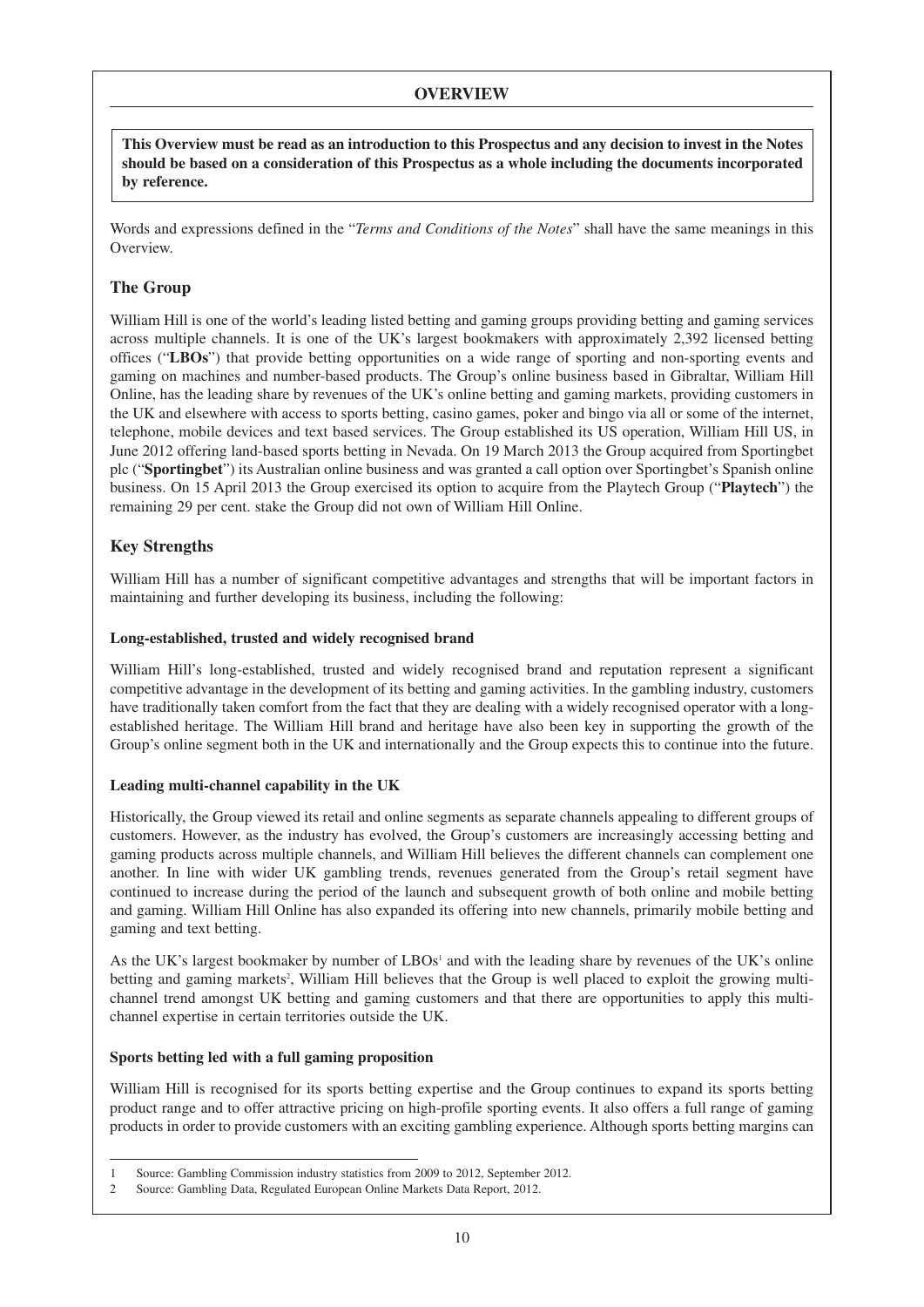fluctuate with sporting results, gaming margins are more predictable and provide a more stable source of revenue for the Group. The combination of betting and gaming also enables the Group to cross-sell multiple products to customers, which William Hill believes increases customer value and retention.

Changes to the Group's product offering in its LBOs have enabled the retail segment to remain attractive to a broad range of customers and to respond effectively to market trends, with gaming machines and football betting proving particularly popular with the younger portion of the customer base. William Hill Online's product range has also been expanded substantially since its creation in 2008. In particular, William Hill Online has introduced new inplay algorithmic models and automated systems to manage its key sports betting products, thereby creating a greater variety of bet types and improving in-play gross win margins in its sportsbook channel. William Hill Online also continues to innovate around its gaming products, for instance by launching an enhanced live casino product in the 2012 financial year.

## **Growing exposure to regulated international markets**

While the Group's core market is in the UK, it is expanding into other locally licensed territories on a selective and targeted basis. This has the benefit of diversifying its sources of revenue and of reducing its exposure to the UK economy, taxation and regulatory framework. In the 2012 financial year, 91.2 per cent. of the Group's revenues were generated from the UK and 1.7 per cent. from locally licensed territories outside the UK. In the last two years, the Group has launched online businesses in the locally licensed Italian and Spanish markets, and established land-based operations in the US. In furtherance of this strategy, on 19 March 2013 the Group acquired Sportingbet's Australian business and certain other assets from Sportingbet as well as a call option over Sportingbet's Spanish online business.

## **Effective odds setting, trading and risk management system**

The Group and its relevant employees have extensive experience in risk management and bookmaking procedures, such as analysing information, imposing bet acceptance limits, hedging and expert odds compilation. In addition, by offering a substantial number of betting opportunities to customers, William Hill is able to spread its risk over a large number of events.

Over the last three years, the Group has enhanced its trading platform, including automating the in-play price management systems. This has both improved risk management, as automation has mitigated the risk of human error in this part of the process, and enabled the Group to expand significantly the breadth and depth of its product offering. For example, it has substantially expanded its in-play product offering in football, to the extent that the online segment now offers up to 123 in-play markets per football match, more than any other online operator. As well as extending the product range, these changes have also driven an improvement in the gross win margin.

## **Strong management team with significant experience in the gambling industry**

William Hill has a well-established senior management team that combines the skills of individuals with broad general and retail management experience with those of individuals with significant experience in the gambling, online and mobile industries. The Group plays an active role in a variety of governing bodies throughout the gambling industry.

The Group's management team is led by Ralph Topping, the Chief Executive, who has over 40 years' experience in the gambling industry having joined William Hill in 1973 and who led the creation of the online sportsbook in 1998.

## **Track record of profit growth, effective management of costs and strong cash generation**

William Hill's focus is on delivering sustainable long-term earnings growth and value for shareholders. Since William Hill was floated on the London Stock Exchange in 2002, it has experienced strong revenue and earnings growth. In the last three financial years, the Group's revenue has increased from  $\text{\pounds}1,071.8$  million in the 2010 financial year to £1,276.9 million in the 2012 financial year, representing a compound annual growth rate of 6.0 per cent. in this period. William Hill's effective cost control is evidenced by the fact that, during the same period, its operating profit has increased at a higher rate than revenue, increasing from £276.8 million to £330.6 million, equivalent to a compound annual growth rate of 6.1 per cent.

The Group has been highly and consistently cash generative, generating £294.3 million in net cash inflow from operating activities in the 2012 financial year.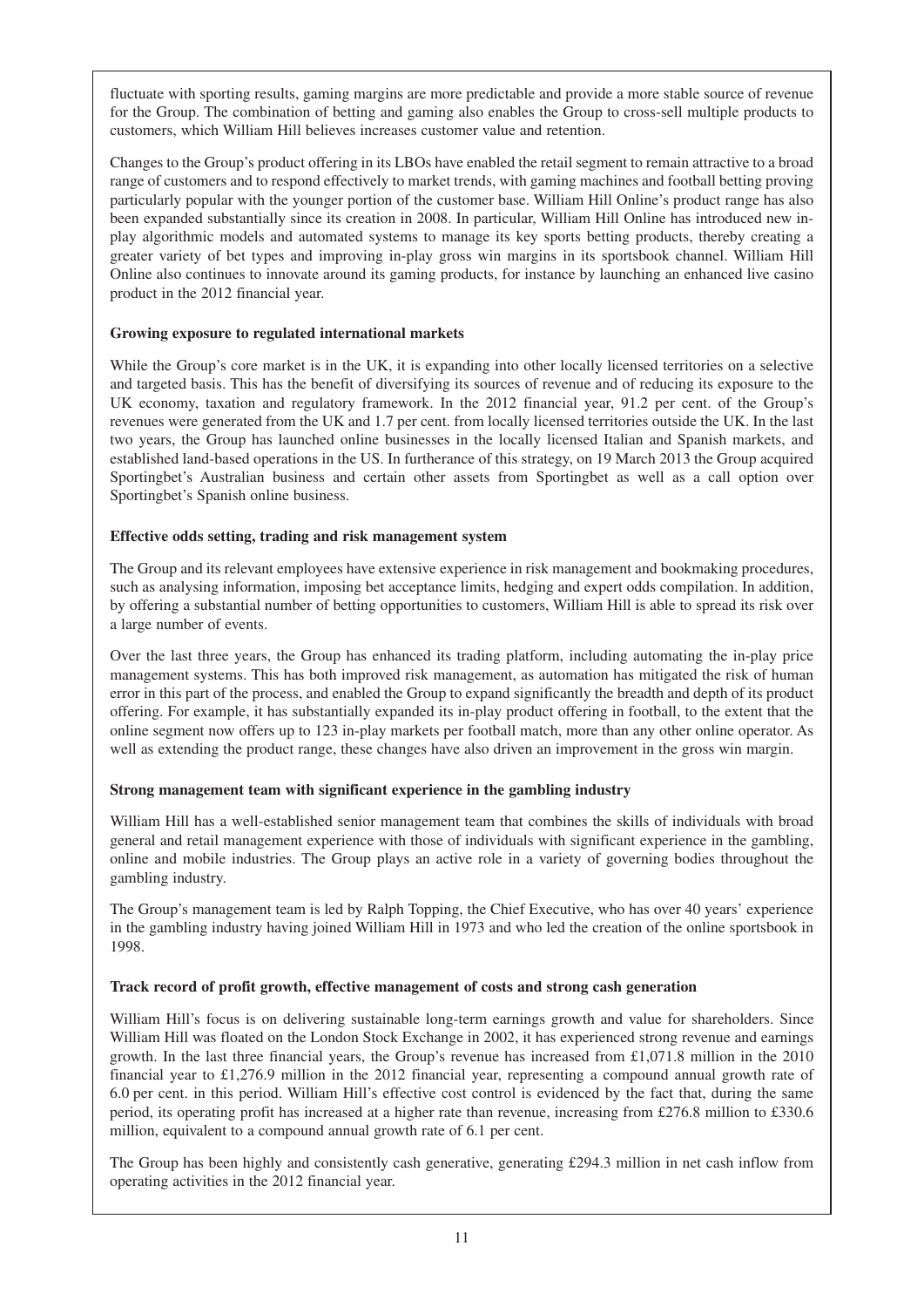## **Business Strategy**

The Group focuses on three areas aimed at expanding its business and delivering value: its products, its multichannel offering to customers and international expansion.

### **Developing a wider product offering**

William Hill provides a range of betting and gaming products to appeal to a wide customer base and to encourage use of more than one product. In the 2012 financial year, 51.7 per cent. of William Hill's revenue was generated from betting activities while 47.7 per cent. was generated from gaming activities. In William Hill's retail segment, an estimated 30 per cent. of customers use more than one product and two-thirds of gaming customers also bet over-the-counter. In William Hill's online segment, revenues from key cross-sell gaming products (the Vegas Games, Live Casino and Skill platforms) grew by 15.0 per cent. in the 2012 financial year.

The Group continually develops and extends its sports betting offering. In the 2012 financial year, for instance, William Hill further extended the quantity of its in-play betting opportunities, in particular in football betting, as well as launching new in-play models for other sports such as volleyball and badminton in time for the London Olympics.

William Hill Online enhanced its gaming offering, for example by introducing its new Live Casino product, launched in 2012, and its range of Flash-based games, whose ease of access make them well-suited to crossselling sports betting customers into gaming.

#### **Driving greater multi-channel usage**

The Group's goal is to make it easier for customers to access its products wherever and whenever they want to gamble. William Hill believes that a multi-channel operation increases customer loyalty. The Group is continuing to expand its range of channels, beyond its traditional formats, particularly via mobile devices and text-based services. In the last year, William Hill Online improved its mobile capability with the launch of mobile websites and betting and gaming apps to take advantage of the increased use of mobile devices. The William Hill sportsbook app has been the highest rated betting app since its launch in the Apple App Store in February 2012. In the 2012 financial year, 26 per cent. of amounts wagered on sportsbook activities in the online segment were placed from mobile devices. Improvements in technology are continuing to transform the potential for mobile gambling. This channel is experiencing fast growth and is a key focus for William Hill Online. In the LBOs, by the end of the 2012 financial year the Group had introduced 650 self-service betting terminals to provide customers with access to a wider product range.

#### **Selective international expansion**

The UK is the Group's core market, representing 91.2 per cent. of Group revenues in the 2012 financial year. Although it is the market leader in the UK LBO market and in the UK online betting and gaming market by revenue, the Group sees opportunities to continue to increase its market share in the UK. However, it is also looking to expand selectively outside the UK to reduce its reliance on a single market.

In a number of countries, governments have changed or are changing their regulation of gambling, particularly online gambling. This presents William Hill with the opportunity to provide its products in countries outside the UK, for instance in Italy and Spain, where William Hill Online has been licensed to provide online gambling. The Group seeks to enter new jurisdictions in a number of ways, for example, through marketing its own brand or through targeted acquisitions, such as in the US, where the Group has recently acquired land-based betting operations or in Australia, where the Group has recently acquired an online business from Sportingbet and has an option to acquire its Spanish business. When entering new markets, the Group focuses on its core capabilities in fixed-odds betting and as a multi-channel betting and gaming operator.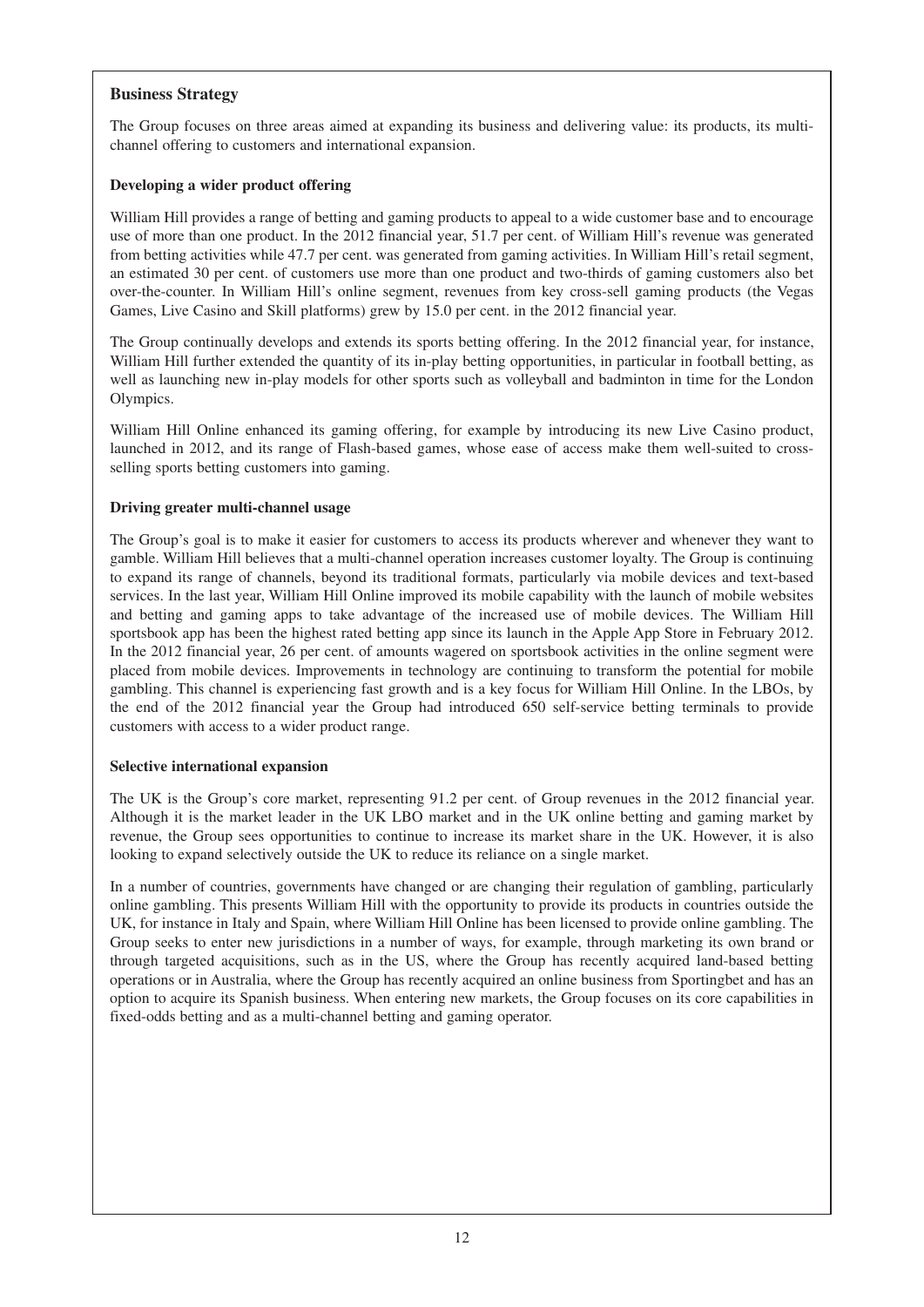## **CORPORATE AND BUSINESS STRUCTURE**

The following is a simplified corporate and business structure which shows the principal operating subsidiaries of William Hill PLC:

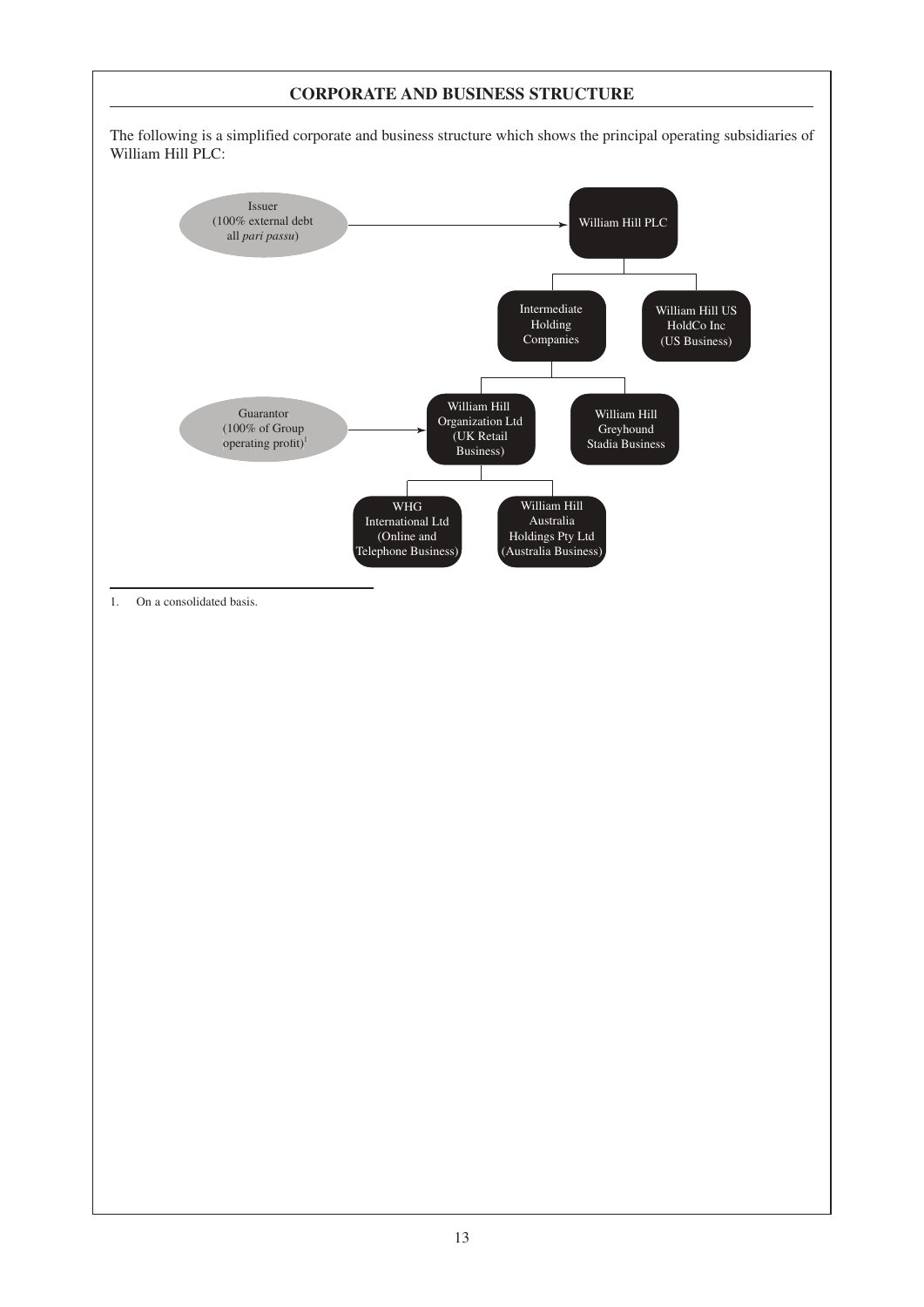## **OVERVIEW OF TERMS AND CONDITIONS**

| <b>Issuer:</b>                                           | William Hill PLC                                                                                                                                                                                                                                                                                                                                                                                                                                                                                                                                                                                                                                                                                                           |  |
|----------------------------------------------------------|----------------------------------------------------------------------------------------------------------------------------------------------------------------------------------------------------------------------------------------------------------------------------------------------------------------------------------------------------------------------------------------------------------------------------------------------------------------------------------------------------------------------------------------------------------------------------------------------------------------------------------------------------------------------------------------------------------------------------|--|
| <b>Guarantor:</b>                                        | William Hill Organization Limited                                                                                                                                                                                                                                                                                                                                                                                                                                                                                                                                                                                                                                                                                          |  |
|                                                          | Other subsidiaries of the Issuer may become guarantors of the Notes<br>after the Issue Date (as defined below), as described in "Terms and<br>Conditions of the Notes - Notes Guarantee". WHO or any other<br>subsidiary of the Issuer which becomes a guarantor of the Notes after<br>the Issue Date may also cease to be a guarantor, as described in "Terms<br>and Conditions of the Notes - Notes Guarantee".                                                                                                                                                                                                                                                                                                          |  |
|                                                          | References in this Overview to the "Guarantor" shall, so far as the<br>context permits, also include any subsidiary of the Issuer which<br>becomes a guarantor of the Notes after the Issue Date, together, the<br>"Guarantors", but shall not include any subsidiary of the Issuer which<br>ceases to be a guarantor of the Notes.                                                                                                                                                                                                                                                                                                                                                                                        |  |
| <b>Risk Factors:</b>                                     | Investing in the Notes involves risks. See "Risk Factors" for a<br>discussion of certain risks you should carefully consider before<br>investing in the Notes.                                                                                                                                                                                                                                                                                                                                                                                                                                                                                                                                                             |  |
| <b>Description of Notes:</b>                             | £375,000,000 4.250 per cent. Guaranteed Notes due 2020 (the<br>"Notes"), to be issued by the Issuer on 5 June 2013 (the "Issue Date").                                                                                                                                                                                                                                                                                                                                                                                                                                                                                                                                                                                     |  |
| <b>Trustee:</b>                                          | The Law Debenture Trust Corporation p.l.c.                                                                                                                                                                                                                                                                                                                                                                                                                                                                                                                                                                                                                                                                                 |  |
| <b>Joint Lead Managers:</b>                              | <b>Barclays Bank PLC</b><br>The Royal Bank of Scotland plc<br>Lloyds TSB Bank plc                                                                                                                                                                                                                                                                                                                                                                                                                                                                                                                                                                                                                                          |  |
| Interest:                                                | 4.250 per cent. per annum payable semi-annually in arrear.                                                                                                                                                                                                                                                                                                                                                                                                                                                                                                                                                                                                                                                                 |  |
| <b>Optional Redemption by Issuer for</b><br>tax reasons: | The Issuer may, at its option, redeem all, but not some only, of the<br>Notes at any time at par plus accrued interest in the event of certain tax<br>changes, as described under "Terms and Conditions of the Notes -<br>Redemption and Purchase".                                                                                                                                                                                                                                                                                                                                                                                                                                                                        |  |
| time:                                                    | Optional Redemption by Issuer at any The Issuer may, at its option, redeem all, or some only, of the Notes at<br>any time after the Issue Date at the relevant redemption amount<br>described under "Terms and Conditions of the Notes - Redemption and<br>Purchase".                                                                                                                                                                                                                                                                                                                                                                                                                                                      |  |
| Noteholders' put option upon Put<br>Event:               | Upon the occurrence of a Put Event (as defined in Condition 20), each<br>Noteholder shall have the option to require the Issuer to redeem or (at<br>the option of the Issuer) purchase the Notes of such holder at a cash<br>purchase price equal to 101 per cent. of the principal amount thereof<br>plus accrued interest, as described under "Terms and Conditions of the<br>Notes - Redemption and Purchase".                                                                                                                                                                                                                                                                                                          |  |
| <b>Events of Default:</b>                                | Events of Default under the Notes include non-payment of principal or<br>premium or purchase moneys due under Condition 7.3 of the Terms<br>and Conditions of the Notes for seven days, non-payment of interest for<br>14 days, breach of other obligations under the Notes or the Trust Deed<br>(which breach is not remedied within 30 days), cross-acceleration<br>relating to indebtedness for borrowed money of the Issuer, a Guarantor<br>or any Principal Subsidiary (as defined in Condition 20 of the Terms<br>and Conditions of the Notes) subject to an aggregate threshold of<br>£25,000,000 and certain events related to insolvency or winding up of<br>the Issuer, a Guarantor or any Principal Subsidiary. |  |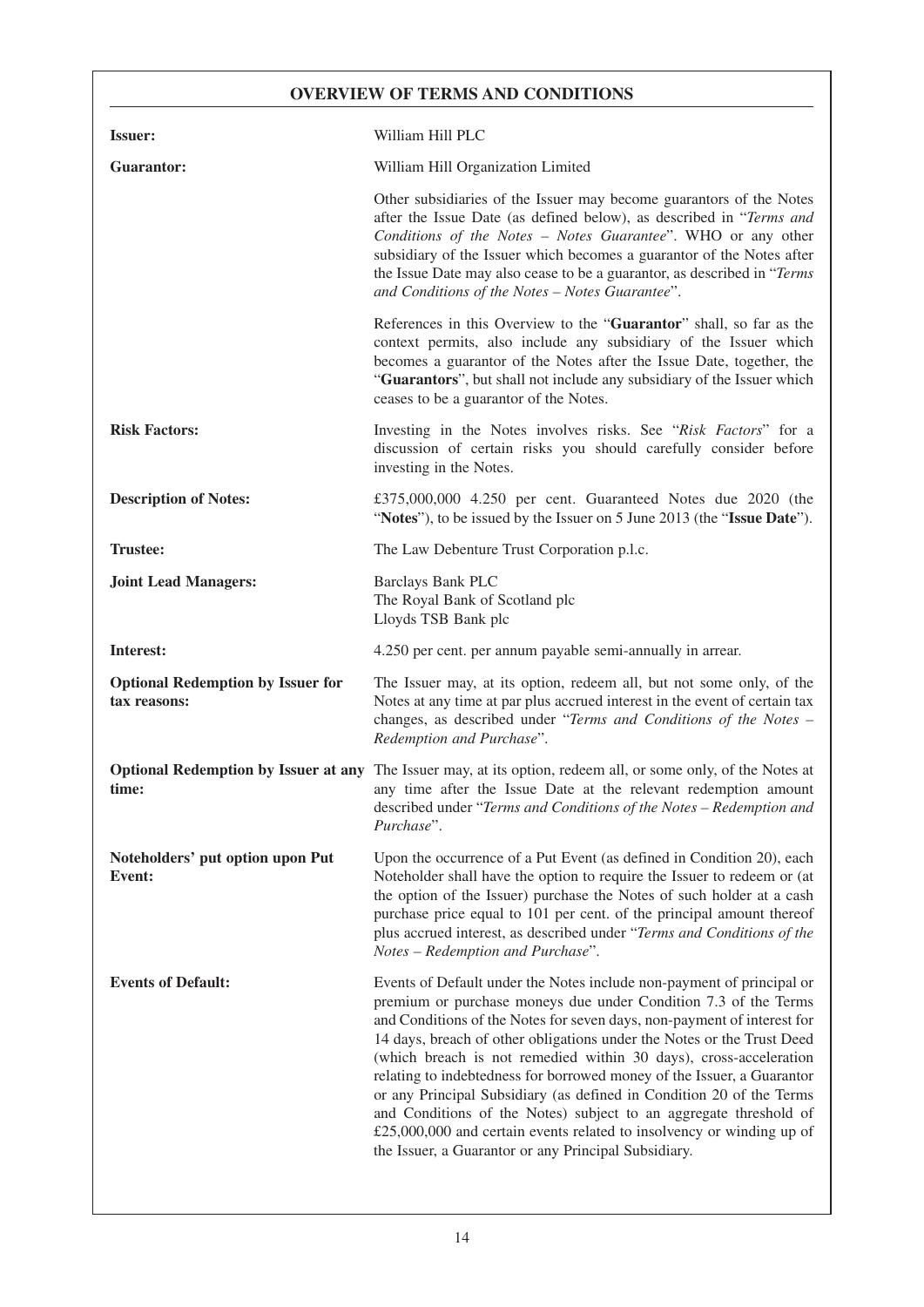| <b>Negative Pledge:</b>                                  | The terms of the Notes contain a negative pledge provision pursuant to<br>which none of the Issuer, any Guarantor and any other subsidiary of the<br>Issuer may create, assume or permit to subsist any Security (as defined<br>in Condition 20 of the Terms and Conditions of the Notes) over their<br>present or future revenues or assets to secure any Debt (as defined in<br>Condition 20 of the Terms and Conditions of the Notes) without<br>securing the Notes equally and rateably therewith, subject to certain<br>exceptions, as further described in "Terms and Conditions of the Notes<br>- Negative Pledge".                                          |
|----------------------------------------------------------|---------------------------------------------------------------------------------------------------------------------------------------------------------------------------------------------------------------------------------------------------------------------------------------------------------------------------------------------------------------------------------------------------------------------------------------------------------------------------------------------------------------------------------------------------------------------------------------------------------------------------------------------------------------------|
| <b>Notes Guarantee:</b>                                  | The Notes will be unconditionally and irrevocably guaranteed on a<br>joint and several basis by the Guarantors. The obligations of each of the<br>Guarantors under its guarantee will be direct, unconditional and<br>(subject to the provisions of Condition 4 of the Terms and Conditions<br>of the Notes) unsecured obligations of such Guarantor and will rank<br>pari passu with all other outstanding unsecured and unsubordinated<br>obligations of such Guarantor, present and future, but, in the event of<br>insolvency, only to the extent permitted by applicable laws relating to<br>creditors' rights.                                                |
| <b>Status of the Notes:</b>                              | The Notes will constitute direct, unconditional, unsubordinated and<br>(subject to the provisions of Condition 4 of the Terms and Conditions<br>of the Notes) unsecured obligations of the Issuer and will rank pari<br>passu among themselves and with all other outstanding unsecured and<br>unsubordinated obligations of the Issuer, present and future, but in the<br>event of insolvency, only to the extent permitted by applicable laws<br>relating to creditors' rights.                                                                                                                                                                                   |
| <b>Meetings of Noteholders:</b>                          | The Terms and Conditions of the Notes contain provisions for calling<br>meetings of Noteholders to consider matters affecting their interests<br>generally. These provisions permit defined majorities to bind all<br>Noteholders including Noteholders who did not vote on the relevant<br>resolution and Noteholders who voted in a manner contrary to the<br>majority.                                                                                                                                                                                                                                                                                           |
| <b>Modification, Waiver and</b><br><b>Substitution:</b>  | The Trustee may, without the consent of Noteholders, agree to (i) any<br>modification of (subject to certain exceptions), or to the waiver or<br>authorisation of any breach or proposed breach of, any of the<br>provisions of Notes or (ii) the substitution of the Holding Company (as<br>defined in Condition 20 of the Terms and Conditions of the Notes) or<br>of a subsidiary of the Issuer or of a successor in business as principal<br>debtor under any Notes in place of the Issuer, in each case, in the<br>circumstances and subject to the conditions described in Conditions<br>15.2 and 14, respectively, of the Terms and Conditions of the Notes. |
| <b>Withholding Tax and Additional</b><br><b>Amounts:</b> | The Issuer or, as the case may be, the relevant Guarantor will pay such<br>additional amounts as may be necessary in order that the net amounts<br>received by each Noteholder in respect of the Notes, after withholding<br>for any taxes imposed by tax authorities in the United Kingdom upon<br>payments in respect of the Notes made by or on behalf of the Issuer or<br>a Guarantor, will equal the respective amounts which would have been<br>received in the absence of any such withholding taxes, subject to<br>customary exceptions, as described in Condition 8 of the Terms and<br>Conditions of the Notes.                                           |
| Listing and admission to trading:                        | Application has been made to the UK Listing Authority for the Notes<br>to be admitted to the Official List and to the London Stock Exchange<br>for the Notes to be admitted to trading on the London Stock Exchange's<br>regulated market.                                                                                                                                                                                                                                                                                                                                                                                                                          |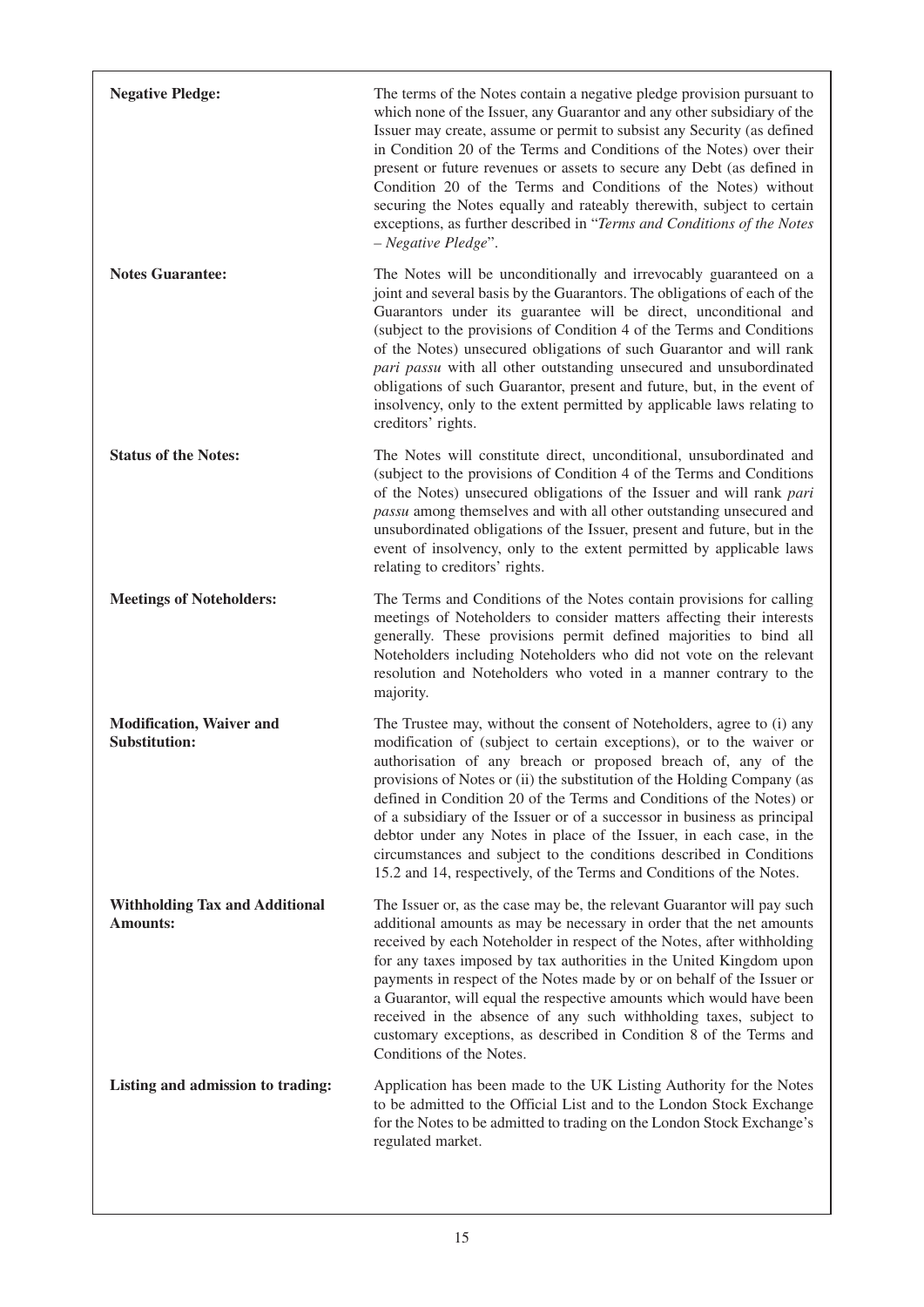| <b>Governing Law:</b>        | The Notes, and any non-contractual obligations arising out of or in<br>connection with the Notes, will be governed by, and construed in<br>accordance with, English law.                                                                                                                                                                                                                                          |
|------------------------------|-------------------------------------------------------------------------------------------------------------------------------------------------------------------------------------------------------------------------------------------------------------------------------------------------------------------------------------------------------------------------------------------------------------------|
| Form:                        | The Notes will be issued in bearer form in denominations of $£100,000$<br>and integral multiples of $£1,000$ in excess thereof up to and including<br>£199,000.                                                                                                                                                                                                                                                   |
| <b>Credit Ratings:</b>       | The Notes are expected to be assigned on issue a rating of Ba1 by<br>Moody's Investors Service Ltd. ("Moody's"). and BB+ by Standard &<br>Poor's Credit Market Services Europe Limited ("S&P"). Each of<br>Moody's and S&P is established in the European Union and is<br>registered under Regulation (EC) No. 1060/2009 (as amended).                                                                            |
|                              | A credit rating is not a recommendation to buy, sell or hold securities<br>and may be subject to suspension, reduction or withdrawal at any time<br>by the assigning rating agency.                                                                                                                                                                                                                               |
| <b>Selling Restrictions:</b> | The Notes have not been and will not be registered under the Securities<br>Act and, subject to certain exceptions, may not be offered or sold<br>within the United States. The Notes may be sold in other jurisdictions<br>(including the United Kingdom and other Member States of the<br>European Economic Area) only in compliance with applicable laws and<br>regulations. See "Subscription and Sale" below. |
| <b>Use of Proceeds:</b>      | The net proceeds of the issue of the Notes will be applied by the Issuer<br>to repay the 2012 Bridge Credit Facility (as defined in "Description of<br>Other Indebtedness" on page 54) in full, repay existing bank debt and<br>for its general corporate purposes.                                                                                                                                               |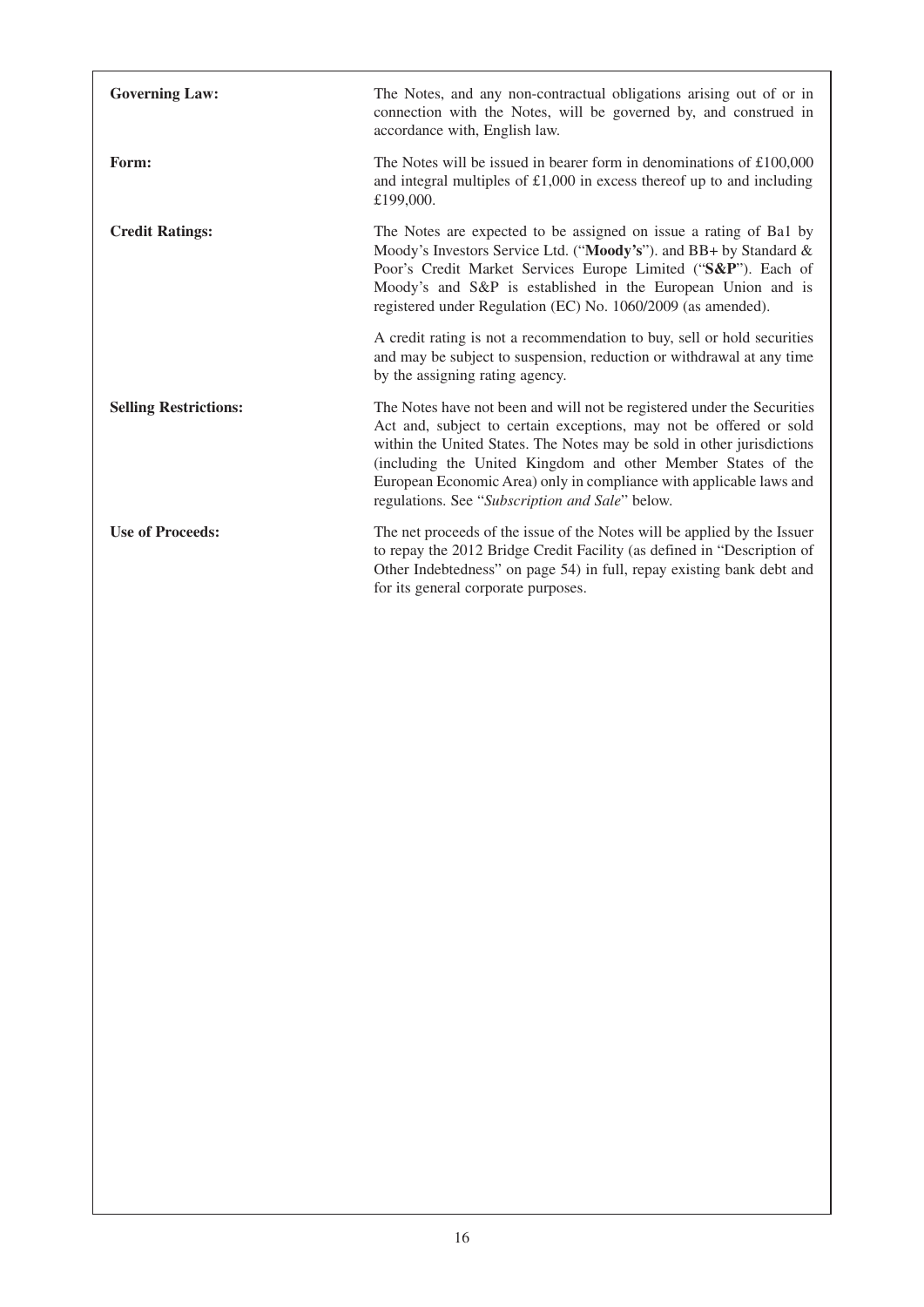## **SUMMARY HISTORICAL FINANCIAL DATA**

The table below sets out selected financial information for the Group for the 2011 and 2012 financial years, which has been extracted without material adjustment from, and should be read together with, the Group's audited consolidated financial statements for the 2011 and 2012 financial years.

|                                       | 53 weeks    | 52 weeks    |
|---------------------------------------|-------------|-------------|
|                                       | ended       | ended       |
|                                       | 1 January   | 1 January   |
|                                       | 2013        | 2011        |
|                                       | $\pounds$ m | $\pounds$ m |
| <b>Selected Income Statement Data</b> |             |             |
|                                       | 18,879.1    | 17,911.4    |
|                                       | 1,276.9     | 1,136.7     |
|                                       | 1,104.7     | 973.1       |
|                                       | 277.7       | 187.4       |
|                                       | 231.0       | 146.5       |
| Attributable to:                      |             |             |
|                                       | 189.8       | 115.2       |
|                                       | 41.2        | 31.3        |
| <b>Selected Balance Sheet Data</b>    |             |             |
|                                       | 1,685.2     | 1,643.7     |
|                                       | 190.0       | 164.6       |
|                                       | (273.3)     | (257.8)     |
|                                       | (564.9)     | (650.9)     |
|                                       | 1,037.0     | 899.6       |
| Attributable to:                      |             |             |
|                                       | 1,022.4     | 887.8       |
|                                       | 14.6        | 11.8        |
|                                       | 1,037.0     | 899.6       |
| <b>Cash Flow Data</b>                 |             |             |
|                                       | 294.3       | 241.7       |
|                                       | (81.8)      | (56.1)      |
|                                       | (175.1)     | (180.7)     |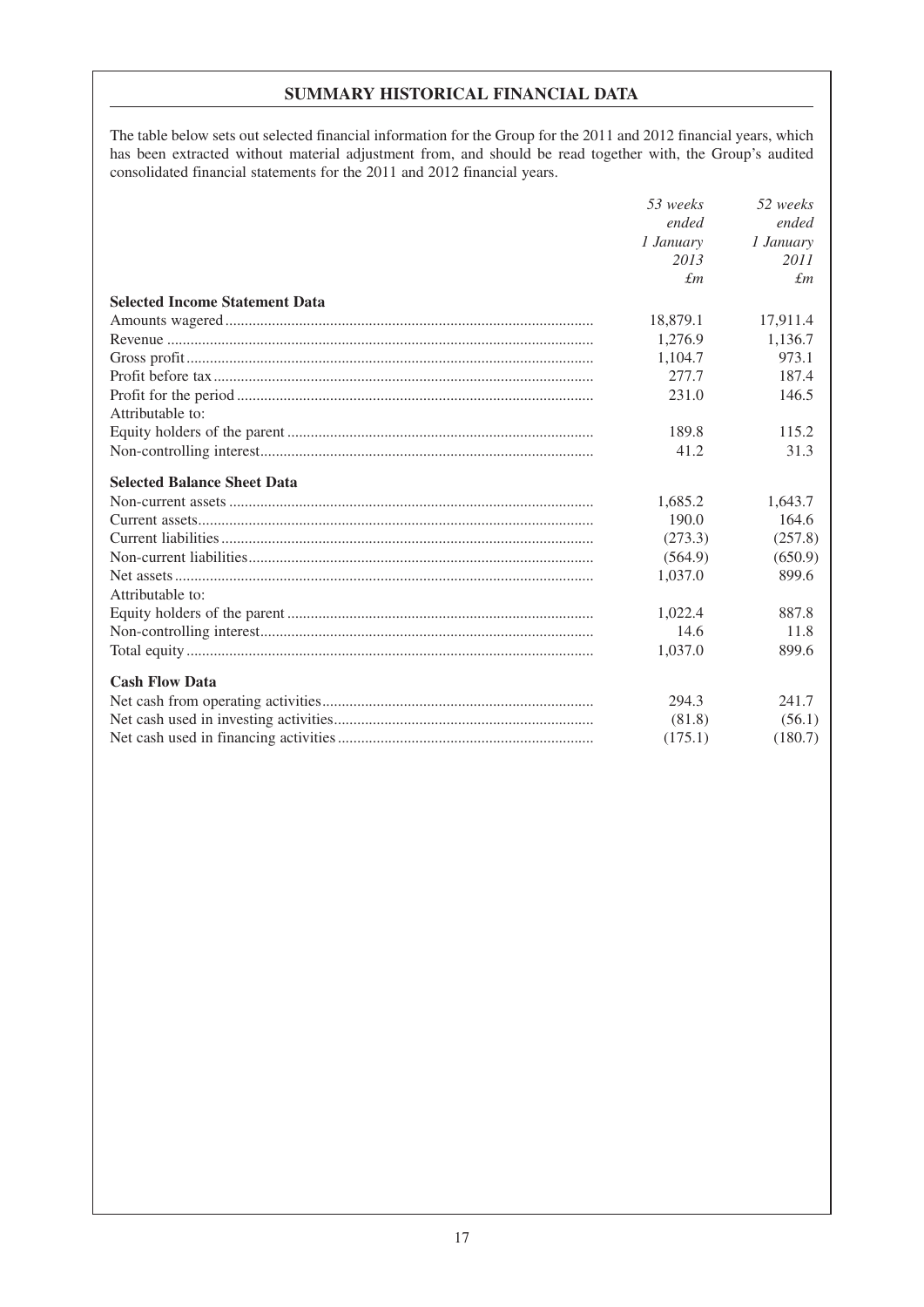## **RISK FACTORS**

Each of the Issuer as the ultimate holding company of the Group and the Guarantor as the operator of the Group's UK retail business and holding company for the Group's online business believes that the following risk factors may affect its ability to fulfil its obligations under the Notes. All of these factors are contingencies which may or may not occur and neither the Issuer nor the Guarantor expresses a view on the likelihood of any such contingency occurring. The risk factors which the Issuer and the Guarantor believe are material for the purpose of assessing *the market risks associated with the Notes are described below.*

The Issuer and the Guarantor believe that the factors described below represent the principal risks inherent in investing in the Notes, but the inability of the Issuer or the Guarantor to pay interest, principal or other amounts on or in connection with the Notes may occur for other reasons which may not be considered significant risks by the Issuer and the Guarantor based on information currently available to them or which they may not currently be able to anticipate. Prospective investors should also read the detailed information set out elsewhere in this *Prospectus (including any documents incorporated by reference) and reach their own views prior to making any investment decision.*

## **Risks relating to the gambling industry**

#### **The Group is vulnerable to increases in taxes and levies**

The Group is vulnerable to increases in UK and international taxation and levies as governments may seek to tax the gambling industry more to increase their revenues. In addition, many governments are changing the way they regulate gambling, in particular online gambling, and are introducing new taxation regimes as they do so.

#### *UK taxation*

The Group is subject to significant taxation and levies in the UK, including the following:

- corporation tax, with a headline tax rate of 23 per cent. up to 31 March 2014, 21 per cent. from 1 April 2014 to 31 March 2015 and 20 per cent. from 1 April 2015;
- general betting duty of 15 per cent. applicable to gross betting profit in the UK;
- machine games duty payable at 20 per cent. of the revenue from gaming machines; and
- the horserace betting levy, a statutory levy on bets struck in the UK on horse races held in the UK, calculated at a rate of 10.75 per cent. of the gross win on such horse racing activities.

The taxes and levies imposed upon the Group have changed considerably over time and there can be no assurance that the levels of taxes and levies to which the Group is subject in the UK will not be increased, particularly in the current economic environment. In addition, there can be no assurance that new taxes or levies will not be introduced to which the Group will be subject. For example, the UK Department for Culture Media and Sport ("**DCMS**") undertook a consultation process on the regulation of remote gambling with a view to regulating at the point of consumption, rather than the point of supply. This consultation has now closed and draft legislation has been published. In addition, HM Treasury has indicated that it anticipates introducing a point of consumption based tax on gross win for online sportsbook activities and net revenue for gaming activities at a rate of 15 per cent. from December 2014. As a significant amount of William Hill's Online business comes from UK-based customers, implementation of this legislation would have a significant adverse impact on the Group's results of operations. Any further increases in the levels of taxes or levies to which the Group is subject in the UK, or the implementation of any new taxes or levies to which the Group will be subject, could have a material adverse effect on the Group's business, financial condition and results of operations.

#### *Australian taxation*

The Group's Australian online business is subject to Australian taxation which currently includes:

- company tax, with a headline rate of 30 per cent.; and
- product fees of between 1.5 per cent. and 1.7 per cent. of wagering on horseracing charged on a state by state basis.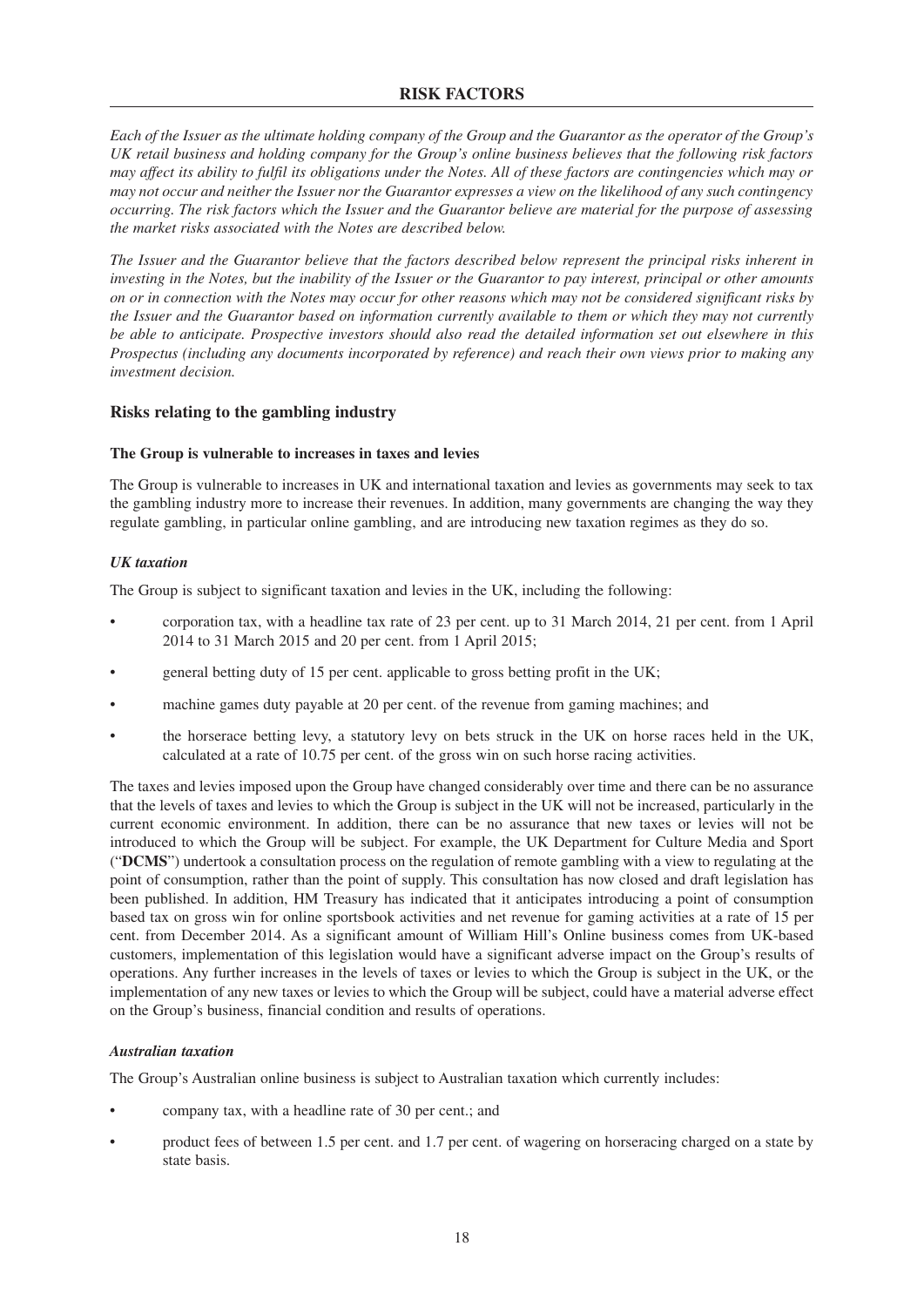Any increases in the levels of taxes or levies to which the Group is now subject, or the implementation of any new taxes or levies in Australia, could have a material adverse effect on the Group's business, financial condition and results of operations.

#### *Other non-UK taxation*

The Group's online gambling operations, conducted through its William Hill Online joint venture, are located in Gibraltar. The Group's operations in Gibraltar are currently subject to taxes there. Nonetheless, there can be no assurance that the levels of taxation to which the Group is subject in any jurisdiction outside the UK, including Gibraltar, will not be increased or changed, which could have a material adverse effect on the Group's business, financial condition and results of operations.

The Group's customers are located in a number of different jurisdictions. Revenues earned from customers located in a particular jurisdiction may give rise to the imposition of taxes in that jurisdiction. If such taxes are levied, either on the basis of existing law or the current practice of any tax authority or by reason of any change in law or practice, then this may have a material adverse effect on the amount of tax payable by the Group. In addition, if any Group company is found to be, or to have been, tax resident in any jurisdiction other than those in which the Group is currently deemed to be tax resident or to have a permanent establishment in any such other jurisdiction (whether on the basis of existing law or the current practice of any tax authority or by reason of a change in law or practice) this may have a material adverse effect on the amount of tax payable by the Group which could in turn have a material adverse effect on the Group's business, financial condition and results of operations.

#### **There can be no assurance that existing or potential laws and regulations in certain jurisdictions, including** those where the Group's customers reside will not have a material adverse effect on its business, financial **condition and results of operations**

Most countries regulate or, in some cases prohibit, gambling activities. Historically, the regulation of the gambling industry has been arranged at a national level and, currently, there is no international gambling regulatory regime. Although the Group seeks to comply with, and monitors, relevant laws and regulations, including relevant licensing requirements, of the jurisdictions in which its operations are established, the Group is exposed to the risk that jurisdictions in which its customers are resident or from which its advertisements may be accessed via the internet may have conflicting laws and regulations (or conflicting interpretations of such laws and regulations) with regard to the legality or appropriate regulatory compliance of the Group's activities. The Group's exposure to this risk has increased as the scale of the Group's online operations has increased.

## *European Union*

The Group accepts transactions from customers for certain of its products from certain European jurisdictions. There are instances of betting and gaming operators being (i) prosecuted by a relevant authority or (ii) sued by a monopoly right holder or other significant market participant for offering their products and services in a particular state of the European Union ("**EU**") in which they are not licensed or otherwise regulated. Member states of the EU (each a "**Member State**") are required to abide by principles of freedom of establishment and free movement of services under EU law. William Hill believes that the Group's activities in Member States where it is not licensed or otherwise regulated in a manner consistent with EU principles are permitted by such principles. However, the extent to which national courts in European jurisdictions will implement principles of EU law is uncertain as Member States are afforded a degree of discretion in such implementation. As a result, the Group may face criminal or civil claims in these jurisdictions as a consequence of its actions regardless of whether such actions are in accordance with EU law.

In addition, the relevant regulatory authority, monopoly right holder or other significant market participant could take action against the Group's service providers in such countries. If any such actions were brought against the Group or the Group's service providers, whether successful or not, the Group may incur considerable legal and other costs, management's time and resources may be diverted, the provision of services to the Group may be disrupted, and any resulting dispute may damage the Group's reputation and brand image and have a material adverse effect on the Group's business, financial condition and results of operations.

To the extent that the domestic laws or any prosecutions, suits or other determinations of a national court of a Member State do not implement and/or apply EU law, such actions may fall within the jurisdiction of the European Court of Justice ("**ECJ**") to which reference may be made. On such a reference, the ECJ may scrutinise such domestic laws, prosecutions, suits or other determinations and determine the legality of such operator's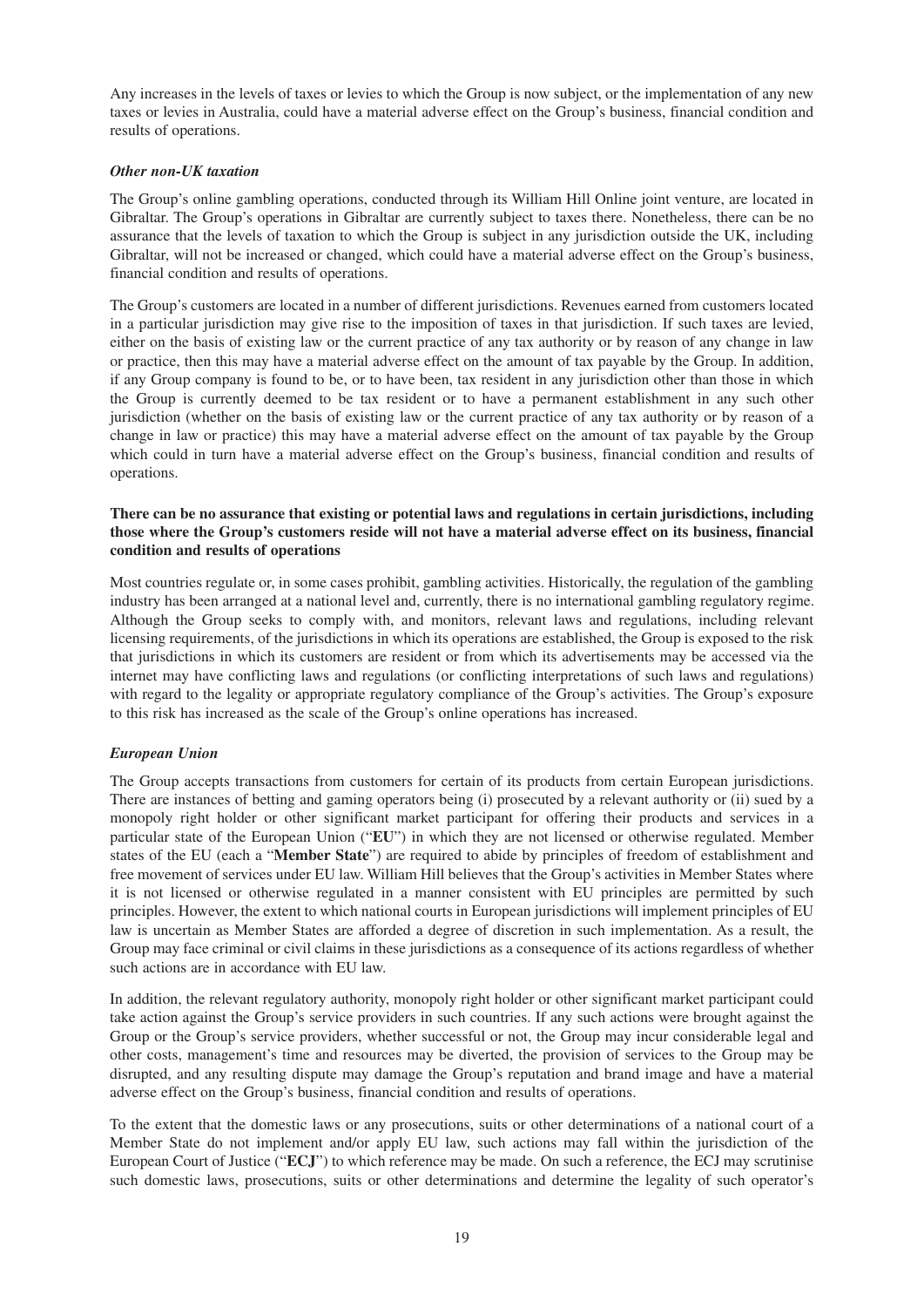activities pursuant to EU law. The ECJ may determine that the restrictive actions of the relevant Member States are non-discriminatory, proportionate and objectively protect a matter of public policy within the competence of such Member State, such as social responsibility matters or fighting fraud and criminality, in which case such restrictions may be justified. If the ECJ finds that such an authority, monopoly right holder or other significant market participant's actions result from laws which are discriminatory, disproportionate or not objectively justifiable, such restrictions on the operator's activities may be found to be in contravention of EU law. However, there can be no assurance that the ECJ will accept jurisdiction or will not uphold the actions against an operator, or that any favourable ruling will be fully implemented by the relevant Member State, which could impair the Group's ability to undertake betting and gaming operations in European jurisdictions, thereby negatively impacting the Group's business, financial condition and results of operations.

A number of Member States, including Belgium, the Czech Republic, Denmark, Germany, Greece, the Netherlands, Portugal, Romania, Spain and Sweden, have indicated that they will issue new or further licences and, to some extent, will change their regulatory regimes, or, in the case of Italy and France, have already done so. While helpful, the extent to which this will assist the industry is uncertain.

The Issuer believes that Member States are likely to lobby for acceptance of a local licensing requirement regime, as such regimes guarantee revenue through tax and licence fees. Whether the European Commission, or the ECJ via cases referred to it, will continue generally to support this approach is unclear. To the extent that such a regime is introduced in one or more Member States and any such local licences are not obtained by the Group, due, for example, to their limited availability or because doing business under such regimes is not commercially viable, the Group may face the risk of increased enforcement initiatives from local authorities, which may ultimately prompt the Group to cease operating in, or providing access to, its products in such territories. In any event, the Group may need to exit or withdraw products from EU and non-EU markets if the risks of successful enforcement action are considered too high, or if a key supplier or regulator requires the market to be blocked, or if it is otherwise considered necessary by the Issuer.

#### *United States*

The US Congress passed the Unlawful Internet Gambling Enforcement Act of 2006 ("**UIGEA**") in late 2006, which prohibits any person engaged in the business of gambling from knowingly accepting payments related to unlawful online bets. UIGEA prohibits the transfer of funds from a financial institution to an internet gambling website. It also expressly requires internet bets to comply with the law of the jurisdiction where the bets are initiated and received. In addition, the US Congress has proposed several bills that would prohibit any person from accepting bets on amateur sporting events including high school, college and Olympic events.

Pursuant to the Professional and Amateur Sports Protection Act (the "**PASPA**"), which became effective on 1 January 1993, the proliferation of legalised sportsbooks and wagering was significantly curtailed. The PASPA effectively prohibited sports betting in the US, excluding Nevada and sports lotteries in Oregon, Montana, and Delaware. Thus, sportsbooks and betting are permitted to continue to operate in Nevada, provided the wager originates in Nevada and is received by a licensed sportsbook in Nevada. Moreover, the Interstate Wire Act of 1961 also prohibits those in the business of betting from utilising a wire communication facility for the transmission in interstate or foreign commerce of any bets, or information assisting in the placing of such bets on any sporting event or contest unless such betting activity is specifically authorised in each jurisdiction involved.

Although the Group has systems and controls in place which seek to ensure the Group's compliance with applicable US laws and regulations, including the UIGEA and the PASPA, there can be no assurance that these procedures will be completely effective. Should the Group breach any such applicable US laws and regulations it may become subject to civil or criminal sanctions as well as reputational damage, and may have to cease offering its products in the United States. Similarly, should the bills proposed by the US Congress be passed, thereby prohibiting any person from accepting bets on amateur sporting events, the Group may be required to cease offering these products or may not be able to expand its product offering in the US in a way it may otherwise have done so. The occurrence of any one or all of the foregoing events could have a material adverse effect on the Group's business, financial condition and results of operations.

#### *Australia*

In Australia, interactive and internet gambling is regulated by each individual state, in each case applicable to gaming and sports betting activities conducted within such a state, and the Interactive Gambling Act 2001 (Cth) (the "**Interactive Gambling Act**") which purports to regulate certain types of interactive and internet gambling occurring both within Australia as a whole and extraterritorially.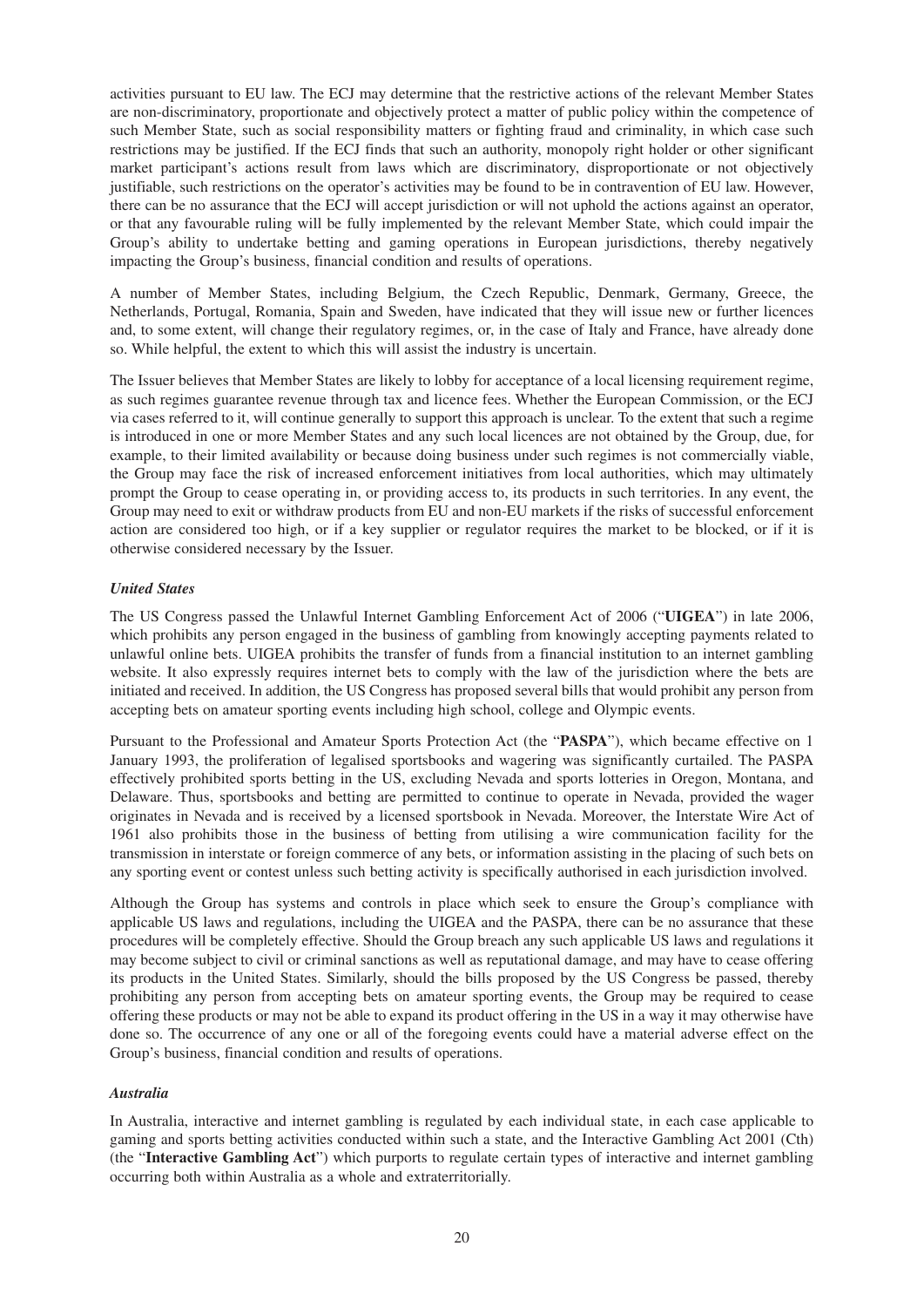The Interactive Gambling Act prohibits certain interactive gambling services, being "in the run betting" (the equivalent to what the Group describes as in-play betting) on racing and sporting events and online gaming type services, such as online poker, online casino games and virtual poker machines, by providing that a person is guilty of an offence if that person intentionally provides such services to people located within Australia or other countries designated by the relevant minister (to date no other countries have been designated). The Interactive Gambling Act does not prohibit what the Group would commonly refer to as pre-match betting on racing or sporting events or other contingencies (such as elections and the weather). These types of gambling are regulated by state based legislation and the Group currently holds two licences in the Northern Territory approved by the Northern Territory Racing Commission (the "**NT Racing Commission**") which provide that its Australian online business may accept bets from customers located anywhere in the world provided these are made in accordance with the provisions of the Racing and Betting Act 1983 (NT) by use of telephone, internet, facsimile or other electronic means at designated premises within the Territory on approved sporting events (which is defined to include specified contingencies).

Following the completion of the acquisition of Sportingbet's Australian online business, systems and controls are being put in place to ensure that no interactive gambling services which are prohibited under the Australian legislation are offered to Australian customers. If these systems and controls were to fail, the Group would be in breach of its sports betting licences currently held in the Northern Territory which could lead to daily fines being imposed on the Group, the Group's officers being criminally liable for such breaches and a loss of the licence. Should any or a combination of these events occur, this could have a material adverse effect on the Group's business, financial condition and results of operations.

#### **The existence and/or enforcement of laws and regulations relating to the offer of gambling products and** services or the advertisement of such products and services via the internet, could have a material adverse **effect on the Group's business, financial condition and results of operations**

Although the regulatory regime for land-based gambling operations is well established in most countries, the gambling laws in such countries will not necessarily have been amended to take account of the internet and the ability to offer gambling products and services online. Consequently, there is uncertainty as to the legality of online gambling or the offering of, or advertising of, online gambling in a number of countries. William Hill has systems and controls in place which seek to ensure that the Group does not offer gambling products via the internet to customers in jurisdictions from which it has determined that it does not wish to accept bets, but there can be no assurance that these procedures will be effective. For example, although William Hill Online does not accept any online transactions that it can verify originate from the United States (by the use of US credit card details, for example), it does not use the location of its customers' internet service providers as the sole means of excluding customers potentially located in the United States from using William Hill Online's websites. As a result, it is possible that William Hill Online may accept a wager from a customer while they are temporarily located in the United States, which could result in a violation of applicable US law. This could expose William Hill Online to the risk of civil or criminal sanction, as well as reputational damage, which in turn could negatively impact the Group's business, financial condition and results of operations.

The Group analyses the risks to the Group from different jurisdictions and, where appropriate, obtains legal advice in respect of the applicable laws and regulations in any such jurisdiction. Based on the relevant jurisdiction and subject to any risks identified by the Group, it undertakes certain procedures in order to mitigate any such risk, but the Group has not considered the gambling laws and regulations in every jurisdiction from which customers place bets or wagers and from which its products or advertisements can be accessed via the internet. Accordingly, the Group may be subject to the application of existing or potential laws and regulations and/or fees or levies in jurisdictions from which customers place bets or wagers or in which its products or advertisements can be accessed via the internet. Any such laws, regulations, fees or levies may have a material adverse effect on the Group's business, financial condition and results of operations.

#### **Changes in regulatory or licensing requirements may have a material adverse effect on the Group's business, financial condition and results of operations**

The Group is regulated by certain authorities and currently holds gambling licences and/or permits in the UK, Northern Ireland, Gibraltar, Malta, the Isle of Man, Jersey, Kahnawake (a territory situated in Quebec, Canada administered by the Mohawks of Kahnawake indigenous people), Italy, Spain, the State of Nevada in the United States and the Northern Territory of Australia. If the regulatory framework of any jurisdiction in which the Group operates was to change its licensing requirements, the Group may be required to expend significant capital or other resources in order to comply with the new requirements and/or may not be able to meet the new requirements,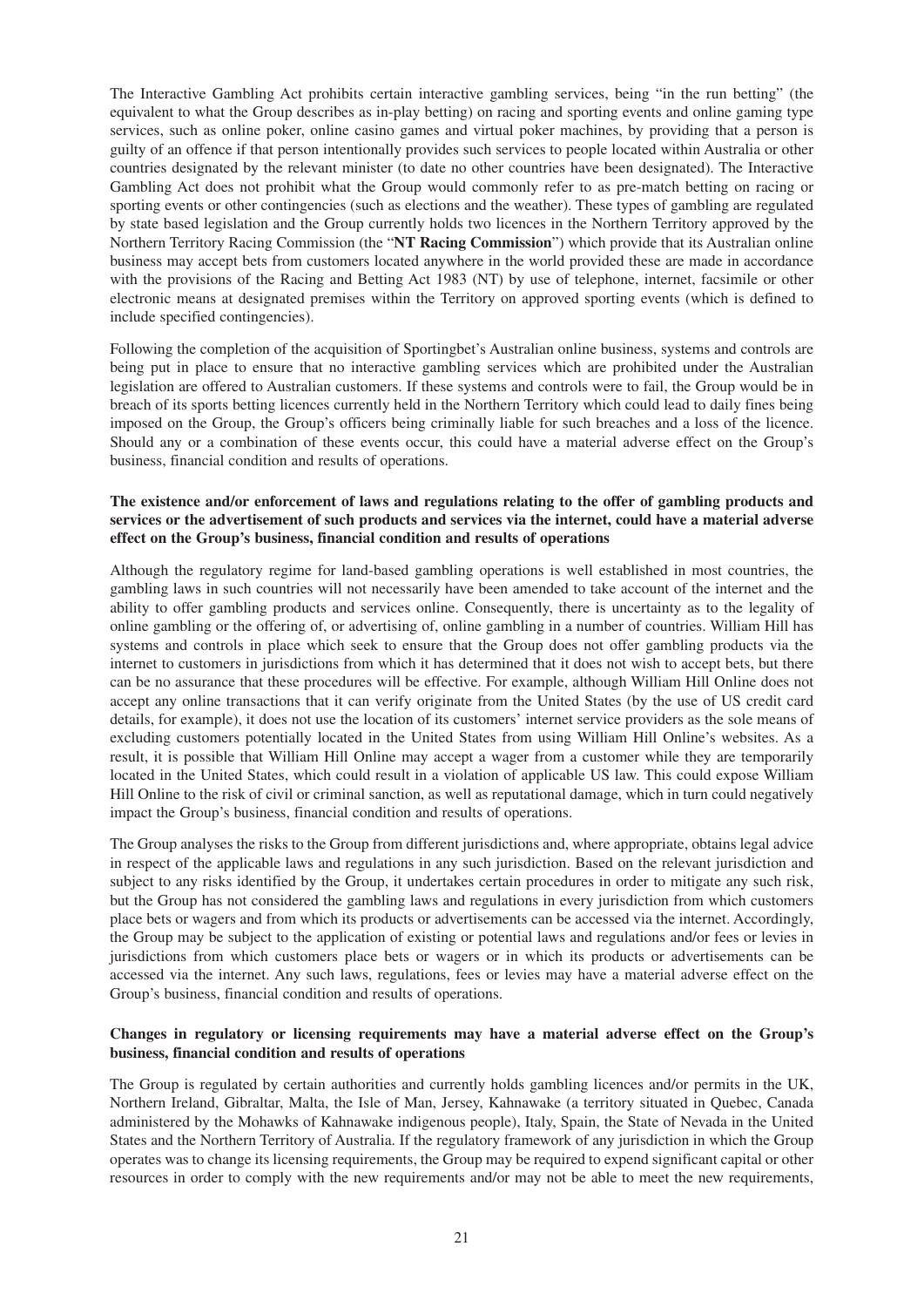either or a combination of which could have a material adverse effect on the Group's business, financial condition and results of operations. In addition, there can be no assurance that any other changes in legislation or regulations enacted by the UK government in the future, for example in relation to stakes and prizes as described below, will not have a material adverse effect on the Group's business, financial condition and results of operations.

#### *Great Britain*

In Great Britain, where the Group's retail operations are located, the Group is regulated by the Gambling Commission under the provisions of the Gambling Act. In accordance with the British regulatory regime, the Group holds three categories of licences: operating licences, personal management licences and premises licences. The Group's relevant subsidiary, applicable personnel and LBOs currently hold all requisite licences and other approvals in Great Britain. Under the British regime, licences are given for an indefinite period, subject to the payment of annual fees, and are normally only terminated in the event of a breach of the terms of the licence by the holder. There can be no assurance, however, that the Gambling Commission will not terminate licences already granted, or otherwise change its licensing requirements or that the UK government will not introduce new laws or regulations applicable to gambling companies or change existing laws or regulations. In addition, regulation of gaming machines in Great Britain continues to have a high profile in the media and among politicians. If the Gambling Commission were to terminate any of the licences already granted, or otherwise change the licensing requirements, the Group may be required to expend significant capital or other resources to comply with the new requirements and/or may be unable to meet the new requirements, either or a combination of which could have a material adverse effect on the Group's business, financial condition and results of operations.

In addition, there can be no assurance that any other changes in legislation or regulations enacted by the UK government in the future will not have a material adverse effect on the Group's business, financial condition and results of operation. In particular, currently the Department of Culture, Media and Sport is undertaking a consultation on gaming machine stakes and prizes. The Group has submitted a response to this consultation and publication of the submissions and the Department's response is expected in due course but no timeline has been specified. There can be no assurance that any changes to gaming machine stakes and prizes will not have a material adverse effect on the Group's business, financial condition and results of operation.

#### *State of Nevada*

On 21 June 2012, William Hill was awarded a gaming licence by the Nevada Gaming Commission. On 27 June 2012, the Group acquired American Wagering, Inc. ("**AWI**"), Brandywine Bookmaking LLC ("**Brandywine**") and the racing and sportsbook assets (the "**Cal Neva Assets**") of Sierra Development Company, trading as Cal Neva, meaning that, through these businesses, the Group operated in a total of 190 locations in the State of Nevada as at 1 February 2013. Accordingly, the Group is subject to extensive regulation by the Nevada Gaming Commission. The ownership and operations of gaming licences in Nevada are subject to strict regulation under various state, county and municipal laws. Together with key personnel, the Group undergoes extensive investigation before each new gaming licence is issued, and the products of AWI and Brandywine are subjected to testing and evaluation prior to approval and use. Generally, gaming authorities have broad discretion when granting, renewing or revoking these approvals and licences and monitor compliance with such approvals/licences on an ongoing basis. If the Group fails or any of its key personnel fail to obtain or retain a required licence or approval, the Group may have to reduce significantly its operations in the State of Nevada, which could have a material adverse effect on the Group's business, financial condition and results of operations.

Any expansion of the Group's activities could be hindered by delays in obtaining requisite state licences or the inability to obtain such licences. No assurance can be given as to the term for which the Group's licences will be granted in a particular jurisdiction or as to what licence conditions, if any, may be imposed by such jurisdiction in connection with any future renewals.

#### *Australia*

As part of the acquisition of Sportingbet's Australian online business, the Group has acquired two sports bookmakers licences held in Australia's Northern Territory and has received confirmation from the NT Racing Commission and the Australian Foreign Investment Review Board that each of these bodies has granted their respective approvals of William Hill's ownership of Sportingbet's Australian online business.

The NT Racing Commission imposes extensive probity and approval requirements prior to the grant of new licences or the approval of a change of control of a licence holder and it monitors compliance with licence conditions on a continuous basis. Currently, all sports bookmaking conducted by the Group in Australia is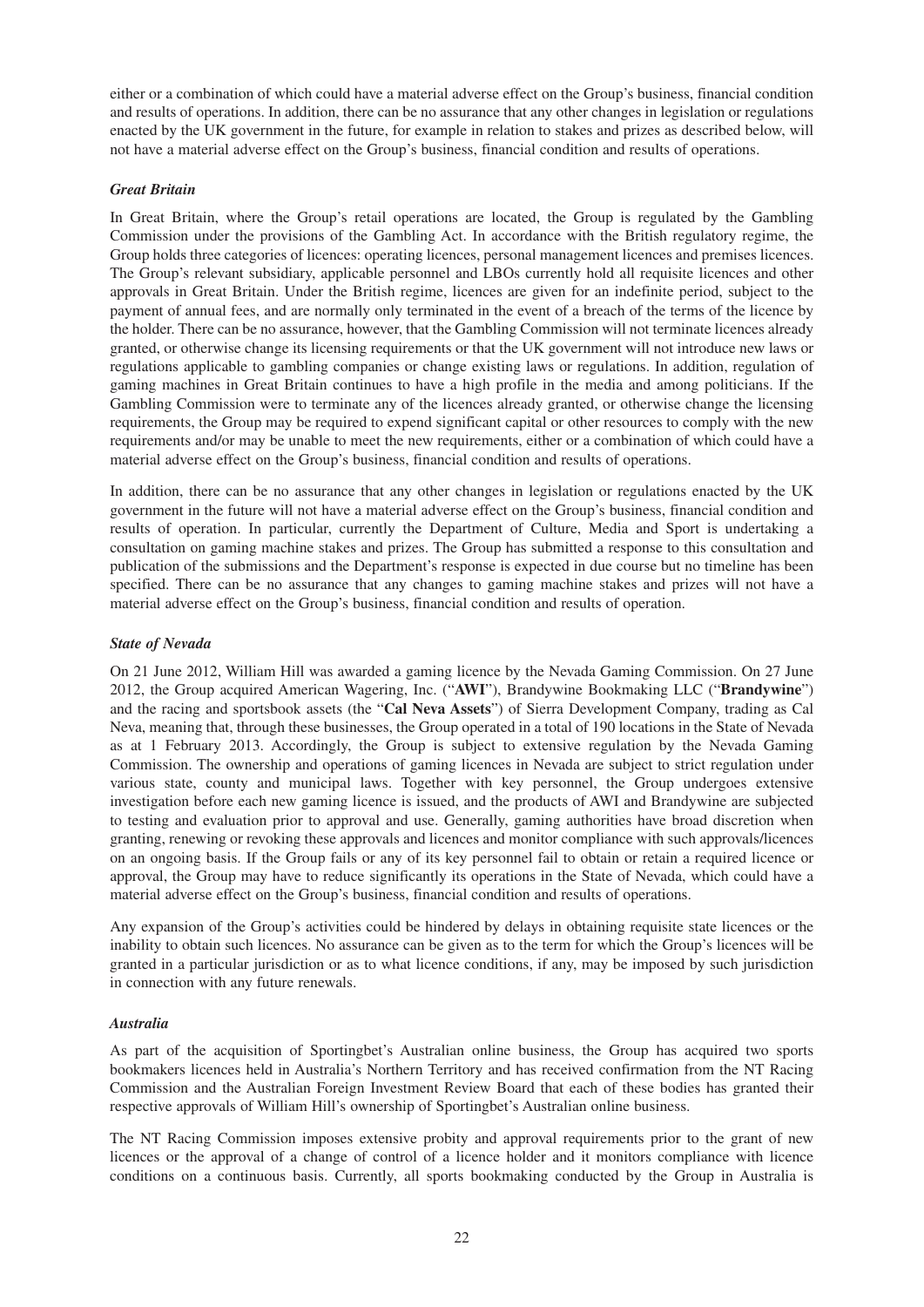conducted through the two sports bookmakers licences held in the Northern Territory, which allows the Group's Australian online business to accept bets and wagers from all states across Australia provided that all such bets and wagers are processed through servers located in the Northern Territory (although certain of the Group's Australian operations are conducted in other states). There can be no assurance that the regulatory framework under which the Australian online business is currently governed will not change, thereby requiring, William Hill to hold licences in each individual Australian state and territory in which it operates. If the regulatory framework were to change in this manner, or the terms or conditions of the licences held in the Northern Territory were to change, this could have a material adverse effect on the Group's business, financial condition and results of operations.

#### *Gibraltar*

The provision of William Hill Online's products is regulated by the Gibraltar Regulatory Authority. Any change in the terms or termination of all or any of the licences granted to the Group by the Gibraltar Regulatory Authority could have a material adverse effect on the Group's business, financial condition and results of operations.

#### **Failure to comply with existing or new gambling laws and regulations may have a material adverse effect on the Group's business, financial condition and results of operations**

The Group is subject to regulatory requirements in the jurisdictions in which it operates, including the three categories of licence of the Gambling Commission in Great Britain. Although the Group has processes in place to review the operating effectiveness of its compliance procedures, failure to comply with gambling laws and regulations, or to identify changes to regulation in a timely manner, could result in regulatory sanctions, which may have a material adverse effect on the Group's business, financial condition and results of operations.

#### A shareholder owning 10 per cent, or more of William Hill's ordinary shares who is found by the Nevada Gaming Commission to be unsuitable could be guilty of a criminal offence if he continues to hold ordinary **shares, and William Hill could be subject to disciplinary action if it continues to interact with that shareholder**

The terms of the licence issued to William Hill by the Nevada Gaming Commission and the Nevada Gaming Control Board provide that any person who, individually or in association with others, has acquired, directly or indirectly, beneficial ownership of 5 per cent. or more of any class of William Hill voting securities must notify the Nevada Gaming Control Board, in writing, within 10 days after it has knowledge of such acquisition. William Hill must also notify the Nevada Gaming Control Board within 10 days of becoming aware of any such acquisition by any person. In addition, any person who, individually or in association with others, acquires, directly or indirectly, beneficial ownership of 10 per cent. or more of any class of William Hill voting securities must apply to the Nevada Gaming Commission for a finding of suitability within 30 days after the Chairman of the Nevada Gaming Control Board mails written notice requiring such a filing.

Any person who fails or refuses to apply for a finding of suitability within 30 days after being ordered to do so by the Nevada Gaming Commission or the Chairman of the Nevada Gaming Control Board may be found to be unsuitable. Any shareholder found to be unsuitable, whether because he fails or refuses to apply for a finding of suitability or otherwise, and who holds, directly or indirectly, any beneficial ownership of ordinary shares beyond such period of time as may be prescribed by the Nevada Gaming Control Commission may be guilty of a criminal offence.

In addition, William Hill would be subject to disciplinary action if, after it receives notice that a person is unsuitable to be a shareholder or to have any other relationship with William Hill or its subsidiaries, it (i) pays that person any dividend or interest on ordinary shares; (ii) allows that person to exercise, directly or indirectly, any voting right conferred through ordinary shares held by that person; (iii) pays remuneration in any form to that person for services rendered or otherwise; or (iv) fails to pursue all lawful efforts to require such unsuitable person to relinquish their voting securities for cash at fair market value. Such disciplinary action could include fines or suspension or revocation of William Hill's Nevada licence and if William Hill's Nevada licence is suspended or revoked, William Hill US would be unable to continue to conduct its operations. The occurrence of any of the foregoing could have a material adverse effect on the Group's business, financial condition and results of operations.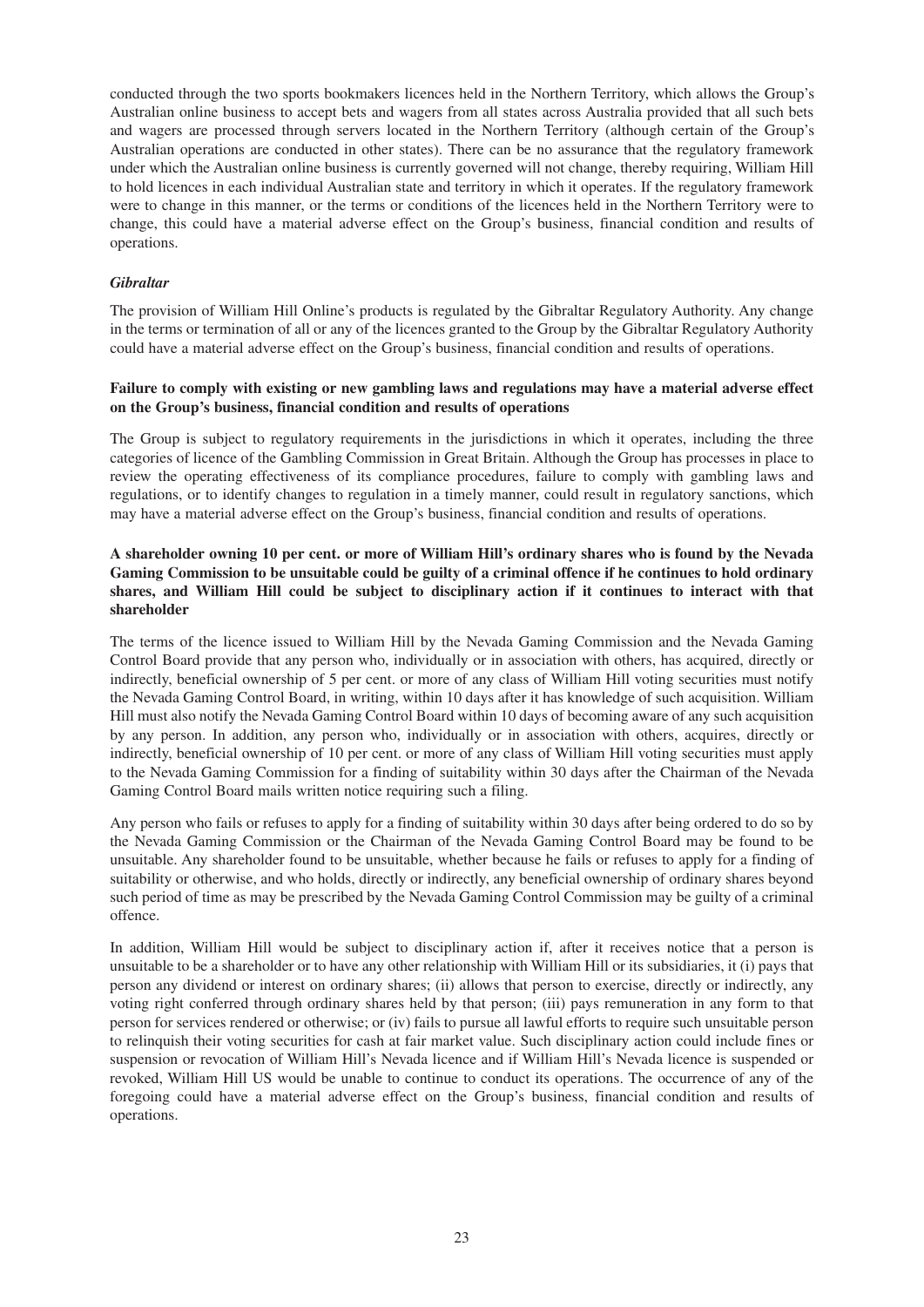#### **Gambling laws and regulations may prevent the Group from maximising opportunities to expand its UK and international online business**

In several countries local regulators are willing to license and regulate local and often state-owned operators, but prohibit foreign operators. The application or enforcement of gambling laws or regulations may adversely affect the Group's business and financial position and even if any such application or enforcement were successfully resisted, the Group may still incur considerable costs in asserting its position. Any resulting dispute may also damage the Group's reputation and brand. The occurrence of any of these events may have a material adverse effect on the Group's business, financial condition and results of operations.

#### **The continued international diversification and expansion of the Group may not be successful**

The UK accounted for 91.2 per cent. of the Group's revenues in the 2012 financial year and while increasing the Group's market share in the UK is a key element of the Group's strategy, a further stated aim is to expand its operations internationally to diversify its sources of revenue and to reduce its exposure to the UK economy and the UK's taxation and regulatory framework. Most countries regulate, or in some cases prohibit, gambling activities and while some jurisdictions have indicated that they intend to reduce restrictions, it is uncertain what impact this will have on the industry and whether local regulation will be prohibitive for new market entrants. The limited number of jurisdictions into which the Group could expand in commercially acceptable circumstances and/or a failure by the Group to identify new jurisdictions into which to diversify and thereby reduce its exposure to the UK, could have a material adverse effect on the Group's business, financial condition and results of operations.

Furthermore, the success of the Group's international expansion into new geographic markets depends on a number of factors including the ability of the Group to establish and maintain relationships with key partners, suppliers and regulators, the presence of established and entrenched competitors, the ability to develop products and services that are tailored to the needs of local customers, local acceptance or knowledge of the Group's products and services and recognition of the William Hill brand. In order to achieve wide-spread acceptance in each country targeted by the Group, William Hill believes the Group must tailor its services to the customs and cultures of that country. Learning the customs and cultures of various countries, particularly with respect to sports betting practices, is difficult and the Group's failure to do so adequately could slow its growth and/or adversely impact its ability to maintain revenues in those countries. For example, the provision of sports betting services to local markets will involve the compilation of odds on local sporting events, which will not be possible without local expertise.

The Group will also face other risks related to international expansion, including delays in the acceptance of the internet as a medium of commerce and sports betting in international markets and difficulties in managing international operations due to, amongst other things, distance, language and cultural differences.

In addition, as a result of social, political and legal differences between jurisdictions, successful marketing in a new jurisdiction often involves local adaptations to the Group's overall marketing strategy. While William Hill has been successful in entering new geographic markets to date, future entry into new geographic markets may not be successful. In particular, William Hill's marketing strategy in new geographic markets may not be well received by target customers or may not otherwise be socially acceptable in that jurisdiction. William Hill may be unable to deal successfully with a new and different local operating environment and there can therefore be no assurance that any attempted expansion and diversification into any new jurisdiction will be successful and any failure in this regard may have a material adverse effect on the Group's business, financial condition and results of operations.

#### **The success of the Group's business is dependent upon maintaining good relationships with sports and regulatory bodies**

The success of the Group's business is dependent upon its good relationships with regulatory authorities and the principal governing bodies of sport, in particular with the Gambling Commission. The Group engages with government bodies, including its regulators, with regard to the betting and gaming regulatory framework and other issues of shared concern, such as problem gambling, and with the principal governing bodies of sport with regard to sports rights payments (including levies such as the statutory horse racing levy), integrity in sports betting, animal welfare and other issues. However, if the Group fails to maintain such relationships, or if such relationships were adversely affected for any reason, including any action or omission on the part of the Group or negative publicity concerning the Group or the gambling industry, this could have a material adverse effect on the Group's business, financial condition and results of operations.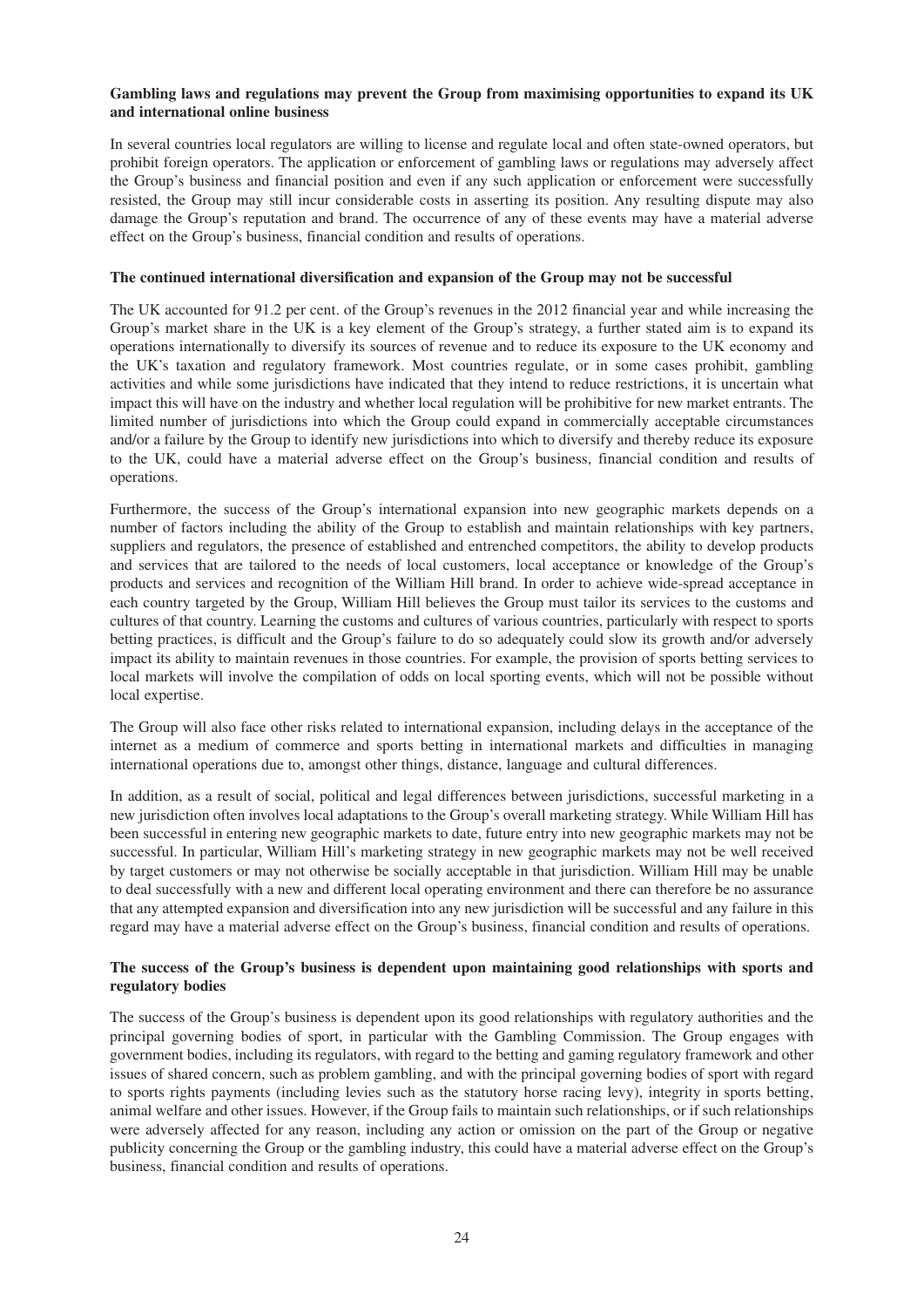#### **The Group may be subject to increases in payments related to sports and content costs**

In the UK, the Group is subject to certain financing arrangements intended to support industries from which it profits, such as the statutorily imposed Horserace Betting Levy and the voluntary greyhound racing levy in the UK, which are respectively intended to support the horse racing and greyhound racing industries. The Group is likely to continue to be subject to similar financing arrangements in the future. Any material increase in the current levies paid by the Group as part of such financing arrangements, or any requirement to pay additional levies or fees, could have a material adverse effect on the Group's business, financial condition and results of operations.

In addition to being subject to such subsidies and taxes, the Group enters into contracts with regard to the distribution of television pictures, audio and other data that are broadcast into the Group's LBOs, such as its contracts with Satellite Information Services Limited ("**SIS**") and Amalgamated Racing Ltd, trading as TurfTV ("**TurfTV**"), for the provision of live coverage of races from particular courses or other events for which they hold and sell the picture, audio and data rights for onsale into LBOs. The Group is also likely to continue to enter into similar contracts in the future. Any material increase in the cost of such services may have a material adverse impact on the Group's business, financial condition and results of operations.

#### **The market for online gambling and gaming products and services is in a state of technological change**

The market for online gambling products and services is characterised by technological developments, frequent new product and service introductions and evolving industry standards. The emerging character of these products and services and their evolution requires the Group to use leading technologies effectively, continue to develop the Group's technological expertise, enhance its current products and services and continue to improve the performance, features and reliability of its technology and advanced information systems. In addition, the widespread adoption of new internet technologies or standards could require substantial expenditure to replace, upgrade, modify or adapt the Group's technology and systems, which could negatively impact the Group's business, financial condition and results of operations.

There can be no assurance that the technology and systems currently used by, and being developed by, the Group will be successful, or that they will not be rendered obsolete by new technologies and more advanced systems introduced in the industry or adopted by the Group's competitors. In addition, new internet or other technologybased products, services or enhancements offered by the Group may contain design flaws or other defects and/or require costly modifications or may result in a loss of confidence in the Group's products and services by its customers or loss of revenue, any or a combination of which could have a material adverse effect on the Group's business, financial condition and results of operations.

#### **The Group may be adversely affected by negative publicity surrounding the gambling industry**

The gambling industry is at times exposed to negative publicity. This is particularly the case in relation to (a) problem gambling and gambling by minors; (b) the use of gaming machines in LBOs in the UK; and (c) gambling online. Publicity regarding problem gambling and other concerns with the gambling industry, even if not directly connected to the Group and its products, could adversely impact the Group's business, financial condition and results of operations. It is possible that, if the perception develops that the gambling industry is failing to address such concerns adequately, the industry may be subject to increased regulation or taxation. Any such increase in regulation or taxation of the Group could adversely impact the Group's business, financial condition and results of operations.

#### **The business of the Group is subject to sports schedules**

The Group's business, financial condition and results of operations are affected by the schedule of sports events on which the Group accepts bets, including significant sporting events which may occur at regular but infrequent intervals, such as the FIFA World Cup and the UEFA European Football Championship. Cancellation or curtailment of significant sporting events, for example due to adverse weather conditions or for any other reason (such as the outbreak of foot and mouth disease in the UK in 2001) or the failure of certain sporting teams to qualify for sporting events (such as the failure of the England football team to qualify for the UEFA European Football Championship in 2008), would adversely impact the Group's business, financial condition and results of operations for the period.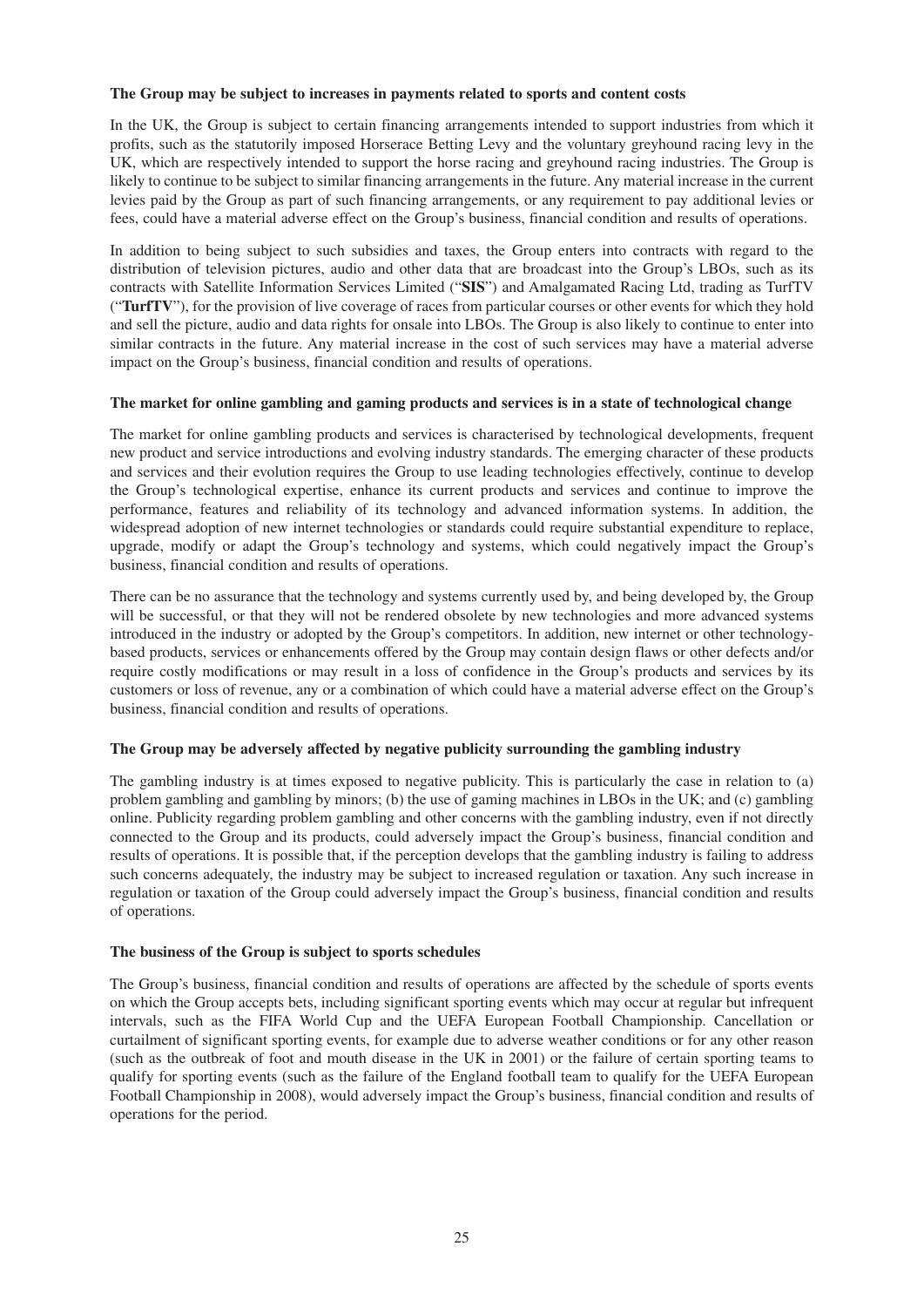#### **The Group's business, particularly in respect of the online segment, may be adversely affected by competition from other gambling operators**

The Group's business may be adversely affected by competition from other gambling operations. The Group faces competition primarily from other land-based bookmakers, online betting exchanges and other online gambling operators. The Group's competitors are based both inside and outside the UK. In particular, the online gambling market is characterised by intense and substantial competition and by low barriers to entry for new participants. Competition is expected to continue as new operators enter the market and existing operators improve and expand their product offerings. In addition, the Group faces competition from market participants operating in, and benefitting from, low tax jurisdictions. There can be no assurance that competition from other bookmakers, online betting exchanges and other online operators, as well as from suppliers of other betting and gaming products, in any segment of the betting and gaming industry, including the online betting and gaming market, will not have a material adverse effect on the Group's business, financial condition and results of operations.

#### **Risks relating to the Group**

#### **The demand for the Group's products may be adversely affected by economic conditions beyond its control**

Demand for the Group's products and services, like those of other participants in any industry, is influenced by general economic trends. There can be no assurance that the Group's business, financial condition and results of operations will not be adversely affected by general economic trends. The online gambling market, in particular, may be sensitive to economic conditions. The online gambling market is relatively new, as compared to the gambling industry as a whole, and there is insufficient history for the Group to predict the impact that changes in economic conditions will have on the business, financial condition and results of operations of the Group over an extended period of time. The difficult global economic conditions of the last five years are unprecedented in the Group's recent operating history and, if such conditions continue or worsen, there can be no assurance that they will not have a material adverse effect on the Group's business, financial condition and results of operations.

#### **The Group may fail to detect the money laundering or fraudulent activities of its customers**

Certain of the Group's customers may seek to launder money through the Group's business or to increase their winnings through fraudulent activities. In particular, the Group is exposed to online gaming fraud, including collusion between online customers and the use of sophisticated computer programmes that play poker automatically. The Group has put in place a number of processes to detect and report suspicious activity, and to handle requests for assistance from law enforcement agencies and regulators, all of which is overseen by the Group's Money Laundering Reporting Officer ("**MLRO**"). William Hill Online has put in place the appropriate systems for training, reporting, customer due diligence, monitoring of customer activity, record keeping and screening of risk customers. Where appropriate and in line with its procedures, the Group closes accounts and blocks access to offenders. However, the Group must continually monitor and develop the effectiveness of such controls in response to the changing nature of money laundering or fraudulent activities. If the Group fails to detect the money laundering or fraudulent activities of such offenders, including collusion and automated play, affected customers may experience increased losses and the Group could directly suffer loss or lose the confidence of its customer base in addition to suffering losses itself, or the Group may be in breach of its own legal and/or regulatory obligations, all, any or a combination of which could have a material adverse effect on the Group's business, financial position and results of operations.

#### **The Group is dependent on a number of third parties for the operation of its business**

William Hill has relationships with a number of key third party suppliers who provide products and services to the Group. For example, in respect of the Group's online segment, Playtech Software Limited ("**Playtech Software**") has contracted to provide gaming software for poker and casino on an exclusive basis until December 2016 to William Hill Online, which means that if Playtech Software is unable to provide the services to the standard expected by William Hill, William Hill may be unable to seek an alternative supplier. In addition, the bets accepted by the Group on its online sportsbook operate on a technology platform supplied by OpenBet, and the Group relies on third parties to make William Hill Online's websites and services accessible to customers via the internet. In the retail channel, SIS and TurfTV provide television pictures and data to the Group's LBOs and gaming machines are supplied by Inspired Gaming. William Hill exercises little control over many of these third party suppliers and is reliant on them to perform their services in accordance with the terms of their contracts, which increases its vulnerability to problems with the products and services they provide. William Hill may not be successful in recovering any losses which result from the failure of third party suppliers to comply with their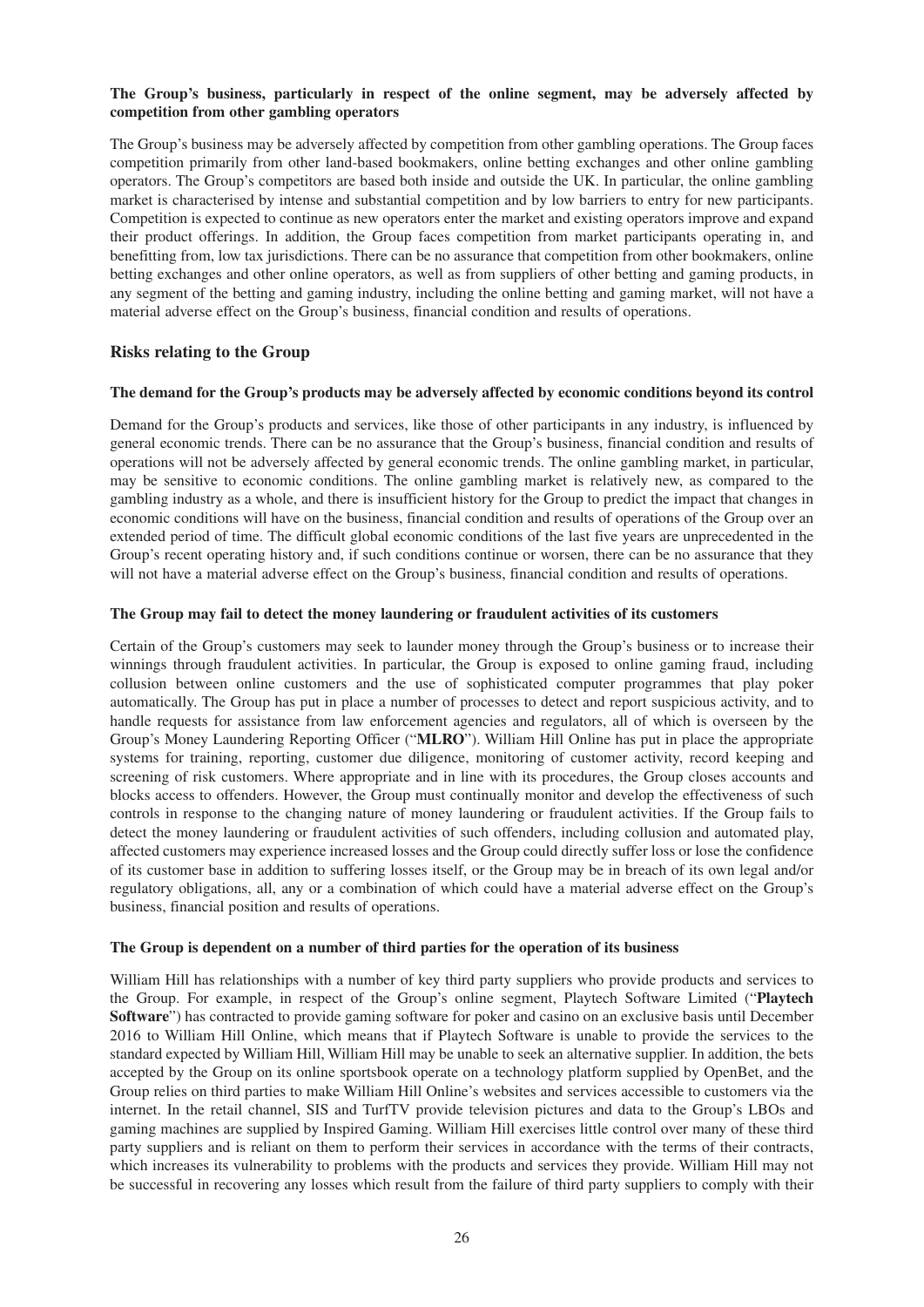contractual obligations to William Hill and third party suppliers may seek to recover losses from the Group under indemnities or in respect of breaches of obligations or warranties under their agreements with William Hill. Such events, or any significant disruption in the supply of products and services to William Hill, or inability to negotiate reasonable terms of renewal, or find suitable replacement suppliers, if the relevant agreements expire or are terminated, or failure to handle current or higher volumes of use by these third party suppliers or any other adverse event in William Hill's relationship with them, could have a material adverse effect on the Group's reputation, business, financial condition and results of operations.

#### **The Group's leverage, debt service obligations and compliance with the related covenants may adversely** affect its business, financial condition and results of operations and it may be affected by difficult conditions **in the credit markets**

The Group's leverage, debt service obligations and compliance with the related covenants could have negative consequences for the Group, including the following:

- limiting the Group's ability to obtain additional financing in the future, including its ability to refinance its debt;
- because certain of the Group's borrowings are subject to variable interest rates, the Group is exposed to increases in interest rates, thereby reducing the Group's ability to use its cash flow to fund working capital, capital expenditures and general corporate requirements which could affect the Group's ability to expand its business further;
- limiting the Group's flexibility in planning for, or responding to, changes in its business and industry; and
- placing the Group at a competitive disadvantage to other, less leveraged competitors,

each of which, alone or in combination, could have a material adverse effect on the Group's business, financial condition and results of operations.

#### **The Group is dependent on a limited number of banks for payment processing and cash holding**

Currently there are a limited number of banks that are willing to provide bank accounts and other services to companies operating in the gambling sector, particularly to those companies offering online gambling products and services. Banks regularly review their policy of providing banking services, such as loans, debit and credit card processing and cash handling, to companies operating in certain sectors, including the gambling and online gambling sectors and a bank may decide that it no longer wishes to accept custom from, or provide services to, companies operating in such sectors, or may only continue to do so with certain restrictions. Should some or all banks refuse or otherwise be unable to process gambling transactions, operate bank accounts or hold cash for the Group this could have a material adverse effect on the Group's business, financial condition and results of operations.

In addition, the Group currently accepts credit and debit card payments from online and telephone customers and debit cards in LBOs. Certain US-based card schemes and card-issuing institutions currently restrict the use of their credit cards for online gambling transactions. Should any of the major card schemes or card issuing companies stop accepting payment transactions for gambling operations, this may have a material adverse effect on the Group's business, financial condition and results of operations.

#### The Group's relatively high fixed cost base as a proportion of its total costs means that falls in revenue could **have a significantly adverse effect on the Group's profitability**

The Group has a relatively high fixed cost base as a proportion of its total costs, consisting primarily of staff and rent costs associated with its extensive LBO estate. A decrease in the Group's revenue is likely therefore to have a disproportionately material adverse impact on the Group's profitability if the Group is unable, in the short- to medium-term, to reduce its costs substantially to mitigate the effect of any significant falls in revenue on profit. The Group's profitability is therefore likely to be more significantly and negatively affected by decreases in revenue than would be the case for a company with a more flexible cost base. Any decrease in profitability could have a material adverse effect on the Group's business, financial condition and results of operations.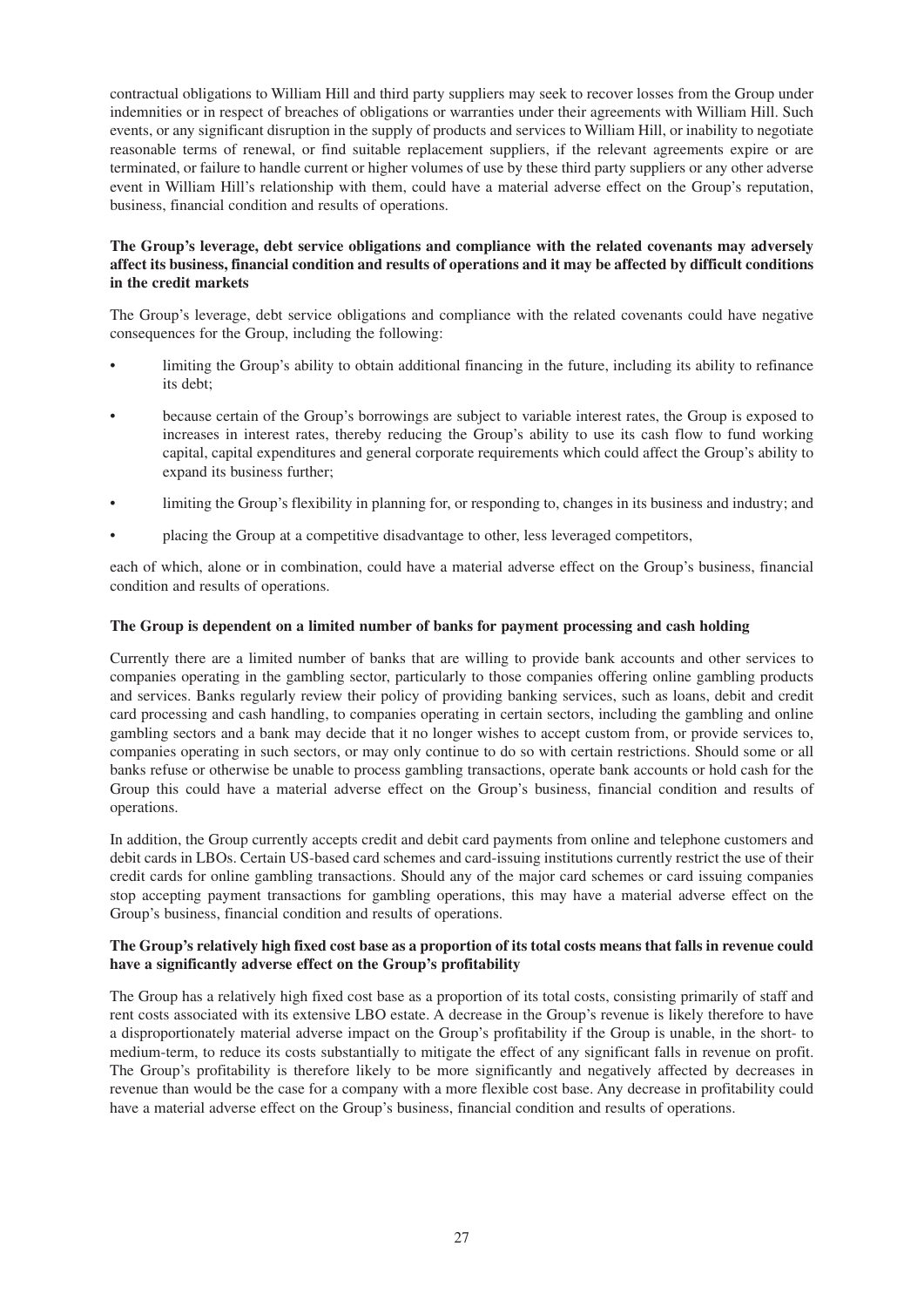#### **The Group is subject to risks resulting from currency fluctuations and hedging activities**

The Group prepares its financial statements in pounds sterling and generates a proportion of its revenues in other currencies, mainly in Euros through William Hill Online in US dollars through its operations in the State of Nevada and the State of Delaware and, following the Group's acquisition of Sportingbet's Australian online gambling business, in Australian dollars. The Group has smaller exposure to a number of other currencies which it normally seeks to manage by matching assets and payment obligations. To the extent that its revenues are received in currencies other than pounds sterling and currency exchange rates become unfavourable, the Group may lose some of the economic value of its revenues in pound sterling terms. As the Group expands its international operations, it may receive more of its revenue in currencies other than pounds sterling. Hedging strategies, such as forward contracts, options and foreign exchange swaps related to transaction exposures, that are already in place or that may be implemented to mitigate this risk may not eliminate the Group's exposure to foreign exchange rate fluctuations. Any failure by the Group to implement hedging strategies, or to implement such strategies effectively, could result in losses to the Group as a result of such currency fluctuations and hedging activities, either or both of which could have a material adverse effect or the Group's business, financial condition and results of operations.

#### **The defined benefit section of the Group's pensions plan is currently in deficit**

Based on the last formal actuarial valuation of the Group's defined benefit pension scheme there was, as at 30 September 2010, a funding deficit of £58 million. The Group has agreed the terms of a deficit repair recovery plan with the trustees of the scheme which is being and will continue to be implemented over the period from 2011 to 2018. Pursuant to this plan the Group is obliged to make annual contributions to the scheme. The funding position of the defined benefit scheme is subject to a formal actuarial valuation every three years and the valuation is updated informally annually. Under International Accounting Standard (IAS) 19, the pension plan had an aggregate deficit of £21.1 million at the end of the 2012 financial year. The pension plan was closed to further benefit accrual in March 2011. William Hill has committed to progressive deficit recovery payments to the scheme. The calculated amount of the Group's defined pension liabilities is dependent upon certain key assumptions and may vary significantly from year to year. Future changes to the assumptions underlying the calculation of the Group pension obligations (for example, as to rates of investment return or pensioner mortality), or adverse experience relative to those assumptions, may mean that the Group is required to increase contributions to its defined benefit scheme. Further, following the regular funding discussions that William Hill conducts with the trustees, the ongoing contribution rate may increase. Any requirement to increase its contributions could have a material adverse effect on the Group's business, financial condition and results of operations.

#### **The Group is highly dependent on technology and advanced information systems, which may fail or be subject to disruption**

The Group's operations, including in particular William Hill Online and the Group's telephone betting operations, are highly dependent on technology and advanced information systems, and there is a risk that such technology or systems could fail. In addition to such failure, there can be no assurance that such technology or systems will not be subject to damage or interruption caused by human error, unauthorised access, computer viruses, denial of service attacks, increase in volume of online services usage, sabotage, natural hazards or disasters or other similarly disruptive events, including other security breaches. There can be no assurance that the Group's current systems are or will continue to be able to support a significant increase in online traffic or increased customer numbers. Although the Group has in place business continuity procedures and security measures in the event of network failure or disruption, including backup IT systems for business critical systems, generally in different geographic locations from the main system, these are not, and are not intended to be, a full duplication of the Group's operational systems. Should any of these procedures and measures not anticipate, prevent or mitigate a network failure or disruption, or should an incident occur to a system for which there is no duplication, there may be a material adverse effect on the Group's business, financial condition and results of operations.

In particular, the performance of the Group's online services is critical to achieving, maintaining and expanding market acceptance of William Hill Online given its increasing importance to the Group's operations. Any network failure or disruption that causes interruption or an increase in response time of the Group's online services could result in decreased usage of William Hill Online and, if sustained or repeated, could reduce the attractiveness of William Hill Online to its customers, which would adversely impact the Group's business, financial condition and results of operations.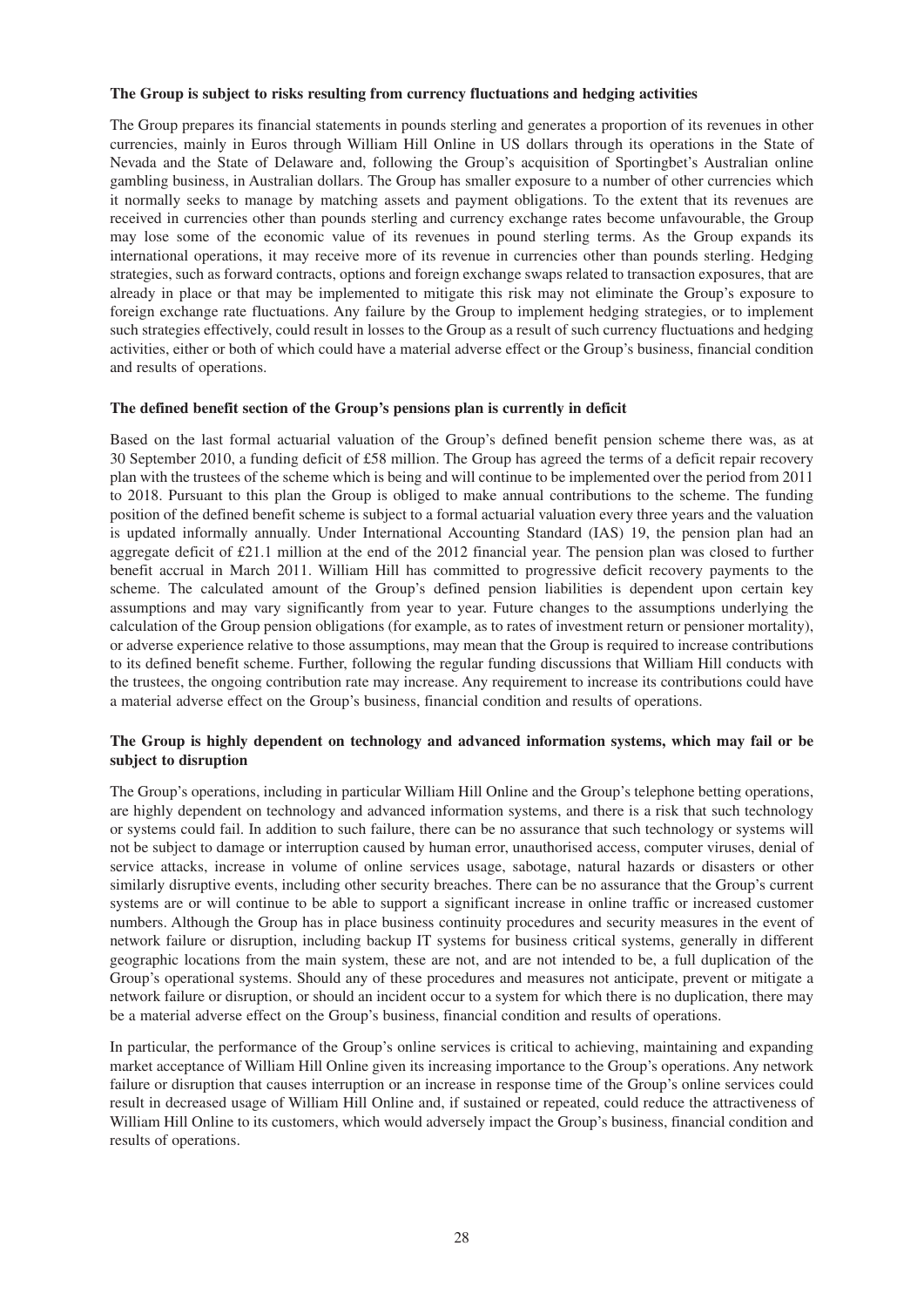Furthermore, the Group may at any time be required to expend significant capital or other resources to protect against network failure and disruption, including the replacement or upgrading of its existing business continuity systems, procedures and security measures. If replacements, expansions, upgrades and other maintenance are not completed efficiently or there are operational failures, the quality of product and service experienced by the customer will decline. If, as a result, customers were to reduce or stop their use of the Group's products and services, this could have a material adverse effect on the Group's business, financial condition and results of operations.

#### **The Group's online systems may be vulnerable to hacker intrusion, "DDoS", malicious viruses and other cyber crime attacks.**

As with all online gambling companies, the Group's online business may be vulnerable to cyber crime attacks which could adversely affect its business. These attacks may include distributed denial of service ("**DDoS**") attacks and other forms of cyber crime, such as attempts by computer hackers to gain access to the Group's systems and databases for the purposes of manipulating results. Any such attacks may cause systems failure and/or business disruption and could have a material adverse effect on the Group's business, financial condition and results of operations. Such attacks are by their nature technologically sophisticated and may be difficult or impossible to detect and defend against. If the Group fails to implement adequate prevention measures or should any such prevention measures fail or be circumvented, the Group's reputation may be harmed, which in turn could have a material adverse effect on the Group's business, financial condition and results of operations.

#### **The Group may be subject to privacy or data protection failures**

The Group is subject to regulation regarding the use of personal customer and credit card data. The Group processes sensitive personal customer data (including name, address, age, bank details, credit card details and betting and gaming history) as part of its business and therefore must comply with strict data protection and privacy laws in the jurisdictions in which the Group operates. Such laws restrict the Group's ability to collect and use personal information relating to players and potential players including the use of that information for marketing purposes. William Hill relies on third party contractors as well as its own employees to maintain its databases and seeks to ensure that procedures are in place to ensure compliance with the relevant data protection regulations. Notwithstanding such efforts, the Group is exposed to the risk that these data could be wrongfully appropriated, lost or disclosed, or processed in breach of data protection regulation. If the Group or any of the third party service providers on which it relies fails to store or transmit customer information and payment details online in a secure manner, or if any loss of personal customer data were otherwise to occur, the Group could face liability under data protection laws or sanctions by card merchants. This could also result in the loss of the goodwill of its customers and deter new customers which would have a material adverse effect on the Group's business, financial condition and results of operations.

#### **The Group may not keep up to date with the consumer trends and product development in its online business**

Trends in internet-based activities are rapidly changing, particularly the increasing use of social websites, such as Facebook, for gaming activities. The operators of such sites and activities are exploring the potential of realmoney betting and gaming. This could encourage new competitors into the gambling market and/or encourage existing online gambling operators to expand into social gaming activities as a means of reaching a wider population of potential gambling customers. Certain online gambling operators are already making significant investments in this area. The Group's ability to compete may be adversely affected if it fails to exploit emerging trends and product developments of which competitors take advantage, which may have a material adverse effect on the Group's business, financial condition and results of operations.

#### The Group cannot guarantee the success or growth of its online business and in particular its mobile phone **applications**

The Group's William Hill Online business has the leading share by revenues of the UK's online betting and gaming markets and 31.9 per cent. of Group revenue was generated by the online segment in the 2012 financial year. The market for online gaming and gambling products and services is characterised by rapid technological developments, frequent new product and service introductions and evolving industry standards. The emerging character of these products and services and their evolution requires the Group to use leading technologies effectively, employ personnel with specialist experience, continue to develop the Group's technological expertise, enhance the Group's current products and services and continue to improve the performance, features and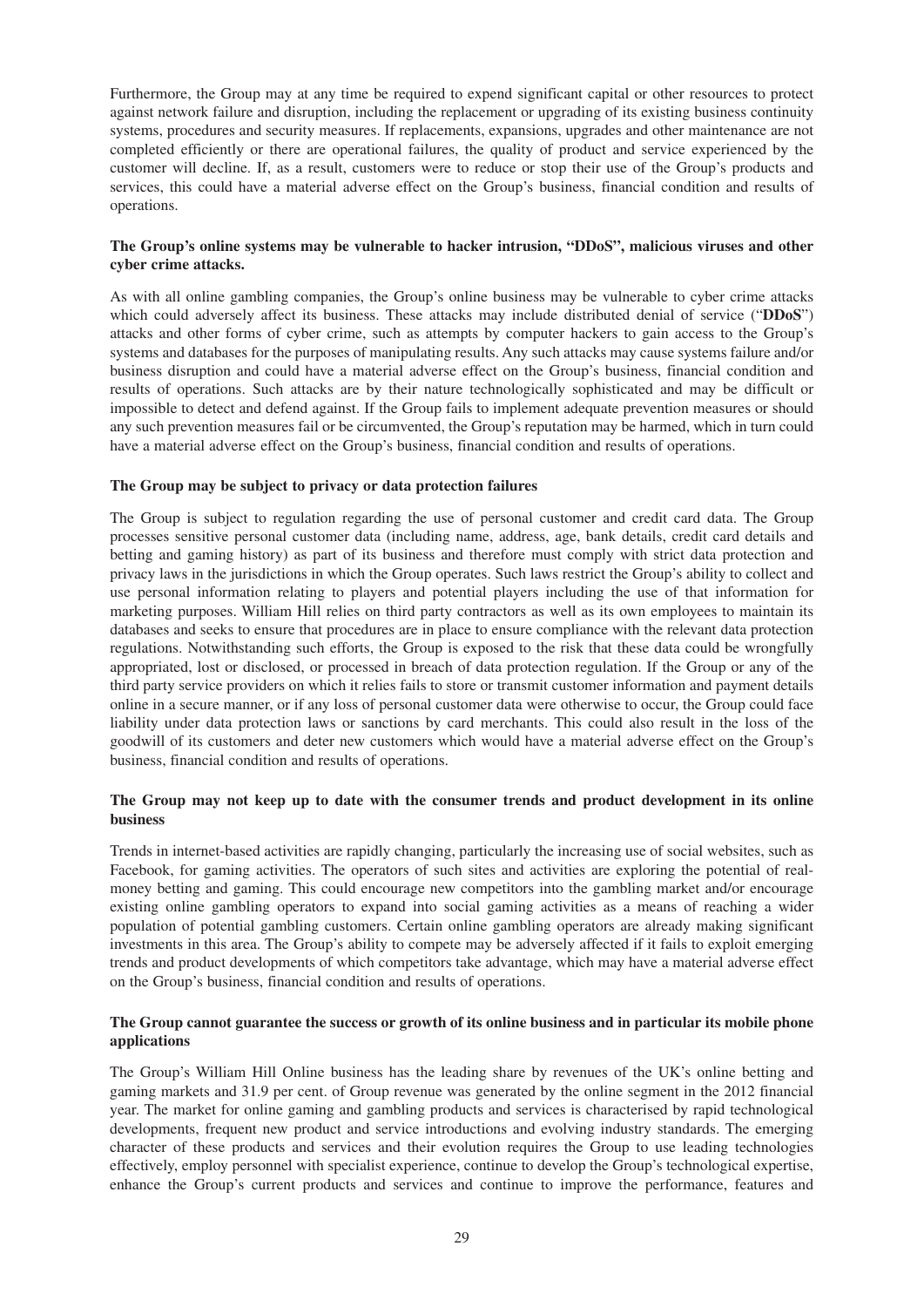reliability of the Group's technology and advanced information systems. In addition, the widespread adoption of new internet technologies or standards could require substantial expenditure to replace, upgrade, modify or adapt the Group's technology and systems. If the Group fails to keep pace with technological developments and industry standards or to introduce new products and services that satisfy customer demands, it could have a material adverse effect on the Group's business, financial condition and results of operations.

There can be no assurance that the Group's current systems will continue to provide adequate support for the Group's online segment, or that they will not be rendered obsolete by new technologies or more advanced systems introduced in the industry or adopted by its competitors. In addition, new internet or other technology-based products, services or enhancements that the Group offers may contain design flaws or other defects, may require modifications or may cause the Group's customers to lose confidence in its products and services or may otherwise not be acceptable to the Group's customers. The occurrence of one or more of these events could have a material adverse effect on the Group's business, financial condition and results of operations. Moreover, the Group depends on third party technology providers for the development and maintenance of its systems, and any failure to maintain relationships with such providers would negatively impact the Group's business, financial condition and results of operations.

In addition, the market for mobile websites and downloadable applications permitting sports betting, bingo, games and other activities from a mobile device is a new market. William Hill Online launched its mobile sportsbook website in 2011 and sportsbook mobile phone application ("**app**") in the Apple Inc.'s app store in February 2012 (the "**Apple App Store**"). The William Hill sportsbook app has been the highest rated betting app since its launch in the Apple App Store in February 2012, and was downloaded more than 668,000 times in the first year. No assurances can be given that there will be continued commercial acceptance of the Group's apps, that other competing mobile apps will not be developed that adversely affect the commercial acceptance of the Group's mobile app, or that the Group's ability to capitalise on any available growth opportunities will not be adversely affected by other risk factors previously discussed, any or all of which could have a material adverse effect on the Group's business, financial condition or results of operations.

#### The Group relies on the experience and talent of key personnel and on its ability to recruit and retain **qualified employees for the success of its business**

The successful management and operations of the Group are reliant upon the contributions of its senior management team and other key personnel, including betting control staff, who review referred bets for approval, odds compilers and online international risk managers, who control the odds compilation liabilities of the Group, and senior management of its online operations. In addition, the Group's future success depends in part on its ability to continue to recruit, motivate and retain highly experienced and qualified employees. There is intense competition in the betting and gaming industry for skilled personnel, in particular for qualified bet pricing and risk management personnel. Although the Group takes steps to protect itself in relation to the loss of key personnel (such as the inclusion of restrictive covenants and/or 'gardening leave' provisions in the employment contracts of such personnel), the loss of service of any of the Group's senior management team or other key personnel, or an inability of the Group to attract new personnel, could have a material adverse effect on the Group's business, financial condition and results of operations.

#### Any failure to determine accurately the odds at which William Hill accepts bets in relation to any particular **event and/or any failure of the Group's risk management processes could have a material adverse effect on the Group's business, financial condition and results of operations**

The Group employs odds compilers (who determine the odds at which William Hill will accept bets in relation to any particular event) and risk managers (who seek to control liabilities). Although the Group considers the team of odds compilers to have the appropriate knowledge and expertise and the automated systems they use to be robust, there can be no assurance that errors of judgment or other mistakes will not be made in relation to the compilation of odds or that the systems the Group has in place to limit risk will be consistently successful. Any significant misjudgements or mistakes made by the Group in relation to odds compilation and/or the failure of the Group's risk management systems could result in the Group incurring significant losses on a gross win basis which could have a material adverse effect on the Group's business, financial condition and results of operations.

#### **The Group may experience significant losses with respect to individual events or betting outcomes**

The Group's fixed-odds sports betting products involve betting where winnings are paid on the basis of the stake placed and the odds quoted, rather than derived from a pool of stake money received from all customers. Bets in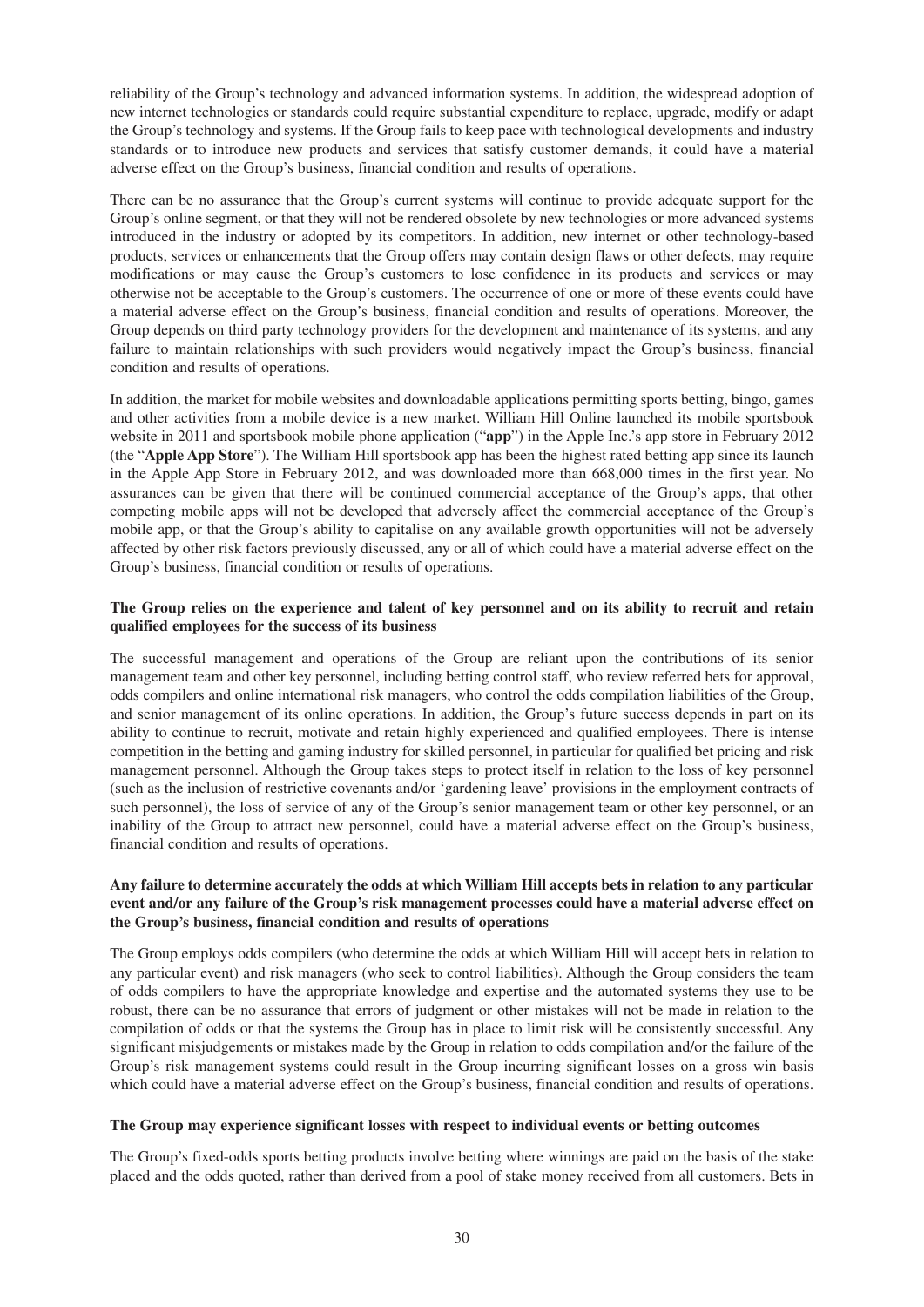excess of certain defined limits must be referred to the Group's betting control department. In addition, in relation to the online segment, there are individual limits on winnings for any individual client on any given day. However, there is potentially no upper limit on the losses that could be incurred by the Group in relation to each betting outcome. A bookmaker's odds are determined so as to provide an average return to the bookmaker over a large number of events although there is an inherently high level of variation in gross win margin event-by-event and day-by-day. In the long term, the Group's gross win margin has historically remained fairly constant. In the short term there is less certainty of generating a positive gross win and the Group has from time to time experienced significant losses with respect to individual events or betting outcomes. Although the Group has systems and controls in place which seek to reduce the risk of daily losses occurring on a gross win basis (including bet acceptance limits and hedging arrangements in relation to betting on horse racing), there can be no assurance that these systems and controls will be effective in reducing the Group's exposure to this risk. The effect of future fluctuations and single-event losses could have a material adverse effect on the Group's cash flows and therefore a material adverse effect on its business, financial condition and results of operations.

#### **The integration of Sportingbet's Australian and Spanish online businesses could result in operating difficulties and other adverse consequences**

The integration of Sportingbet's Australian and potentially its Spanish online businesses may create unforeseen operating difficulties and expenditures and pose management, administrative and financial challenges. Specifically, integrating operations and personnel may prove more difficult, and post-completion costs may prove more expensive, than anticipated. The integration of the businesses may require significant time and effort on the part of the Group's management. The challenges of integrating the businesses may also be exacerbated by differences between the Group's and the businesses' operational and business culture, the need to implement cost cutting measures, difficulties in maintaining internal controls and difficulties in establishing control over cash flows and expenditures which could have an adverse effect on the Group's business, financial condition and results of operations.

#### **Businesses acquired by the Group may not perform as expected**

The Group's strategy encompasses organic growth and, where appropriate, growth through targeted acquisitions. In assessing any potential acquisitions, the Group undertakes appropriate legal and business due diligence but bases its assessment of the target business or asset on forecasts of future performance. These are compiled based on the best information then available to the Group. There can be no assurances that any acquisition, including the acquisition of the US businesses and the acquisition of Sportingbet's Australian and Spanish online businesses, will perform in line with any forecasts made (in respect of synergies or otherwise) and any expectations held at the time the acquisition is made. To the extent any such acquisitions do not meet these forecasts or expectations, it may have a material adverse effect on the Group's business, financial condition and results of operations.

#### **The Group's intellectual property could be subject to infringement by third parties or claims of infringement of third parties' rights**

The Group regards its copyright, trademarks, domain names, trade secrets, customer databases and similar intellectual property as critical to its success. The Group relies on a combination of copyright and trademark laws, trade secret protection, confidentiality and non-disclosure agreements and other contractual provisions in order to protect its intellectual property.

There can be no assurance that these efforts will be adequate, or that third parties will not infringe upon or misappropriate the Group's proprietary rights. In addition, although the Group has trademark and copyright protection, enforcement is limited in certain jurisdictions, and the global nature of the internet makes it impossible to control the ultimate destination of websites.

The Group may be the subject of claims of infringement of the rights of others or party to claims to determine the scope and validity of the intellectual property rights of others. Litigation based on such claims is common amongst companies in the internet, technology and online gaming industries. Such claims, whether or not valid could require the Group to spend significant sums in litigation, pay damages, re-brand or re-engineer services, acquire licences to third party intellectual property and distract management attention from the business, which may have a material and adverse effect on its business, financial condition and results of operations.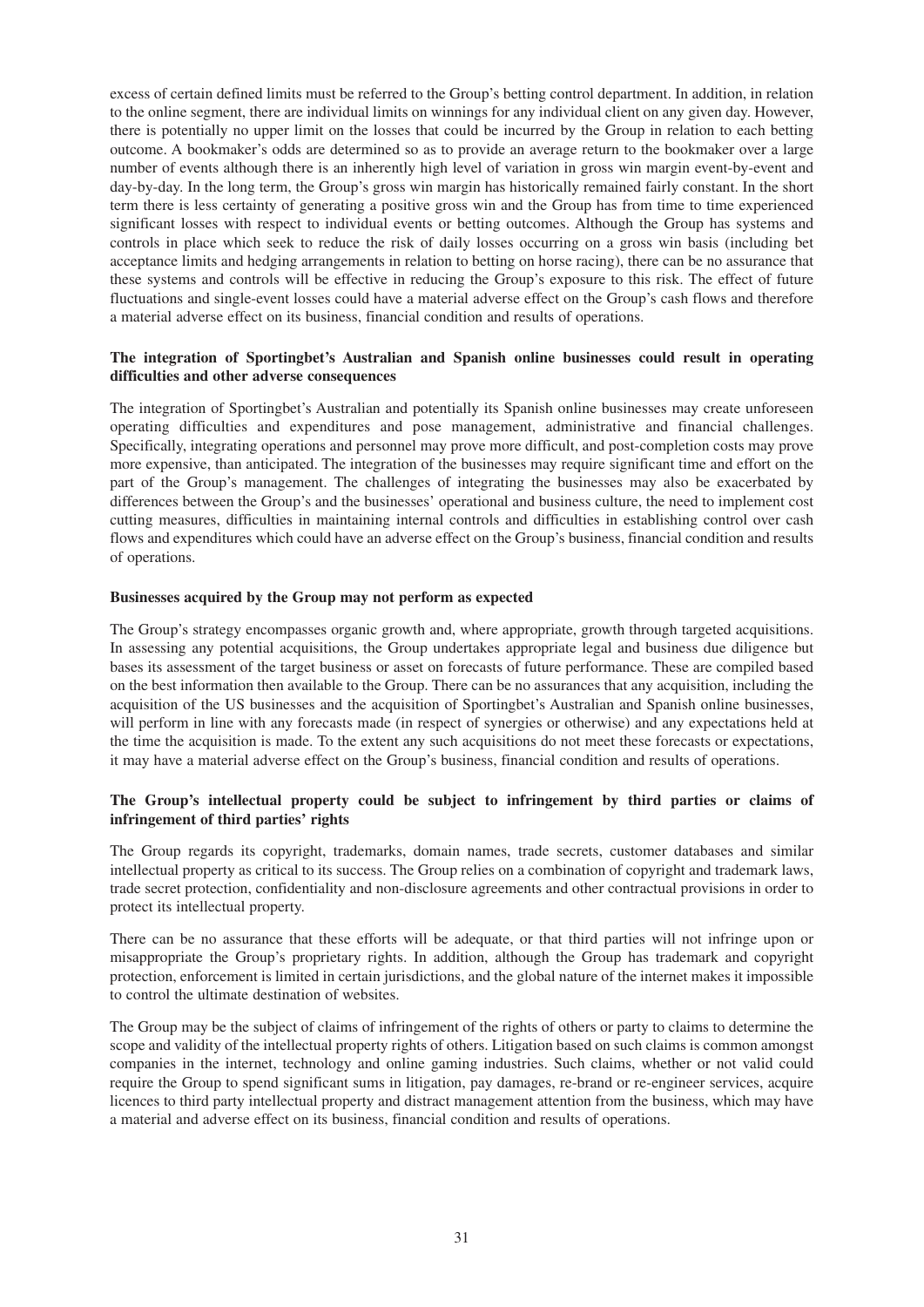#### Failure by the Group to maintain and enhance its brand could have a material and adverse effect on its **business, financial condition and results of operations**

The success of the Group is dependent in part on the strength of its William Hill brand. William Hill believes that its long-established, trusted and widely recognised brand and reputation represent a significant competitive advantage in the development of its betting and gaming activities. William Hill further believes that, as the gambling industry becomes increasingly competitive, the success of the Group will be dependent on maintaining and enhancing its brand strength. If the Group is unable to maintain and enhance the strength of the William Hill brand, then its ability to retain and expand its customer base and its attractiveness to existing and potential partners may be impaired and operating results could be adversely affected. Maintaining and enhancing the William Hill brand may require the Group to make substantial investments, including the continued development of its LBO estate and online channel, which investments may not be successful. If the Group fails to maintain and enhance the William Hill brand successfully, or if the Group incurs excessive expenses or makes unsuccessful investments in this effort, its business, financial condition and results of operations may be adversely affected. The Group anticipates that, as the gambling industry becomes increasingly competitive, maintaining and enhancing William Hill's brand may become increasingly difficult and expensive. Moreover, maintaining and enhancing its brand will rely in part on William Hill's ability to provide up-to-date technology and to provide high quality products and services both online and in LBOs, which William Hill may not do successfully. Any failure by the Group to maintain or enhance, in whole or in part, the William Hill brand, could have a material adverse effect on the Group's business, financial condition and results of operations.

#### **Issuer's call option**

The Notes contain an optional redemption feature, which is likely to limit their market value. The market value of the Notes generally will not rise substantially above the price at which they can be redeemed.

The Issuer may be expected to redeem the Notes when its cost of borrowing is lower than the interest rate on the Notes. At those times, an investor generally would not be able to reinvest the redemption proceeds at an effective interest rate as high as the interest rate on the Notes being redeemed and may only be able to do so at a significantly lower rate. Potential investors should consider reinvestment risk in light of other investments available at that time.

#### **Risks related to the Notes generally**

Set out below is a brief description of certain risks relating to the Notes generally:

#### **Modification, waivers and substitution**

The Terms and Conditions of the Notes contain provisions for calling meetings of Noteholders to consider matters affecting their interests generally. These provisions permit defined majorities to bind all Noteholders including Noteholders who did not vote on the relevant resolution and Noteholders who voted in a manner contrary to the majority.

The Terms and Conditions of the Notes also provide that the Trustee may, without the consent of Noteholders, agree to (i) any modification of, or to the waiver or authorisation of any breach or proposed breach of, any of the provisions of Notes or (ii) determine without the consent of the Noteholders that any Event of Default or Potential Event of Default shall not be treated as such or (iii) the substitution of another company as principal debtor under any Notes in place of the Issuer, in the circumstances described in Conditions 15.2 and 14 of the Terms and Conditions of the Notes.

#### **EU Savings Directive**

Under EC Council Directive 2003/48/EC on the taxation of savings income, Member States are required to provide to the tax authorities of another Member State details of payments of interest (or similar income) paid by a person within its jurisdiction to an individual resident in that other Member State or to certain limited types of entities established in that other Member State. However, for a transitional period, Luxembourg and Austria are instead required (unless during that period they elect otherwise) to operate a withholding system in relation to such payments (the ending of such transitional period being dependent upon the conclusion of certain other agreements relating to information exchange with certain other countries). A number of non-EU countries and territories including Switzerland have adopted similar measures (a withholding system in the case of Switzerland).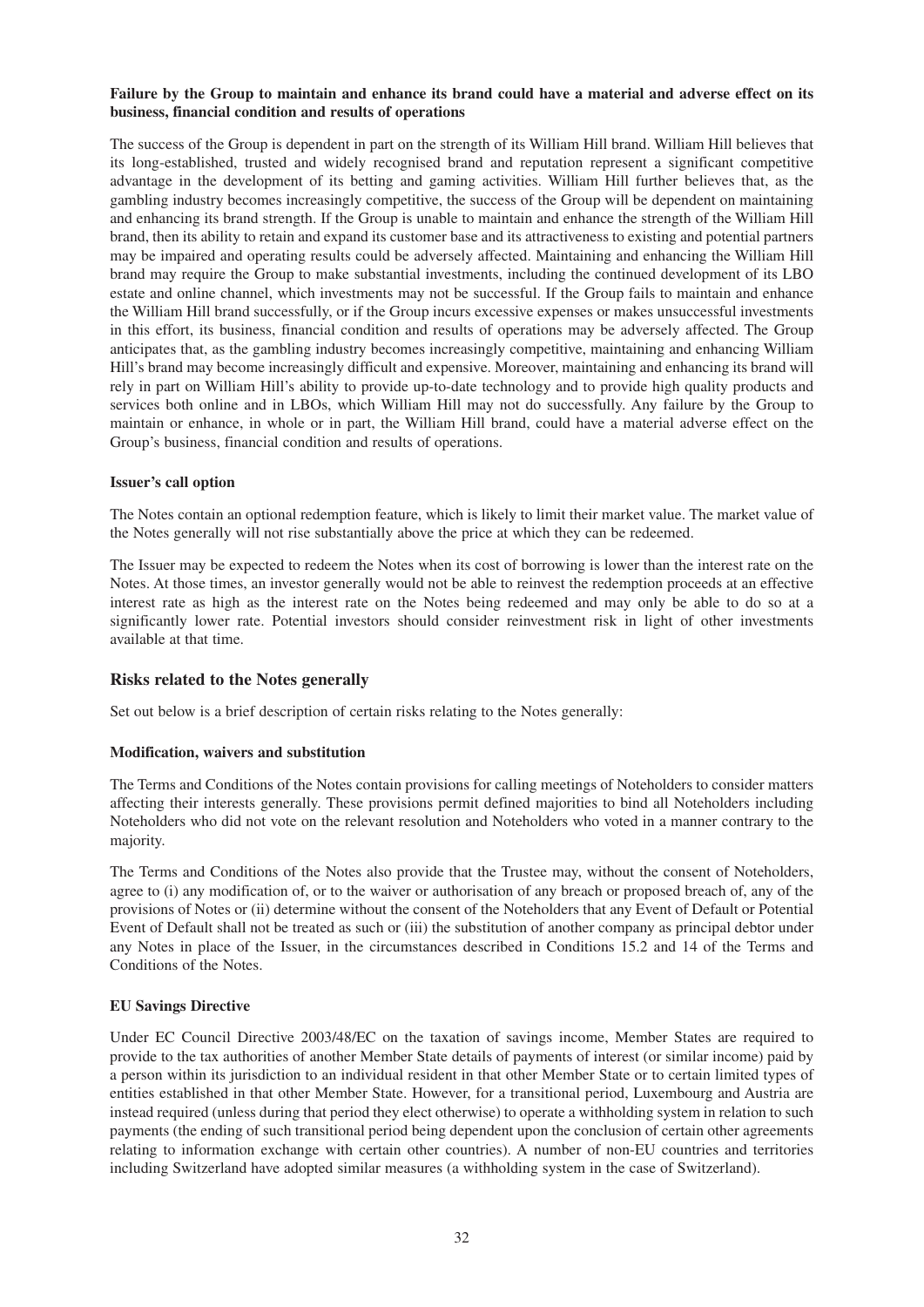The European Commission has proposed certain amendments to the Directive, which may, if implemented, amend or broaden the scope of the requirements described above.

If a payment were to be made or collected through a Member State which has opted for a withholding system and an amount of, or in respect of, tax were to be withheld from that payment, neither the Issuer nor any Paying Agent nor any other person would be obliged to pay additional amounts with respect to any Note as a result of the imposition of such withholding tax. The Issuer is required to maintain a Paying Agent in a Member State that is not obliged to withhold or deduct tax pursuant to the Directive.

#### **Change of law**

The Terms and Conditions of the Notes are based on English law in effect as at the date of this Prospectus. No assurance can be given as to the impact of any possible judicial decision or change to English law or administrative practice after the date of this Prospectus. There is no guarantee that any such changes would not have an adverse effect on the rights under, and the value of, the Notes.

#### **Denominations involve integral multiples: definitive Notes**

The Notes have denominations consisting of a minimum of £100,000 and integral multiples of £1,000 in excess thereof up to and including £199,000. It is possible that the Notes may be traded in amounts that are not integral multiples of £100,000. In such a case a holder who, as a result of trading such amounts, holds an amount which is less than £100,000 in his account with the relevant clearing system at the relevant time may not receive a definitive Note in respect of such holding (should definitive Notes be printed) and would need to purchase a principal amount of Notes such that its holding amounts to £100,000.

If definitive Notes are issued, holders should be aware that definitive Notes which have a denomination that is not an integral multiple of £100,000 may be illiquid and difficult to trade.

#### **Risks related to the market generally**

Set out below is a brief description of the principal market risks, including liquidity risk, exchange rate risk, interest rate risk and credit risk:

#### **The secondary market generally**

The Notes may have no established trading market when issued, and one may never develop. If a market does develop, it may not be very liquid. Therefore, investors may not be able to sell their Notes easily or at prices that will provide them with a yield comparable to similar investments that have a developed secondary market.

#### **Exchange rate risks and exchange controls**

The Issuer will pay principal and interest on the Notes and the Guarantor(s) will make any payments under the Notes Guarantee in Sterling. This presents certain risks relating to currency conversions if an investor's financial activities are denominated principally in a currency or currency unit (the "**Investor's Currency**") other than Sterling. These include the risk that exchange rates may significantly change (including changes due to devaluation of Sterling or revaluation of the Investor's Currency) and the risk that authorities with jurisdiction over the Investor's Currency may impose or modify exchange controls. An appreciation in the value of the Investor's Currency relative to Sterling would decrease (1) the Investor's Currency equivalent yield on the Notes, (2) the Investor's Currency equivalent value of the principal payable on the Notes and (3) the Investor's Currency equivalent market value of the Notes.

Government and monetary authorities may impose (as some have done in the past) exchange controls that could adversely affect an applicable exchange rate. As a result, investors may receive less interest or principal than expected, or no interest or principal.

#### **Interest rate risks**

Investment in the Notes involves the risk that subsequent changes in market interest rates may adversely affect the value of them.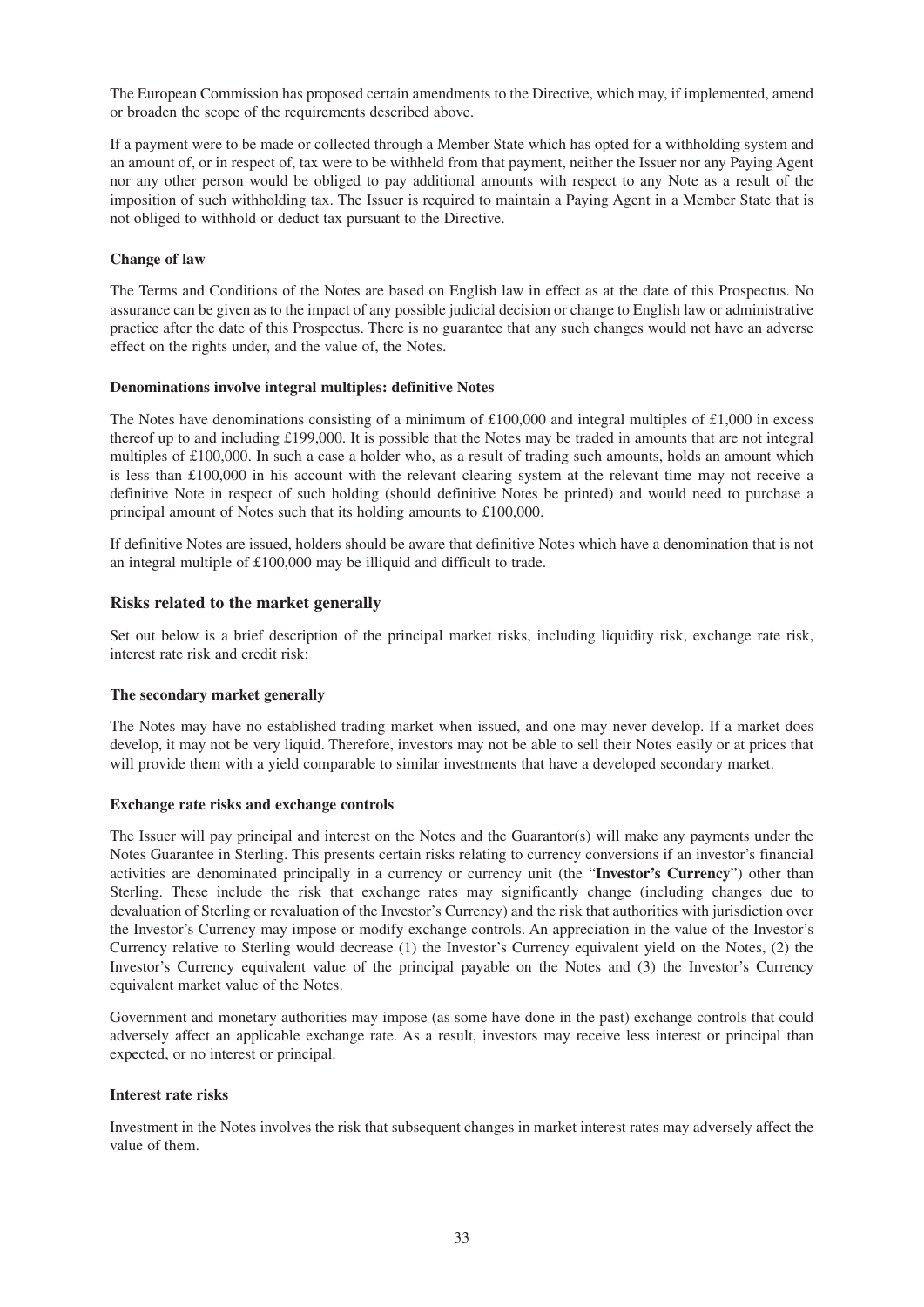## **Credit ratings may not reflect all risks**

The Notes are expected to be rated on issue Ba1 by Moody's Investors Service Ltd and BB+ by Standard & Poor's Credit Market Services Europe Limited. The ratings may not reflect the potential impact of all risks related to structure, market, additional factors discussed above, and other factors that may affect the value of the Notes. A credit rating is not a recommendation to buy, sell or hold securities and may be revised or withdrawn by the rating agency at any time.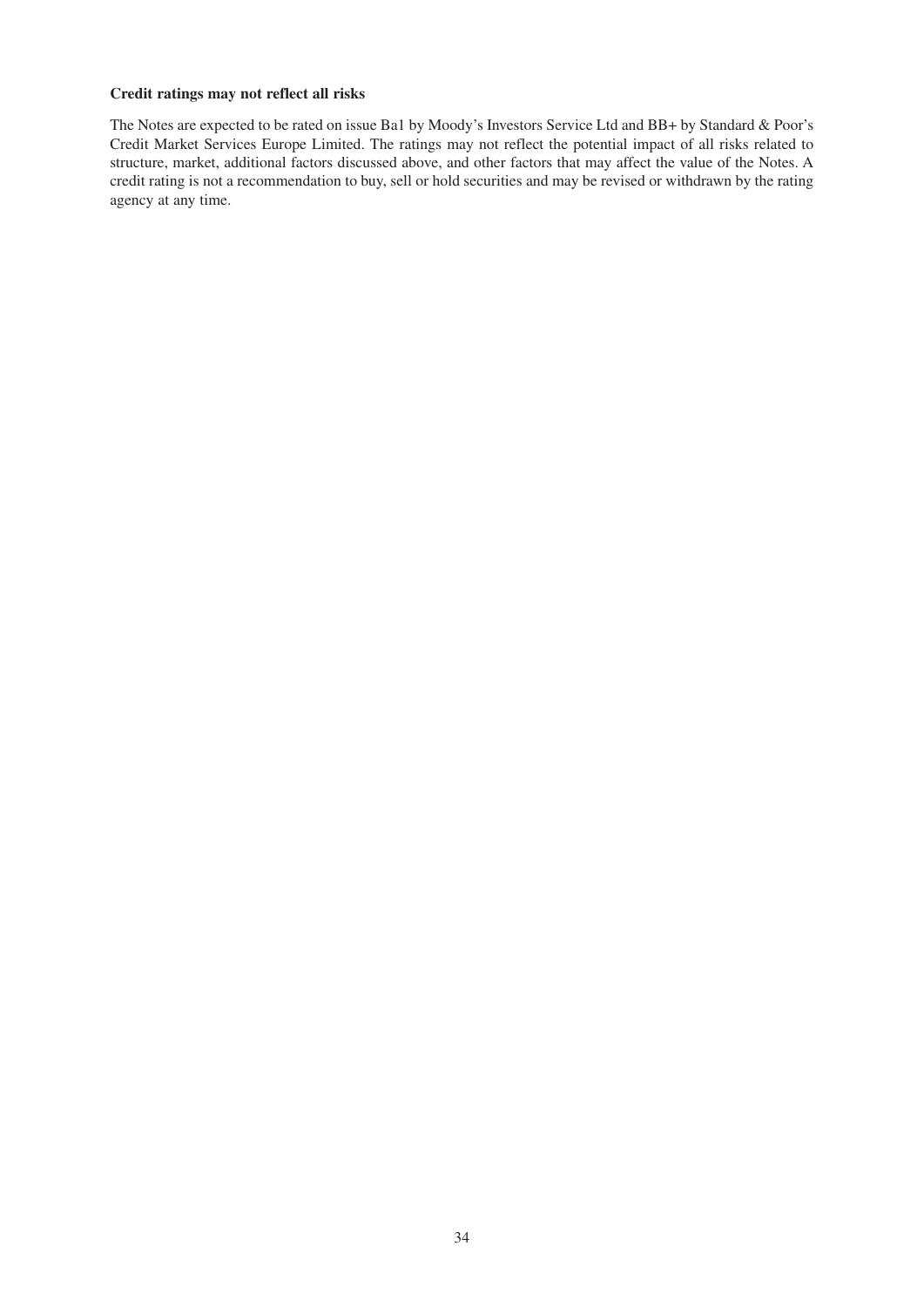The net proceeds of the issue of the Notes, amounting to approximately £371,700,000, will be applied by the Issuer to repay the 2012 Bridge Credit Facility in full (£275,000,000), repay existing bank debt and for its general corporate purposes.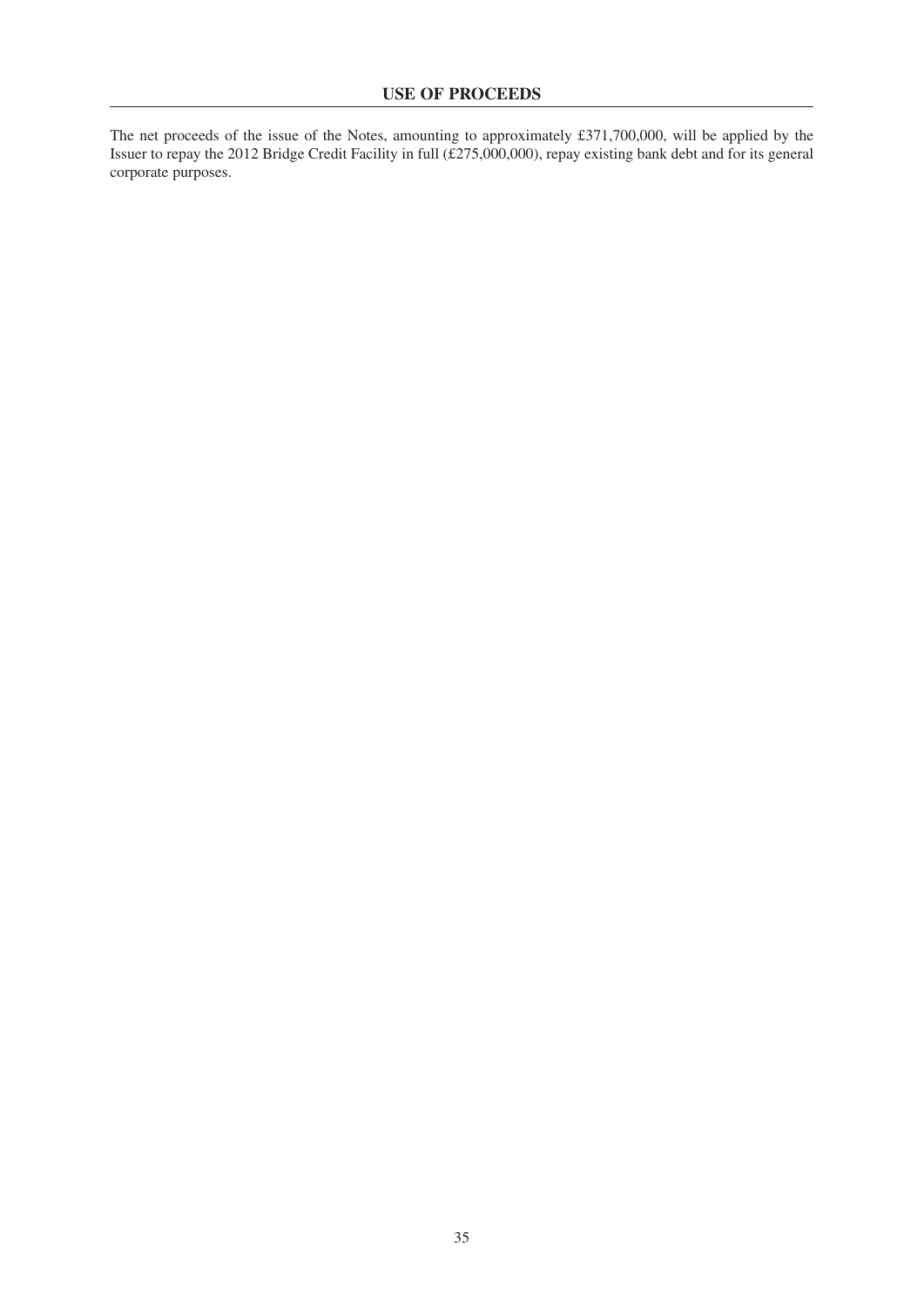### **Introduction**

William Hill PLC (the "**Issuer**") together with its subsidiaries (the "**Group**" and references herein to "**William Hill**" are to the Issuer and the Guarantor, as the context may require) is one of the world's leading listed betting and gaming groups by market capitalisation<sup>1</sup>, employing approximately 17,000 people, and is one of the most recognised and trusted brands in the gambling industry, providing betting and gaming services across multiple channels. The Group was founded in 1934 and is the UK's largest bookmaker by number of licensed betting offices ("**LBOs**"), with 2,392 as at 1 January 2013 of the approximately 9,000 LBOs regulated by the Gambling Commission<sup>2</sup>. The LBOs provide betting opportunities on a wide range of sporting and non-sporting events, and gaming on machines and numbers-based products. William Hill Online, which was operated as a joint venture with Playtech Group ("**Playtech**") until recently, has the leading share by revenues of the UK's online betting and gaming markets<sup>3</sup>, and enables customers to access sports betting, casino games, poker and bingo via all or some of the internet, telephone, mobile devices and by text-based services. The Group established its US operation, William Hill US, in June 2012, offering land-based sports betting in Nevada. On 19 March 2013, pursuant to an agreement with GVC Holdings PLC ("**GVC**") and Sportingbet plc ("**Sportingbet**") the Group acquired Sportingbet's Australian online business and certain other assets from the Sportingbet group together with a call option over its Spanish business.

In the 2012 financial year, the Group's revenue was £1,276.9 million, an increase of 12.3 per cent. compared to the 2011 financial year. Approximately 65.6 per cent. of Group revenue in the 2012 financial year was generated by William Hill's retail segment from LBOs in the UK and 31.9 per cent. of Group revenue by its online segment. Operating profit <sup>4</sup> in the 2012 financial year was £330.6 million, an increase of 19.9 per cent. compared to the 2011 financial year. Of this, approximately 64.0 per cent. and 44.0 per cent. of Group operating profit was generated by William Hill's retail segment and its online segment, respectively.<sup>5</sup>

William Hill was incorporated and registered in England and Wales on 8 May 2001 with registered number 4212563 under the Companies Act 1985 as a private limited company with the name Troniclong Limited. On 10 May 2002, William Hill changed its name to William Hill Limited. On 28 May 2002, William Hill re-registered as a public limited company and changed its name to William Hill PLC.

The registered office and the principal place of business in the UK of William Hill is at Greenside House, 50 Station Road, Wood Green, London, N22 7TP, United Kingdom, telephone number +44 20 8918 3600.

### **History of William Hill**

William Hill was founded in London in 1934 as a telephone bookmaking business and established its first LBOs in 1966. In 1971, it became part of the Sears Holdings Group. In 1988, it was acquired by Grand Metropolitan and merged with its bookmaking subsidiary, Mecca Bookmakers, under the William Hill brand. The integration of these two businesses was continued by the Brent Walker Group, which purchased William Hill from Grand Metropolitan in 1989. It was then acquired by Nomura International in 1997, which in turn sold it to Cinven and CVC Partners. On 20 June 2002, William Hill was floated on the London Stock Exchange. In 2005, it acquired Stanley Leisure plc's LBOs in the UK and Ireland, which resulted in William Hill becoming the UK's largest bookmaker by number of LBOs. In December 2008, William Hill created its joint venture business, William Hill Online, through the acquisition of certain assets from Genuity Limited and their subsequent combination with William Hill's then existing online business, William Hill Interactive. In June 2012, the Group was licensed by the Nevada Gaming Commission and acquired three US land-based sports betting businesses, AWI, Brandywine and the Cal Neva Assets. On 19 March 2013, pursuant to an agreement with GVC and Sportingbet, the Group acquired Sportingbet's Australian online business and certain other assets from Sportingbet for a total cash consideration

<sup>1</sup> Source: Based on the market capitalisations as at 28 February of William Hill PLC, Ladbrokes plc, Paddy Power PLC, Lottomatica Group SpA, OPAP SA, Tabcorp Holdings Ltd and Tatts Group Ltd.

<sup>2</sup> Source: Gambling Commission industry statistics from 2009 to 2012, September 2012.

<sup>3</sup> Source: Gambling Data, European Online Regulated Markets Data Report, 2012.

<sup>4</sup> Operating profit is a non-IFRS measure defined by William Hill as pre-exceptional profit before interest and tax, before amortisation of specifically identified intangible assets recognised on acquisitions, and which the Board considers to be a useful indicator of the operating performance of the business because it excludes the impact of amortisation charges arising from intangible assets recognised on acquisitions and exceptional items.

<sup>5</sup> The operating profit generated by the Group's retail and online segments exceeds 100 per cent. of the Group operating profit primarily because Group operating profit includes the operating loss in the corporate segment resulting from unallocated central corporate costs.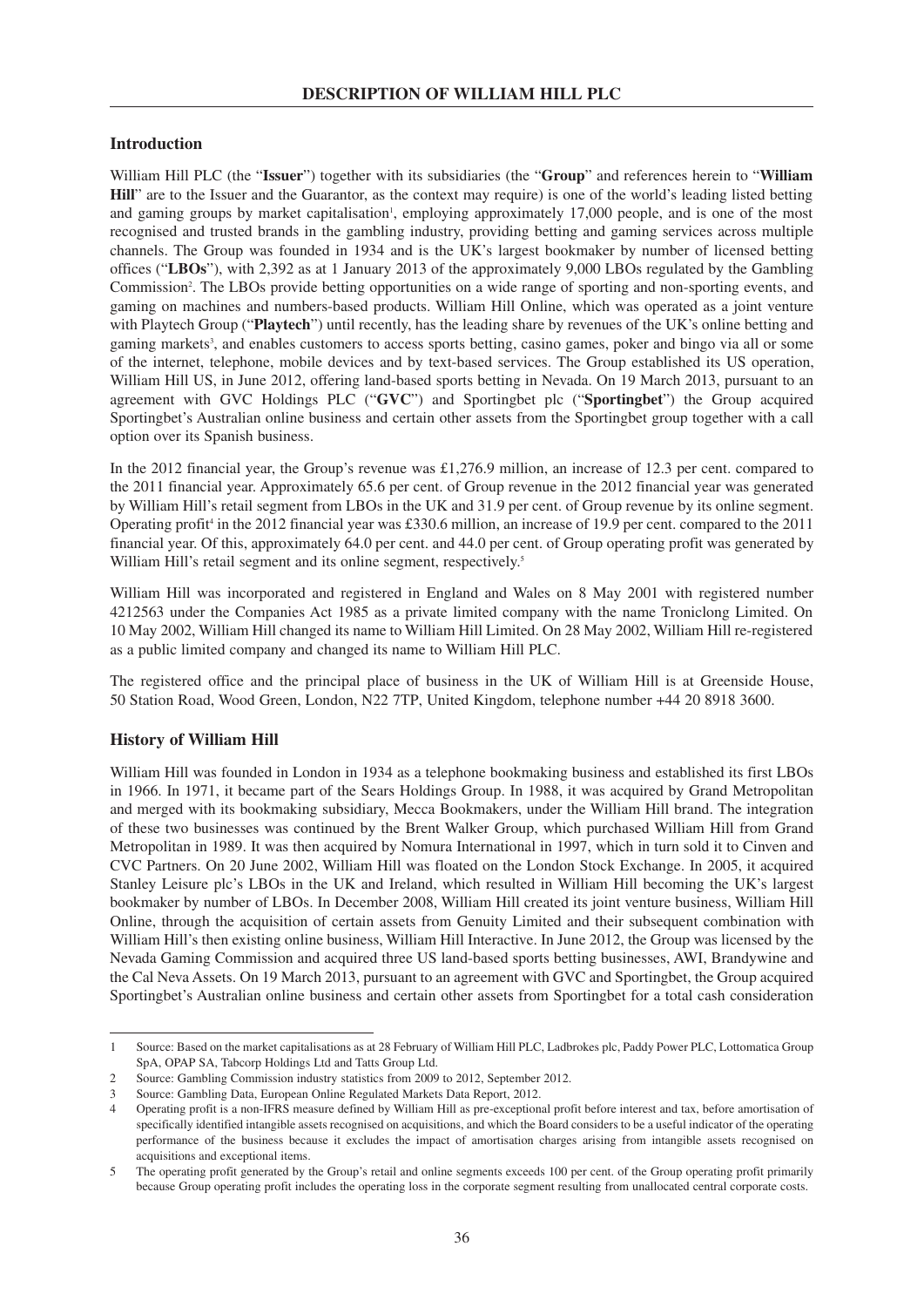of £459.4 million. This included a call option in respect of Sportingbet's Spanish online business. On 15 April 2013, William Hill exercised an option to acquire from Playtech all the shares of the William Hill Online joint venture that the Group did not already own for £423.8 million.

# **Key Strengths**

William Hill believes that it has a number of significant competitive advantages and strengths that will be important factors in maintaining and further developing its business, including the following.

## **Long-established, trusted and widely recognised business and brand**

William Hill believes that its long-established, trusted and widely recognised brand and reputation represent a significant competitive advantage in the development of its betting and gaming activities. In the gambling industry, customers have traditionally taken comfort from the fact that they are dealing with a widely recognised operator with a long-established heritage. The William Hill brand and heritage have also been key in supporting the growth of the Group's online segment in the UK and internationally and the Group expects this will continue to be the case in the future.

## **Leading multi-channel capability in the UK**

Historically, the Group viewed its retail and online segments as separate channels appealing to different groups of customers. However, as the industry has evolved, the Group's customers are increasingly accessing betting and gaming products across multiple channels, and William Hill believes that different channels can complement one another. In line with wider UK gambling trends, revenues generated from the Group's retail segment have continued to increase during the period of the launch and subsequent growth of both online and mobile betting and gaming. William Hill Online has also expanded its offering into new channels, primarily mobile betting and gaming and text betting.

Multi-channel access facilitates more frequent betting, especially given the constant availability of mobile betting and gaming, and William Hill believes it encourages greater customer loyalty. As the UK's largest bookmaker by number of LBOs<sup>1</sup> and with the leading share by revenues of the UK's online betting and gaming markets<sup>2</sup>, William Hill believes that the Group is well placed to exploit the growing multi-channel trend amongst UK betting and gaming customers and that there are opportunities to apply this multi-channel expertise in certain territories outside the UK which William Hill sees as a route available to the Group for achieving its long-term growth.

# **Sports betting led with a full gaming proposition**

William Hill is recognised for its sports betting expertise and the Group continues to expand its sports betting product range and to offer attractive pricing on high-profile sporting events. It also offers a full range of gaming products in order to provide customers with an exciting gambling experience. Although sports betting margins can fluctuate with sporting results, gaming margins are more predictable and provide a more stable source of revenue for the Group. The combination of betting and gaming also enables the Group to cross-sell multiple products to customers, which William Hill believes increases customer value and retention.

Changes to the Group's product offering in its LBOs have enabled the retail segment to remain attractive to a broad range of customers and to respond effectively to market trends, with gaming machines and football betting proving particularly popular with the younger portion of the customer base. William Hill Online's product range has also been expanded substantially since its creation in 2008. In particular, William Hill Online has introduced new inplay algorithmic models and automated systems to manage its key sports betting products, thereby creating a greater variety of bet types and improving in-play gross win margins in its sportsbook channel. In-play accounted for 10.7 per cent. of William Hill Online's revenue in the 2012 financial year, compared to 6.9 per cent. in the 2010 financial year, representing a compound annual growth rate of 58.7 per cent. William Hill Online also continues to innovate around its gaming products, for instance by launching an enhanced live casino product in the 2012 financial year.

<sup>1</sup> Source: Gambling Commission industry statistics from 2009 to 2012, September 2012.

<sup>2</sup> Source: Gambling Data, Regulated European Online Markets Data Report, 2012.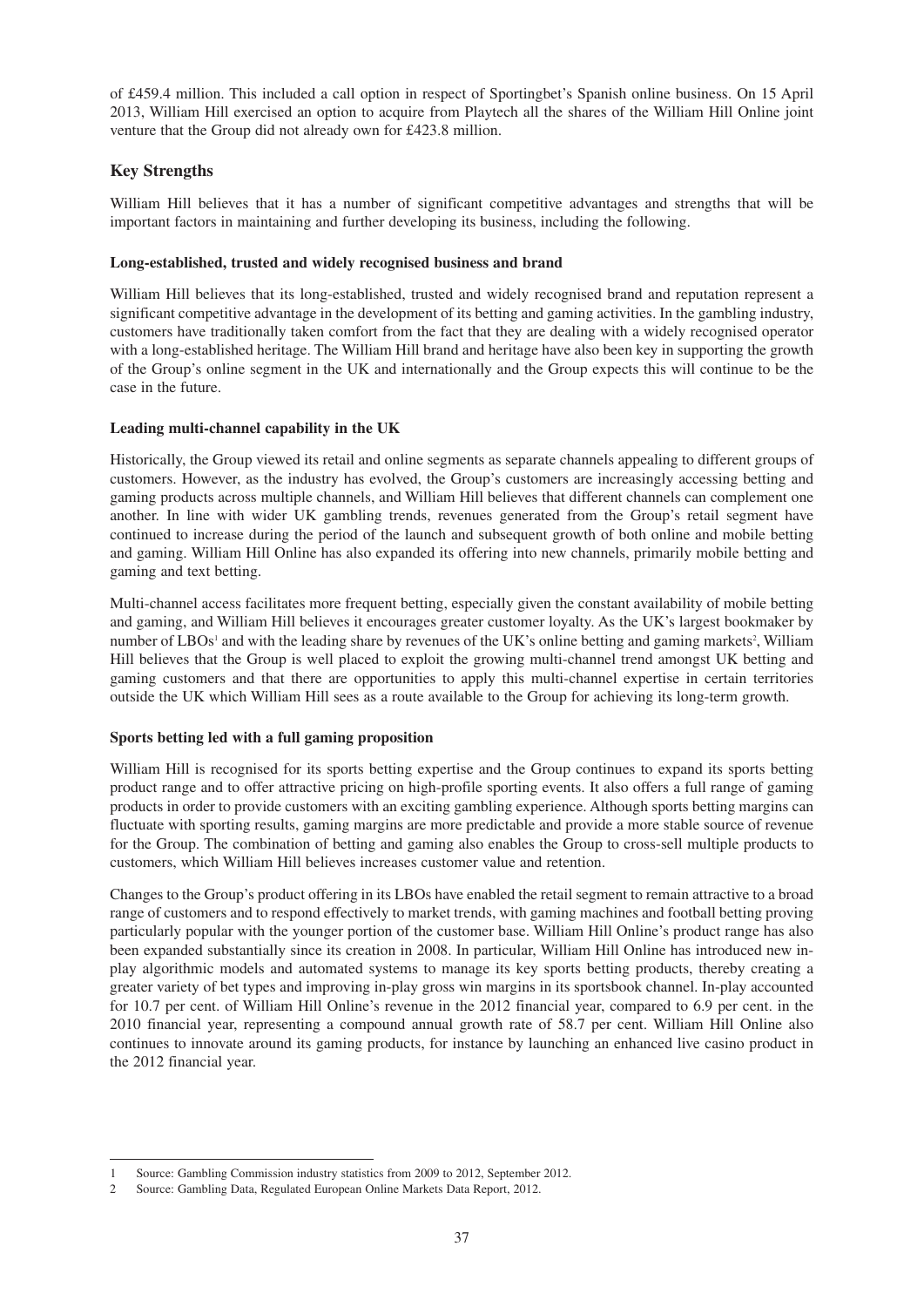#### **Growing exposure to regulated international markets**

While the Group's core market is in the UK, it is expanding into other locally licensed territories on a selective and targeted basis. This has the benefit of diversifying its sources of revenue and of reducing its exposure to the UK economy, taxation and regulatory framework. In the 2012 financial year, 91.2 per cent. of the Group's revenues were generated from the UK and 1.7 per cent. from locally licensed territories outside the UK. In the last two years, the Group has launched online businesses in the locally licensed Italian and Spanish markets, and established land-based operations in the US. In furtherance of this strategy, on 19 March 2013, William Hill acquired Sportingbet's Australian business and certain other assets from the Sportingbet group for a total cash consideration of £459.4 million which included granting of a call option over Sportingbet's Spanish online business.

## **Effective odds setting, trading and risk management system**

William Hill believes that having an effective odds setting, trading and risk management system is essential to operating a profitable betting operation. The Group and its relevant employees have extensive experience in risk management and bookmaking procedures, such as analysing information, imposing bet acceptance limits, hedging and expert odds compilation. In addition, by offering a substantial number of betting opportunities to customers, William Hill is able to spread its risk over a large number of events.

Over the last three years, the Group has enhanced its trading platform, including automating the in-play price management systems. This has both improved risk management, as automation has mitigated the risk of human error in this part of the process, and enabled the Group to expand significantly the breadth and depth of its product offering. For example, it has substantially expanded its in-play product offering in football, to the extent that the online segment now offers up to 123 in-play markets per football match, more than any other online operator. As well as extending the product range, these changes have also driven an improvement in the gross win margin.

## **Strong management team with significant experience in the gambling industry**

William Hill has a well-established senior management team that combines the skills of individuals with broad general and retail management experience with those of individuals with significant experience in the gambling, online and mobile industries. The Group plays an active role in a variety of governing bodies throughout the gambling industry.

The Group's management team is led by Ralph Topping, the Chief Executive, who has over 40 years' experience in the gambling industry having joined William Hill in 1973 and who led the creation of the online sportsbook in 1998.

# **Track record of profit growth, effective management of costs and strong cash generation**

William Hill's focus is on delivering sustainable long-term earnings growth and value for shareholders. Since William Hill was floated on the London Stock Exchange in 2002, it has experienced strong revenue and earnings growth. In the last three financial years, the Group's revenue has increased from  $\text{\pounds}1,071.8$  million in the 2010 financial year to £1,276.9 million in the 2012 financial year, representing a compound annual growth rate of 6.0 per cent. in this period. William Hill's effective cost control is evidenced by the fact that, during the same period, its operating profit has increased at a higher rate than revenue, increasing from £276.8 million to £330.6 million, equivalent to a compound annual growth rate of 6.1 per cent.

The Group has been highly and consistently cash generative, generating £294.3 million in net cash inflow from operating activities in the 2012 financial year. The Group's policy has been to balance the application of its cash flow from operating activities between investing in the business, making returns to shareholders and reducing financial indebtedness.

The Group has a good track record of improving credit metrics having reduced its Net Debt/EBITDA<sup>1</sup> ratio from 3.2:1 at the end of 2008 to 1.0:1 at the end of 2012. Since the end of 2012, the Group has taken on more debt to fund the acquisition of Sportingbet's Australian business and part fund the acquisition of Playtech's stake in William Hill Online. Based on the Net Debt<sup>1</sup> level immediately after the completion of the above acquisitions and the Group's 2012 EBITDA<sup>1</sup>, the indicative Net Debt/EBITDA ratio would have been around 2.1:1. The Group's EBITDA/Net Cash Interest<sup>1</sup> credit metric was 9.3:1 at the end of 2012.

<sup>1</sup> Net Debt, EBITDA and Net Cash Interest are calculated according to the definitions contained within the Group's 2010 Revolving Credit Facility and 2012 Bridge Credit Facility Agreements.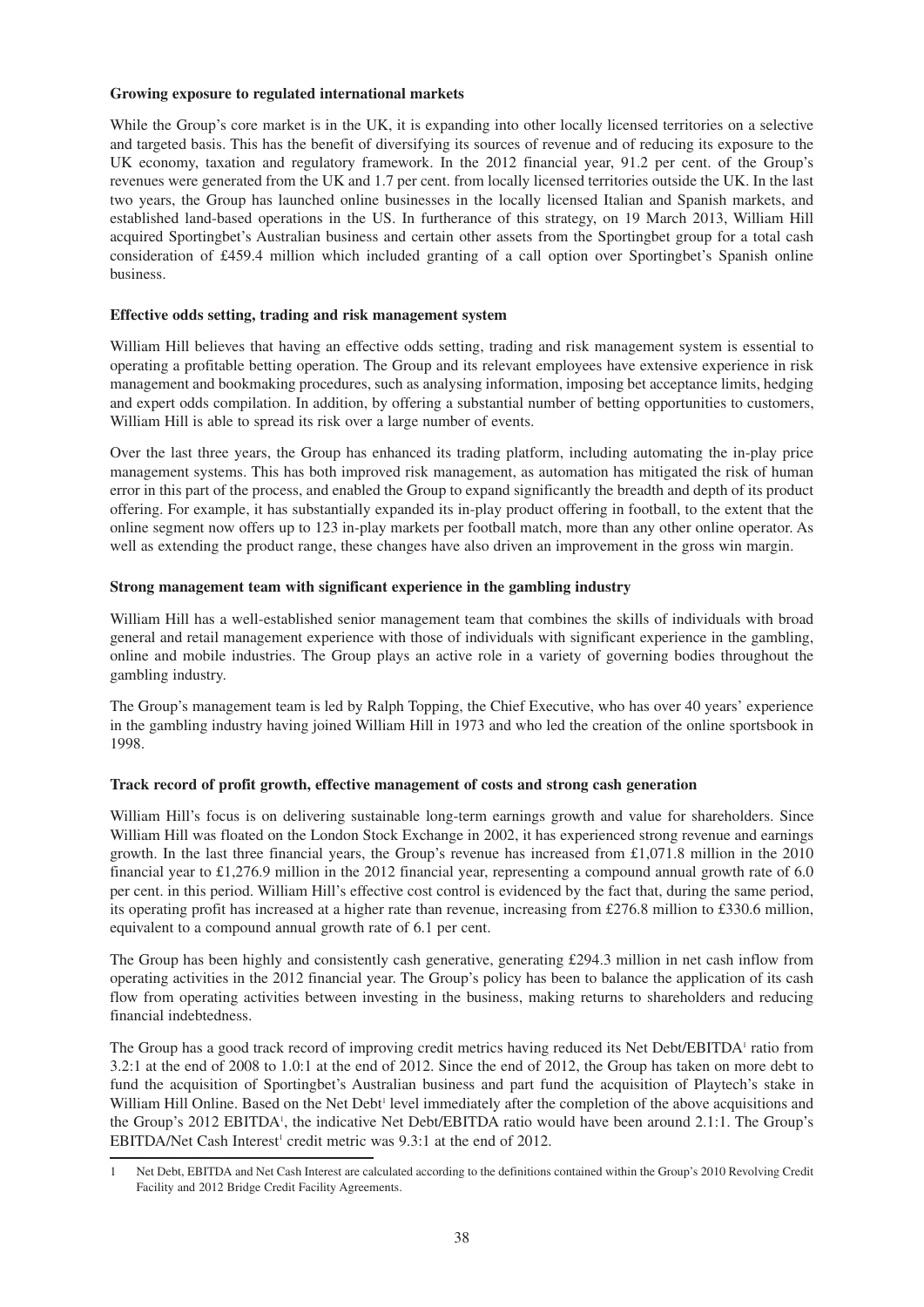## **Strategy**

The Group focuses on three areas aimed at expanding its business and delivering value for shareholders: its products, its multi-channel offering to customers and international expansion.

#### **Developing a wider product offering**

William Hill provides a range of betting and gaming products to appeal to a wide customer base and to encourage use of more than one product. In the 2012 financial year, 51.7 per cent. of William Hill's revenue was generated from betting activities while 47.7 per cent. was generated from gaming activities. In William Hill's retail segment, an estimated 30 per cent. of customers use more than one product and around 75 per cent. of gaming customers also bet over-the-counter 1 . In William Hill's online segment, revenues from key cross-sell gaming products (the Vegas, Games, Live Casino and Skill platforms) grew by 15.0 per cent. in the 2012 financial year.

William Hill prices the odds it offers on the most high-profile betting events in a manner which seeks to attract and retain customers. The Group also continually develops and extends its sports betting offering. In the 2012 financial year, for instance, William Hill further extended the quantity of its in-play betting opportunities, in particular in football betting, as well as launching new in-play models for other sports such as volleyball and badminton in time for the London Olympics.

William Hill Online enhanced its gaming offering, for example by introducing its new Live Casino product, launched in 2012, and developing its range of Flash-based games, whose ease of access make them well-suited to cross-selling sports betting customers into gaming.

### **Driving greater multi-channel usage**

The Group's goal is to make it easier for customers to access its products wherever and whenever they want to gamble. William Hill believes that a multi-channel operation increases customer loyalty. More than half of online customers are also using LBOs to place bets<sup>2</sup> and, across the industry, 30 per cent. of customers between the ages of 18 and 24 place bets through both retail and online businesses<sup>3</sup>. The Group is continuing to expand its range of channels, beyond its traditional formats, particularly via mobile devices and text-based services. In the last year, William Hill Online improved its mobile capability with the launch of mobile websites and betting and gaming apps to take advantage of the increased use of mobile devices. The William Hill sportsbook app has been the highest rated betting app since its launch in the Apple App Store in February 2012 and was downloaded more than 668,000 times in the first year. In the 2012 financial year, 26 per cent. of amounts wagered on sportsbook activities in the online segment were placed from mobile devices. Improvements in technology are continuing to transform the potential for mobile gambling. This channel is experiencing fast growth and is a key focus for William Hill Online. In the LBOs, by the end of the 2012 financial year the Group had introduced 650 self-service betting terminals to provide customers with access to a wider product range.

#### **Selective international expansion**

The UK is the Group's core market, representing 91.2 per cent. of Group revenues in the 2012 financial year. Although it is the market leader in the UK LBO market, based on the number of LBOs disclosed by the Gambling Commission, and in the UK online betting and gaming market by revenue, with an estimated 15 per cent. market share, the Group sees opportunities to continue to increase its market share in the UK. However, it is also looking to expand selectively outside the UK to reduce its reliance on a single market.

In a number of countries, governments have changed or are changing their regulation of gambling, particularly online gambling. This presents William Hill with the opportunity to provide its products in countries outside the UK, for instance in Italy and Spain, where William Hill Online has been licensed to provide online gambling. The Group seeks to enter new jurisdictions in a number of ways; for example, through marketing its own brand or through targeted acquisitions, such as in the US, where the Group has recently acquired land-based betting operations. When entering new markets, the Group focuses on its core capabilities in fixed-odds betting and as a multi-channel betting and gaming operator.

<sup>1</sup> Source: Kantar Retail Gambling Tracker April-June 2011.

<sup>2</sup> Source: Kantar Online Gambling Tracker Wave 9.

<sup>3</sup> Source: Kantar Retail Gambling Tracker, 2012.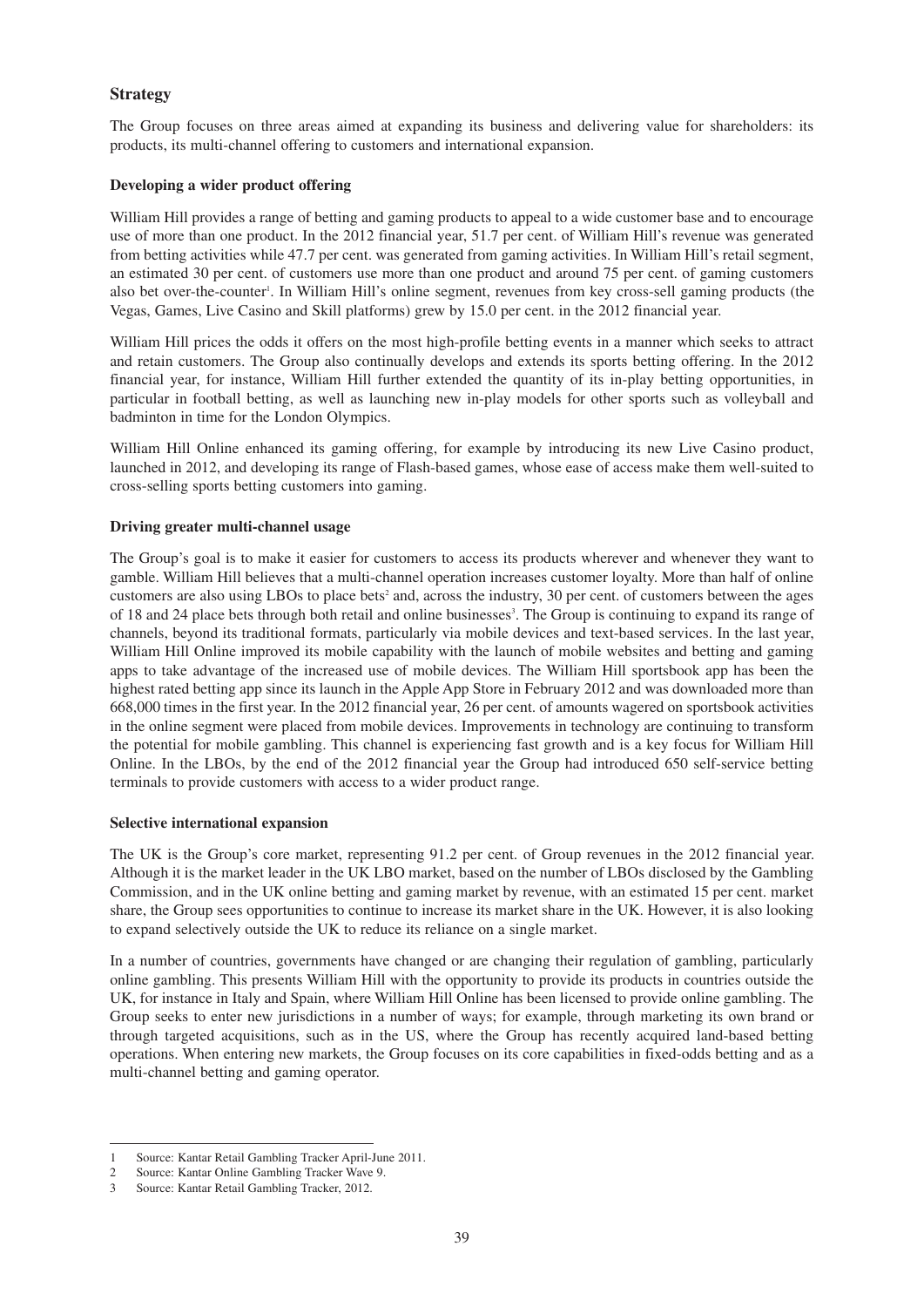Following the acquisition of Sportingbet's Australian online business, the Group has exposure to the Australian market. William Hill was also granted a call option over Sportingbet's Spanish online business which, if exercised, would increase the Group's exposure to that jurisdiction.

# **Product Offering**

The Group's business consists of offering betting and gaming products to land-based and online or mobile customers and betting products to telephone customers. These products can be categorised as being either betting or gaming products. In the 2012 financial year, betting products contributed £660.4 million of Group revenue (51.7 per cent.) and gaming products contributed £609.1 million of Group revenue (47.7 per cent.).

## **Betting**

Betting includes products where the Group offers odds on an event occurring. If the customer wins the bet, payment is made to the customer and if the customer loses the bet, the Group retains the stake placed. The odds offered by the Group in such cases vary depending on the nature of the event. The Group generates revenue where the amounts staked by customers and retained by the Group exceed the Group's liability to make payments to customers.

In fixed-odds betting, the liability to make payment is, in principle, unlimited but the Group is not obliged to accept any bet or may accept bets on certain conditions only (for example, to limit maximum exposure), in order to manage its overall liabilities.

The Group's betting products are divided into two categories: sports betting and betting on other events.

### *Sports betting*

Sports betting is provided through all of the Group's channels: the LBOs, online, telephone, mobile and text. The most popular sports on which the Group offers odds are horse racing, football, tennis and greyhound racing. The Group also offers odds on many other sports including rugby, cricket, golf, motor racing, darts, snooker, American football, baseball, basketball and ice hockey.

William Hill accepts a range of different types of bets from simple bets on the outcome of a single event to more complex bets, such as accumulator bets on the outcome of a number of different matches or sporting events.

### *Betting on other events*

The Group accepts bets on non-sporting events, such as the outcome of political elections, television competitions and popular music chart results, as well as high profile novelty bets, through all of the Group's channels.

The Group also accepts bets on events the outcome of which is based entirely on chance. For example, numbers betting is a type of fixed-odds bet in which customers place bets on the odds of one or more numbers being drawn from a pool of numbers. It is presented in a variety of formats, such as bets on the Irish Lottery, and also provides the basis for the computer-generated virtual racing offered by the Group.

### **Gaming**

The Group offers a number of gaming products such as slot machine games (that can be played on physical slot machines or online), casino games, bingo, poker and other skill games.

Gaming products are further sub-categorised as: (i) games, the outcome of which is dependent on chance, such as roulette, pontoon, blackjack and other table games, or slot machine games; and (ii) skill games for which it is argued that, though partly based on chance, the odds can be changed over the long run based on the application of skill (for example, games between customers such as poker).

Gaming products are offered online and on gaming machines in the Group's LBOs.

With William Hill's gaming products, the customer bets against the house and the Group makes its profit based on probabilities in the long run of different events occurring and uses "house" rules and procedures to apply risk limits. With respect to poker and certain other skills games, as well as bingo, William Hill acts as the host or facilitator for customers who play against one another rather than against William Hill; accordingly, William Hill takes no principal gaming risk. In return for facilitating these games, William Hill charges its customers a type of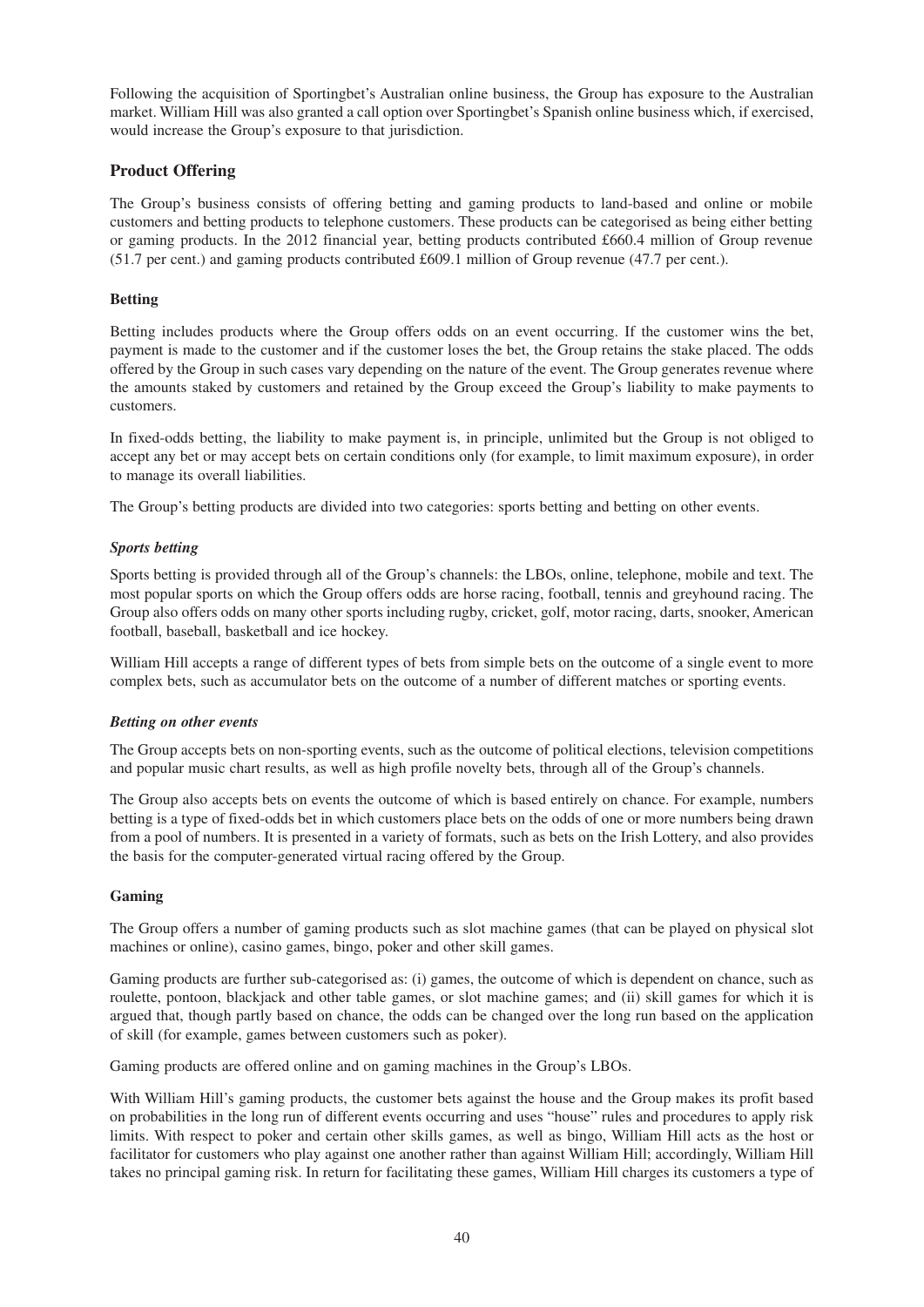commission, known in poker as a 'rake', except in tournaments where a one-off entry fee is charged. Poker players can compete online against each other either on individual tables or in tournaments.

# **Principal Segments**

William Hill operates its business through five reporting segments. The two principal segments are: its UK retail segment and its online segment, which operates through William Hill Online, and includes mobile and text-based services as well as internet-based betting and gaming. In addition, William Hill also delivers products to customers via its telephone betting segment and in June 2012 it established William Hill US, a land-based sports betting business. On 19 March 2013, William Hill established a separate Australian online segment following its acquisition of Sportingbet's Australian online business.

## **Retail**

William Hill is the UK's largest high-street bookmaker by number of LBOs, with the Group operating approximately 26 per cent. of all LBOs in the UK.

LBOs continue to represent the single largest proportion of the UK gambling industry. There are approximately 9,000 operational LBOs in the UK. This number has remained relatively stable over the last six years and the market is continuing to consolidate into the four major operators (William Hill, Ladbrokes, Coral and BetFred), which account for around 80 per cent. of all LBOs in the UK. The Group operates in a highly regulated industry requiring specialist trading expertise, which favours large-scale businesses such as William Hill's. This scale also drives cost efficiency and improved brand awareness. The regulatory environment for LBOs has not changed significantly since the 2005 Gambling Act legalised advertising and restricted the number of gaming machines per LBO to four.

William Hill believes that customers in the LBOs are looking for an entertaining and engaging experience, ranking convenience as their main reason to bet in LBOs and customer service as their reason for choosing a particular LBO. The Group continues to invest in improving the quality of the experience in its LBOs, whether through the use of technology, the product range or customer service, and is expanding its LBO estate on a net basis by around one per cent. annually. William Hill believes its retail segment has successfully stayed attractive to today's younger generation of gamblers by adapting its product range over time, particularly in relation to football betting and gaming machines. In this way, the Group's retail segment has proven to be relatively resilient both to the advent of online and mobile gambling, and to the recent global economic downturn.

Given the current scale of the retail segment, competition rules prevent the Group from growing it through significant acquisitions. William Hill therefore aims to expand this segment organically and to increase its market share through additional LBOs openings, the competitiveness of its product offering and the attractiveness of its in-shop experience, particularly through the development of technology and the quality of customer service. For example, in the 2012 financial year the LBO estate increased from 2,371 to 2,392.

In the 2012 financial year, William Hill's retail segment generated £837.9 million of revenue (65.6 per cent. of Group revenue) and £211.5 million of operating profit (64.0 per cent. of Group operating profit). In the 2011 financial year, the equivalent figures were £789.7 million of revenue (69.5 per cent. of Group revenue) and £196.8 million of operating profit (71.4 per cent. of Group operating profit).

### **Online**

William Hill Online was established as a joint venture in December 2008 with the combination of William Hill's sportsbook-led interactive business and certain gaming assets acquired from Playtech, with 71 per cent. owned by William Hill and 29 per cent. by Playtech. William Hill had a call option to acquire Playtech's shareholding, which was exercisable in the first quarter of either 2013 or 2015. On 15 April 2013, William Hill, having exercised its call option, acquired the remaining 29 per cent. of shares in William Hill Online from Playtech for a total cash consideration of £423.8 million.

William Hill's online business has the leading share by revenue of the UK's online betting and gaming markets. It innovates its product range and content to provide a competitive sports betting and gaming offering, whether online or by telephone, mobile device, text or mobile.

At the time William Hill Online was established, the business took an eight-year licence, running until 2016, for Playtech Software's market-leading casino and poker software, which now has a break right for William Hill on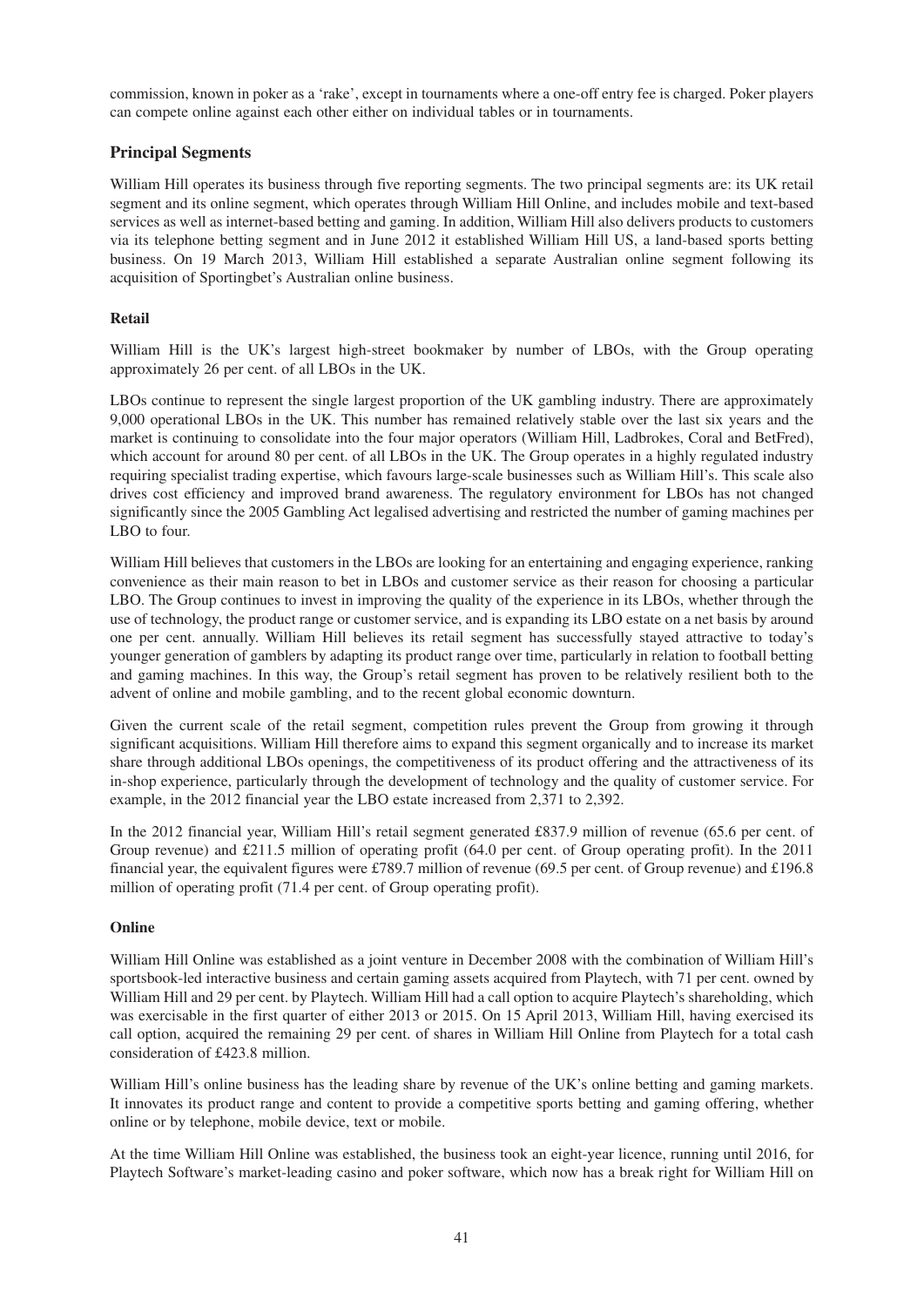not less than 6 months' notice. The suppliers of William Hill Online's bingo software (Virtuefusion) and mobile betting platform (Mobenga) have since been acquired by Playtech Software and the licences for these products ran until 28 February 2013 and 25 October 2012 respectively. The parties are in the process of agreeing long-term renewals to these contracts to run until 28 February 2015 (2 year extension) and 1 October 2015 (3 year extension).

The formation of William Hill Online has been a catalyst for the transformation of the Group's online performance. In particular, it led to a scaling up of William Hill Online's operations, the recruitment of personnel with specialist expertise from outside the business and an increase in its level of marketing investment. William Hill Online has also substantially improved its product range by combining specialist sports betting expertise with the latest technology developments and adding improved gaming software.

As part of the Group's multi-channel model, William Hill Online manages telephone operations as well as internet, mobile and text betting although the Group continues to report the financial results of its telephone operations as a separate segment.

William Hill Online's strategy focuses on maximising its UK market share through product development and channel innovations, such as mobile betting and gaming. Estimates indicate that William Hill Online has successfully increased its market share in the UK to 15 per cent.<sup>1</sup> as a result of its UK revenues growing at a faster rate than the industry average since 2010.

The William Hill online segment is also taking its offering into a small number of other countries, focusing on markets with a strong gambling culture and a competitive tax and regulatory framework in which it has the ability to offer as many products as possible, with sportsbook and casino being the William Hill online segment's most important products. In the 2012 financial year, William Hill Online generated £406.7 million of William Hill's revenue (26.6 per cent. of Group revenue) and £145.3 million of its operating profit (44.0 per cent. of Group operating profit). In the 2011 financial year, the equivalent figures were £321.3 million of revenue (28.3 per cent. of Group revenue) and £106.8 million of its operating profit (38.7 per cent. of Group operating profit).

# **Telephone**

The Group's telephone segment is its longest established channel. It continues to be an important channel for a small group of customers, often sophisticated horse racing customers, who prefer to speak to an individual when placing their bet. In February 2011, the Group closed the UK-based telephone betting business and a new operation was established within William Hill Online in Gibraltar.

# **William Hill US**

In June 2012, the Group and five of its senior personnel were unanimously granted non-restricted gaming licences by the Nevada Gaming Commission at a meeting held in Las Vegas. A non-restricted licence is the highest tier of gaming licence in Nevada. Thereafter, the Group established William Hill US and completed the acquisitions of AWI, Brandywine and the Cal Neva Assets, for aggregate consideration of approximately US\$49 million (£31 million).

As at 1 February 2013, William Hill US operated in 190 locations in Nevada, both in casino-based sportsbooks and in bar locations. William Hill US is also the exclusive risk manager for the State of Delaware's sports lottery and the risk manager for the Marriott Hotel in St. Kitts, as well as providing hardware and software to many of the major Nevada sportsbooks and operating the leading mobile wagering application available in the United States. William Hill expects the competitiveness of William Hill US and its attractiveness as a partner to be enhanced by combining the operational strength of the existing management teams with William Hill's brand, financial strength and extensive product offering, ensuring it is well-placed to capitalise on any regulatory changes, whether land-based or online.

# **Australia**

On 19 March 2013, William Hill acquired the Australian online business of Sportingbet. This business offers sports betting products to Australian customers via online, telephone and mobile channels. It is licensed by the Northern Territory of Australia and operates through the Sportingbet and Centrebet brands. It has a wellestablished and experienced management team. William Hill considers the Australian gambling market to be an

<sup>1</sup> Source: Gambling Data, UK Data Report, June 2012.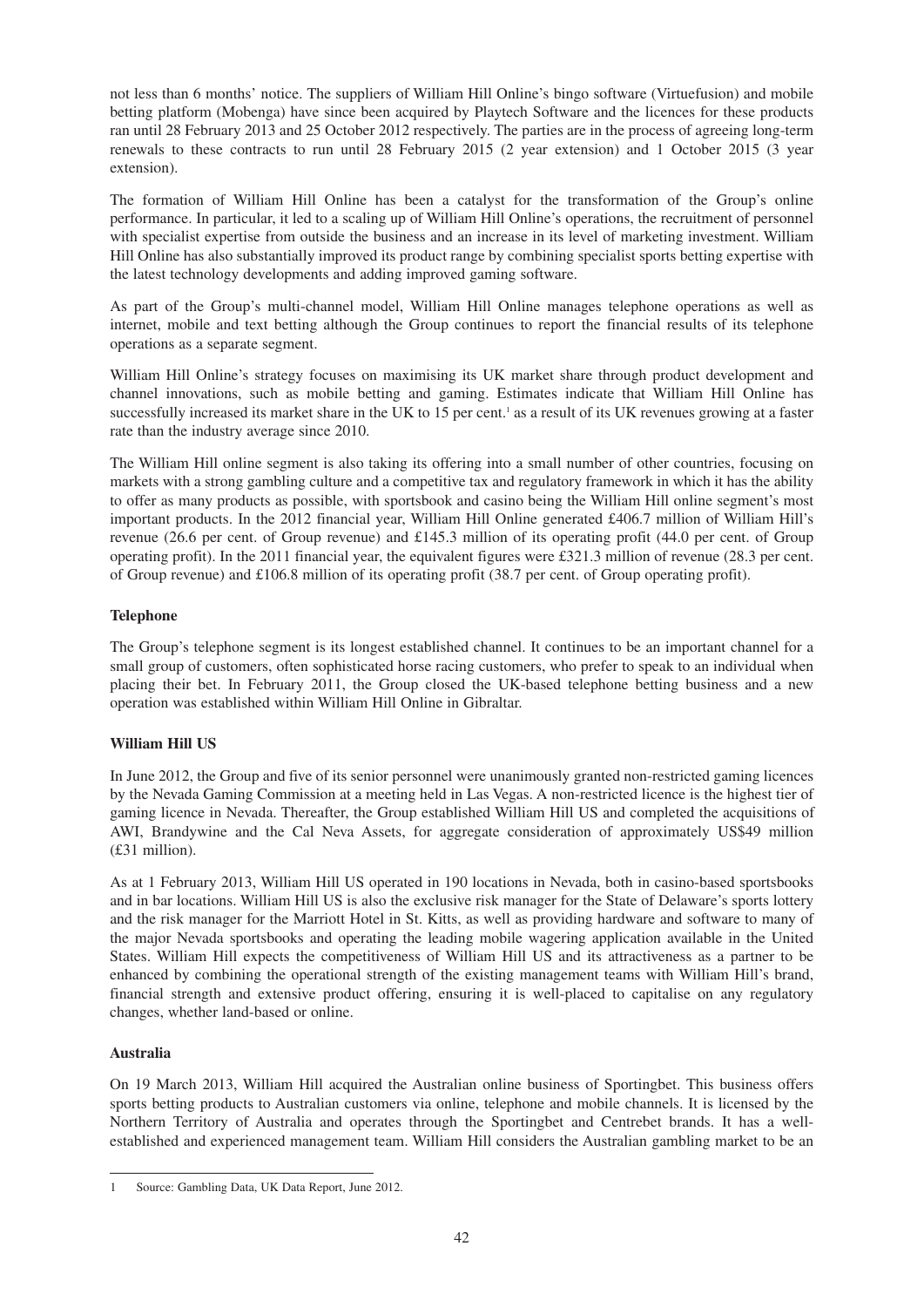attractive one demonstrating good growth trends and an increasing proportion of online and mobile business. The acquired business is one of the leading operators in the Australian online gambling market. William Hill believes that the application of its expertise in online gambling coupled with the inherent strengths of the acquired business leave it well positioned to exploit the growth opportunities offered by the Australian market.

# **Competition**

The Group faces competition primarily from other bookmakers, online betting exchanges and other online operators. William Hill does not believe that the Group currently faces significant competition from casinos and bingo halls. Competition in the online marketplace has continued, and is expected to continue, to intensify as new operators enter the market and existing operators improve and expand their product offerings. The competitive environment remains subject to change depending on regulatory and technological developments.

The Group's principal competitors in the UK retail market are Ladbrokes and Coral. The Group's principal competitors in the UK online market are specialist online betting exchanges (such as Betfair) or fixed-odds and gaming operators (such as Bet365), or land-based brands with online operations (such as Paddy Power, Ladbrokes and Coral). In the US, the Group's principal competitor by number of sportsbooks operated is Cantor Gaming. In Australia the Group's main competitors online are Paddy Power, Betfair and Tabcorp.

The Group also competes with companies that may have more brand recognition than William Hill in certain markets outside the UK. There are relatively low barriers for a new company to enter the online market but William Hill believes that it is difficult for new competitors to achieve significant market share without significant infrastructure and specialist expertise, for instance sports betting expertise, marketing investment and customer relationship management capabilities.

## **Risk Management**

## **Betting products**

Historically, the dominant portion of the Group's earnings has been derived from bookmaking activities. Bookmakers' odds are determined so as to provide an average return to the bookmaker over a large number of events. There is an inherently high level of variation in actual gross win generated event-by-event and day-by-day. Over an extended period, the gross win margin has remained fairly constant, but in the short term there is less certainty of profitability. In spite of this, significant daily losses at the gross win level are infrequent.

The risk of incurring daily losses on a gross win basis is significantly reduced by the averaging effect of taking a very large number of individual bets over a considerable number of events and is also tightly controlled through a risk management process. The effectiveness of the risk management process relies on expert odds compilation, access to up-to-date information and tightly controlled bet acceptance limits.

# *Expert odds compilation*

The Group employs a team of more than 250 people within its trading functions. The roles of the employees vary from expert odds compilers and traders to administrative roles. These employees are based in the Group's Leeds, Gibraltar, Nevada and Australian offices. Initial odds are compiled from first principles, adjusted for any market information and, if relevant, cross-checked against competitors' prices. For UK domestic football and UK horse racing, the Group uses multiple opinions to provide an initial price. It then uses its applied principles to create a price for advertisement in print and online media. The Group employs outside consultants to assist in this process, usually for other sports and overseas racing if information is of a specialist nature and in respect of which markets can lack liquidity. Once the Group's odds are compiled and published, a real-time risk management process is applied to monitor all bets and adjust the total level of risk on each event. This process applies to all channels: retail, online, telephone, mobile and text. William Hill considers its team of compilers and risk managers to be of high quality with the appropriate knowledge and expertise to operate successfully in the current market.

# *Up-to-date information*

Access to market information is needed both before odds are compiled and after odds are published. The Group relies on information compiled from its knowledge of the betting and gaming industry, including the sports concerned and participants, both to the extent available in the media generally and from information at events. The Group also relies on information about its potential liabilities from overall betting patterns and total amounts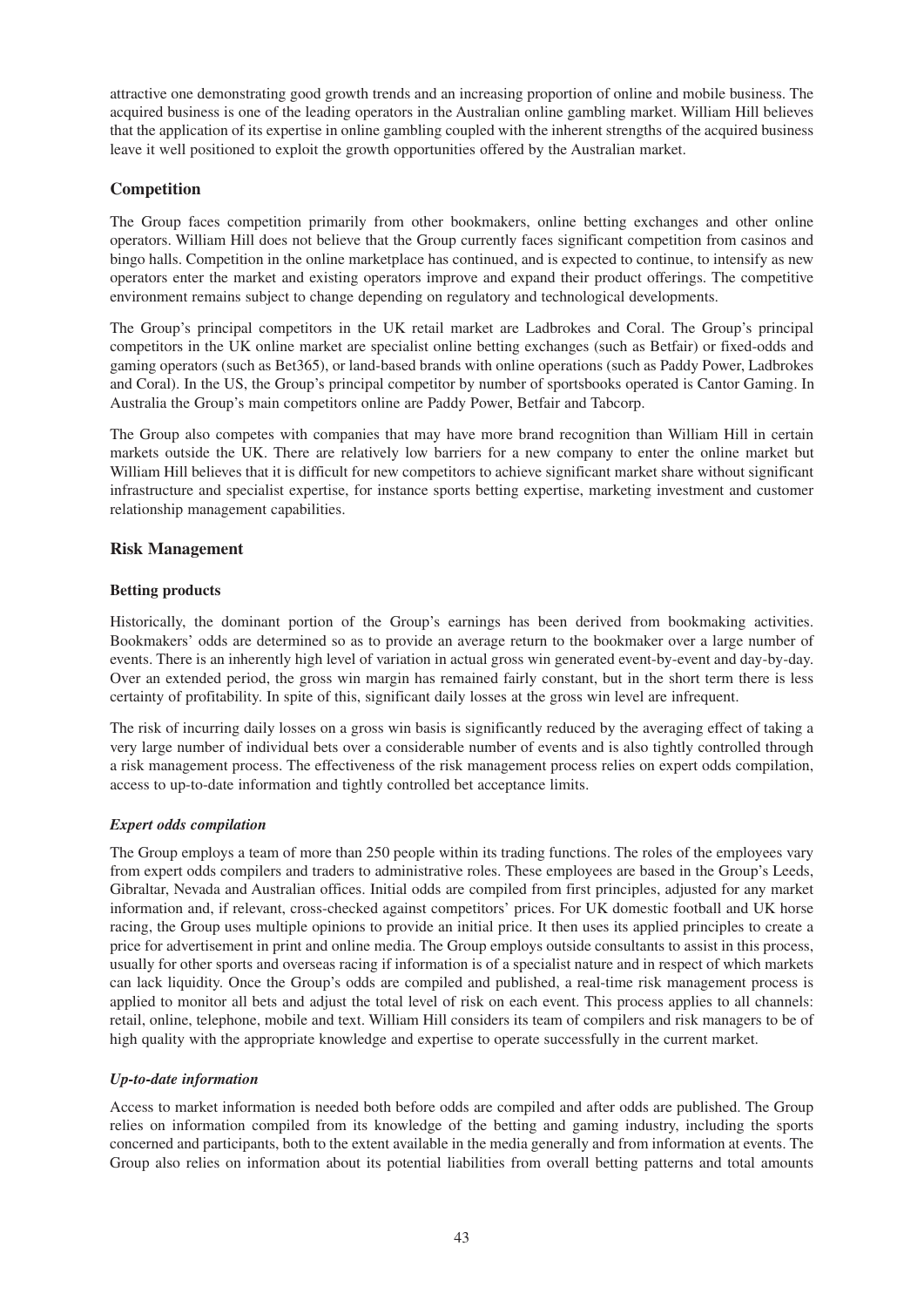wagered on particular outcomes drawn from its retail and online segments as well as certain individual bets that are referred before acceptance or notified subsequently, because of the source or size.

The above information enables management to assess the probability of each possible outcome based on a wide range of up-to-date information, to assess potential exposure on each possible outcome and to determine whether bet acceptance should be limited on certain possible outcomes. Management may also change the odds on a particular event or consider whether to hedge to reduce risk.

#### *Bet acceptance limits*

The Group is under no obligation to accept any bet. Where a bet is considered undesirable by management, it will be refused or accepted in part, with or without adjusted odds. For different types of bet, the Group sets limits for LBOs on stake value and potential liability at which bets must be notified (that is, reported after acceptance) or referred. Referred bets are accepted only after management approval, based on latest information about the event, potential liability and the customer's historic betting pattern with the Group (if any). The telephone betting channel operates separately, but in a similar way. The online sports betting system contains an automatic procedure whereby liability limits are pre-set by management on individual events for customers generally and, if appropriate, for specific customers. In practice, the proportion of bets refused is extremely small.

#### **Gaming products**

Gaming products have more predictable margins and are increasingly generating a greater proportion of the Group's revenues. There is no trading risk on the Group's poker product as the Group's income comprises a percentage of the total pot in each game known as a 'rake', except in tournaments where a one-off entry fee is charged. There is also no trading risk on the Group's bingo product which operates as a pool betting operation where winnings are determined by the size of the pool and the Group's income is derived from a fee charged to participants. Casino and slot games operate to a specific, predictable average margin over the long run. Therefore, while it is possible to incur losses in the short term, over time the margin reverts to the average.

#### **Regulatory risk**

William Hill has systems and controls in place which seek to ensure that the Group does not accept bets or wagers via the internet from jurisdictions from which it has determined that it does not wish to accept bets or wagers, whether because it is or may be unlawful to do so and William Hill has decided not to take any risk in such regard or for any other reason. The systems and controls include monitoring and analysing information provided by potential customers' registered addresses and of customers' payment methods. A risk exists, however, that a court or other governmental authority in any jurisdiction could take the position that the Group's systems and controls are inadequate or that the Group's current or past business practices in relation to such jurisdiction violated applicable law. Any such determination could expose the Group and its directors to the risk of civil or criminal sanction, as well as reputational damage. See also the Risk Factor entitled "*There can be no assurance that existing or potential laws and regulations in certain jurisdictions including those where the Group's customers* reside will not have a material adverse effect on its business, financial condition and results of operations".

### **Marketing**

The Group undertakes both "online" and "offline" marketing to promote its brand and products to customers in the geographies in which it offers betting and gaming products. Offline marketing typically involves televisionbased advertising and has been a significant focus for the Group's marketing investment, particularly in the UK, in the last three financial years. Online marketing involves a number of internet-based marketing tools, including: search engine optimisation and "pay-per click" agreements to generate or to buy a higher profile for the Group's websites on relevant search engine searches; banner advertising on other websites; and affiliate agreements whereby potential customers can click through to the Group's websites from other websites in return for remuneration for the owner of the other website. The team that operates this specialist online capability, based in Tel Aviv, Israel, was acquired from Playtech as part of the establishment of the William Hill Online joint venture at the beginning of the 2009 financial year. William Hill Online's marketing investment has increased significantly, from £61.2 million in the 2010 financial year to £106.4 million in the 2012 financial year.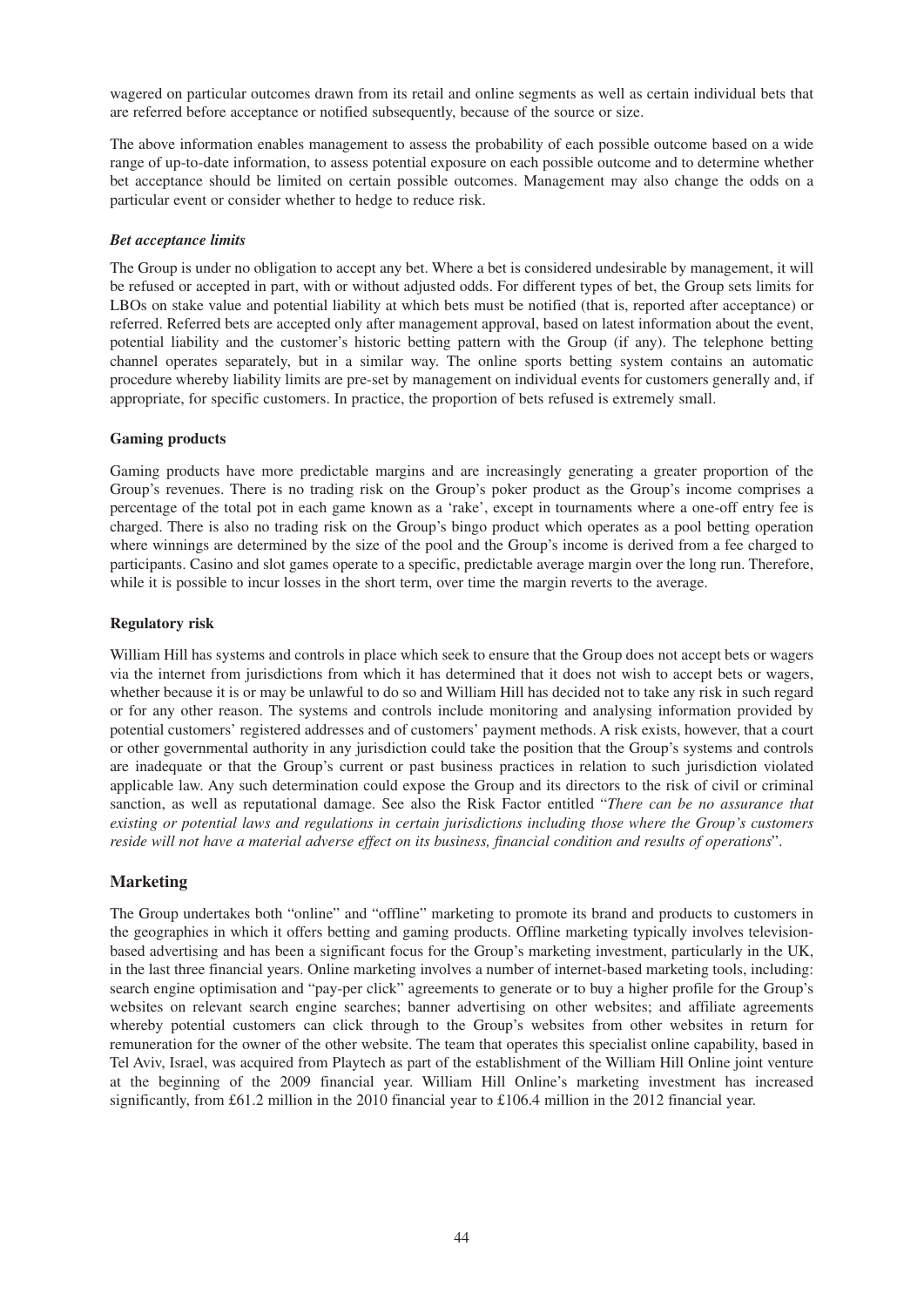## **Information Technology Systems**

The Group is reliant on extensive IT systems for both its retail and online businesses. These are supported by a combination of in-house teams and by external providers often under support agreements tailored to William Hill's needs. The Group has put in place back-up IT systems for business critical systems, generally in different geographical locations from the main system. These back-up arrangements are not intended to be a full duplication of the operational systems as William Hill does not consider this to be cost effective. William Hill regularly reviews and updates the Group's business continuity and disaster recovery plans. The Group's systems to support its retail business are well-established and have been regularly tested, whilst work is ongoing to test its online disaster recovery systems.

The Group outsources the majority of its payment processing functions in respect of its online and telephone channels to Commidea Ltd, which is now part of the VeriFone group, and DataCash Ltd. Debit card payments made by customers in the Group's LBOs are processed by Worldpay UK Limited.

## **Supplier Relationship**

William Hill has a number of key suppliers who provide products and services to the Group in respect of the Group's key operations, software systems, marketing and customer services in both the retail and online segments. In the online segment, the online sportsbook is built on OpenBet's technology platform. Playtech Software Limited supports certain of William Hill Online's casino, poker and bingo products, and the mobile channel. In the retail segment, the most significant relationships are with Inspired Gaming, which supplies gaming machines to the Group's LBOs in Great Britain, and Alphameric Solutions Limited (which is now part of the OpenBet group), which supplies and maintains the Group's electronic point of sale systems. SIS, in which William Hill has a 19.5 per cent. shareholding, and TurfTV are the main providers of television pictures, audio and data into the Group's LBOs.

## **Intellectual Property**

William Hill's copyright, trademarks, domain names, trade secrets, customer databases and other intellectual property are important to its success.

The Group's registered UK and European Union trademarks includes the "William Hill" name which is also either registered or pending registration in appropriate worldwide jurisdictions. Following the acquisition of Sportingbet's Australian online business and its option over Sportingbet's Spanish business, the Group owns rights in the names "Sportingbet", "Centrebet" and "miapuesta", respectively. The Group takes active measures to protect its trademarks.

The Group's domain name portfolio includes williamhill.com, as well as numerous defensive domain names, and the Group has expanded this portfolio pursuant to the acquisition of Sportingbet's Australian business.

The Group uses a mixture of software under licence and internally developed software for which it owns the copyright and retains rights of ownership.

William Hill relies on the protection of trademark and copyright law, trade secret protection, contractual protection and licence agreements with its employees, customers and others to protect its proprietary rights.

### **Administration and Management**

The directors of William Hill and their principal outside activities are as follows:

| Name          | <i>Position held</i>   | Principal outside activities                                                               |
|---------------|------------------------|--------------------------------------------------------------------------------------------|
| Gareth Davis  | Non-executive Chairman | Chairman, Wolseley plc<br>Chairman, DS Smith plc                                           |
| Ralph Topping | Chief Executive        | Non-executive Chairman, Scottish Premier League<br>Director, Scottish Football Association |
| Neil Cooper   | Group Finance Director | None                                                                                       |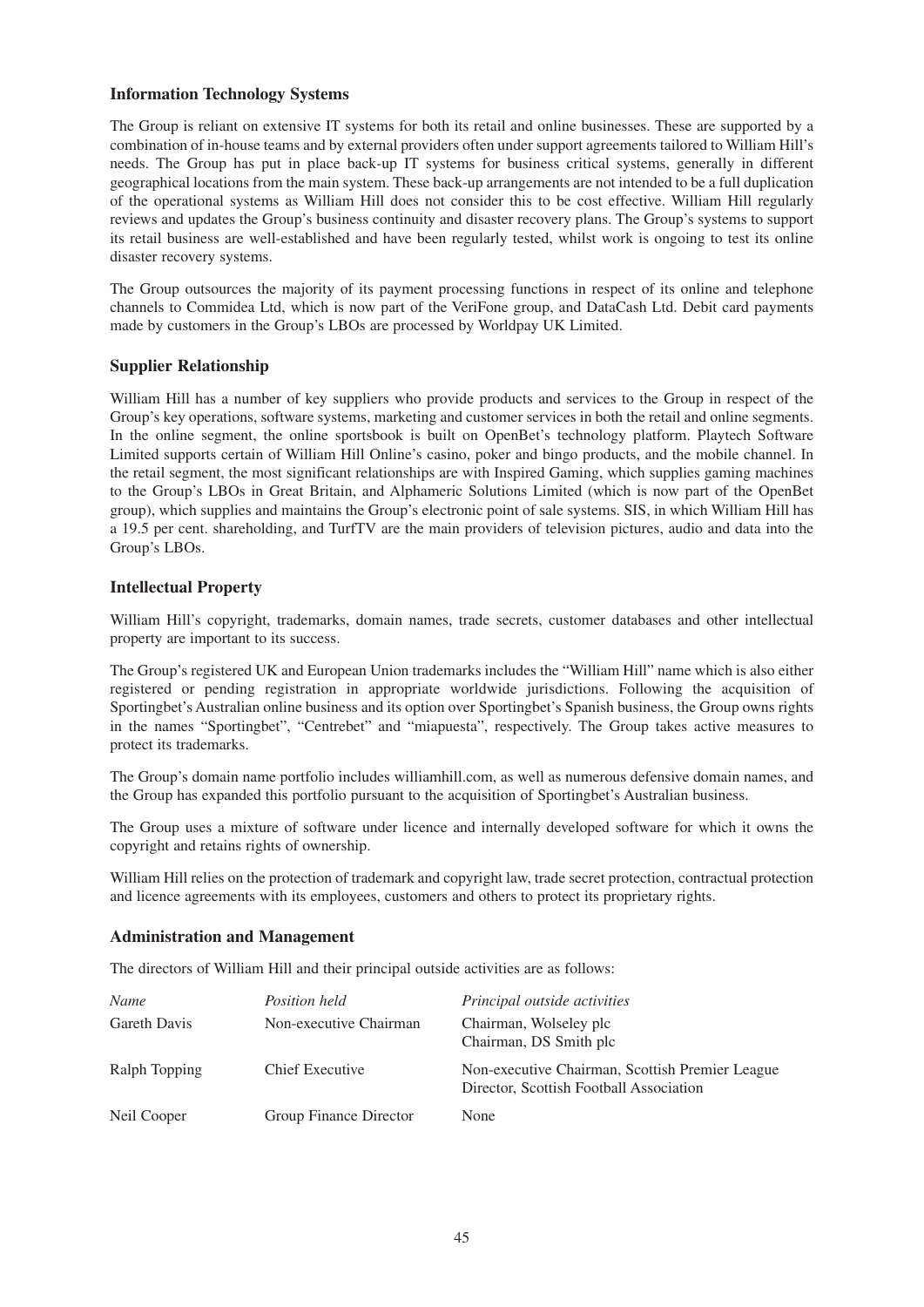| Name            | Position held                                | Principal outside activities                                                                                                                                                                                                               |
|-----------------|----------------------------------------------|--------------------------------------------------------------------------------------------------------------------------------------------------------------------------------------------------------------------------------------------|
| David Edmonds   | Senior Independent<br>Non-executive Director | Board Member, Barchester Healthcare Ltd<br>Chairman, Swanton Care & Community Ltd<br>Chairman, NHS Shared Business Service<br>Chairman, Legal Services Board<br>Board Member, London Legacy Development<br>Corporation                     |
| Georgina Harvey | Non-executive Director                       | None                                                                                                                                                                                                                                       |
| Ashley Highfied | Non-executive Director                       | Chief Executive, Johnston Press PLC<br>Member, BAFTA<br>Governor, British Film Institute                                                                                                                                                   |
| David Lowden    | Non-executive Director                       | Non-executive Director, Berendsen plc<br>Non-executive Director, Michael Page International plc                                                                                                                                            |
| Imelda Walsh    | Non-executive Director                       | Non-executive Director, Mitchell & Butlers plc<br>Trustee, Comic Relief<br>Board Member, Institute of Employment Studies<br>Trustee Director, Now Pensions Ltd<br>Director, Mentoring Foundation<br>Non-executive Director, Mothercare plc |

The business address of the directors is Greenside House, 50 Station Road, Wood Green, London N22 7TP, United Kingdom.

No potential conflicts of interest exist between the duties to the Issuer of the directors of William Hill, as listed above, and their private interests and/or duties.

## **Employees**

For the 2012 financial year, which was a 53-week period, the Group's average number of employees was 16,883 (2011 financial year: 15,937, 2010 financial year: 16,935).

### **Recent Developments**

On 1 March 2013 William Hill announced a rights issue to raise gross proceeds of £384.3 million through the issue of approximately 156.9 million shares at a price of 245 pence each (the "**Rights Issue**"). By the latest time for acceptance of the Rights Issue on 4 April, 98.23 per cent. of the rights had been taken up with the underwriters of the Rights Issue procuring acquirers for the remainder of the shares issued the following day. The Rights Issue is expected to raise approximately £373 million after payment of expenses. The proceeds of the Rights Issue have been used to part fund the acquisition of Playtech's 29 per cent. stake in William Hill Online.

These new shares have been admitted to the Official List of the UK Listing Authority and to trading on the main market of the London Stock Exchange.

### **Acquisition of Sportingbet's Australian Online Business**

On 19 March 2013 William Hill completed the acquisition of Sportingbet Plc's Australian online business and was granted a call option over Sportingbet's Spanish business for a total cash consideration of £459.4 million. This cost was funded by borrowings under the 2010 Revolving Credit Facility and the 2012 Bridge Credit Facility.

#### **Exercise of a call option over Playtech's shares in William Hill Online**

On 15 April 2013, William Hill exercised its call option to acquire Playtech's 29 per cent. stake in William Hill Online for a total cash consideration of £423.8 million. The acquisition was financed by the proceeds of the Rights Issue and borrowings under the 2012 Bridge Credit Facility.

### **Material Contracts**

For a description of William Hill's material contracts outside of the ordinary course of William Hill's business, please see "*Description of Other Indebtedness*" starting on page 54 of this Prospectus.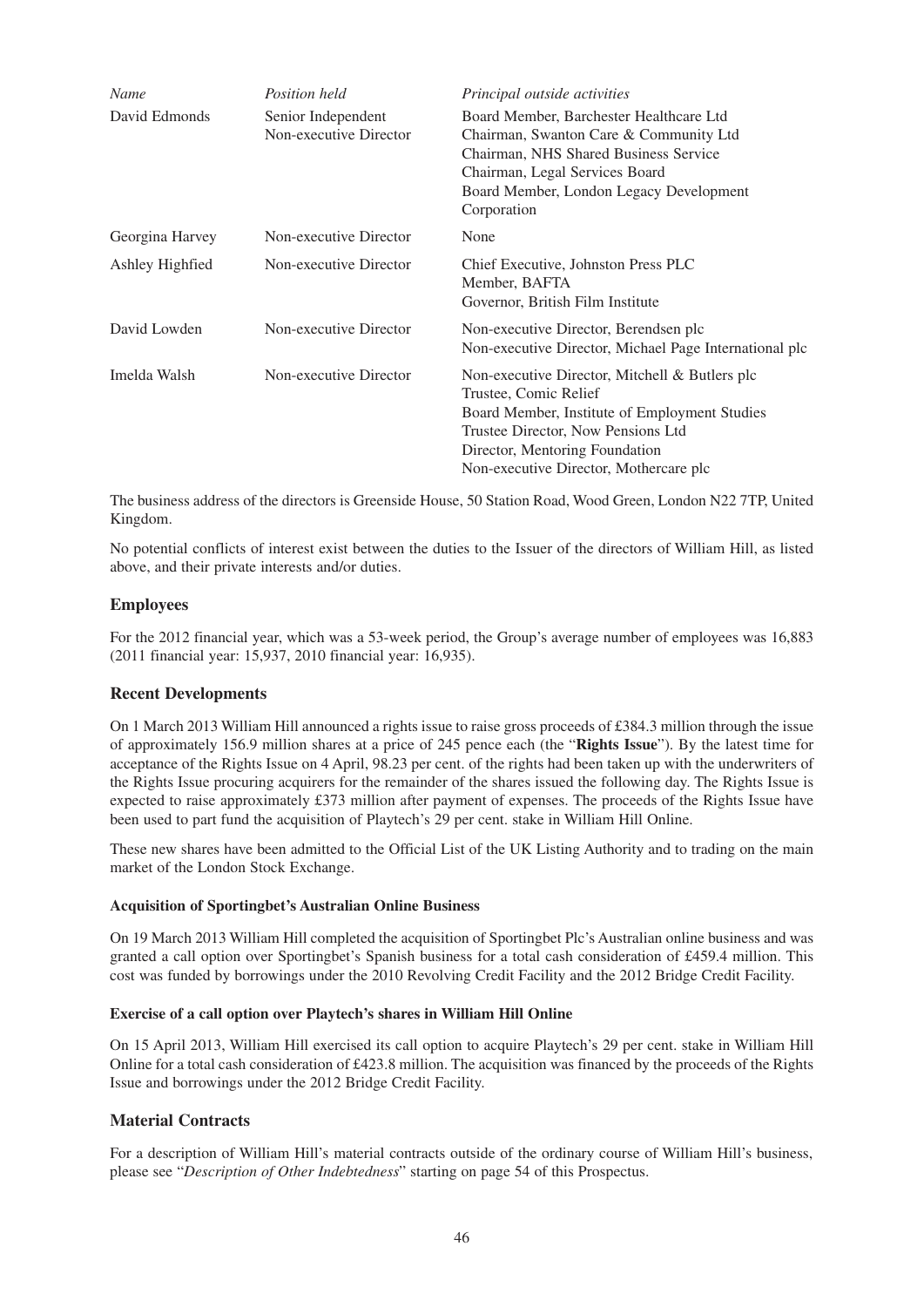# **Overview**

William Hill Organization Limited ("**WHO**" or the "**Guarantor**") was established and incorporated as a private limited company in England on 26 July 1933, under the Companies Act 1929, with company registration number 00278208. The registered office of WHO is at Greenside House, 50 Station Road, Wood Green, London N22 7TP, United Kingdom, telephone number +44 20 8918 3600.

## **Business Activities**

WHO's principal activities are the operation of LBOs in the UK and, through its subsidiaries, the operation of the Group's online businesses, William Hill Online and William Hill Australia. For a full description of these activities, please see "*William Hill PLC – Product Offering*" starting on page 40 and "*William Hill PLC – Principal Segments*" starting on page 41 of this Prospectus.

## **Organisational Structure**

WHO is a wholly-owned subsidiary of the Issuer. Please see "*Corporate and Business Structure*" on page 13 of this Prospectus for an overview of the Corporate and Business Structure of the Group.

## **Administration and Management**

The directors of WHO and their principal outside activities are as follows:

| Name                        | <i>Position held</i> | Principal outside activities                                             |
|-----------------------------|----------------------|--------------------------------------------------------------------------|
| <b>Anthony David Steele</b> | Director             | Director, Association of British Bookmakers Limited                      |
| Neil Cooper                 | Director             | None                                                                     |
| Thomas Murphy               | Director             | Alternate Director, Satellite Information Services (Holdings)<br>Limited |

The business address of the directors is Greenside House, 50 Station Road, Wood Green, London N22 7TP, United Kingdom. Save for the alternate directorship of Satellite Information Services (Holdings) Limited ("**SIS Holdings**") held by Mr Murphy, none of the directors have any potential conflicts of interests between their duties to WHO and their private interests or other duties to third parties. Satellite Information Services Limited, a subsidiary of SIS Holdings, is a key supplier of pictures and data to the Group and therefore the potential for a conflict of interest arises between Mr Murphy's duties as an alternate director of SIS Holdings and his duties as a director of WHO. However, both WHO and SIS Holdings have procedures in place to ensure that no actual conflict of interest arises as a result of Mr Murphy's position.

# **Material Contracts**

For a description of WHO's material contracts outside of the ordinary course of WHO's business, please see "*Description of Other Indebtedness*" starting on page 54 of this Prospectus.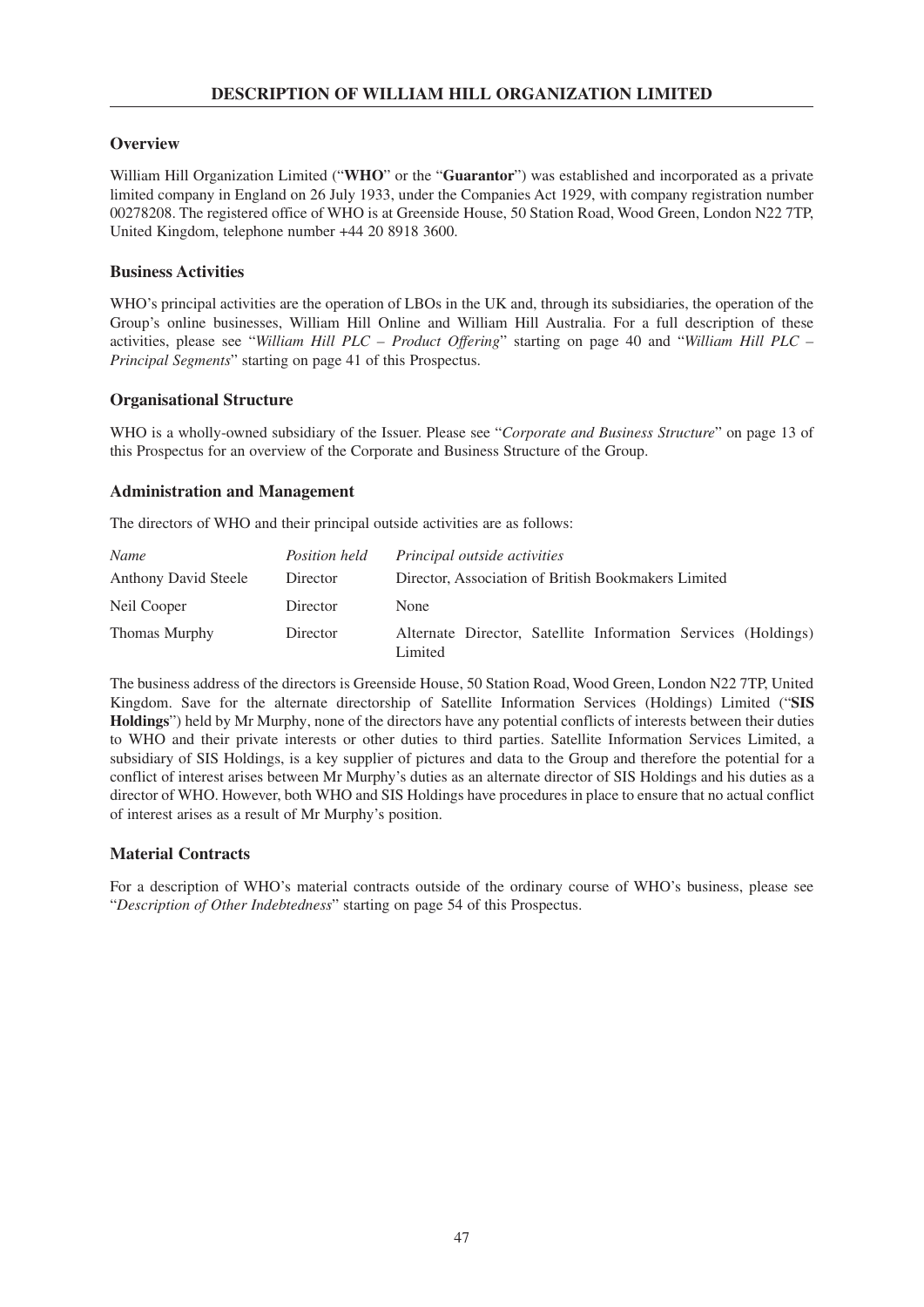# **Overview of the Gambling Industry**

The gambling industry comprises, primarily, casinos, bingo halls, LBOs, track-side betting, lotteries and online betting and gaming.

Land-based activities remain the channel of choice for the majority of gambling customers. In the UK, William Hill believes that land-based gambling falls into two categories: (i) large format gambling, including casinos and bingo halls and (ii) street level gambling, including fixed odds or pari mutual betting (pool betting) and gaming machines in LBOs, and lotteries.

Online gambling, including mobile gambling, remains the fastest growing segment of the global gambling industry. The primary drivers for growth include the increase in broadband penetration, a broader customer demographic and an increase in the usage of mobile devices. It is a highly fragmented market with a large number of companies operating in it, although none of these entities has a substantial cross-European market share. William Hill believes that sports betting expertise is increasingly important in these markets, but difficult to replicate in terms of relevant expertise and technologies, as are scale and expertise in online marketing.

Online gambling first started meaningfully in 1998. In countries such as the UK, Italy and France, the longestablished private sector retail betting operators, such as William Hill, Sindacato Nazionale Agenzie Ippiche S.p.A, Sisal S.p.A., le Pari Mutuel Urbain and Française des Jeux L.A.M.A Loterie (SARL) CdP, have successfully taken market share in new online markets particularly in their home markets, driven by the strength of their brand profile with the local consumer. However, certain online specialists have also performed well, such as Bet365 and Betfair in the UK, Microgame and Giocco Digitale in Italy, and Betclic in France. In many countries gambling is either state-controlled or restricted to a small number of licensees. The key countries where it is possible to take a business-to-consumer approach are the UK, Spain, Italy, Australia and the State of Nevada, where the granting of licences is less limited.

The advent of online gambling has made local governmental restrictions on gambling more difficult to enforce. This has led many governments to review their gambling regulations. This trend has been encouraged by governments seeking to tax the online gambling industry as a new source of tax revenues.

The fastest-growing products today are supported by innovations in technology. In the UK these include in-play betting and mobile gambling. This requires significant investment in innovation and know-how. Many national incumbent operators lack these capabilities, which provides an opportunity for those with such expertise.

The importance of having a large-scale operation is also increasing, for instance to make affordable investments in technology, marketing and core capabilities such as sports betting trading, or to absorb the impact of regulatory changes, or new taxation. International expansion further increases the benefits of scale and minimises the risks associated with exposure to any one country.

William Hill believes that changing regulation is a key feature of the gambling industry today, with many markets now revising their regulatory regime to cater for the internet. A legal framework typically involves the licensing of companies that are required to comply with a domestic regulatory regime and to pay gambling taxes in return for being allowed to advertise locally. This is a complex area, with each country taking a different approach, but William Hill believes that a competitive and regulated environment, such as the environment in the UK, reduces illegal gambling and delivers better value for customers in a safe and responsible way. Many markets are also revising their regulatory regimes and the increasing complexity requires an understanding of licensing and tax obligations by more sophisticated operators. While taxation and product restrictions may impact short-term performance, over the medium to long-term, the Group believes that the ability to advertise in local markets may mitigate this impact.

# **Overview of the UK Gambling Industry**

During the period April 2011 to March 2012, the British gambling industry generated a gross gambling yield of £5.8 billion, a rise of £0.2 billion from the same period in 2010/11. LBOs, which combine over-the-counter sports betting and gaming machines, represented 52 per cent. of this and are the largest single part of the UK gambling industry. LBOs were first legalised by the UK government in 1961. There are currently approximately 9,000 LBOs , having peaked at around 14,000 LBOs in the 1980s. Since then, the market has consolidated into a handful of major providers and a number of small chains and independent providers. Consolidation across the UK retail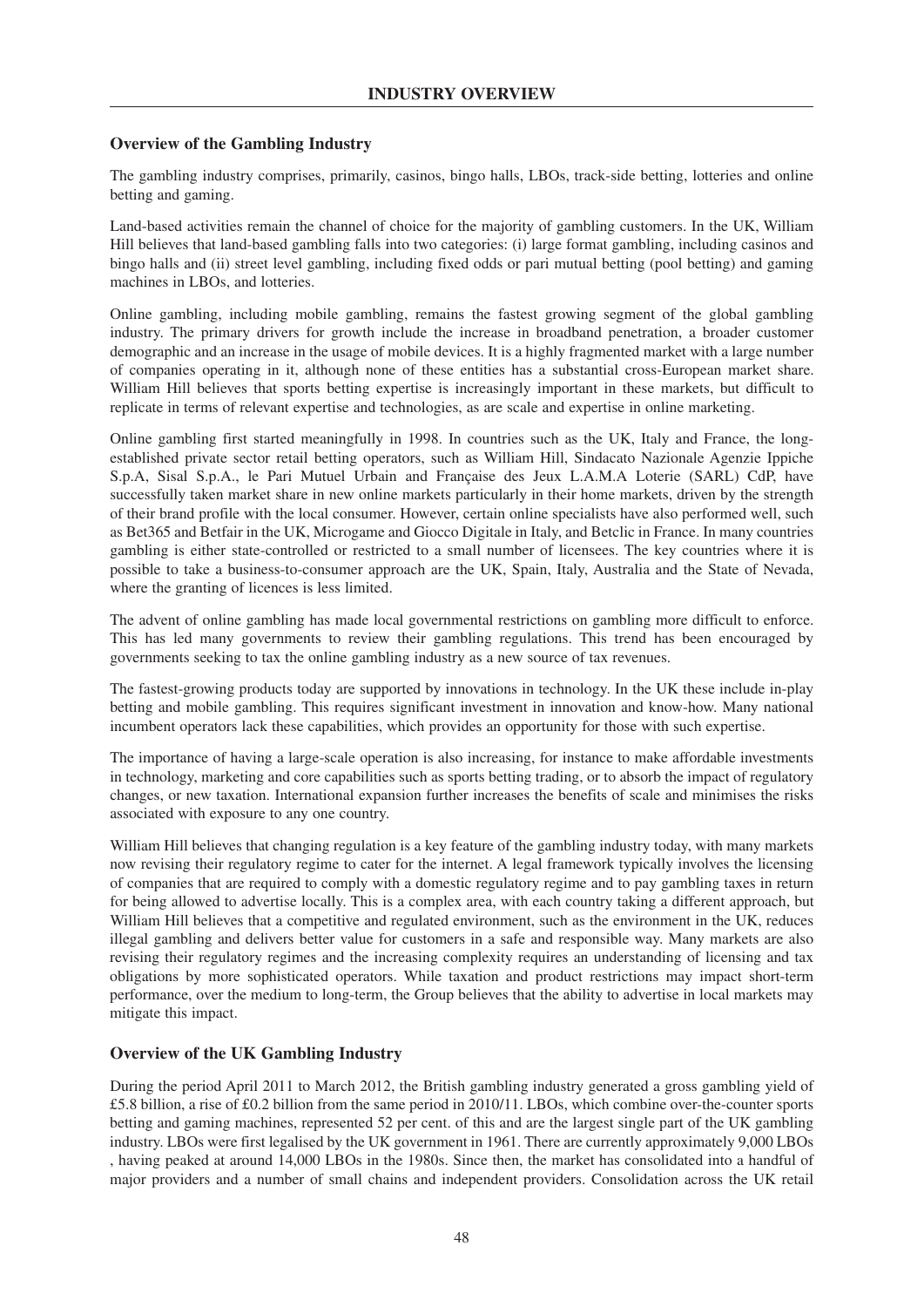gambling market continues as independent providers close while the major providers continue to open LBOs, benefitting from the scale of their operations. There are now four major businesses accounting for around 80 per cent. of all LBOs in the UK. Of these, William Hill has the largest estate in the UK, followed by Ladbrokes, Coral and BetFred.

In the past, the retail gambling sector has seen step-changes driven by fiscal and regulatory change. Since the turn of the century, there have been a number of positive changes with the move to a more favourable gross profitsbased tax regime, the introduction of gaming machines and, under the 2005 Gambling Act, the legalisation of advertising, including on television. Changing customer habits have resulted in LBOs opening for longer to provide the flexibility customers demand and in bookmakers offering a wider range of betting and gaming products than ever before.

The online gambling sector has been well-established in the UK since about 1998 and has been regulated by the Gambling Commission since 2007. It is estimated to have generated £1.7 billion of gross gambling yield in 2011, of which sports betting is the biggest contributor at £650 million (around 38 per cent. of the total gross gambling yield), with casino at £547 million (around 32 per cent. of the total gross gambling yield), poker at £260 million (around 15 per cent. of the total gross gambling yield) and bingo at £256 million (around 15 per cent. of the total gross gambling yield).

William Hill Online is the single largest provider of online gambling services to the UK with an estimated 15 per cent. market share by revenue. Thereafter, the major competitors are Betfair, Bet365, Paddy Power, Ladbrokes and Poker Stars. The majority of companies offering online gambling services to UK customers are located outside the UK, primarily in Gibraltar.

# **Regulatory Authorities**

The Group is regulated by certain authorities and currently holds gambling licences in the UK, Gibraltar, Malta, the Isle of Man, Jersey, Kahnawake (a territory situated in Quebec, Canada administered by the Mohawks of Kahnawake indigenous people), Italy, Spain, the State of Nevada in the United States and Australia.

The gambling industry in Great Britain is regulated under the provisions of the Gambling Act which, amongst other things, authorises the Gambling Commission to act as the central regulatory body for gambling. The Gambling Commission has a duty to permit gambling where it is reasonably consistent with the pursuit of the three licensing objectives set out in the Gambling Act: (i) preventing gambling from being a source of crime or disorder, being associated with crime or disorder or being used to support crime; (ii) ensuring that gambling is conducted in a fair and open way; and (iii) protecting children and other vulnerable persons from being harmed or exploited by gambling. William Hill's LBO operations are regulated by the Gambling Commission.

William Hill Online's sportsbook operations and gaming products are regulated in Gibraltar by the Gibraltar Regulatory Authority. The Group's Australian online business is regulated by the Northern Territory Racing Commission.

The activities of William Hill US in Nevada are subject to the licensing and regulatory control of the Nevada Gaming Commission, the Nevada State Gaming Control Board and numerous local regulatory agencies, collectively referred to as the "Nevada Gaming Authorities". William Hill's direct and indirect subsidiaries that conduct gaming in Nevada are licensed to do so by the Nevada Gaming Authorities.

The terms of the licence issued to William Hill by the Nevada Gaming Authorities provide that any person who, individually or in association with others has acquired, directly or indirectly, beneficial ownership of 5 per cent. or more of any class of William Hill voting securities must notify the Nevada Gaming Control Board, in writing, within 10 days after it has knowledge of such acquisition. William Hill must also notify the Nevada Gaming Control Board within 10 days of becoming aware of any such acquisition by any person. In addition, any person who, individually or in association with others, acquires, directly or indirectly, beneficial ownership of 10 per cent. or more of any class of William Hill voting securities must apply to the Nevada Gaming Commission for a finding of suitability within 30 days after the Chairman of the Nevada Gaming Control Board mails written notice requiring such a filing. If a shareholder required to apply for a finding of suitability is found to be unsuitable for any reason and continues to hold William Hill ordinary shares, they may be guilty of a criminal offence.

The Board believes that William Hill has established and maintained good relations with the relevant regulators in the jurisdictions in which it holds licences. However, no assurance can be given that the Group's operating and gaming licences will not be revoked or that any new, renewed or subsequent licences or approvals that may be required of the Group in the future will be granted.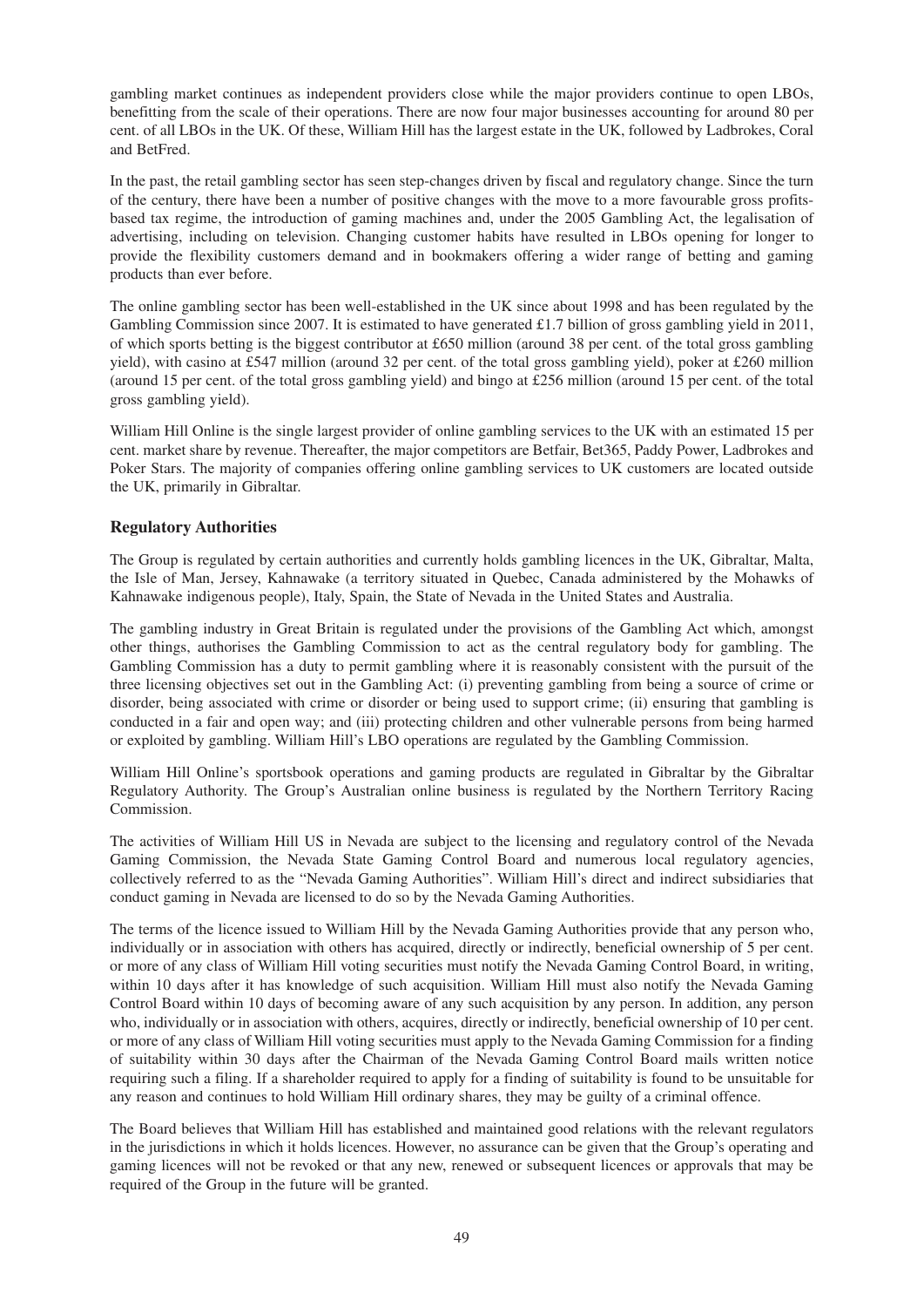# **Regulation**

### **UK licensing for land-based betting and gaming**

There are three licence types that have been issued to members of the Group and their directors and employees to enable them to operate in Great Britain. The first is an operating licence issued to the relevant trading company by the Gambling Commission. William Hill holds two operating licences in the name of William Hill Organization Limited. The second licence type is a personal management licence. The Gambling Commission specifies certain senior roles within the organisation that must be undertaken by a personal management licence holder. William Hill currently has 42 personal management licence holders. The third licence type is a premises licence which is issued by the relevant local authority. William Hill holds a separate premises licence for each of its LBOs. The Gambling Commission has issued licence conditions and codes of practice for each type of licence with which operators must comply.

Each LBO in Great Britain is licensed to provide up to four category B2 or B3 gaming machines. The operation of gaming machines is subject to both The Gaming Machine (Circumstance of Use) Regulations 2007 and the Gambling Commission's Machine Standards requirements, all of which William Hill complies with in each LBO where gaming machines are installed.

### **Online betting and gaming**

A driver of growth in the online gambling market globally is expected to be the trend for countries to regulate their online gambling sectors. The establishment of stable regulatory and tax regimes provides potential opportunities for market participants to grow their businesses. Evidence of this trend is apparent in the regulatory changes that have taken place in a number of European countries over recent years such as Italy and Spain. However, a number of countries have implemented or are considering implementing regimes that are unattractive to commercial operators (for example, by banning particular products or imposing high tax rates on gambling transactions). In some cases countries have tried to prohibit online gambling altogether. Such actions are likely to inhibit market growth. Further changes to tax and regulation, both positive and negative, are likely but the timing and nature of these changes are difficult to predict.

The UK was the first European country specifically to regulate online gambling, pursuant to the Gambling Act. The ease of internet access and issues of effective control have led more EU countries to review their regulatory approach, further encouraged by the European Commission. For example, Italy, France, Denmark and Spain have already done so. Discussions are continuing in other countries such as Greece and Germany.

The unfavourable levels of taxation in the UK have led to significant portions of the industry being based outside the UK, primarily in Gibraltar. As a result, a majority of online businesses owned by UK bookmakers, including William Hill Online, have been established offshore in order to remain competitive. In 2011, the DCMS began a consultation process on the regulation of remote gambling with a view to regulating at the point of consumption, rather than the point of supply. This consultation is now closed and draft legislation has been published. This approach would require companies transacting with UK residents to be licensed by the Gambling Commission, regardless of where that company was based. HM Treasury has indicated that it anticipates introducing a point of consumption based tax on gross win for online sportsbook activities and net revenue for gaming activities at a rate of 15 per cent. from December 2014.

The William Hill online segment accepts bets and wagers in Gibraltar where it is licensed to do so. However, people accessing William Hill Online's websites may be located in any country. It is the customer's responsibility to ensure that transacting with William Hill Online is legal in the jurisdiction in which they are located, which is made clear in the terms and conditions of the Group's websites.

The Group's legal and regulatory teams actively monitor developments in respect of all jurisdictions in which they believe there are material risks to the Group. William Hill Online has taken the decision that it will not accept online business from customers located in certain jurisdictions, such as the United States and Turkey. The Group takes external legal advice in respect of any jurisdiction that contributes half of one per cent. or more of William Hill Online revenues or unique active players. The Group does not monitor the legal or regulatory position for all countries in which its customers may be located or from which its advertisements can be accessed via the internet (through the websites of its affiliates or otherwise) and it may therefore be subject to the application of existing laws and regulations of which it is not aware. None of the markets from which the Group accepts bets or wagers without a local licence or, based on legal advice, certainty as to the lawfulness of such acceptance, individually contribute more than one per cent. of Group revenue or more than three per cent. of William Hill Online revenue.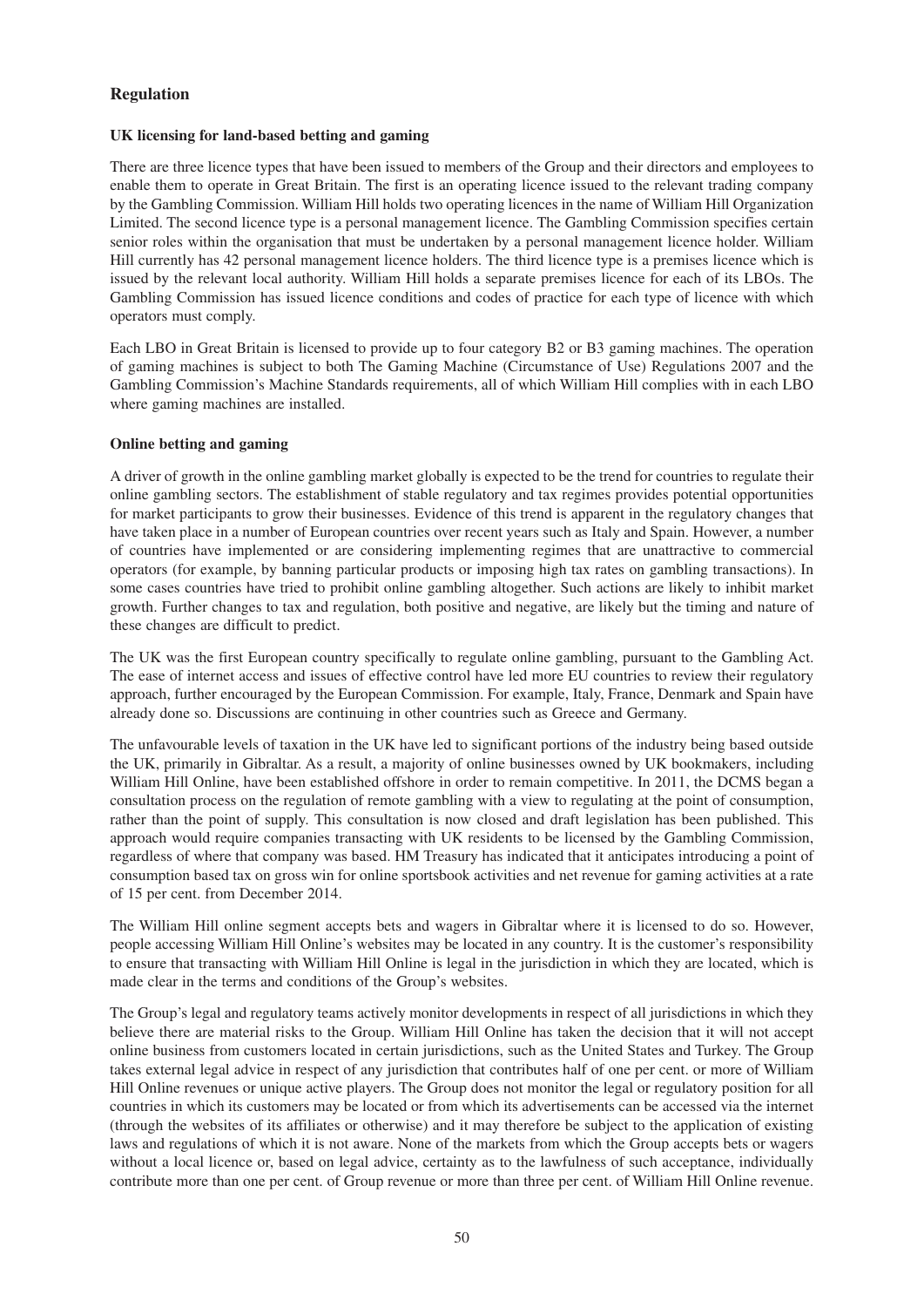Where considered necessary, the Board of Directors of the Issuer obtains independent legal advice concerning the scope and applicability of gambling laws and regulations in respect of particular jurisdictions. This advice is used to modify the Group's default approach in relation to doing business in any particular jurisdiction (as set out above) on a case-by-case basis and, based on the relevant jurisdiction, the Group undertakes procedures in order to mitigate any such risks. William Hill has systems and controls in place which seek to ensure that the Group does not offer gambling products via the internet into jurisdictions from which it has determined it does not wish to accept transactions. The systems and controls include monitoring and analysing information provided by potential customers' registered addresses, IP addresses and payment methods. In particular, William Hill Online does not accept any online transactions from customers in the United States.

William Hill's subsidiary that conducts remote gaming in Nevada has obtained a licence for remote sports betting on mobile devices but only for customers physically located in the state of Nevada. It uses geolocation technology which enables it to ascertain a customer's location and ensures that no bets from customers outside of the state of Nevada are accepted.

In Australia, interactive and internet gambling is regulated by each individual state, in each case applicable to gaming and sports betting activities conducted within such a state, and the Interactive Gambling Act 2001 (Cth) (the "**Interactive Gambling Act**") which purports to regulate certain types of interactive and internet gambling occurring both within and outside Australia. The Group currently holds two licences in the Northern Territory approved by the Northern Territory Racing Commission (the "**NT Racing Commission**") which provide that its Australian online business may accept bets from customers located anywhere in the world provided these are made in accordance with the provisions of the Racing and Betting Act 1983 (NT) by use of telephone, internet, facsimile or other electronic means at designated premises within the Northern Territory on approved sporting events (which is defined to include specified contingencies).

#### **European online regulation**

As William Hill's online operations are regulated in EU or European Economic Area jurisdictions, the Group is able to advertise in the UK and to benefit from the principles that apply in the EU to the free movement of goods and services.

The Group accepts transactions from customers for certain products from certain European jurisdictions. There are instances of European betting and gaming operators being (i) prosecuted by a relevant authority or (ii) sued by a monopoly right holder or other significant market participant for offering their products and services in a particular European state in which they are not licensed or otherwise regulated. Member States are required to abide by principles of freedom of establishment and free movement of services under EU law. William Hill believes that the Group's activities in Member States where the Group is not licensed or otherwise regulated in a manner consistent with applicable EU rules are permitted by such principles. However, the extent to which national courts in European jurisdictions will implement principles of EU law is uncertain as Member States are afforded a degree of discretion in such implementation. As a result, the Group and the Directors may face criminal or civil claims in these jurisdictions as a consequence of their actions regardless of whether such actions are in accordance with EU law. In addition, the relevant regulatory authority, monopoly right holder or other significant market participant could take action against the Group's service providers in such countries. To the extent that the domestic laws or any prosecutions, suits or other determinations of a national court of a Member State do not respect EU law, such actions may fall within the jurisdiction of the ECJ to which reference may be made. On such a reference, the ECJ may scrutinise such domestic laws, prosecutions, suits or other determinations and determine the legality of such operator's activities pursuant to EU law. The ECJ may determine that the actions of the relevant Member States are proportionate and objectively protect a matter of public policy within the competence of such Member State, such as social responsibility matters or fighting fraud or criminality, in which case such restrictions may be justified. If the ECJ finds that such an authority, monopoly right holder or other significant market participant's actions result from laws which are discriminatory, disproportionate or not objectively justifiable, such restrictions on the operator's activities may be found to be in contravention of EU law.

Although the regulatory regime for land-based gambling operations is well established in many countries, the gambling laws in such countries will not necessarily have been amended to take account of the internet and the ability to offer gambling products online. There is uncertainty as to the legality of online gambling in a number of countries and consequently in some jurisdictions online gambling may be illegal. In certain countries local regulators are willing to license and regulate local and often state-owned operators, but prohibit foreign operators.

Online gaming is a regulated sector for money laundering pursuant to the third EU Money Laundering Directive (no. 2005/60/EC) and in the UK the Group also adheres to the Proceeds of Crime Act 2002. It has put in place a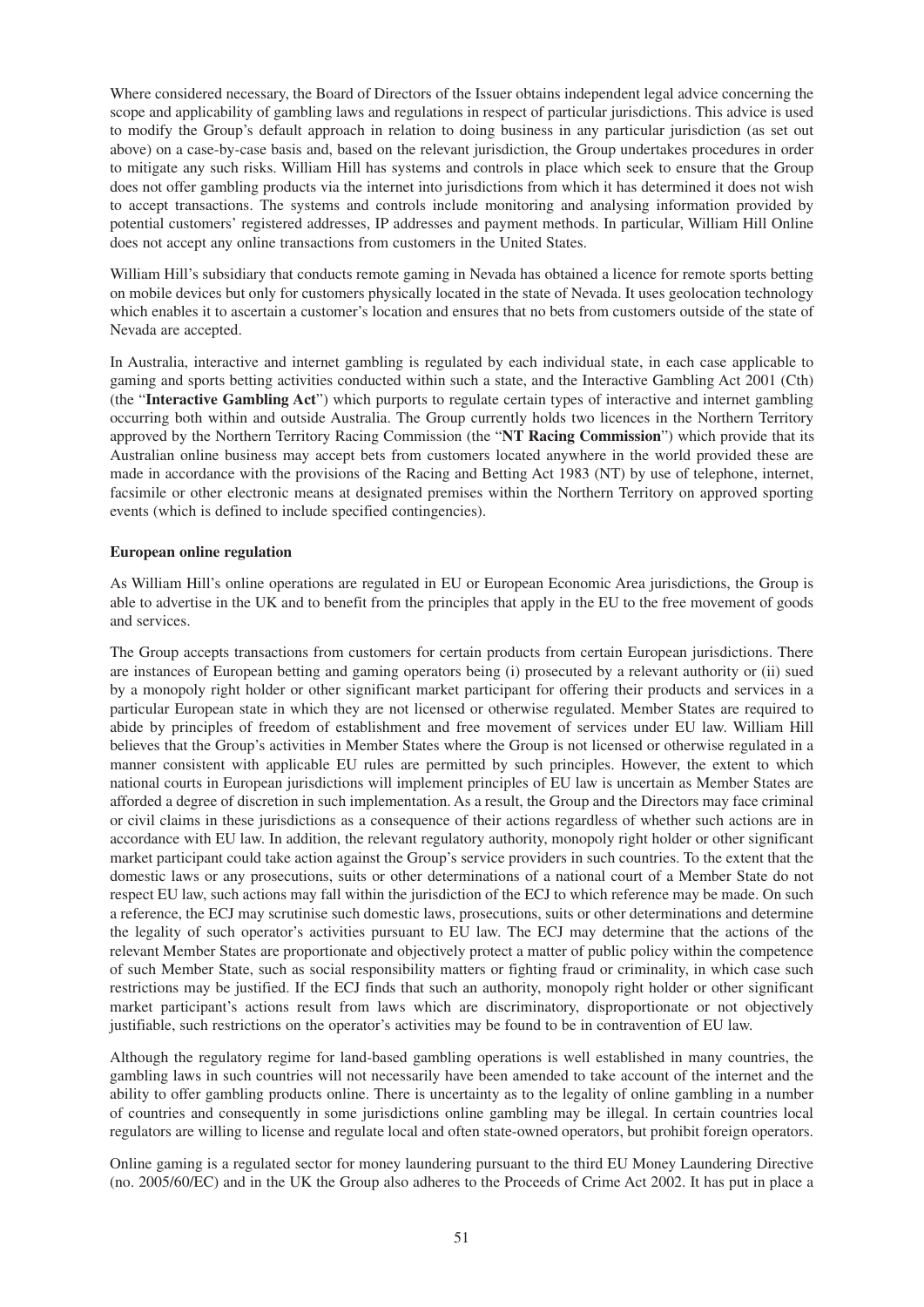number of processes to detect and report suspicious activity, and to handle requests for assistance from law enforcement agencies and regulators, all of which is overseen by the Group's MLRO. In 2011, the Gibraltar Regulatory Authority implemented its Anti-Money Laundering Code of Practice. William Hill Online has put in place the appropriate systems for training, reporting, customer due diligence, monitoring of customer activity, record keeping and screening of risk customers.

## **UK Industry Issues**

#### **Costs of content**

#### *Horserace Betting Levy*

The British betting industry supports the British horse racing industry via the Horserace Betting Levy, a subsidy now based on the gross win from bets struck in the UK on horse races held in the UK. This levy arrangement has been established on a statutory basis since off-course betting was legalised in 1961. The Horserace Betting Levy is an annual scheme with representatives of all classes of bookmakers (comprising the Bookmakers Committee) responsible to the Horserace Betting Levy Board for recommending the basis of each year's scheme. When the Horserace Betting Levy Board and the Bookmakers Committee cannot agree a basis, the Secretary of State for Culture, Media and Sport ("**SCMS**") determines the outcome; this last occurred in 2011 for the 2012/13 scheme (effective 1 April 2012 to 31 March 2013). For the 2013/14 scheme, agreement was reached for the Horserace Betting Levy to continue to be 10.75 per cent.

### *Greyhound levy*

The Group also voluntarily pays a greyhound racing levy, which is agreed with the Greyhound Association on bets struck in the UK in order to support the greyhound racing industry. The levy is calculated at 0.6 per cent. of amounts wagered in the UK on greyhound racing in the UK.

### *Other sports*

Whilst the Group pays licence fees to content suppliers for their established intellectual property rights, the Group does not pay for the right to bet on other sports. The SCMS has in the past raised the issue of bookmakers making contributions to support sport in the UK. To date, there have been no concrete developments affecting the Group from this suggestion.

### *Problem gambling*

Problem gambling is an industry-recognised term for what a psychiatrist would call a spectrum disorder covering a range of symptoms associated with gambling, from someone being unhappy about their gambling to a medically diagnosed mental health issue. The issue of problem gambling is taken seriously by the industry. The UK government expects the gambling industry to act in a socially responsible way and to contribute to funding for support for those with gambling problems. The Group encourages a socially responsible attitude within the gambling industry and has been a contributor to the Responsible Gambling Trust, a charity set up by the industry to fund work on these issues. William Hill has always paid the contribution which it undertook to fund. In addition, William Hill has constituted a Corporate Responsibility Committee to assist the Board of Directors of the Issuer in its approach to, amongst other things, problem gambling issues. William Hill works closely with its regulators in the UK and overseas to ensure that high industry standards are adhered to by the Group. William Hill also maintains a regular dialogue with Gamcare, a centre for information, advice and practical help for anyone with gambling problems. Further, the Group recognises the role of both the SCMS and the Gambling Commission in seeking ways of minimising the impact of gambling on young and/or vulnerable people and will continue to work with them.

The 2010 Gambling Prevalence Study was published in February 2011 by the Gambling Commission. It showed no significant increase in overall levels of problem gambling since the last study was undertaken in 2007. The Issuer believes that the vast majority of the Group's customers enjoy its products responsibly. The Group does not believe there is evidence that supports the proposition that any single product is responsible for causing problem gambling.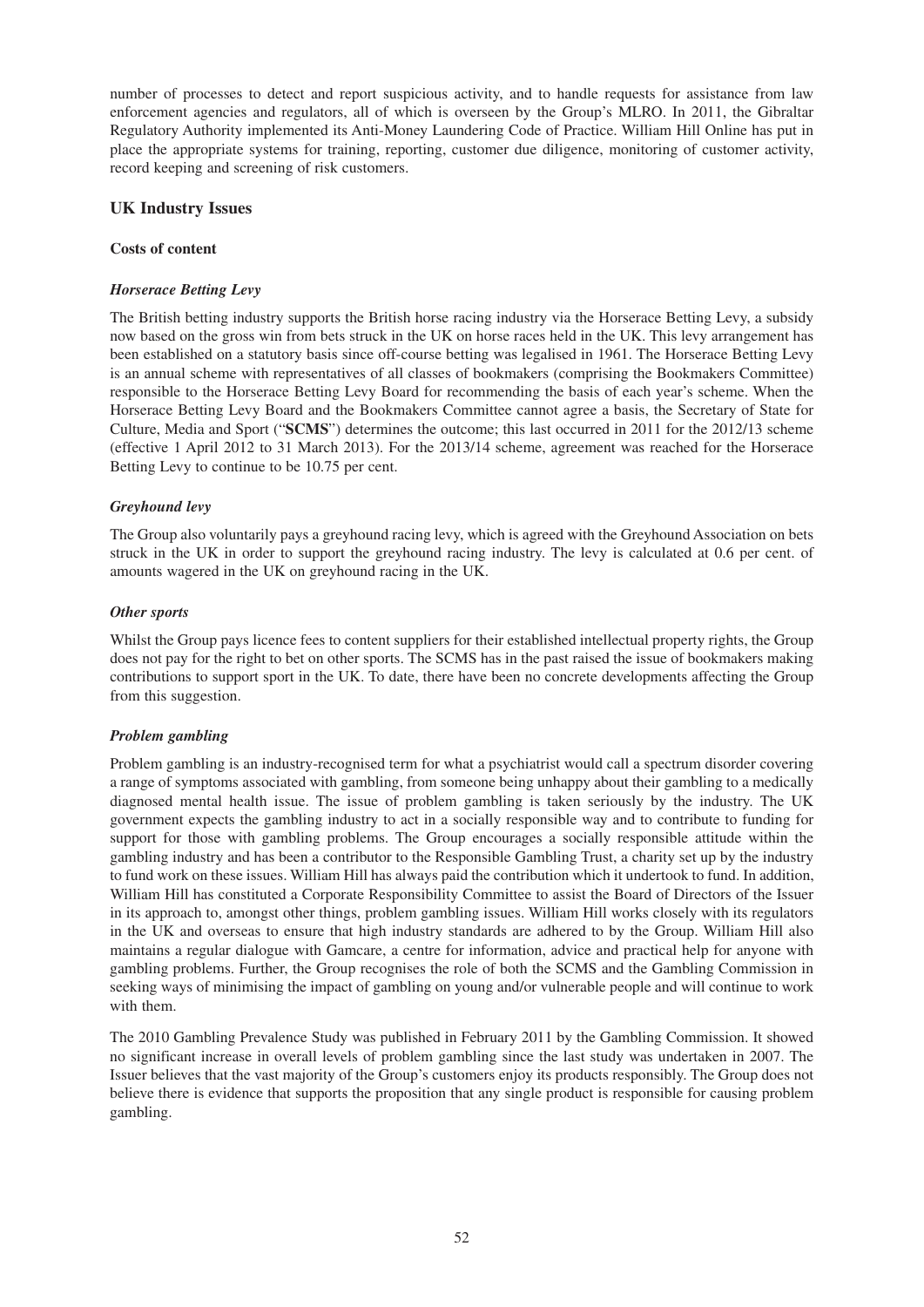#### *Taxation*

In addition to the customary business taxes, the gambling industry is also subject to specific additional taxes. In relation to gambling operators in the UK, these are: (i) betting duty calculated at 15 per cent. of gross win and (ii), since 1 February 2013, Machine Games Duty, charged at 20 per cent. on revenue from gaming machines. The Group's retail operation is subject to these taxes.

The Group's online gambling operations are located in Gibraltar and Australia and are subject to the taxes in those jurisdictions. In 2011, the DCMS began a consultation process on the regulation of remote gambling with a view to regulating at the point of consumption, rather than the point of supply. This consultation has now closed and draft legislation has been published. This approach would require companies transacting with UK residents to be licensed by the Gambling Commission, regardless of where the company is based. In March 2012, following the consultation process by the DCMS on the regulation of remote gambling, HM Treasury has commenced a consultation process in respect of the implementation of a point of consumption tax under which bets placed by customers located in the UK would be subject to UK duty regardless of where the bet is settled. The consultation process is ongoing and no definitive legislation has yet been published. HM Treasury has indicated that it anticipates introducing a point of consumption based tax on gross win for online sportsbook activities and net revenue for gaming activities at a rate of 15 per cent. from December 2014. As a significant amount of William Hill Online's business comes from UK-based customers, implementation of this legislation would have a significant impact on the Group's results of operations.

#### *Impact of the economy*

The Group derives most of its revenues from the UK. The current economic climate and the pressure on consumer incomes make for challenging conditions for companies operating in consumer-facing sectors, such as the betting industry. However, whilst not immune to economic conditions, betting and gaming has traditionally been a lowticket leisure activity, which has provided some resilience in levels of consumer spending on gambling. Furthermore, economic conditions have not prevented some market sectors of the betting and gaming industry, such as online gambling, from growing.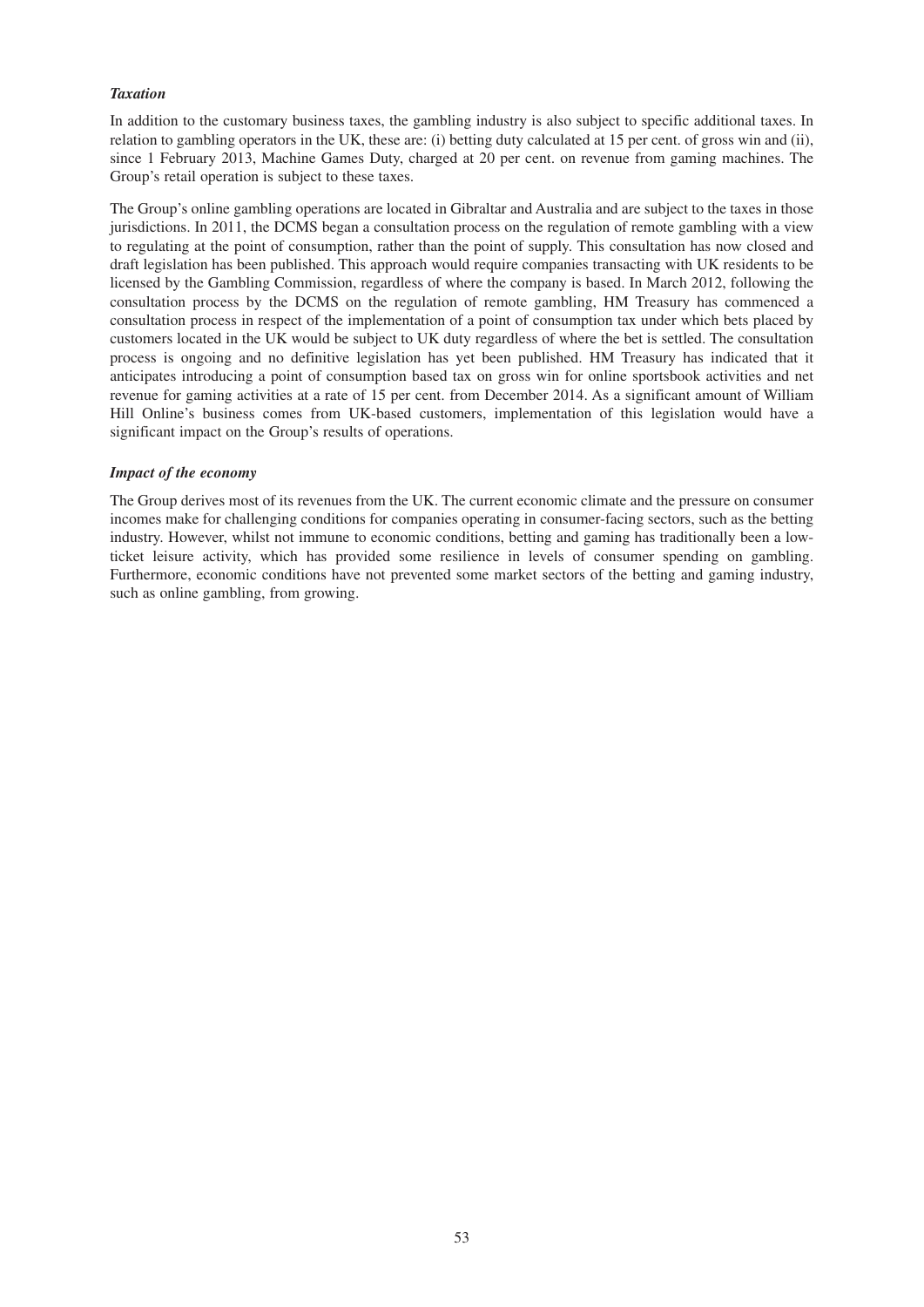*The following financing arrangements have been entered into by members of the Group:*

## (a) **2010 Revolving Credit Facility**

On 29 November 2010, the Issuer, as borrower and guarantor, and its subsidiary William Hill Organization Limited, as guarantor, entered into a facility agreement with a syndicate of banks under which such banks made available a £550 million revolving credit facility (the "**2010 Revolving Credit Facility**"). The 2010 Revolving Credit Facility was used to refinance the amounts outstanding under the 2009 credit facilities (the "**2009 Credit Facilities**") and (after the repayment and cancellation in full of the 2009 Credit Facilities) for general corporate and working capital purposes of the Group. The 2010 Revolving Credit Facility is repayable in November 2015.

The agreement contains representations, information and financial covenants, undertakings and events of default that are customary for debt facilities involving a publicly listed company. Among other things, the undertakings include restrictions on the Group in relation to disposals, mergers, change of business, financial indebtedness, provision of loans, acquisitions and a negative pledge. In addition, the 2010 Revolving Credit Facility contains the following financial covenants:

- under the Net Cash Interest Cover covenant, the ratio of consolidated EBITDA to consolidated net interest payable (each as defined under the 2010 Revolving Credit Facility) for any relevant period may not be less than 3.0:1; and
- under the Net Debt to EBITDA covenant, the ratio of consolidated net debt as at the last day of any relevant period to consolidated EBITDA for that period (each as defined in the 2010 Revolving Credit Facility) may not be greater than 3.50:1.

Both ratios are measured for each period of four accounting quarters ending on the last day of each financial half year and each financial year of William Hill.

In addition, under the guarantor coverage provision, any subsidiary of the Company whose contribution to adjusted consolidated EBIT (as defined in the 2010 Revolving Credit Facility) equals or exceeds 5 per cent. of adjusted consolidated EBIT of the Group is required to accede as a guarantor to the 2010 Revolving Credit Facility.

The rate of interest on the facility for each interest period is the aggregate of (i) the applicable margin, (ii) LIBOR and (iii) mandatory costs, if any. The maximum margin is 2.75 per cent. per annum and adjustments are made to the margin depending on the applicable ratio under the Net Debt to EBITDA covenant described above. In addition, a commitment fee equivalent to 40 per cent. of the applicable margin is payable in respect of any amounts under the 2010 Revolving Credit Facility that are available but undrawn.

### (b) **2012 Bridge Credit Facility**

On 20 December 2012, the Issuer, as borrower and guarantor, and its subsidiary William Hill Organization Limited, as guarantor, entered into the £325 million 2012 Bridge Credit Facility provided by a syndicate of banks consisting of separate tranches of £225 million and £100 million (the "**2012 Bridge Credit Facilit**y"). The purpose of the £225 million tranche was to finance in part the cost of acquisition of Sportingbet's Australian online gambling operations and certain other assets from the Sportingbet group. The purpose of the £100 million tranche was to fund in part the cash consideration payable in respect of the acquisition of Playtech's stake in William Hill Online. The 2012 Bridge Credit Facility is repayable in June 2014. As at 15 April 2013, immediately after the completion of the acquisitions of Sportingbet's Australian online business and the acquisition of Playtech's 29 per cent. stake in William Hill Online, £225 million was drawn under the Sportingbet tranche and £50 million was drawn under the William Hill Online tranche. The undrawn element of the William Hill Online tranche has been cancelled.

The 2012 Bridge Credit Facility contains the same financial covenants, guarantor coverage provisions and undertakings described above in relation to the 2010 Revolving Credit Facility.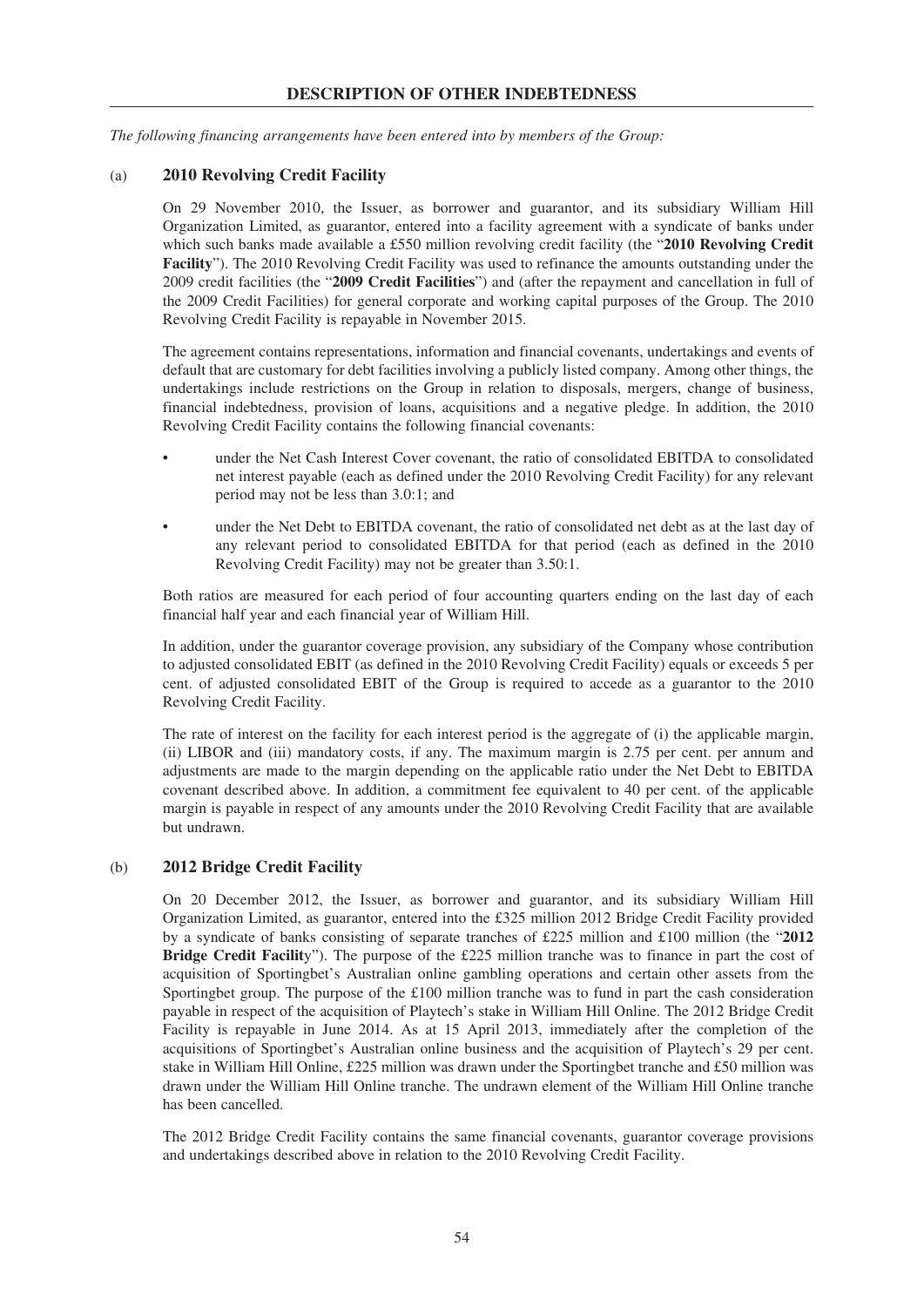The rate of interest for any amounts drawn under the 2012 Bridge Credit Facility for each interest period is the aggregate of (i) the applicable margin, (ii) LIBOR and (iii) mandatory costs, if any. The applicable margin increases throughout the life of the loan with the maximum margin being 4.50 per cent. per annum. Any loans drawn under the 2012 Bridge Credit Facility that are still outstanding on 20 December 2013 will be subject to a duration fee of 0.25 per cent. per annum of the committed amounts under the facility.

#### (c) **7.125 per cent. Guaranteed Notes due 2016**

In November 2009, the Issuer issued £300 million of 7.125 per cent. Guaranteed Notes to investors (the "**7.125 per cent. Guaranteed Notes**"). The funds raised were used for general corporate purposes and were applied to repay borrowings under the Group's then existing credit facilities. The 7.125 per cent. Guaranteed Notes due 2016 are repayable in November 2016. The terms and conditions of the 7.125 per cent. Guaranteed Notes due 2016 contain events of default that are customary for notes of this nature and include restrictions on the creation of security (with certain exemptions) and an investor put option that allows noteholders to request that the Company redeem their notes early upon a change of control of the Company. The terms and conditions of the 7.125 per cent. Guaranteed Notes due 2016 also contain a Company call option that allows the Company to redeem the 7.125 per cent. Guaranteed Notes due 2016 under certain circumstances. The 7.125 per cent. Guaranteed Notes also contain various representations, and financial covenants, undertakings and indemnities. The 7.125 per cent. Guaranteed Notes due 2016 carry a fixed rate of interest of 7.125 per cent. per annum payable semi-annually and the Company's obligations thereunder are guaranteed by William Hill Organization Limited.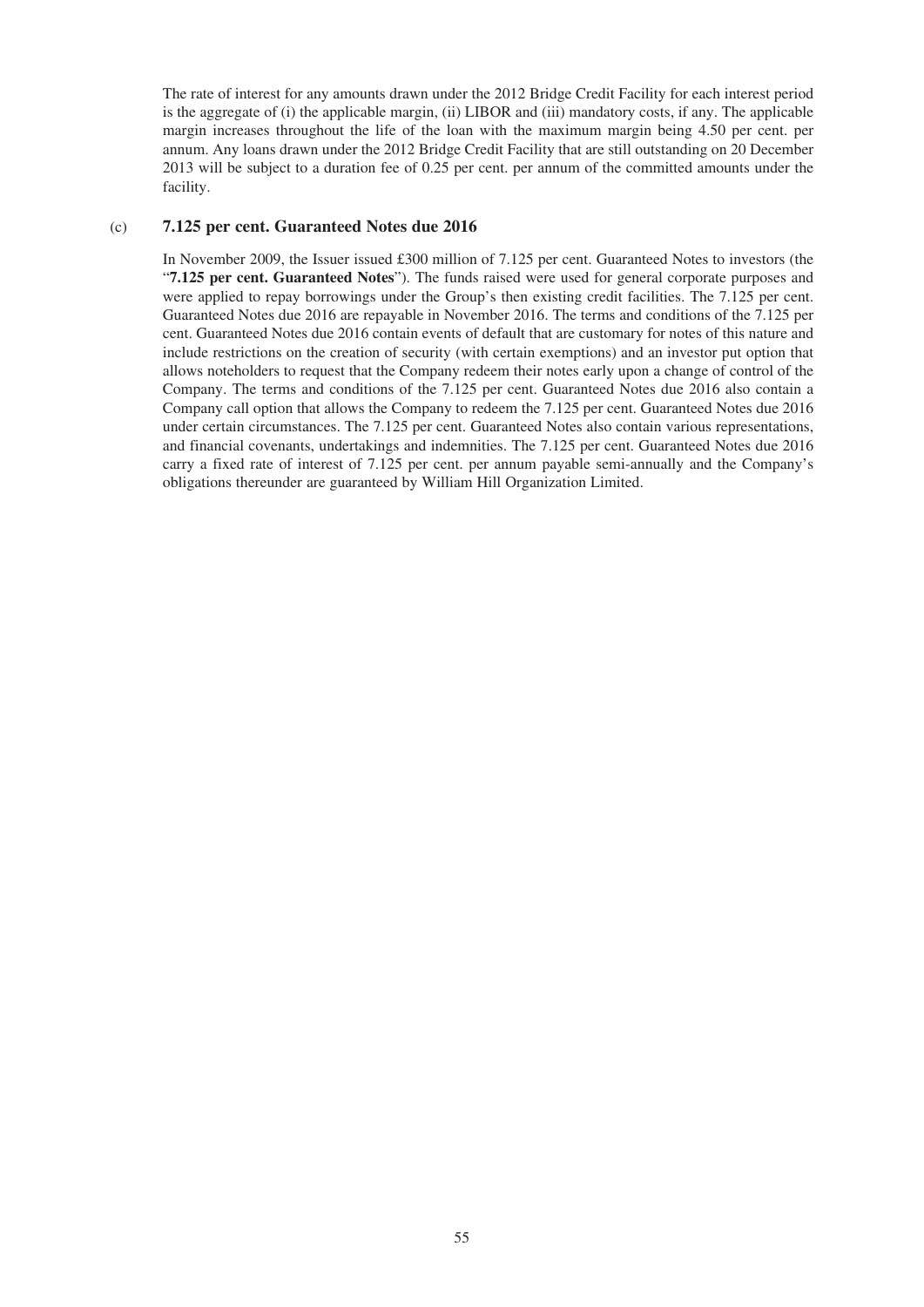The following is the text of the Terms and Conditions of the Notes which (subject to modification) will be endorsed *on each Note in definitive form (if issued):*

The £375,000,000 4.250 per cent. Guaranteed Notes due 2020 (the "**Notes**", which expression shall in these Conditions, unless the context otherwise requires, include any further notes issued pursuant to Condition 17 and forming a single series with the Notes) of William Hill PLC (the "**Issuer**") are constituted by a Trust Deed dated 5 June 2013 (the "**Trust Deed**") made between the Issuer, William Hill Organization Limited (the "**Guarantor**" and the expression "Guarantor" shall include any Subsidiary of the Issuer which becomes a Guarantor pursuant to Condition 3.4, together, the "**Guarantors**", but shall not include any Subsidiary of the Issuer which has ceased to be a Guarantor pursuant to Condition 3.3) as guarantor and The Law Debenture Trust Corporation p.l.c. (the "**Trustee**", which expression shall include its successor(s)) as trustee for the holders of the Notes (the "**Noteholders**") and the holders of the interest coupons appertaining to the Notes (the "**Couponholders**" and the "**Coupons**" respectively).

The statements in these Conditions include summaries of, and are subject to, the detailed provisions of and definitions in the Trust Deed. Copies of the Trust Deed and the Agency Agreement dated 5 June 2013 (the "**Agency Agreement**") made between the Issuer, the Guarantor, Citibank, N.A., London Branch as principal paying agent (the "**Principal Paying Agent**", which expression shall include any successor principal paying agent and together with any other paying agents appointed from time to time, the "**Paying Agents**", which expression shall include any additional or successor paying agents) and the Trustee are available for inspection during normal business hours by the Noteholders and the Couponholders at the registered office for the time being of the Trustee, being at the date of issue of the Notes at Fifth Floor, 100 Wood Street, London EC2V 7EX and at the specified office of each of the Paying Agents. The Noteholders and the Couponholders are entitled to the benefit of, are bound by, and are deemed to have notice of, all the provisions of the Trust Deed and the Agency Agreement applicable to them.

# **1. FORM, DENOMINATION AND TITLE**

#### **1.1 Form and Denomination**

The Notes are in bearer form, serially numbered, in the denominations of £100,000 and integral multiples of £1,000 in excess thereof up to and including £199,000, each with Coupons attached on issue. Notes of one denomination may not be exchanged for Notes of any other denomination.

### **1.2 Title**

Title to the Notes and to the Coupons will pass by delivery.

### **1.3 Holder Absolute Owner**

The Issuer, each Guarantor, any Paying Agent and the Trustee may (to the fullest extent permitted by applicable laws) deem and treat the bearer of any Note or Coupon as the absolute owner for all purposes (whether or not the Note or Coupon shall be overdue and notwithstanding any notice of ownership or writing on the Note or Coupon or any notice of previous loss or theft of the Note or Coupon or of any trust or interest therein) and shall not be required to obtain any proof thereof or as to the identity of such bearer.

## **2. STATUS OF THE NOTES**

The Notes and the Coupons are direct, unconditional and (subject to the provisions of Condition 4) unsecured obligations of the Issuer and (subject as provided above) rank and will rank *pari passu*, without any preference among themselves, with all other outstanding unsecured and unsubordinated obligations of the Issuer, present and future, but, in the event of insolvency, only to the extent permitted by applicable laws relating to creditors' rights.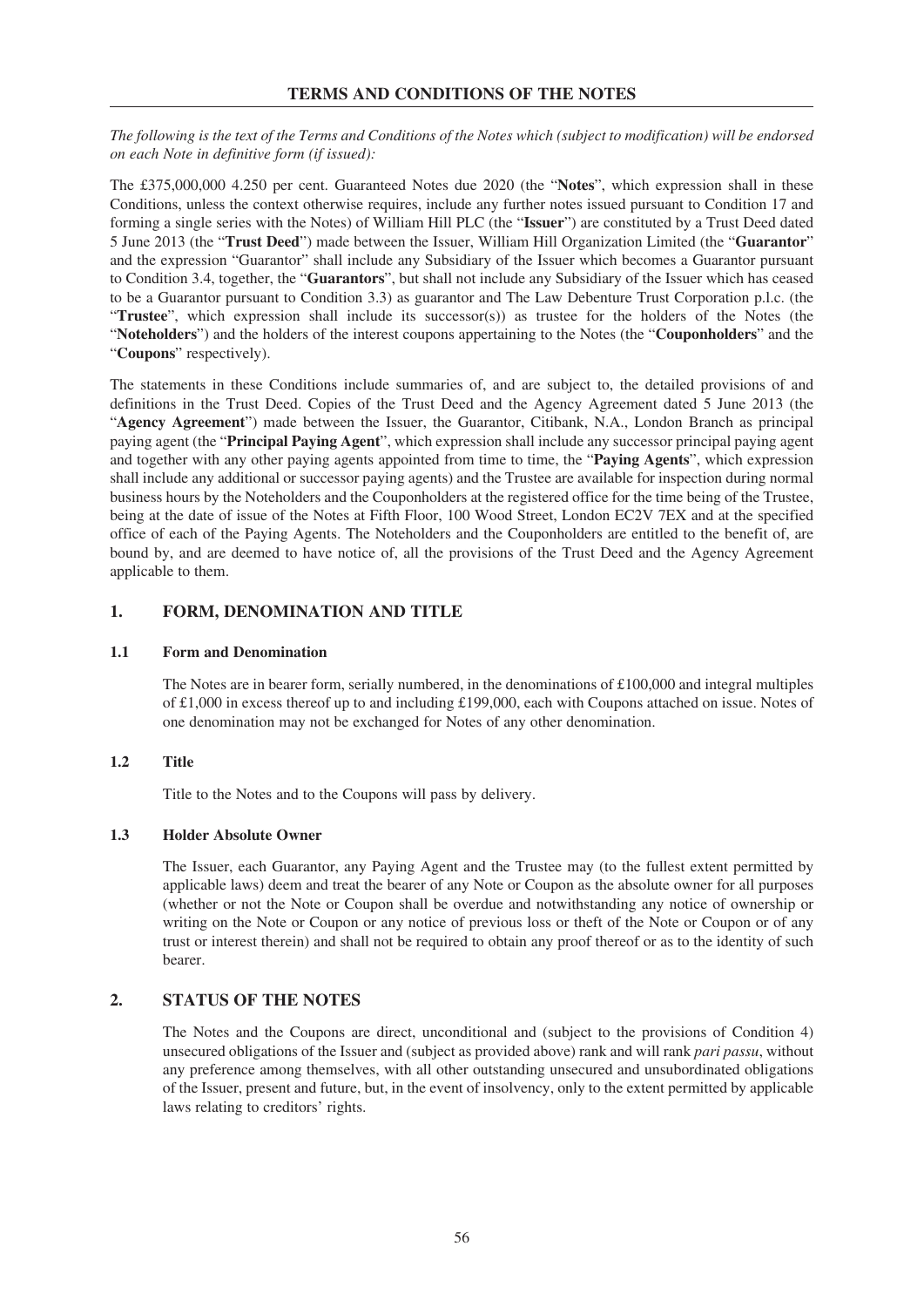# **3. NOTES GUARANTEE**

#### **3.1 Notes Guarantee**

The payment of the principal and interest in respect of the Notes and all other moneys payable by the Issuer under or pursuant to the Trust Deed has been jointly and severally unconditionally and irrevocably (subject to the provisions of Condition 3.3) guaranteed by each of the Guarantors (the "**Notes Guarantee**") in the Trust Deed. As of the Issue Date, the only Guarantor is William Hill Organization Limited.

#### **3.2 Status of the Notes Guarantee**

The obligations of each Guarantor under the Notes Guarantee constitute direct, unconditional and (subject to the provisions of Condition 4) unsecured obligations of such Guarantor and (subject as provided above) rank and will rank *pari passu* with all other outstanding unsecured and unsubordinated obligations of such Guarantor, present and future, but, in the event of insolvency, only to the extent permitted by applicable laws relating to creditors' rights.

#### **3.3 Release of a Guarantor**

The Issuer may by written notice to the Trustee signed by two Directors of the Issuer request that a Guarantor cease to be a Guarantor if such Guarantor is no longer providing a Guarantee in respect of any Debt of the Issuer. Upon the Trustee's receipt of such notice, such Guarantor shall automatically and irrevocably be released and relieved of any obligation under the Notes Guarantee. Such notice must also contain the following certifications:

- (i) no Event of Default is continuing or will result from the release of that Guarantor;
- (ii) no part of the Debt in respect of which that Guarantor is or was providing a Guarantee is at that time due and payable but unpaid; and
- (iii) such Guarantor is not (or will cease to be simultaneously with such release) providing a Guarantee in respect of any other Debt of the Issuer.

If a Guarantor provides a Guarantee in respect of any other Debt of the Issuer at any time subsequent to the date on which it is released from the Notes Guarantee as described above, such Guarantor will be required to provide a guarantee as described in Condition 3.4.

## **3.4 Additional Guarantors**

If at any time after the Issue Date, any Subsidiary of the Issuer provides or at the time it becomes a Subsidiary is providing a Guarantee in respect of any Debt of the Issuer, the Issuer covenants that it shall procure that such Subsidiary shall at or prior to the date of the giving of such Guarantee or at the time it so becomes a Subsidiary and is providing such a Guarantee execute and deliver a supplemental trust deed to the Trustee, such supplemental trust deed to be in a form and with substance reasonably satisfactory to the Trustee, and accompanied by such opinion(s) as the Trustee shall require pursuant to which such Subsidiary shall guarantee the obligations of the Issuer in respect of the Notes, the Coupons and the Trust Deed on terms *mutatis mutandis* as the Notes Guarantee including, but not limited to, such guarantee being joint and several. Each other Guarantor has in the Trust Deed confirmed that it has consented to any such entity becoming a Guarantor as aforesaid without any need for it to execute any supplemental trust deed.

#### **3.5 Notice of change of Guarantors**

Notice of any release of a Guarantor or addition of a Guarantor pursuant to this Condition will be given to the Noteholders in accordance with Condition 13.

## **4. NEGATIVE PLEDGE**

So long as any of the Notes remains outstanding (as defined in the Trust Deed), each of the Issuer and each Guarantor shall not, and the Issuer shall procure that no other Subsidiary of it shall create, assume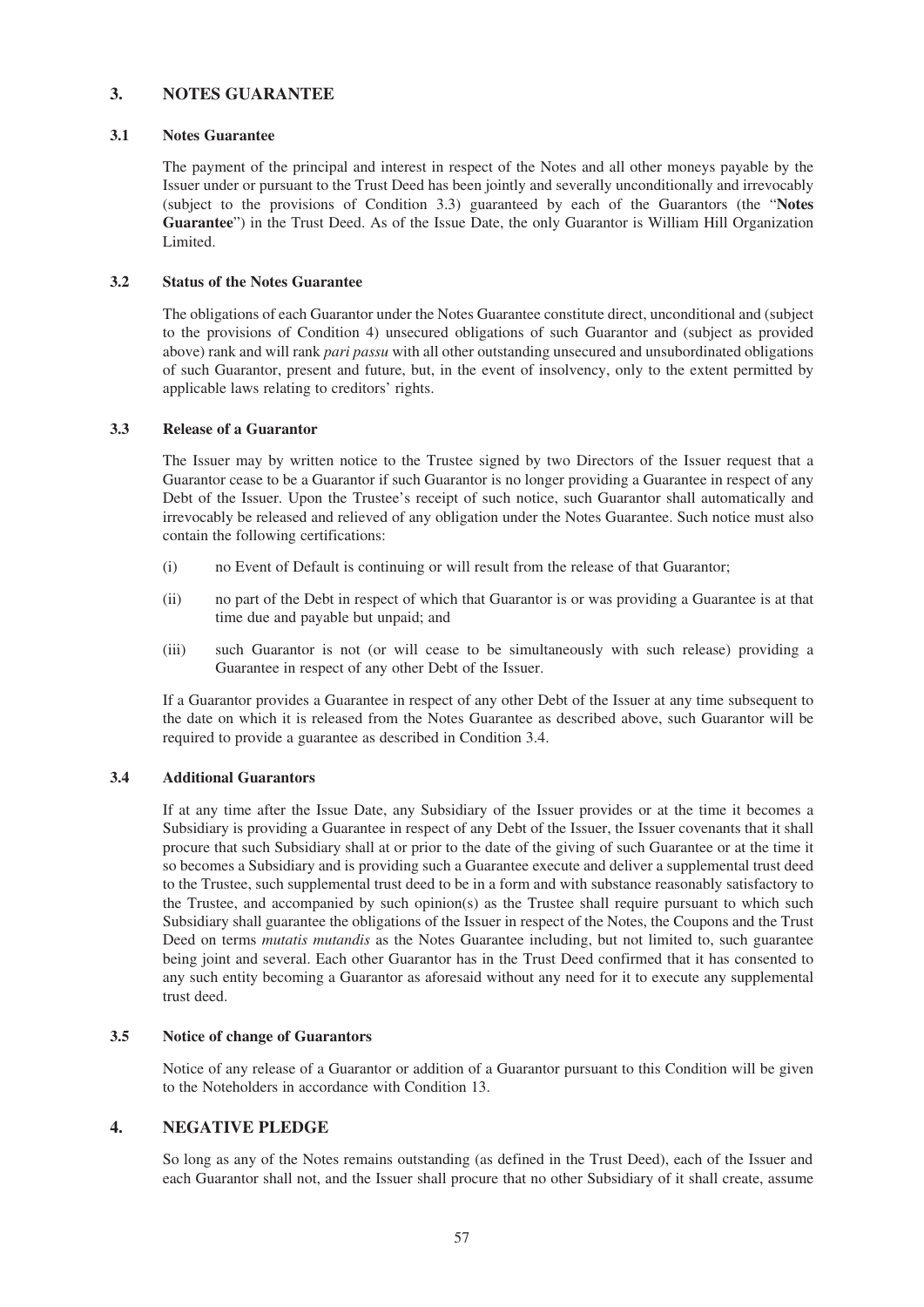or permit to subsist, as security for any Debt, any Security other than any Permitted Security upon the whole or any part of its present or future revenues or assets unless, in any such case, the Issuer and/or the relevant Guarantor and/or the other Subsidiary, as the case may be, shall simultaneously with, or prior to, the creation or assumption of such Security and, in any other case, promptly, take any and all action necessary to procure that all amounts payable in respect of the Notes by the Issuer and by the Guarantors in respect of the Notes Guarantee, are secured equally and rateably with the Debt secured by such Security to the satisfaction of the Trustee or that such other Security is provided or such other arrangement (whether or not including the giving of Security) is made as the Trustee shall, in its absolute discretion, deem not materially less beneficial to the interests of the Noteholders or as shall be approved by an Extraordinary Resolution (as defined in the Trust Deed) of the Noteholders.

## **5. INTEREST**

### **5.1 Interest Rate and Interest Payment Dates**

The Notes bear interest on their principal amount from and including the Issue Date at the rate of 4.250 per cent. per annum (the "**Rate of Interest**"), payable semi-annually in arrear on 5 December and 5 June in each year (each an "**Interest Payment Date**"). Each payment (for each full half year from and including 5 June 2013 to but excluding 5 June 2020 and amounting to £21.25 per Calculation Amount) shall be made on the relevant Interest Payment Date, the first Interest Payment Date being 5 December 2013. In the case of any such period, the amount of interest payable in respect of a Note shall be the product of the amount per Calculation Amount and the amount by which the Calculation Amount is multiplied to reach the denomination of such Note.

#### **5.2 Interest Accrual**

Each Note will cease to bear interest from and including its due date for redemption unless, upon due presentation, payment of the principal in respect of the Note is improperly withheld or refused or unless default is otherwise made in respect of payment, in which event interest shall continue to accrue as provided in the Trust Deed.

#### **5.3 Calculation of Broken Interest**

Whenever interest is required to be calculated in respect of a period other than the periods described in Condition 5.1, it shall be calculated by (i) applying the Rate of Interest to the Calculation Amount, (ii) multiplying such product by (a) the actual number of days in the period from and including the date from which interest begins to accrue (the "**Accrual Date**") to but excluding the date on which it falls due divided by (b) the actual number of days from and including the Accrual Date to but excluding the next following Interest Payment Date multiplied by two and (iii) rounding the resultant figure to the nearest pence, half of any pence being rounded upwards. In the case of any such period, the amount of interest payable in respect of a Note shall be the product of the amount (determined in the manner provided above) per Calculation Amount and the amount by which the Calculation Amount is multiplied to reach the denomination of such Note, without any further rounding.

## **6. PAYMENTS**

### **6.1 Payments in respect of Notes**

Payments of principal and interest in respect of each Note will be made against presentation and surrender (or, in the case of part payment only, endorsement) of the Note, except that payments of interest due on an Interest Payment Date will be made against presentation and surrender (or, in the case of part payment only, endorsement) of the relevant Coupon, in each case at the specified office outside the United States of any of the Paying Agents.

### **6.2 Method of Payment**

Payments will be made by credit or transfer to an account in pounds sterling maintained by the payee with or, at the option of the payee, by a cheque in pounds sterling drawn on, a bank in London.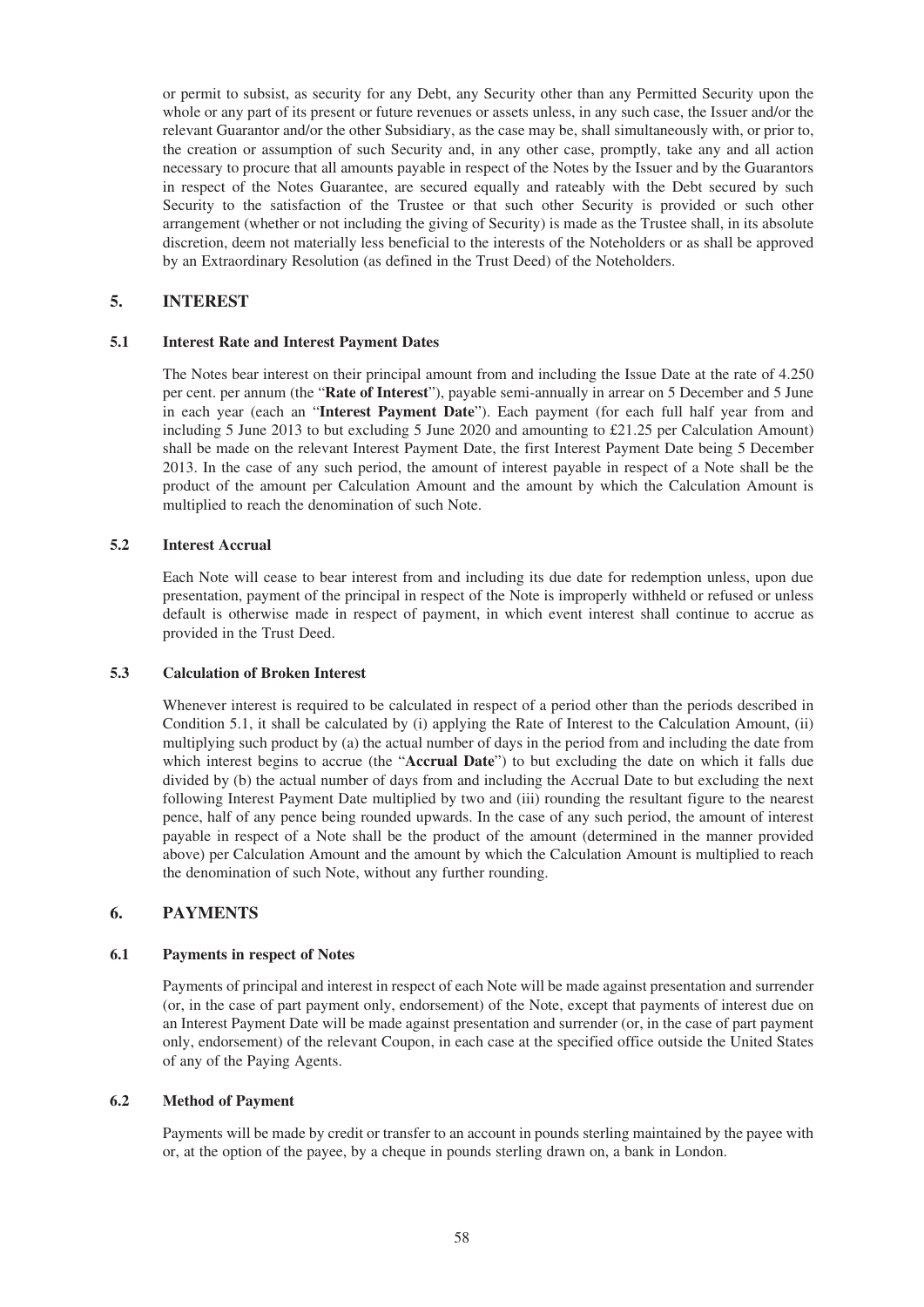## **6.3 Missing Unmatured Coupons**

Each Note should be presented for payment together with all relative unmatured Coupons, failing which the full amount of any relative missing unmatured Coupon (or, in the case of payment not being made in full, that proportion of the full amount of the missing unmatured Coupon which the amount so paid bears to the total amount due) will be deducted from the amount due for payment. Each amount so deducted will be paid in the manner mentioned above against presentation and surrender (or, in the case of part payment only, endorsement) of the relative missing Coupon at any time before the expiry of 10 years after the Relevant Date in respect of the relevant Note (whether or not the Coupon would otherwise have become void pursuant to Condition 9) or, if later, five years after the date on which the Coupon would have become due, but not thereafter.

#### **6.4 Payments subject to Applicable Laws**

Payments in respect of principal and interest on the Notes are subject in all cases to any fiscal or other laws and regulations applicable in the place of payment, but without prejudice to the provisions of Condition 8.

#### **6.5 Payment only on a Presentation Date**

A holder shall be entitled to present a Note or Coupon for payment only on a Presentation Date and shall not, except as provided in Condition 5, be entitled to any further interest or other payment if a Presentation Date is after the due date.

#### **6.6 Initial Paying Agent**

The name of the initial Paying Agent and its initial specified office are set out at the end of these Conditions. The Issuer and the Guarantors reserve the right, subject to the prior written approval of the Trustee, at any time to vary or terminate the appointment of any Paying Agent and to appoint additional or other Paying Agents provided that:

- (a) there will at all times be a Principal Paying Agent;
- (b) there will at all times be at least one Paying Agent (which may be the Principal Paying Agent) having its specified office in a European city which so long as the Notes are admitted to official listing on the London Stock Exchange shall be London or such other place as the UK Listing Authority may approve; and
- (c) the Issuer undertakes that it will ensure that it maintains a Paying Agent in a Member State of the European Union that is not obliged to withhold or deduct tax pursuant to European Council Directive 2003/48/EC or any law implementing or complying with, or introduced in order to conform to, such Directive.

Notice of any termination or appointment and of any changes in specified offices will be given to the Noteholders promptly by the Issuer in accordance with Condition 13.

# **7. REDEMPTION AND PURCHASE**

### **7.1 Redemption at Maturity**

Unless previously redeemed or purchased and cancelled as provided below, the Issuer will redeem the Notes at their principal amount on 5 June 2020, subject as provided in Condition 6.5.

# **7.2 Redemption for Taxation Reasons**

If the Issuer satisfies the Trustee immediately before the giving of the notice referred to below that:

(a) on the next Interest Payment Date either (i) the Issuer would be required to pay additional amounts as provided or referred to in Condition 8 or (ii) the Issuer is unable to make payment itself and all of the Guarantors in making payment themselves would be required to pay such additional amounts, in each case as a result of any change in, or amendment to, the laws or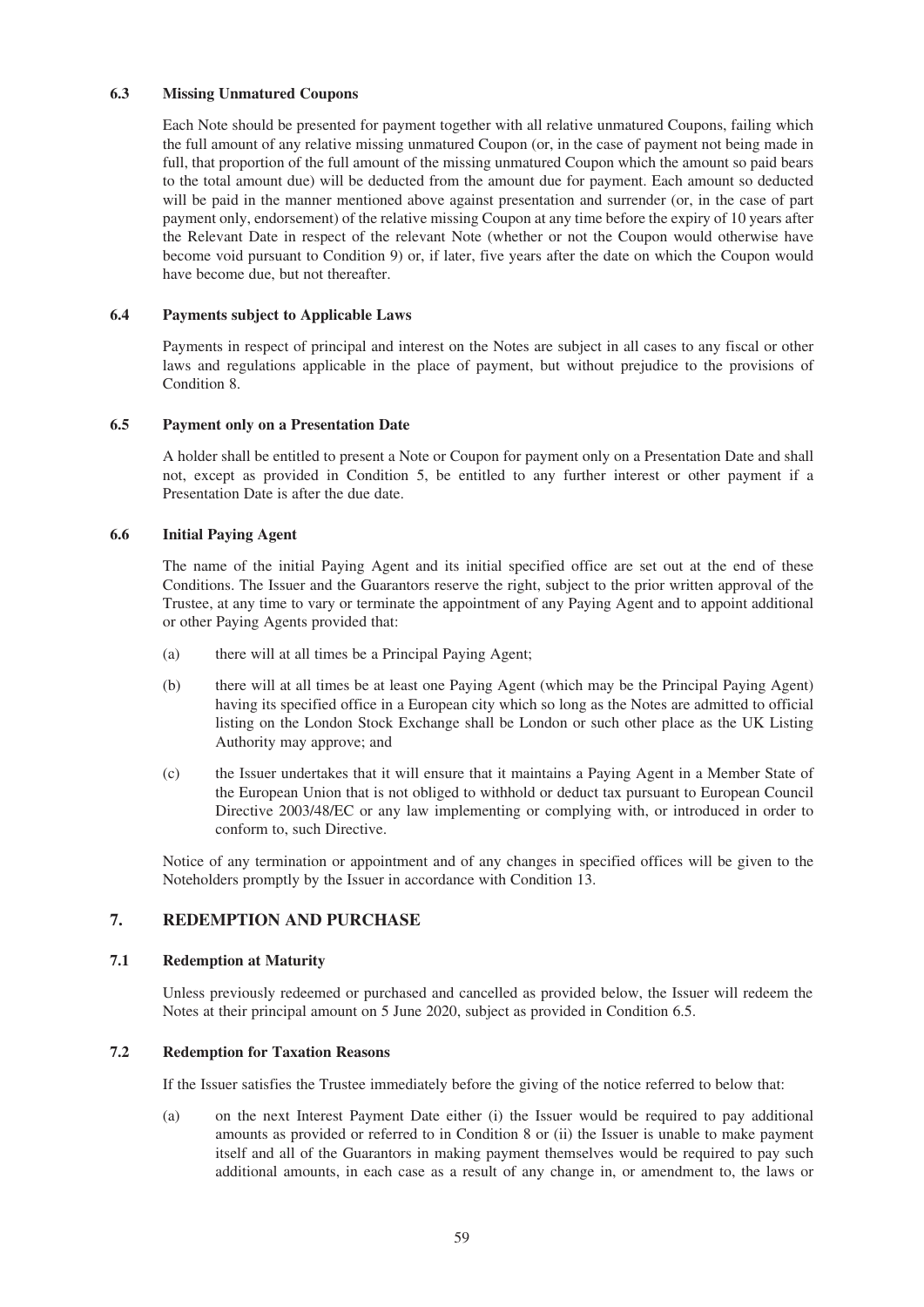regulations of a Relevant Jurisdiction, or any change in the application or official interpretation of the laws or regulations of a Relevant Jurisdiction, which change or amendment becomes effective after (i) in the case of the Issuer or the Subsidiary of the Issuer which is the Guarantor as at the Issue Date, 3 June 2013 or (ii) in the case of any Subsidiary of the Issuer which becomes a Guarantor after the Issue Date, the first day after such Subsidiary becomes a Guarantor pursuant to Condition 3.4; and

(b) the requirement cannot be avoided by the Issuer or, as the case may be, the Guarantors taking reasonable measures available to it or them, as the case may be,

the Issuer may at its option, having given not less than 30 nor more than 60 days' notice to the Noteholders in accordance with Condition 13 (which notice shall be irrevocable), redeem all the Notes, but not some only, at any time at their principal amount together with interest accrued to but excluding the date of redemption, provided that no such notice of redemption shall be given earlier than 90 days prior to the earliest date on which the Issuer or, as the case may be, the Guarantors would be required to pay such additional amounts, were a payment in respect of the Notes then due. Prior to the publication of any notice of redemption pursuant to this paragraph, the Issuer shall deliver to the Trustee a certificate signed by two Directors of the Issuer stating that the requirement referred to in (a) above will apply on the next Interest Payment Date and cannot be avoided by the Issuer or, as the case may be, the Guarantor(s) taking reasonable measures available to it or them, as the case may be, and the Trustee shall be entitled to accept the certificate as sufficient evidence of the satisfaction of the conditions precedent set out above, in which event it shall be conclusive and binding on the Noteholders and the Couponholders.

#### **7.3 Redemption at the Option of the Holders upon a Put Event**

If a Put Event occurs, unless notice of redemption of all of the Notes has previously been given pursuant to Condition 7.2 or 7.4, each Noteholder shall have the option to require the Issuer to redeem or (at the option of the Issuer) purchase the Notes of such holder at a cash purchase price equal to 101 per cent. of the principal amount thereof together with interest accrued to but excluding the date of redemption or purchase, as the case may be. Such option shall operate as set out below.

As soon as practicable after the occurrence of a Put Event and in any case not later than 30 days thereafter, the Issuer shall, and at any time upon the Trustee becoming aware that a Put Event has occurred the Trustee may, and if so requested by the holders of at least one-quarter in principal amount of the Notes then outstanding or if so directed by an Extraordinary Resolution of the Noteholders, shall (subject in each case to being indemnified and/or secured and/or prefunded to its satisfaction), give a notice (the "**Change of Control Notice**") to the Trustee (in the case of a notice from the Issuer) and the Noteholders in accordance with Condition 13 stating:

- (a) that a Put Event has occurred and that each Noteholder is entitled to require the Issuer to redeem or purchase the Notes of such holder pursuant to this Condition 7.3;
- (b) the circumstances and relevant facts regarding such Put Event;
- (c) the redemption or purchase price and the redemption or purchase date (which shall be the date falling seven days after the expiry of the Put Period (the "**Put Date**")); and
- (d) the procedures for exercising the option in this Condition 7.3.

To exercise the option to require the redemption or purchase of a Note under this Condition 7.3, the holder of the Note must deliver such Note at the specified office of a Paying Agent at any time during normal business hours of such Paying Agent falling within the period (the "**Put Period**") of 45 days after the Change of Control Notice is given, accompanied by a duly signed and completed notice of exercise in the form (for the time being current) obtainable from the specified office of each Paying Agent (a "**Change of Control Put Notice**"). The Note should be delivered together with all Coupons appertaining thereto maturing after the Put Date, failing which the relevant Paying Agent will require payment of an amount equal to the face value of any missing such Coupon. Any amount so paid will be reimbursed in the manner provided in Condition 6.3. The relevant Paying Agent will issue to the Noteholder concerned a non-transferable receipt in respect of the Note so delivered. Payment in respect of any Note so delivered will be made, if the holder duly specified a bank account in the Change of Control Put Notice to which payment is to be made on the Put Date by transfer to that bank account and, in every other case, on or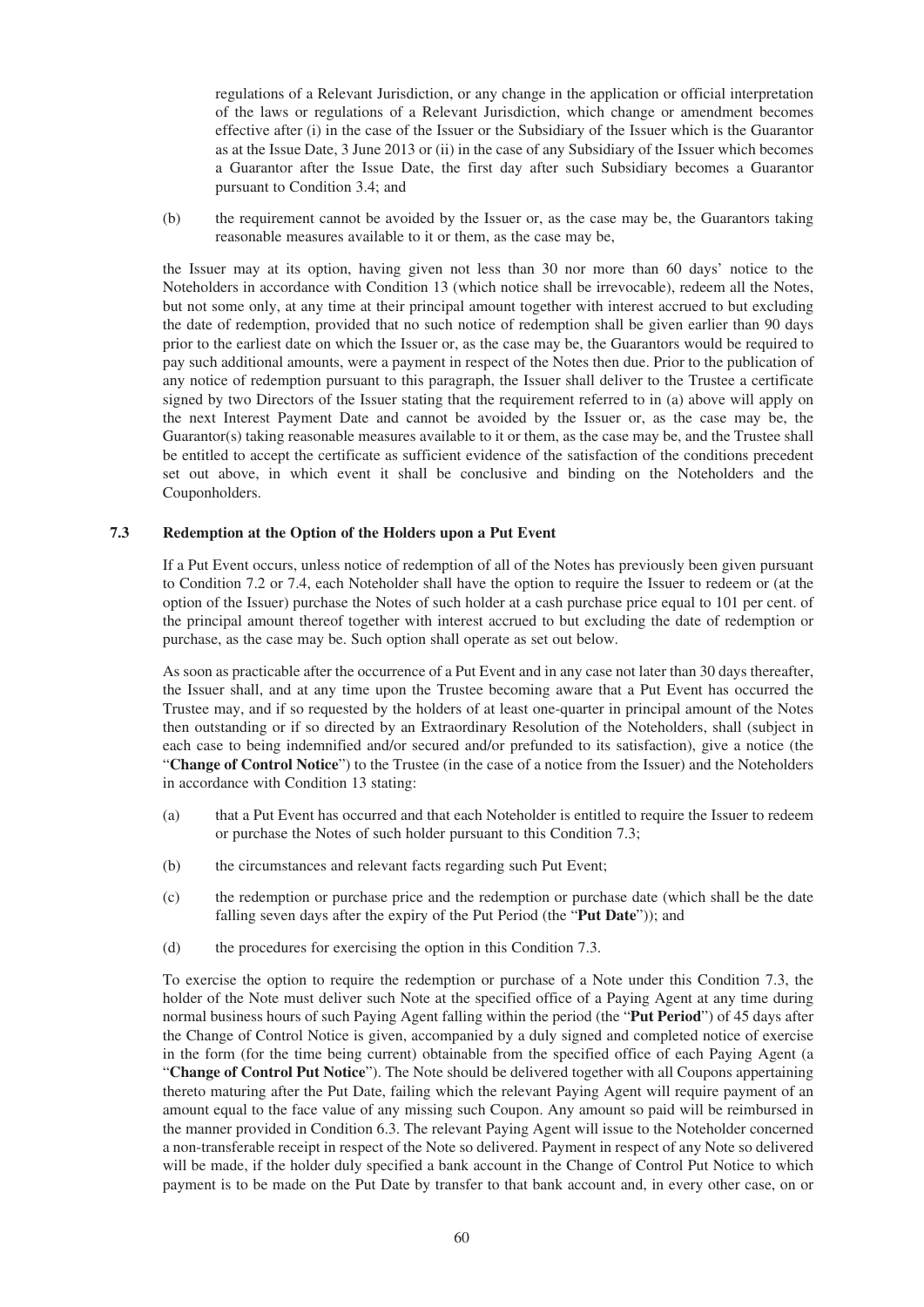after the Put Date against presentation and surrender or (as the case may be) endorsement of such receipt at the specified office of a Paying Agent. A Change of Control Put Notice, once given shall be irrevocable. For the purposes of these Conditions, receipts issued pursuant to this Condition shall be treated as if they were Notes. The Issuer shall redeem or purchase the relevant Notes on the Put Date unless previously redeemed and cancelled or purchased.

The Trustee is under no obligation to ascertain whether a Put Event or any event which could lead to the occurrence of or could constitute a Put Event has occurred and, until it shall have actual knowledge or notice pursuant to the Trust Deed to the contrary, the Trustee may assume that no Put Event or other such event has occurred.

A **Put Event** will occur if while any of the Notes remains outstanding:

- (i) a Change of Control occurs; and
- (ii) either (a) the Notes do not have an Investment Grade rating from at least two of the Rating Agencies at the time the Change of Control occurs or (b) the Notes do have an Investment Grade rating from at least two of the Rating Agencies (and if there are more than two such ratings, the Issuer shall be entitled to determine which two Rating Agencies shall be relevant for the purposes of this provision) at the time the Change of Control occurs but at any time during the Change of Control Period either such Rating Agency rates the Notes as non-Investment Grade and such rating is not within the Change of Control Period restored to an Investment Grade rating by such Rating Agency or replaced by an Investment Grade rating of another Rating Agency, or any such Rating Agency withdraws its rating of the Notes and the rating of such Rating Agency is not within the Change of Control Period replaced by an Investment Grade rating of another Rating Agency; and in each case such Rating Agency announces or publicly confirms or informs the Trustee in writing that such non-Investment Grade rating or withdrawal of rating was the result, in whole or in part, of any event or circumstance comprised in or arising as a result of, or in respect of, the applicable Change of Control (whether or not the Change of Control shall have occurred at the time such rating is given or rating is withdrawn).

### **7.4 Redemption at the Option of the Issuer**

The Issuer may, having given:

- (a) not less than 15 nor more than 30 days' notice to the Noteholders in accordance with Condition 13; and
- (b) notice to the Trustee and the Principal Paying Agent not less than 15 days before the giving of the notice referred to in (a), (which notices shall be irrevocable and shall specify the date fixed for redemption), redeem all of the Notes or, subject as provided in Condition 7.5 below, from time to time some only at any time at such amount as is equal to the greater of the following together with interest accrued to but excluding the date of redemption:
	- (i) the principal amount outstanding of the Notes; and
	- (ii) the price, expressed as a percentage (as reported in writing to the Issuer and the Trustee by a financial adviser approved by the Trustee), at which the Gross Redemption Yield on the Notes (if the Notes were to remain outstanding to their original maturity) on the Calculation Date is equal to  $(x)$  the Gross Redemption Yield at 3.00 p.m. (London time) on that date of the 4.750 per cent. Treasury Stock due March 2020 (or, where such financial adviser advises the Issuer and the Trustee that, for reasons of illiquidity or otherwise, such stock is not appropriate for such purpose, such other government stock as such financial adviser may recommend) plus (y) 0.50 per cent.

For such purposes, "**Calculation Date**" means the date which is the second business day in London prior to the date of redemption and "**Gross Redemption Yield**" means a yield calculated on the basis set out by the United Kingdom Debt Management Office in the paper "Formulae for Calculating Gilt Prices from Yields" page 5, Section One: Price/Yield Formulae "Conventional Gilts; Double-dated and Undated Gilts and Assumed (or Actual) Redemption on a Quasi-Coupon Date" (published 8 June 1998 and subsequently updated on 15 January 2002 and 16 March 2005). For the purposes of the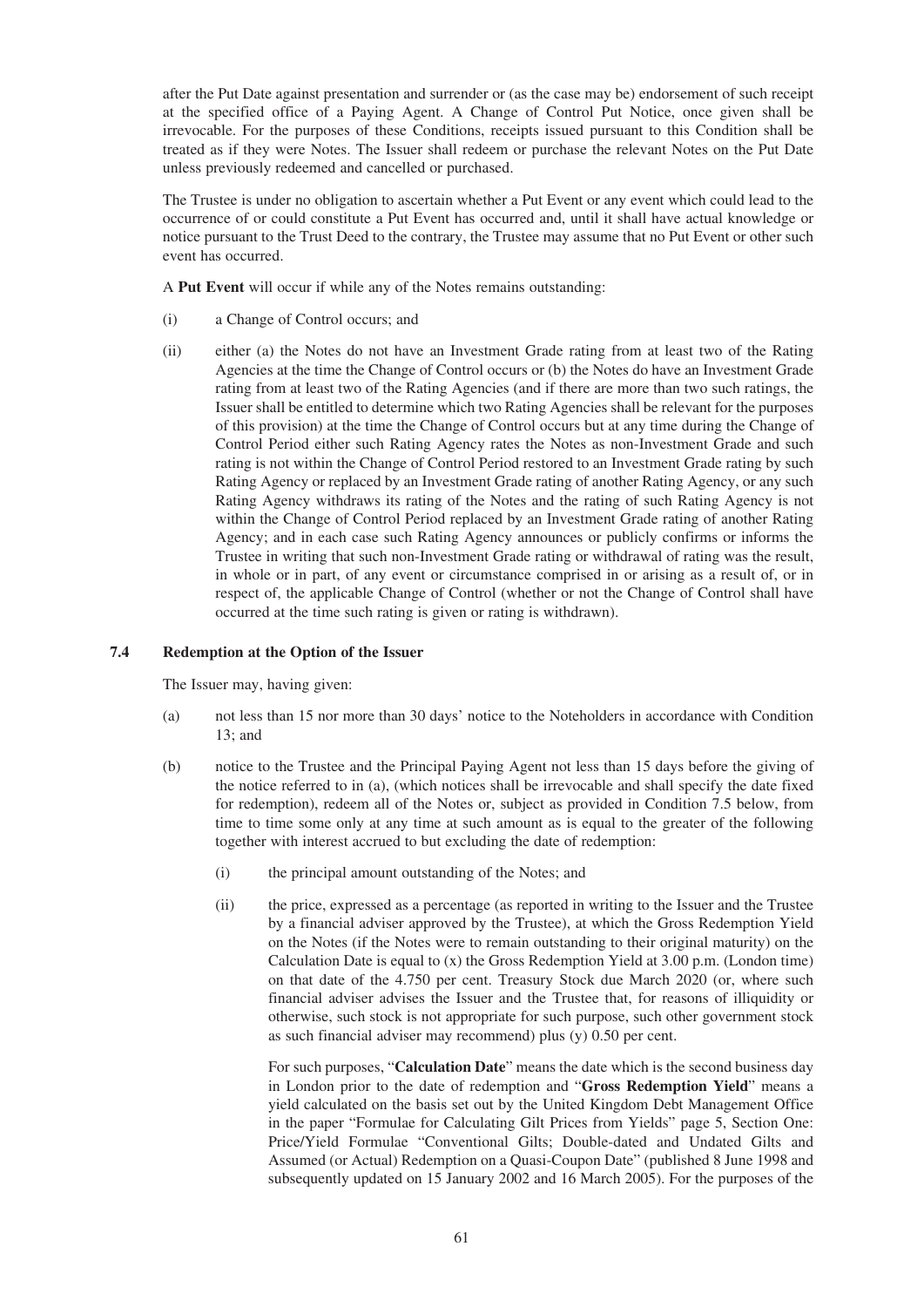above calculation, "**business day in London**" means a day on which commercial banks and foreign exchange markets settle payments and are open for general business (including dealing in foreign exchange and foreign currency deposits) in London.

### **7.5 Provisions relating to Partial Redemption**

In the case of a partial redemption of Notes, Notes to be redeemed will be selected, in such place as the Trustee may approve and in such manner as the Trustee may deem appropriate and fair, not more than 30 days before the date fixed for redemption. Notice of any such selection will be given not less than 15 days before the date fixed for redemption. Each notice will specify the date fixed for redemption and the aggregate principal amount of the Notes to be redeemed, the serial numbers of the Notes called for redemption, the serial numbers of Notes previously called for redemption and not presented for payment and the aggregate principal amount of the Notes which will be outstanding after the partial redemption.

### **7.6 Purchases**

The Issuer, any Guarantor or any of the Issuer's other Subsidiaries may at any time purchase Notes (provided that all unmatured Coupons appertaining to the Notes are purchased with the Notes) in any manner and at any price. Such Notes may be held, reissued, resold or, at the option of the Issuer, surrendered to the Principal Paying Agent for cancellation.

#### **7.7 Cancellations**

All Notes which are purchased and surrendered to the Principal Paying Agent pursuant to Condition 7.6 or redeemed will forthwith be cancelled, together with all relative unmatured Coupons attached to the Notes or surrendered with the Notes, and accordingly cannot be reissued or resold.

#### **7.8 Notices Final**

Upon the expiry of any notice as is referred to in Condition 7.2, 7.3 or 7.4 above the Issuer shall be bound to redeem (or, as the case may be, purchase) the Notes to which the notice refers in accordance with the terms of such paragraph (in the case of Condition 7.3 or 7.4 above, save as otherwise provided therein).

### **8. TAXATION**

### **8.1 Payment without Withholding**

All payments in respect of the Notes by or on behalf of the Issuer or a Guarantor shall be made without withholding or deduction for, or on account of, any present or future taxes, duties, assessments or governmental charges of whatever nature ("**Taxes**") imposed or levied by or on behalf of any Relevant Jurisdictions unless the withholding or deduction of the Taxes is required by law. In that event, the Issuer or, as the case may be, the relevant Guarantor will pay such additional amounts as may be necessary in order that the net amounts received by the Noteholders and Couponholders after the withholding or deduction shall equal the respective amounts which would have been receivable in respect of the Notes or, as the case may be, Coupons in the absence of the withholding or deduction; except that no additional amounts shall be payable in relation to any payment in respect of any Note or Coupon:

- (a) presented for payment by or on behalf of, a holder who is liable to the Taxes in respect of the Note or Coupon by reason of his having some connection with any Relevant Jurisdiction other than the mere holding of the Note or Coupon; or
- (b) where such withholding or deduction is imposed on a payment to an individual and is required to be made pursuant to European Council Directive 2003/48/EC or any law implementing or complying with, or introduced in order to conform to, such Directive; or
- (c) presented for payment by or on behalf of a holder who would have been able to avoid such withholding or deduction by presenting the relevant Note or Coupon to another Paying Agent in a Member State of the European Union; or
- (d) presented for payment more than 30 days after the Relevant Date except to the extent that a holder would have been entitled to additional amounts on presenting the same for payment on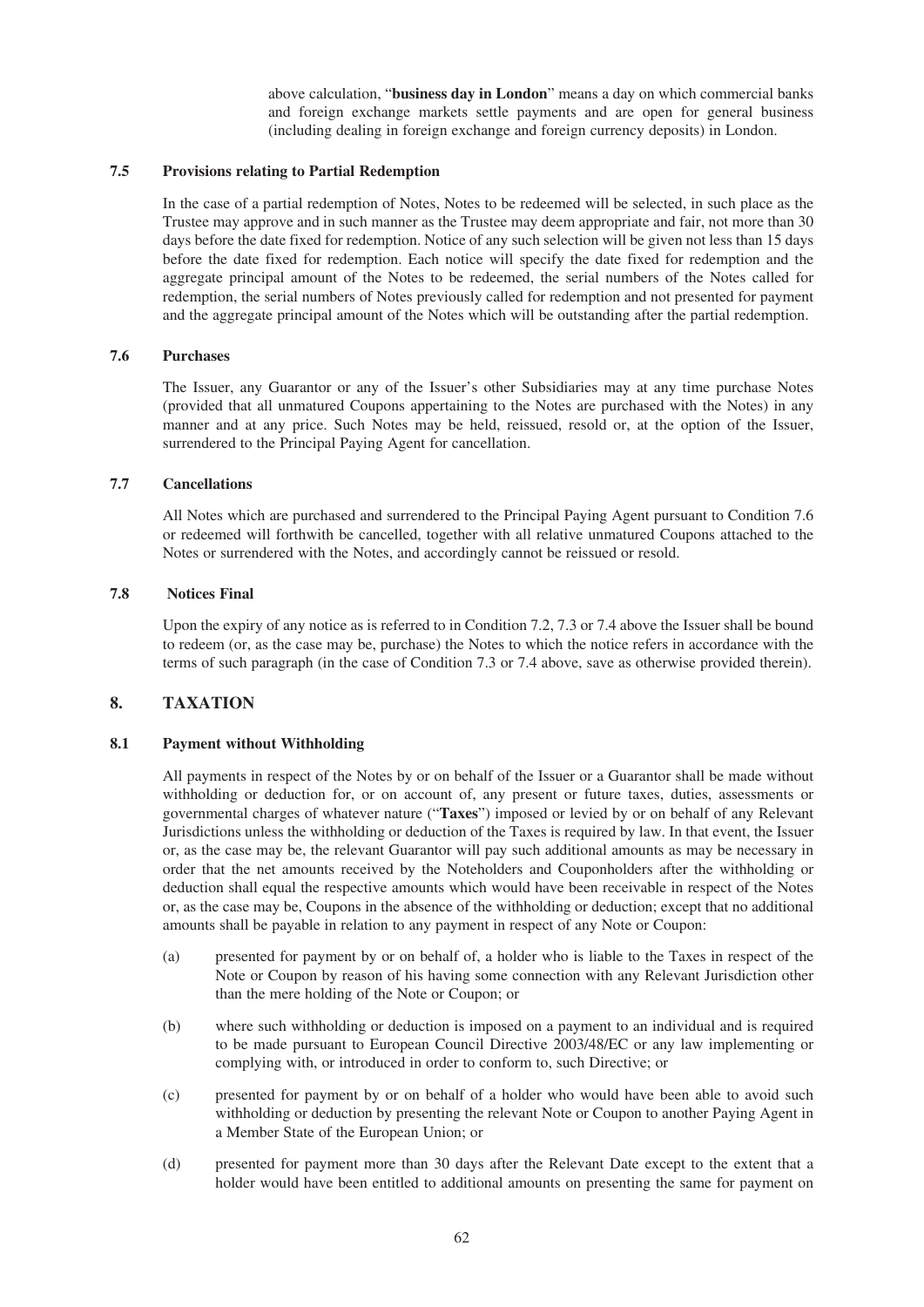the last day of the period of 30 days assuming, whether or not such is in fact the case, that day to have been a Presentation Date.

#### **8.2 Additional Amounts**

Any reference in these Conditions to any amounts in respect of the Notes shall be deemed also to refer to any additional amounts which may be payable under this Condition or under any undertakings given in addition to, or in substitution for, this Condition pursuant to the Trust Deed.

## **9. PRESCRIPTION**

Notes and Coupons will become void unless presented for payment within periods of 10 years (in the case of principal) and five years (in the case of interest) from the Relevant Date in respect of the Notes or, as the case may be, the Coupons, subject to the provisions of Conditions 6.3 and 7.3.

## **10. EVENTS OF DEFAULT**

#### **10.1 Events of Default**

The Trustee at its discretion may, and if so requested in writing by the holders of at least one-quarter in principal amount of the Notes then outstanding or if so directed by an Extraordinary Resolution of the Noteholders shall (subject in each case to being indemnified and/or secured and/or prefunded to its satisfaction), (but, in the case of the happening of any of the events described in subparagraphs (b) to (d) (other than the winding up or dissolution of the Issuer or a Guarantor), and (e) to (g) inclusive below, only if the Trustee shall have certified in writing to the Issuer that such event is, in its opinion, materially prejudicial to the interests of the Noteholders) give notice to the Issuer that the Notes are, and they shall accordingly forthwith become, immediately due and repayable at their principal amount, together with accrued interest as provided in the Trust Deed, in any of the following events ("**Events of Default**"):

- (a) if default is made in the payment of any (i) principal or (ii) premium or purchase moneys due under Condition 7.3 in respect of any of the Notes for a period of seven days or more or if default is made in the payment of any interest due in respect of any of the Notes for a period of 14 days or more; or
- (b) if the Issuer or a Guarantor fails to perform or observe any of its obligations under these Conditions or the Trust Deed (other than any obligation for either the payment of any (i) principal or (ii) premium or purchase moneys due under Condition 7.3 or (iii) interest or as provided in (j) below) and (except in any case where the Trustee considers the failure to be incapable of remedy, when no continuation or notice as is hereinafter mentioned will be required) the failure continues for the period of 30 days (or such longer period as the Trustee may permit) following the service by the Trustee on the Issuer of notice requiring the same to be remedied; or
- (c) if (i) any Indebtedness for Borrowed Money of the Issuer, a Guarantor or any Principal Subsidiary becomes due and repayable prematurely by reason of an event of default (however described); (ii) the Issuer, a Guarantor or any Principal Subsidiary fails to make any payment in respect of any Indebtedness for Borrowed Money on the due date for payment as extended by any originally applicable grace period; (iii) any security given by the Issuer, a Guarantor or any Principal Subsidiary for any Indebtedness for Borrowed Money becomes enforceable and steps are taken to enforce the same; or (iv) default is made by the Issuer, a Guarantor or any Principal Subsidiary in making any payment due under any guarantee and/or indemnity given by it in relation to any Indebtedness for Borrowed Money of any other Person; provided that no event described in this subparagraph (c) shall constitute an Event of Default unless the relevant amount of Indebtedness for Borrowed Money or other relative liability due and unpaid, either alone or when aggregated (without duplication) with other amounts of Indebtedness for Borrowed Money and/or other liabilities due and remaining unpaid as referred to in (i) to (iv) above which have occurred and are continuing, amounts to at least  $£25,000,000$  (or its equivalent in any other currency); or
- (d) if any order is made by any competent court or resolution is passed for the winding up or dissolution of the Issuer, a Guarantor or any Principal Subsidiary, save for (i) the purposes of a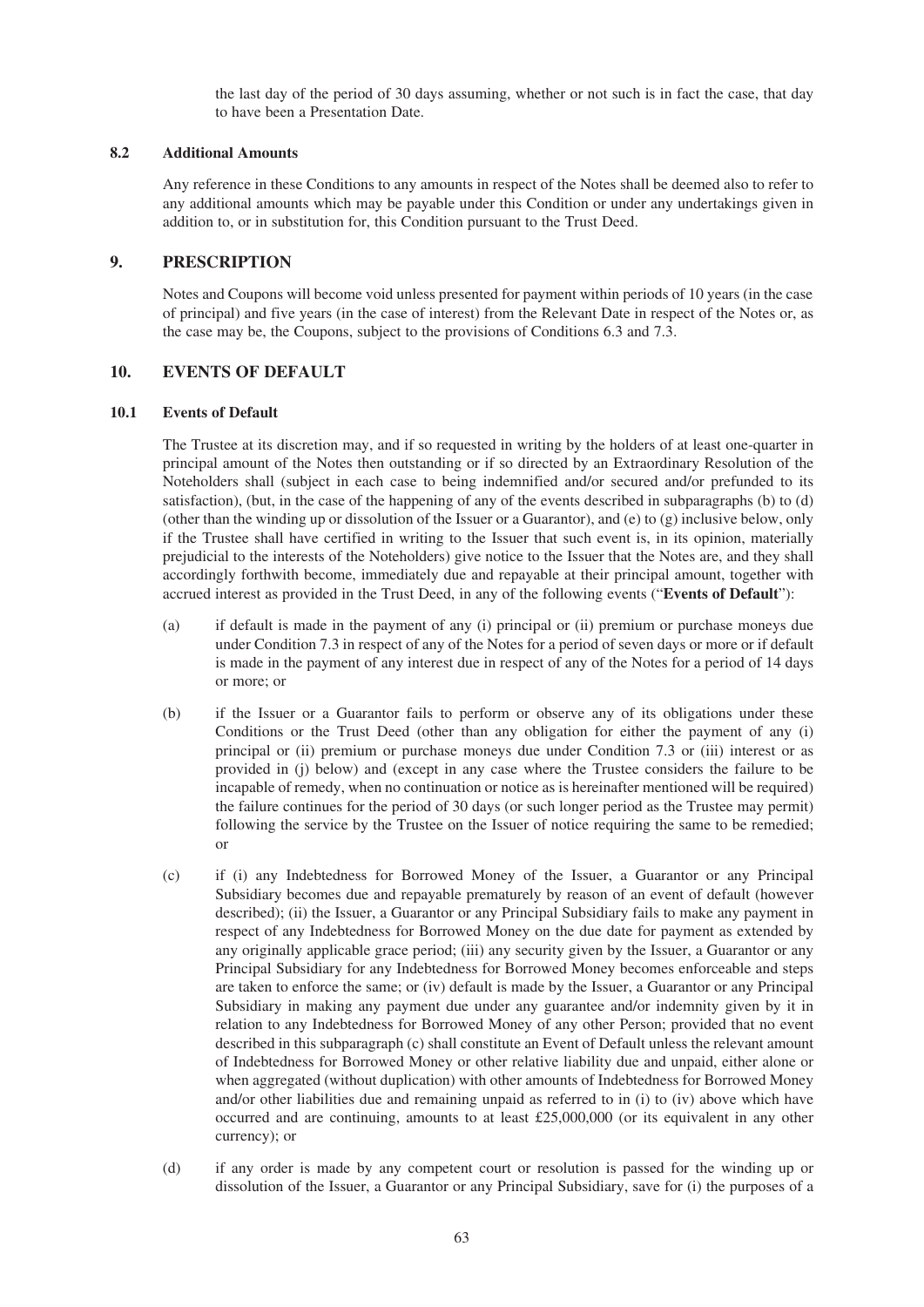reorganisation on terms approved in writing by the Trustee or by an Extraordinary Resolution of the Noteholders or (ii) in the case of a Principal Subsidiary, a voluntary solvent winding up in connection with the transfer of all or substantially all of its business, undertaking and assets to the Issuer, a Guarantor or any other Subsidiary of the Issuer which thereby becomes a Principal Subsidiary; or

- (e) if any of the Issuer, a Guarantor or any Principal Subsidiary ceases or threatens to cease to carry on the whole or substantially the whole of its business, save for (i) the purposes of a reorganisation on terms approved in writing by the Trustee or by an Extraordinary Resolution of the Noteholders, (ii) in the case of a Principal Subsidiary, in connection with the transfer of all or substantially all of its business, undertaking and assets to the Issuer, a Guarantor or any other Subsidiary of the Issuer which thereby becomes a Principal Subsidiary) or (iii) the purposes of a Permitted Disposal; or the Issuer, a Guarantor or any Principal Subsidiary stops or threatens to stop payment of, or is unable to, or admits inability to, pay, its debts (or any class of its debts) as they fall due or is deemed unable to pay its debts (within the meaning of section  $123(1)(e)$  or (2) of the Insolvency Act 1986) pursuant to or for the purposes of any applicable law, or is adjudicated or found bankrupt or insolvent; or
- (f) if (i) proceedings are initiated against the Issuer, a Guarantor or any Principal Subsidiary under any applicable liquidation, insolvency, composition, reorganisation or other similar laws or an application is made (or documents filed with a court) for the appointment of a liquidator, administrative or other receiver, manager, administrator or other similar official, or an administrative or other receiver, manager, administrator or other similar official is appointed, in relation to the Issuer, a Guarantor or any Principal Subsidiary or, as the case may be, in relation to the whole or any substantial part of the undertaking or assets of any of them or an encumbrancer takes possession of the whole or any substantial part of the undertaking or assets of any of them, or a distress, execution, attachment, sequestration or other process is levied, enforced upon, sued out or put in force against the whole or any substantial part of the undertaking or assets of any of them, and (ii) in any such case (other than the appointment of an administrator or an administrative receiver appointed following presentation of a petition for an administration order) unless initiated by the relevant company, is not discharged within 21 days, save in any such case for the purpose of a reorganisation on terms approved in writing by the Trustee or by an Extraordinary Resolution of the Noteholders or, in the case of a Principal Subsidiary, in connection with the transfer of all or substantially all of its business, undertaking and assets to the Issuer, a Guarantor or any other Subsidiary of the Issuer which thereby becomes a Principal Subsidiary; or
- (g) if the Issuer, a Guarantor or any Principal Subsidiary (or their respective directors or shareholders) initiates or consents to judicial proceedings relating to itself under any applicable liquidation, insolvency, composition, reorganisation or other similar laws (including the obtaining of a moratorium), save in any such case for the purpose of a reorganisation on terms approved in writing by the Trustee or by an Extraordinary Resolution of the Noteholders or, in the case of a Principal Subsidiary, in connection with the transfer of all or substantially all of its business, undertaking and assets to the Issuer, a Guarantor or any other Subsidiary of the Issuer which thereby becomes a Principal Subsidiary; or makes a conveyance or assignment for the benefit of, or enters into any composition or other arrangement with, its creditors generally (or any class of its creditors) or any meeting is convened to consider a proposal for an arrangement or composition with its creditors generally (or any class of its creditors); or
- (h) if the Notes Guarantee ceases to be, or is claimed by the Issuer or a Guarantor not to be, in full force and effect in relation to any Guarantor (except in accordance with Condition 3.3); or
- (i) if a Guarantor ceases to be a Subsidiary wholly-owned and controlled, directly or indirectly, by the Issuer; or
- (j) if the Issuer or a Guarantor fails to perform or observe any of its obligations under Condition 4 and (except in any case where the Trustee considers the failure to be incapable of remedy, when no continuation or notice as is hereinafter mentioned will be required) the failure continues for the period of 30 days (or such longer period as the Trustee may permit) following the service by the Trustee on the Issuer of notice requiring the same to be remedied; or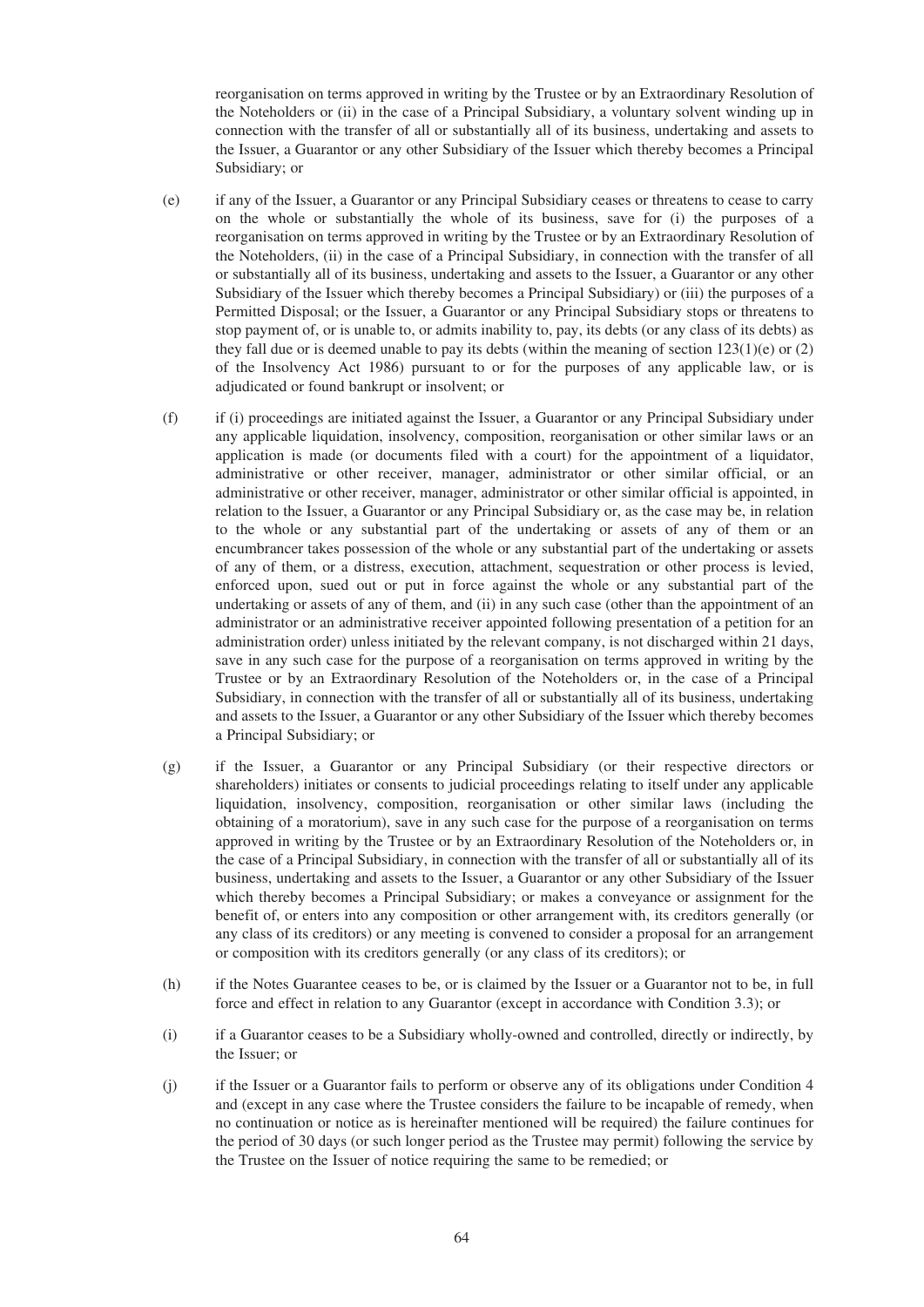(k) if any event occurs which, under the laws of any Relevant Jurisdiction, has or may have, in the Trustee's opinion, an analogous effect to any of the events referred to in subparagraphs (d) to (g).

### **10.2 Reports**

A report by two Directors of the Issuer addressed to the Trustee that in their opinion a Subsidiary of the Issuer is or is not or was or was not at any particular time or throughout any specified period a Principal Subsidiary may be relied upon by the Trustee without further enquiry or evidence and, if relied upon by the Trustee, shall, in the absence of manifest error, be conclusive and binding on all parties.

# **11. ENFORCEMENT**

### **11.1 Enforcement by the Trustee**

The Trustee may at any time, at its discretion and without notice, take such proceedings against the Issuer and/or any one or more of the Guarantors as it may think fit to enforce the provisions of the Trust Deed, the Notes and the Coupons, but it shall not be bound to take any such proceedings or any other action in relation to the Trust Deed, the Notes or the Coupons unless (a) it has been so directed by an Extraordinary Resolution of the Noteholders or so requested in writing by the holders of at least one-quarter in principal amount of the Notes then outstanding and (b) it has been indemnified and/or secured and/or prefunded to its satisfaction.

### **11.2 Enforcement by the Noteholders**

No Noteholder or Couponholder shall be entitled to proceed directly against the Issuer or any Guarantor unless the Trustee, having become bound so to proceed, fails so to do within a reasonable period and the failure shall be continuing.

# **12. REPLACEMENT OF NOTES AND COUPONS**

Should any Note or Coupon be lost, stolen, mutilated, defaced or destroyed it may be replaced at the specified office of the Principal Paying Agent upon payment by the claimant of the expenses incurred in connection with the replacement and on such terms as to evidence and indemnity as the Issuer may reasonably require. Mutilated or defaced Notes or Coupons must be surrendered before replacements will be issued.

# **13. NOTICES**

### **13.1 Notices to the Noteholders**

All notices to the Noteholders will be valid if published in a leading English language daily newspaper published in London or such other English language daily newspaper with general circulation in Europe as the Trustee may approve. It is expected that publication will normally be made in the Financial Times. The Issuer shall also ensure that notices are duly published in a manner which complies with the rules and regulations of any stock exchange or the relevant authority on which the Notes are for the time being listed. Any such notice will be deemed to have been given on the date of the first publication or, where required to be published in more than one newspaper, on the date of the first publication in all required newspapers. If publication as provided above is not practicable, notice will be given in such other manner, and shall be deemed to have been given on such date, as the Trustee may approve. Couponholders will be deemed for all purposes to have notice of the contents of any notice given to the Noteholders in accordance with this paragraph.

### **13.2 Notices from the Noteholders**

Notices to be given by any Noteholder shall be in writing and given by lodging the same, together with the relative Note or Notes, with the Principal Paying Agent or, if the Notes are held in a clearing system, may be given through the clearing system in accordance with its standard rules and procedures.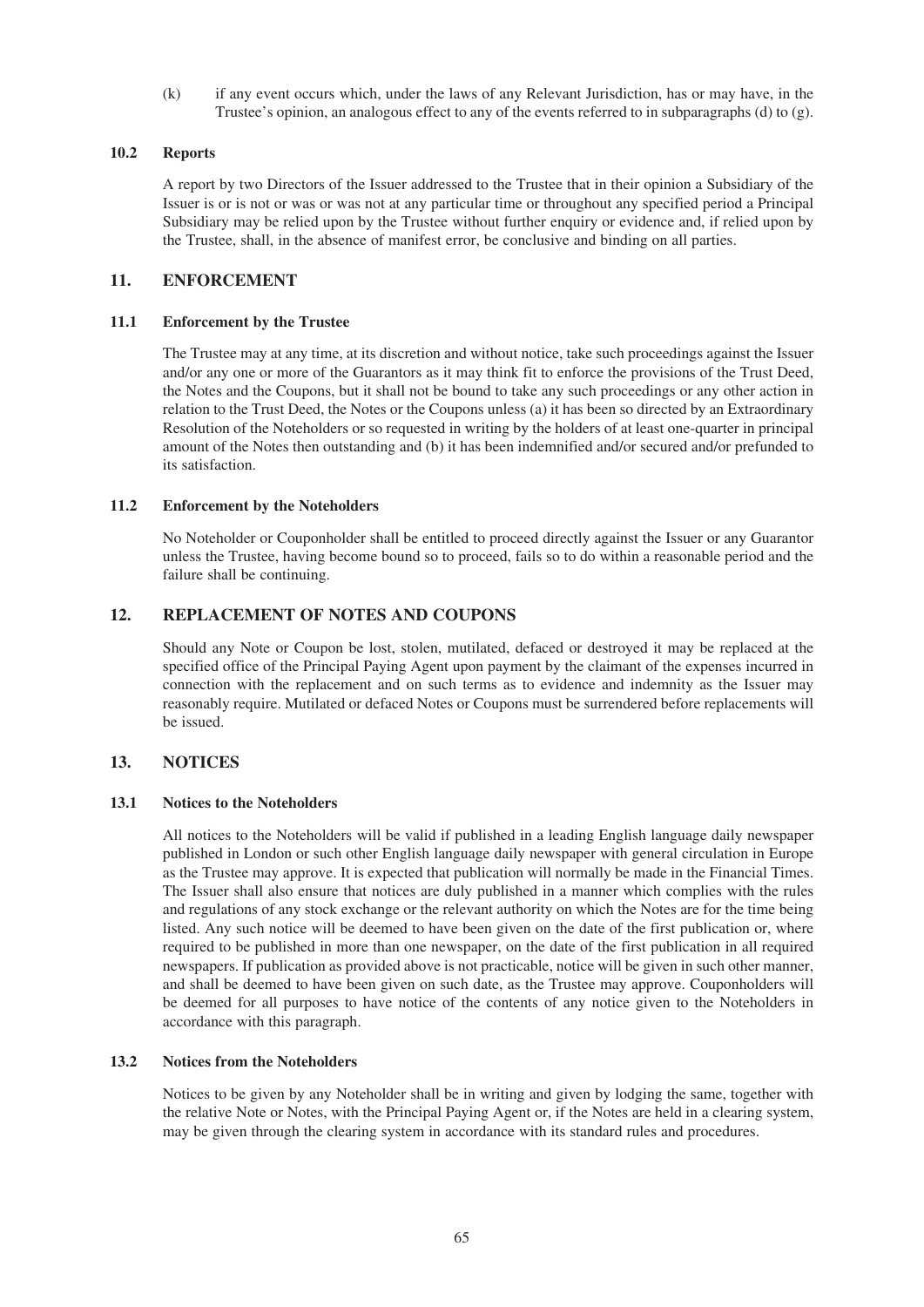# **14. SUBSTITUTION**

The Trustee may agree, subject to the conditions set out in the immediately following sentence, but without the consent of the Noteholders or the Couponholders, to the substitution of the Holding Company or of a Subsidiary of the Issuer or of a Successor in Business (as defined in the Trust Deed) in place of the Issuer as principal debtor under the Notes and the Coupons and under the Trust Deed. Such agreement may only be granted if, *inter alia*, the Trustee is satisfied that such substitution is not materially prejudicial to the interests of the Noteholders and the Couponholders.

# **15. MEETINGS OF NOTEHOLDERS, MODIFICATION, WAIVER, AUTHORISATION AND DETERMINATION**

#### **15.1 Meetings of Noteholders**

The Trust Deed contains provisions for convening meetings of the Noteholders to consider any matter affecting their interests, including the modification or abrogation by Extraordinary Resolution of any of these Conditions or any of the provisions of the Trust Deed. The quorum at any meeting for passing an Extraordinary Resolution will be one or more persons present holding or representing more than 50 per cent. in principal amount of the Notes for the time being outstanding, or at any adjourned such meeting one or more persons present whatever the principal amount of the Notes held or represented by him or them, except that, at any meeting the business of which includes the modification or abrogation of certain of the provisions of these Conditions and certain of the provisions of the Trust Deed (as more fully described in the Trust Deed), the necessary quorum for passing an Extraordinary Resolution will be one or more persons present holding or representing not less than two-thirds, or at any adjourned such meeting not less than one third, of the principal amount of the Notes for the time being outstanding. The Trust Deed provides that (i) a resolution passed at a meeting duly convened and held by a majority consisting of not less than three-fourths of the persons voting at such meeting, (ii) a resolution in writing signed by or on behalf of the holders of not less than three-fourths in principal amount of the Notes for the time being outstanding or (iii) consents given by way of electronic consents though the relevant clearing system(s) (in accordance with the Trust Deed) by or on behalf of the holder(s) of not less than three-fourths in principal amount of the Notes for the time being outstanding, shall, in each case, be effective as an Extraordinary Resolution of the Noteholders. An Extraordinary Resolution passed at any meeting of the Noteholders will be binding on all Noteholders, whether or not they are present at the meeting, and on all Couponholders.

#### **15.2 Modification, Waiver, Authorisation and Determination**

The Trustee may agree, without the consent of the Noteholders or Couponholders, to any modification of, or to the waiver or authorisation of any breach or proposed breach of, any of these Conditions or any of the provisions of the Trust Deed or the Agency Agreement, or determine, without any such consent as aforesaid, that any Event of Default or Potential Event of Default (as defined in the Trust Deed) shall not be treated as such (provided that, in any such case, it is not, in the opinion of the Trustee, materially prejudicial to the interests of the Noteholders) or may agree, without any such consent as aforesaid, to any modification which, in its opinion, is of a formal, minor or technical nature or to correct a manifest error or an error which is, in the opinion of the Trustee, proven.

#### **15.3 Trustee to have Regard to Interests of Noteholders as a Class**

In connection with the exercise by it of any of its trusts, powers, authorities and discretions (including, without limitation, any modification, waiver, authorisation, determination or substitution), the Trustee shall have regard to the general interests of the Noteholders as a class but shall not have regard to any interests arising from circumstances particular to individual Noteholders or Couponholders (whatever their number) and, in particular but without limitation, shall not have regard to the consequences of any such exercise for individual Noteholders or Couponholders (whatever their number) resulting from their being for any purpose domiciled or resident in, or otherwise connected with, or subject to the jurisdiction of, any particular territory or any political sub-division thereof and the Trustee shall not be entitled to require, nor shall any Noteholder or Couponholder be entitled to claim, from the Issuer, any Guarantor, the Trustee or any other person any indemnification or payment in respect of any tax consequence of any such exercise upon individual Noteholders or Couponholders except to the extent already provided for in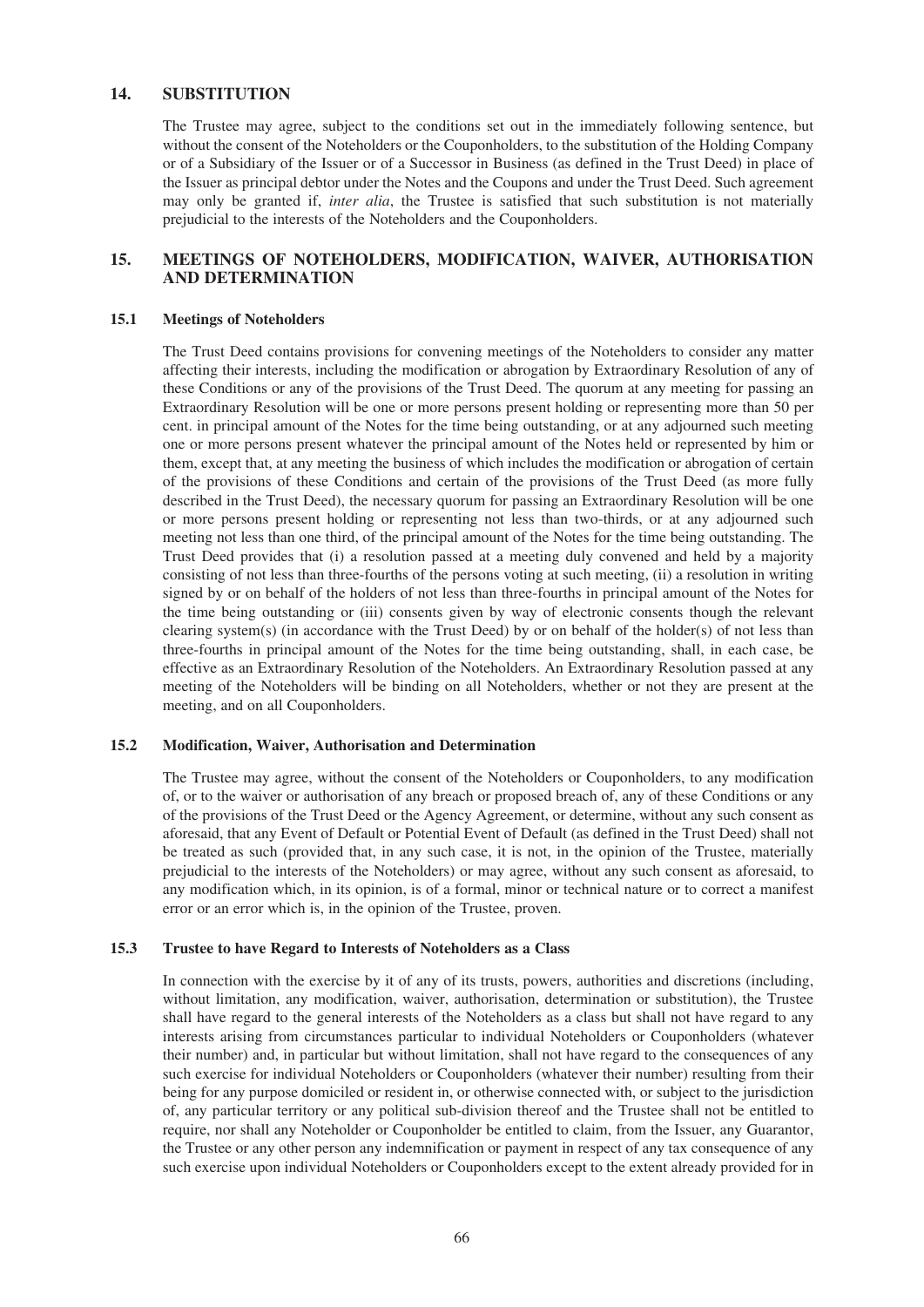Condition 8 and/or any undertaking given in addition to, or in substitution for, Condition 8 pursuant to the Trust Deed.

#### **15.4 Notification to the Noteholders**

Any modification, abrogation, waiver, authorisation, determination or substitution shall be binding on the Noteholders and the Couponholders and, unless the Trustee agrees otherwise, any modification or substitution shall be notified by the Issuer to the Noteholders as soon as practicable thereafter in accordance with Condition 13.

# **16. INDEMNIFICATION OF THE TRUSTEE AND ITS CONTRACTING WITH THE ISSUER AND/OR A GUARANTOR**

#### **16.1 Indemnification of the Trustee**

The Trust Deed contains provisions for the indemnification of the Trustee and for its relief from responsibility, including provisions relieving it from taking action unless indemnified and/or secured and/or prefunded to its satisfaction.

#### **16.2 Trustee Contracting with the Issuer and/or a Guarantor**

The Trust Deed also contains provisions pursuant to which the Trustee is entitled, *inter alia*, (a) to enter into business transactions with the Issuer and/or any Guarantor and/or any of the Issuer's other Subsidiaries and to act as trustee for the holders of any other securities issued or guaranteed by, or relating to, the Issuer and/or any Guarantor and/or any of the Issuer's other Subsidiaries, (b) to exercise and enforce its rights, comply with its obligations and perform its duties under or in relation to any such transactions or, as the case may be, any such trusteeship without regard to the interests of, or consequences for, the Noteholders or Couponholders, and (c) to retain and not be liable to account for any profit made or any other amount or benefit received thereby or in connection therewith.

### **17. FURTHER ISSUES**

The Issuer is at liberty from time to time without the consent of the Noteholders or Couponholders to create and issue further notes or bonds (whether in bearer or registered form) either (a) ranking *pari passu* in all respects (or in all respects save for the first payment of interest thereon) and so that the same shall be consolidated and form a single series with the outstanding notes or bonds of any series (including the Notes) constituted by the Trust Deed or any supplemental deed or (b) upon such terms as to ranking, interest, conversion, redemption and otherwise as the Issuer may determine at the time of the issue. Any further notes or bonds which are to form a single series with the outstanding notes or bonds of any series (including the Notes) constituted by the Trust Deed or any supplemental deed shall, and any other further notes or bonds may (with the consent of the Trustee), be constituted by a deed supplemental to the Trust Deed. The Trust Deed contains provisions for convening a single meeting of the Noteholders and the holders of notes or bonds of other series in certain circumstances where the Trustee so decides.

## **18. GOVERNING LAW**

The Trust Deed (including the Notes Guarantee), the Notes and the Coupons and any non-contractual obligations arising out of or in connection with any of them are governed by, and will be construed in accordance with, English law.

### **19. RIGHTS OF THIRD PARTIES**

No rights are conferred on any person under the Contracts (Rights of Third Parties) Act 1999 to enforce any term of this Note, but this does not affect any right or remedy of any person which exists or is available apart from that Act.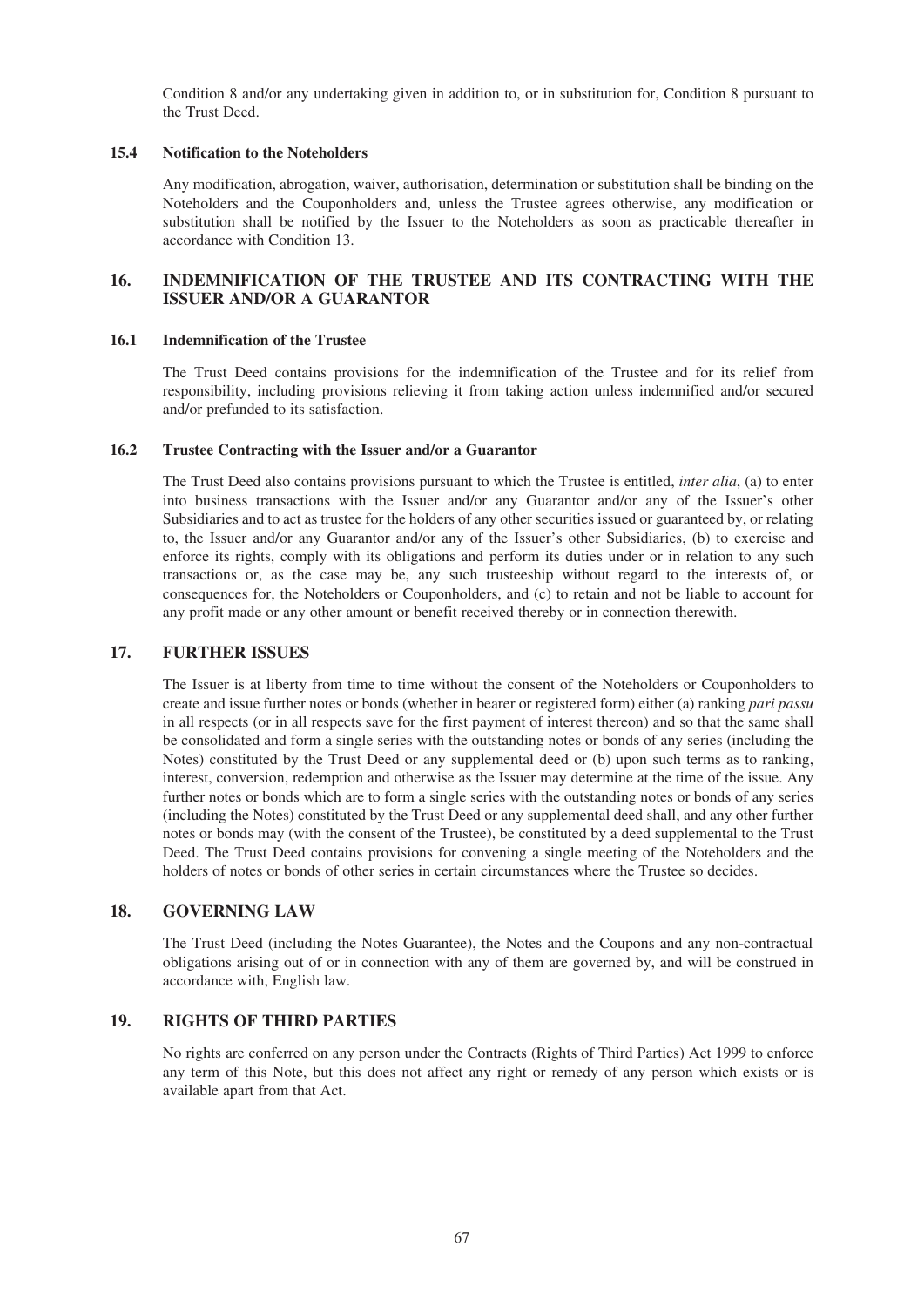# **20. DEFINITIONS**

For the purposes of these Conditions:

"**Business Day**" means, in relation to any place, a day on which commercial banks and foreign exchange markets settle payments and are open for general business (including dealing in foreign exchange and foreign currency deposits) in that place;

"**Calculation Amount**" means £1,000;

"**Capital Stock**" of any Person means any and all shares, interests, participations or other equivalents of or interests (including partnership interests) in (however designated) equity of such Person, including any Preferred Stock, and all rights to purchase, warrants, options or other equivalents with respect to any of the foregoing, but excluding any debt securities convertible into or exchangeable for such equity;

#### "**Change of Control**" means:

- (i) any Person or any Persons acting in concert (as defined in the City Code on Takeovers and Mergers), other than a holding company (as defined in section 1159 of the Companies Act 2006 as amended) whose shareholders are or are to be substantially similar to the pre-existing shareholders of the Issuer or any holding company of the Issuer, shall become interested (within the meaning of Part 22 of the Companies Act 2006 as amended) in (a) more than 50 per cent. of the issued or allotted ordinary share capital of the Issuer or (b) shares in the capital of the Issuer carrying more than 50 per cent. of the voting rights normally exercisable at a general meeting of the Issuer); or
- (ii) the direct or indirect sale, lease, transfer, conveyance or other disposition (other than by way of merger or consolidation), in one or a series of related transactions, of all or substantially all of the properties or assets of the Issuer and its Subsidiaries taken as a whole to any Person;

"**Change of Control Period**" means the period:

- (i) commencing on the date that is one Business Day in London before the date of the relevant Change of Control; and
- (ii) ending 90 days after the date of the Change of Control or such longer period for which the Notes are under consideration by a Rating Agency for rating or rating review (such consideration having been announced publicly within the period ending 90 days after the date of the Change of Control and such period not to exceed 60 days after the public announcement of such consideration);

"**Consolidated EBIT**" means, in respect of any period, the EBIT of all members of the Group for such period, calculated on a consolidated basis without double counting; provided that if, in respect of any period, such calculation results in zero or a negative number, Consolidated EBIT for such period shall be deemed to be £1;

"**Debt**" means, with respect to any Person on any date of determination (without duplication):

- (i) the principal of and premium (if any such premium is then due and owing) in respect of:
	- (a) Debt of such Person for money borrowed; and
	- (b) Debt evidenced by bonds, notes, debentures, loan stock or other similar instruments for the payment of which such Person is responsible or liable;
- (ii) all finance or capital leases (as defined by reference to GAAP applied in the preparation of the Original Financial Statements) of such Person;
- (iii) all the principal of all moneys owing in connection with the sale or discounting of receivables (otherwise than on a non-recourse basis);
- (iv) the principal of any Debt arising from any deferred payment agreements arranged primarily as a method of raising finance or financing the acquisition of an asset;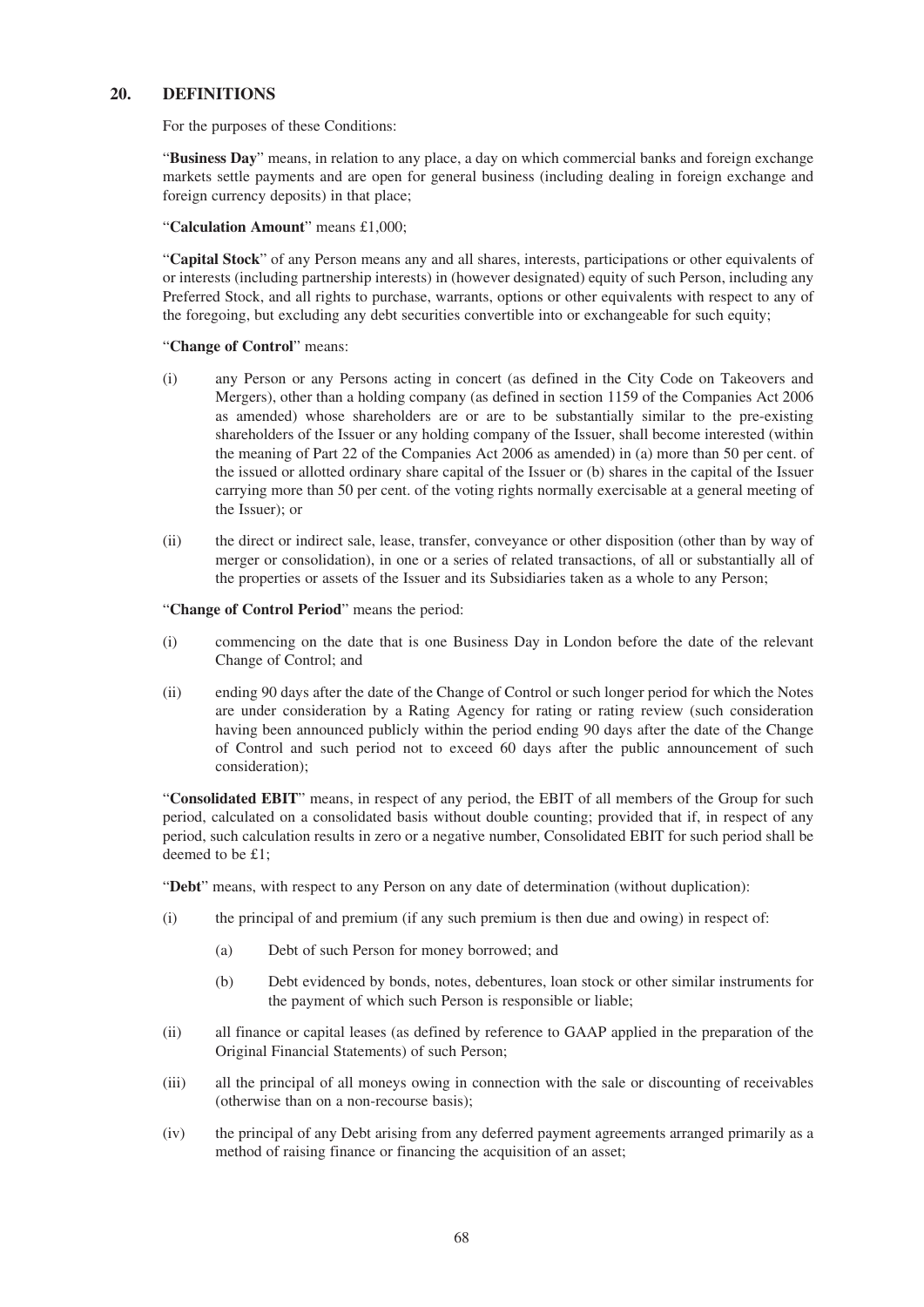- (v) the principal of any Debt arising in connection with any other transaction (including any forward sale or purchase agreement) which has the commercial effect of a borrowing;
- (vi) all obligations of such Person in respect of bid, performance, advanced payment, completion, surety or appeal bonds or Guarantees or counter-indemnities of any of the foregoing, VAT guarantees or similar instruments and all obligations of such Person for the reimbursement of any obligor on any letter of credit, banker's acceptance or similar credit transaction (including Guarantees or indemnities related thereto);
- (vii) the amount of all obligations of such Person with respect to the redemption, repayment or other repurchase of any Disqualified Stock of such Person (but excluding, in each case, any accrued dividends); and
- (viii) all obligations of the type referred to in subparagraphs (i) through (vii) of other Persons and all dividends of other Persons for, the payment of which, in either case, such Person is responsible or liable, directly or indirectly, as obligor, guarantor or otherwise, including by means of any Guarantee,

provided that "Debt" shall not include any netting, set-off or other cash pooling arrangement entered into by any member of the Group in the ordinary course of its banking arrangements;

"**Disqualified Stock**", with respect to any Person, means any Capital Stock which by its terms (or by the terms of any security into which it is convertible or for which it is exchangeable at the option of the holder) or upon the happening of any event:

- (i) matures or is mandatorily redeemable pursuant to a sinking fund obligation or otherwise prior to the stated maturity of the Notes;
- (ii) is convertible or exchangeable at the option of the holder for Debt or Disqualified Stock; or
- (iii) is mandatorily redeemable or must be purchased, upon the occurrence of certain events or otherwise, in whole or in part, in each case on or prior to the first anniversary of the stated maturity of the Notes,

and any Preferred Stock of a Subsidiary of the Issuer, provided, however, that any Capital Stock that would not constitute Disqualified Stock but for provisions thereof giving holders thereof the right to require the Issuer or a Subsidiary of it to purchase or redeem such Capital Stock upon the occurrence of an "asset sale" or "change of control" occurring prior to the first anniversary of the stated maturity of the Notes shall not constitute Disqualified Stock if:

- (i) the "change of control" provisions applicable to such Capital Stock are not more favourable to the holders of such Capital Stock than the terms applicable to the Notes and described under Condition 7.3 ("Redemption at the Option of the Holders upon a Change of Control"); and
- (ii) and any such requirement only becomes operative after compliance with such terms applicable to the Notes, including the redemption or purchase of any Notes tendered pursuant thereto.

If Capital Stock is issued to any plan for the benefit of directors, officers or employees of the Issuer or any of its Subsidiaries or by any such plan to such directors, officers or employees, such Capital Stock shall not constitute Disqualified Stock solely because it may be required to be repurchased by the Issuer or any Subsidiary of it in order to satisfy applicable statutory or regulatory obligations;

"**EBIT**" means, in respect of a member of the Group, in respect of any period, the profit or loss of that member of the Group for such period:

- (i) before any deduction of tax;
- (ii) before interest or other finance income or expense;
- (iii) before any write off, charge or amortisation of any fair value adjustments on acquisitions;
- (iv) excluding extraordinary or exceptional items;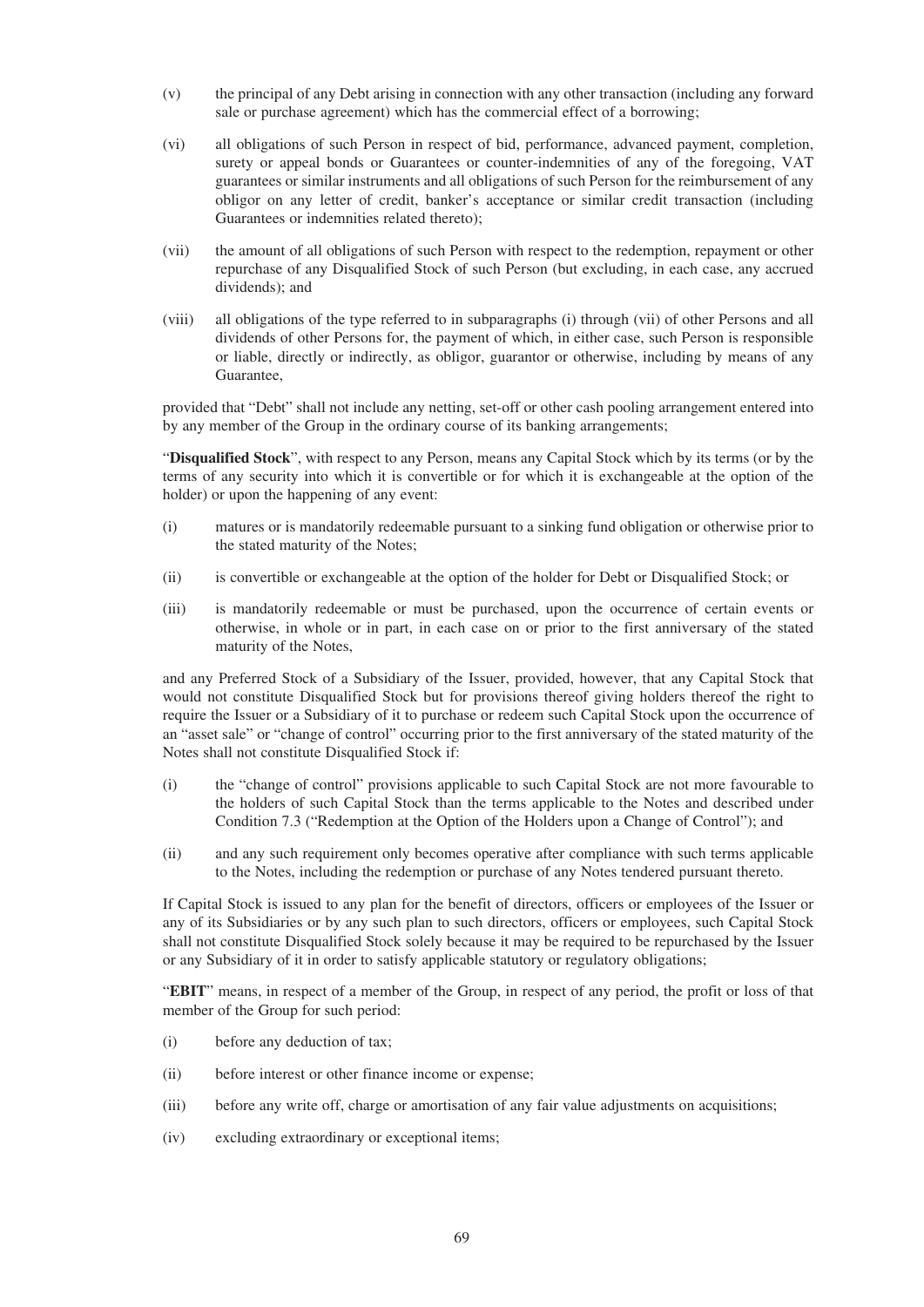- (v) after deducting (to the extent otherwise included) the amount of profit (or adding back the loss) of that member of the Group which is attributable to any third party (not being a member of the Group) which is a shareholder in that member of the Group;
- (vi) after deducting (to the extent otherwise included) any gain over book value arising in favour of that member of the Group on the disposal of any asset (not being any disposals made in the ordinary course of trading) during such period and any gain arising on any revaluation of any asset during such period;
- (vii) after adding back (to the extent otherwise included) any loss against book value incurred by that member of the Group on the disposal of any asset (not being any disposals made in the ordinary course of trading) during such period and any loss arising on any revaluation of any asset during such period;
- (viii) without taking into account any non-cash and non-trading items included in the statement of total recognised income and expense;
- "**GAAP**" means generally accepted accounting principles in the United Kingdom;

"**Group**" means the Issuer and its Subsidiaries;

"**Guarantee**" means any obligation of any Person directly or indirectly guaranteeing any Debt of any other Person and any obligation, direct or indirect, of such Person:

- (i) to purchase or pay (or advance or supply funds for the purchase or payment of) such Debt of such other Person (whether arising by virtue of partnership arrangements, or by agreement to keepwell, to purchase assets, goods, securities or services, to take-or-pay or to maintain financial statement conditions or otherwise); or
- (ii) entered into for purposes of assuring in any other manner the obligee of such Debt of the payment thereof or to protect such obligee against loss in respect thereof (in whole or in part).

The term "**Guarantee**" used as verb has a corresponding meaning;

"**Holding Company**" means the Issuer or otherwise the ultimate holding company for the time being of the Issuer or, if at any relevant time there shall be no such Holding Company, then Holding Company shall mean the Issuer itself;

"**Indebtedness for Borrowed Money**" means any present or future indebtedness (whether being principal, premium, interest or other amounts) for or in respect of (i) moneys borrowed, (ii) any notes, bonds, debentures, debenture stock, loan stock or other securities offered, issued or distributed whether by way of public offer, private placing, acquisition consideration or otherwise and whether issued for cash or in whole or in part for a consideration other than cash or (iii) any liability under or in respect of any acceptance or acceptance credit;

"**Investment Grade**" means, with respect to a rating given by a Rating Agency, an investment grade credit rating (Baa3 or BBB-, as the case may be, or equivalent, or better) from such Rating Agency;

"**Issue Date**" means 5 June 2013;

"**Original Financial Statements**" means the audited consolidated financial statements of the Issuer, for the financial year ended 1 January 2013;

"**Permitted Disposal**" means a *bona fide* disposal for full value on an arm's length basis of the whole or substantially the whole of the business, undertaking and assets of the Issuer, a Guarantor or a Principal Subsidiary;

#### "**Permitted Security**" means:

- (i) any Security existing at the Issue Date;
- (ii) any Security on assets acquired by a member of the Group after the Issue Date provided that (a) any such Security is in existence prior to, and has not been created at the instigation of the Issuer and/or any Guarantor, as the case may be, in contemplation of, such acquisition and (b) the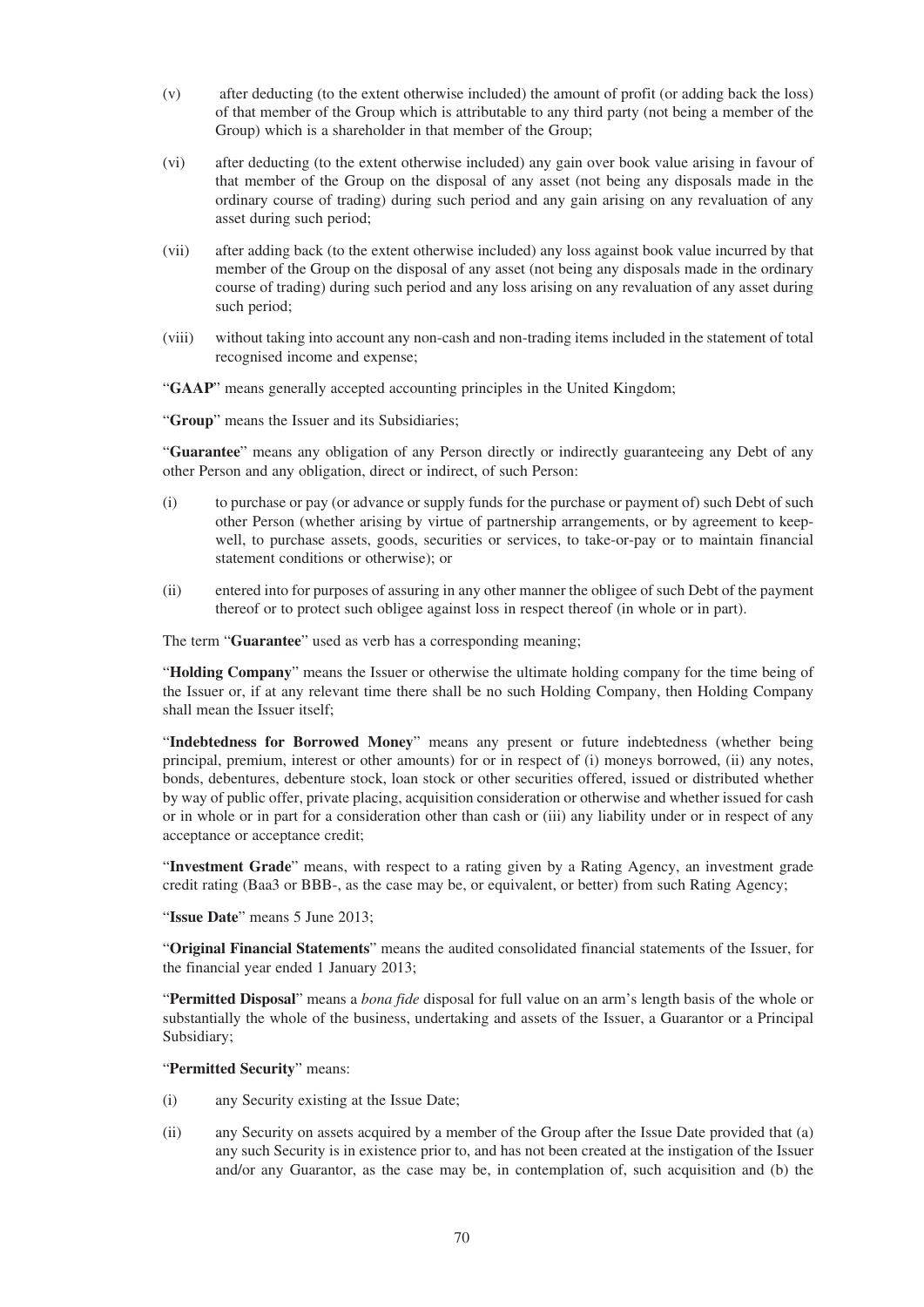amount secured by such Security does not exceed, at any time, the amount secured thereby as at the date of acquisition (the "**Maximum Amount**");

- (iii) any Security on assets of a company which becomes a member of the Group after the Issue Date provided that (a) any such Security is in existence prior to, and has not been created at the instigation of the Issuer and/or any Guarantor, as the case may be, in contemplation of, such company becoming a member of the Group and (b) the amount secured by such Security does not exceed, at any time, the amount secured thereby as at the date such company becomes a member of the Group (the "**Maximum Amount**");
- (iv) any Security created after the Issue Date as additional security for the amount secured by any Security falling within (i), (ii) or (iii) above the agreement for which contains an obligation to create such additional security;
- (v) any Security created for the purpose of securing a counter-indemnity or any other obligations provided by any member of the Group in connection with the issuance of any performance bonds, advance payment bonds or documentary letters of credit arising in the ordinary course of its business;
- (vi) any Security created as security for any Debt incurred solely for the purpose of any extension of maturity, renewal or refinancing of any indebtedness secured by Security permitted by (i) to (v) above; and
- (vii) (x) any Security on assets acquired by a member of the Group or on assets of a company which becomes a member of the Group, in each case referred to in (ii) and (iii) above to the extent that the Debt secured thereby exceeds the relevant Maximum Amount and (y) any other Security created over any asset of any member of the Group (other than any Security referred to in (i) to (vi) above) provided that the maximum aggregate amount of the Debt secured by such Security referred to in  $(x)$  and  $(y)$  (being, in the case of any Security referred to in  $(x)$  above, the excess over the relevant Maximum Amount) does not, on the date of creation of the latest such Security or, as the case may be, the assumption of any such additional Debt, exceed £150,000,000;

"**Person**" means, any individual, corporation, partnership, limited liability company, joint venture, association, joint-stock company, trust, unincorporated organisation, government or any agency or political subdivision thereof or any other entity;

"**Preferred Stock**", as applied to the Capital Stock of any corporation, means Capital Stock of any series (however designated) which is preferred as to the payment of dividends, or as to the distribution of assets upon any voluntary or involuntary liquidation or dissolution of such corporation, over shares of Capital Stock of any other series of such corporation;

"**Principal Subsidiary**" means each Subsidiary of the Issuer whose contribution to Consolidated EBIT equals or exceeds 5 per cent. of Consolidated EBIT in respect of any financial year. For this purpose:

- (i) the contribution of a Subsidiary of the Issuer shall be made by reference to:
	- (a) the latest unconsolidated financial statements of the relevant company used for the purpose of the latest consolidated financial statements of the Issuer; and
	- (b) the latest consolidated financial statements of the Issuer; and
- (ii) any Subsidiary of the Issuer to which any Principal Subsidiary transfers all or substantially all of its assets or business shall be deemed to be a Principal Subsidiary. In such case, the relevant transferring Subsidiary shall cease to be a Principal Subsidiary; and
- (iii) any company that becomes a member of the Group shall (on becoming a member of the Group) be a Principal Subsidiary if such would have been the case had the relevant company become a member of the Group prior to the end of the relevant financial year, but a company becoming a Principal Subsidiary under this paragraph (iii) shall cease to be a Principal Subsidiary on the next occasion on which such accounts are published, unless it is otherwise determined to be a Principal Subsidiary in accordance with the other provisions of this definition;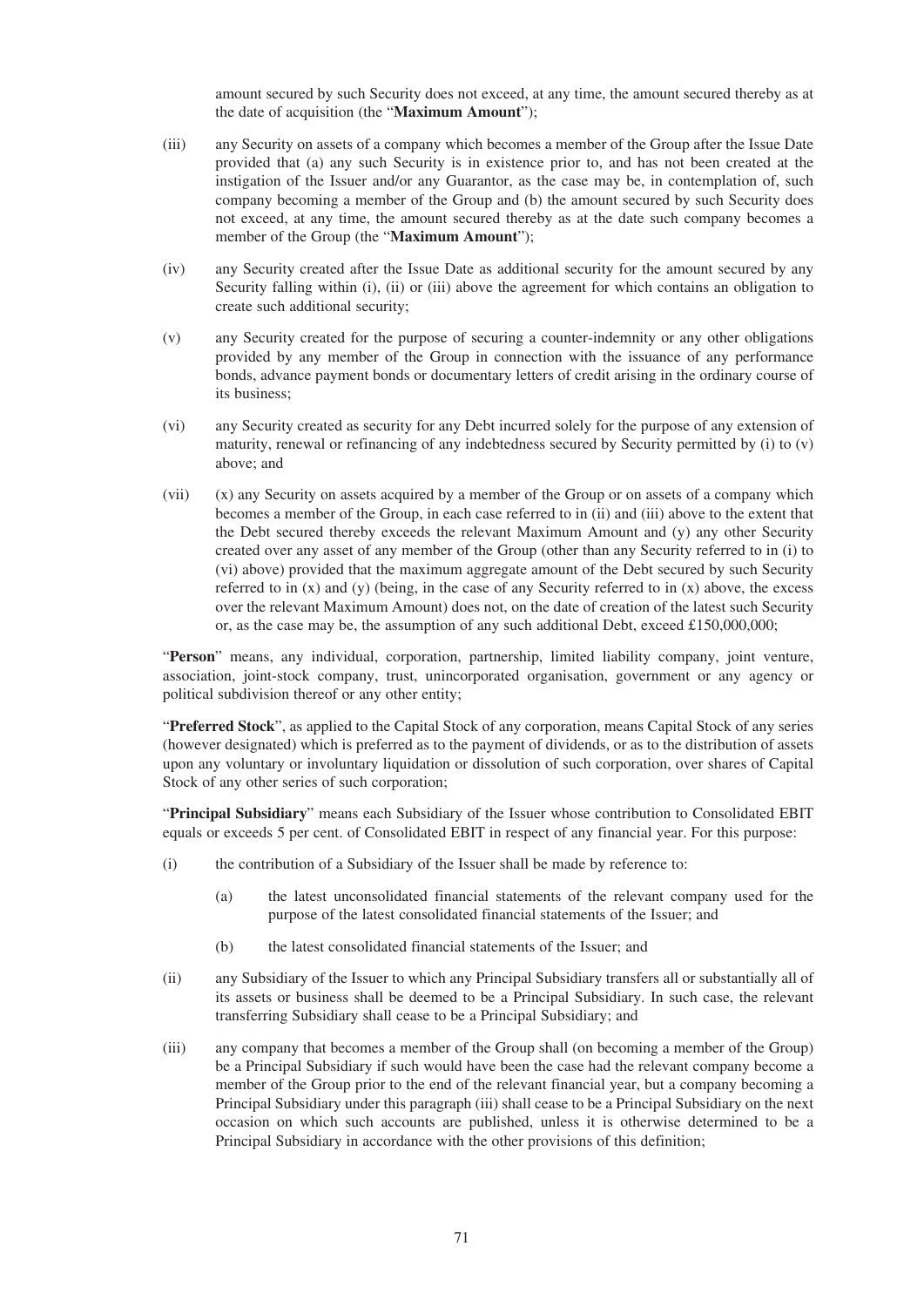"Presentation Date" means a day which (subject to Condition 9):

- (a) is or falls after the relevant due date;
- (b) is a Business Day in the place of the specified office of the Paying Agent at which the Note or Coupon is presented for payment; and
- (c) in the case of payment by credit or transfer to a pounds sterling account in London as referred to above), is a Business Day in London;

"**Put Event**" is as defined in Condition 7.3;

"**Rating Agency**" means (i) Moody's Investors Services Limited, (ii) Standard & Poor's Financial Services LLC or (iii) Fitch Ratings Ltd or their respective successors or any internationally recognised securities rating agency or agencies substituted for any of them by the Issuer from time to time with the prior written approval of the Trustee (which approval may be given by the Trustee if to do so would not, in the opinion of the Trustee, be materially prejudicial to the interests of the Noteholders) (and the Trustee may (and shall if so required by the Issuer, subject to its being indemnified and/or secured and/or prefunded to its satisfaction) consult promptly and may rely absolutely on advice from a reputable financial adviser in this regard and shall not be liable to the Noteholders, Couponholders or any other person for such reliance) and, in each case, their successors but excluding any rating agency providing a rating of the Notes on an unsolicited basis;

"**Relevant Date**" means the date on which the payment first becomes due but, if the full amount of the money payable has not been received by the Principal Paying Agent or the Trustee on or before the due date, it means the date on which, the full amount of the money having been so received, notice to that effect has been duly given to the Noteholders by the Issuer in accordance with Condition 13;

"**Relevant Jurisdiction**" means the United Kingdom or any political subdivision or any authority thereof or therein having power to tax or any other jurisdiction or any political subdivision or any authority thereof or therein having power to tax to which the Issuer or any Guarantor, as the case may be, is or becomes subject in respect of payments on the Notes and Coupons;

"**Security**" means (a) any mortgage, charge, pledge, lien or other security interest other than a lien arising solely by operation of law; (b) any trust or similar agreement or arrangement entered into with the intention of creating security; and (c) any right of set-off, flawed asset or similar arrangement relating to credit balances and which (in the case of any of (a), (b) or (c)) secures any Debt of any Person; and

"**Subsidiary**" means a subsidiary within the meaning of section 1159 of the Companies Act 2006 as amended.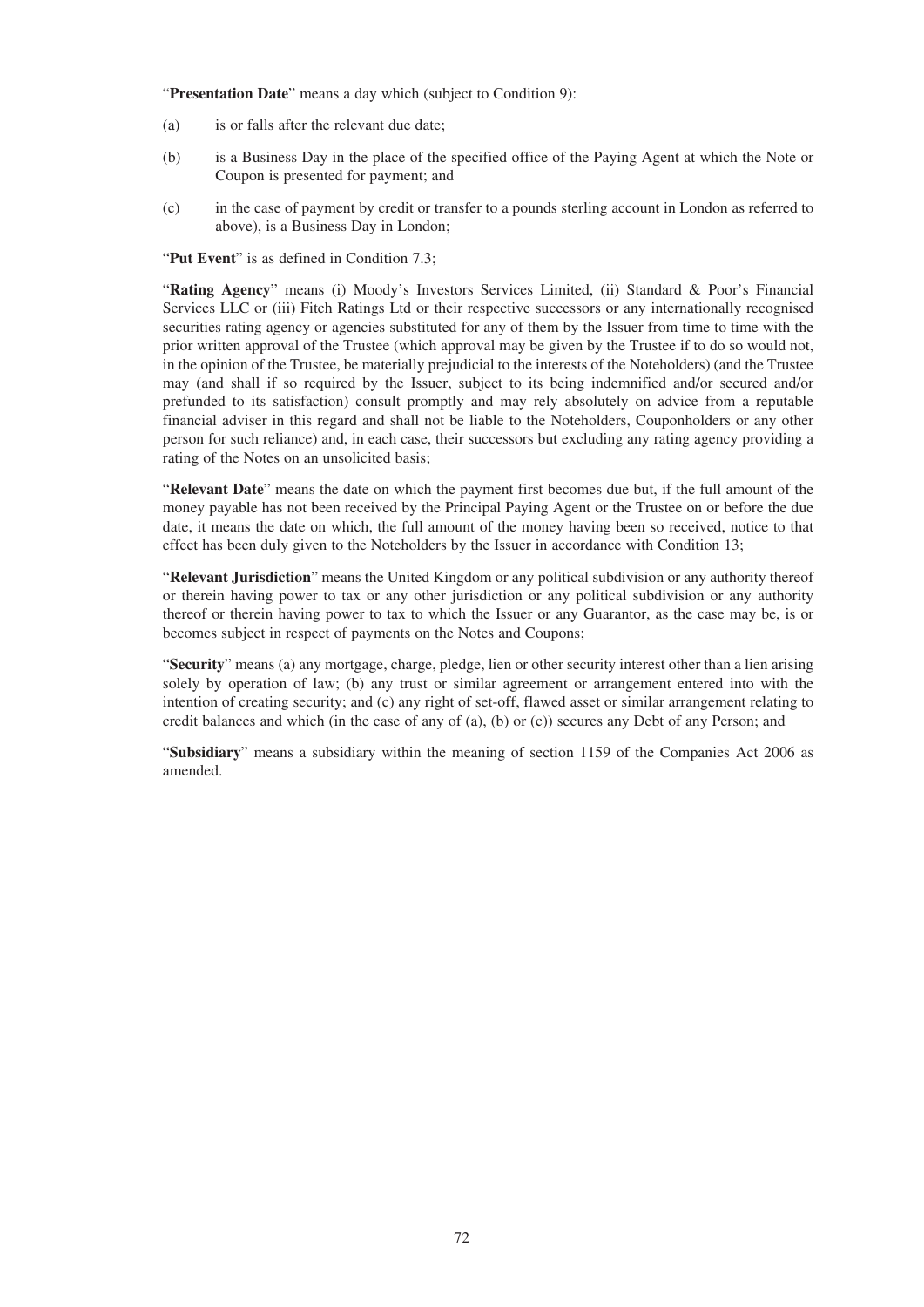### **SUMMARY OF PROVISIONS RELATING TO THE NOTES WHILE REPRESENTED BY THE GLOBAL NOTES**

The following is a summary of the provisions to be contained in the Trust Deed to constitute the Notes and in the Global Notes which will apply to, and in some cases modify, the Terms and Conditions of the Notes while the *Notes are represented by the Global Notes.*

# **1. Exchange**

The Permanent Global Note will be exchangeable in whole but not in part (free of charge to the holder) for definitive Notes only:

- (a) upon the happening of any of the events defined in the Trust Deed as "Events of Default";
- (b) if either Euroclear or Clearstream, Luxembourg is closed for business for a continuous period of 14 days (other than by reason of holiday, statutory or otherwise) or announces an intention permanently to cease business or does in fact do so and no alternative clearing system satisfactory to the Trustee is available; or
- (c) if the Issuer would suffer a disadvantage as a result of a change in laws or regulations (taxation or otherwise) or as a result of a change in the practice of Euroclear and/or Clearstream, Luxembourg which would not be suffered were the Notes in definitive form and a certificate to such effect signed by two Directors of the Issuer is given to the Trustee.

Thereupon (in the case of (a) and (b) above) the holder of the Permanent Global Note (acting on the instructions of one or more of the Accountholders (as defined below)) or the Trustee may give notice to the Issuer and (in the case of (c) above) the Issuer may give notice to the Trustee and the Noteholders, of its intention to exchange the Permanent Global Note for definitive Notes on or after the Exchange Date (as defined below).

On or after the Exchange Date the holder of the Permanent Global Note may or, in the case of (c) above, shall surrender the Permanent Global Note to or to the order of the Principal Paying Agent. In exchange for the Permanent Global Note the Issuer will deliver, or procure the delivery of, an equal aggregate principal amount of definitive Notes (having attached to them all Coupons in respect of interest which has not already been paid on the Permanent Global Note), security printed in accordance with any applicable legal and stock exchange requirements and in or substantially in the form set out in the Trust Deed. On exchange of the Permanent Global Note, the Issuer will procure that it is cancelled and, if the holder so requests, returned to the holder together with any relevant definitive Notes.

For these purposes, "**Exchange Date**" means a day specified in the notice requiring exchange falling not less than 60 days after that on which such notice is given and being a day on which banks are open for general business in the place in which the specified office of the Principal Paying Agent is located and, except in the case of exchange pursuant to (b) above, in the place in which the relevant clearing system is located.

# **2. Payments**

On and after 17 July 2013, no payment will be made on the Temporary Global Note unless exchange for an interest in the Permanent Global Note is improperly withheld or refused. Payments of principal and interest in respect of Notes represented by a Global Note will, subject as set out below, be made to the bearer of such Global Note against presentation for endorsement and, if no further payment falls to be made in respect of the Notes, against surrender of such Global Note to the order of the Principal Paying Agent or such other Paying Agent as shall have been notified to the Noteholders for such purposes. A record of each payment made will be endorsed on the appropriate part of the schedule to the relevant Global Note by or on behalf of the Principal Paying Agent, which endorsement shall be *prima facie* evidence that such payment has been made in respect of the Notes. Payments of interest on the Temporary Global Note (if permitted by the first sentence of this paragraph) will be made only upon certification as to non-U.S. beneficial ownership unless such certification has already been made.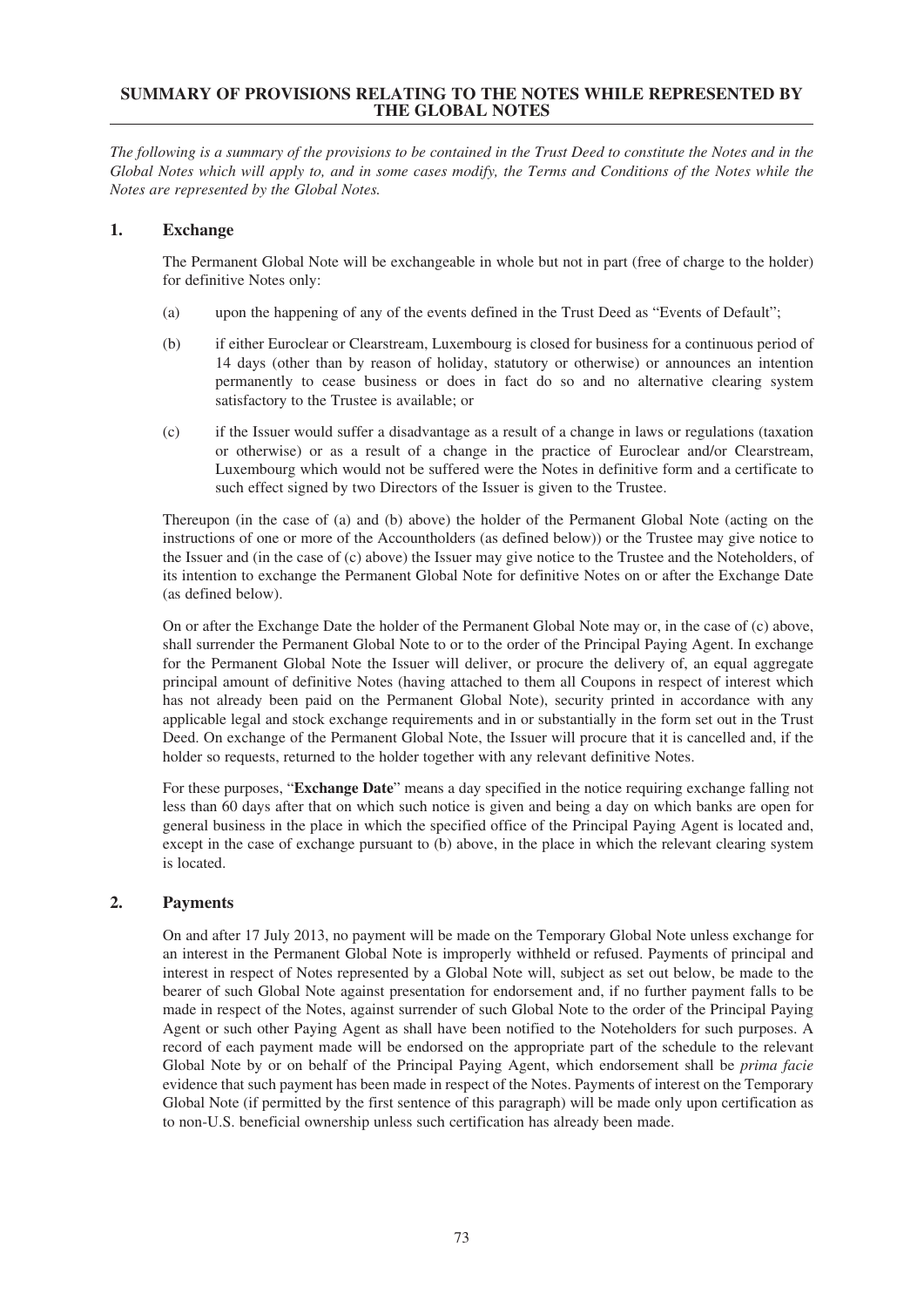# **3. Notices**

For so long as all of the Notes are represented by one or both of the Global Notes and such Global Note(s) is/are held on behalf of Euroclear and/or Clearstream, Luxembourg, notices to Noteholders may be given by delivery of the relevant notice to Euroclear and/or Clearstream, Luxembourg (as the case may be) for communication to the relative Accountholders rather than by publication as required by Condition 13. Any such notice shall be deemed to have been given to the Noteholders on the second day after the day on which such notice is delivered to Euroclear and/or Clearstream, Luxembourg (as the case may be) as aforesaid.

Whilst any of the Notes held by a Noteholder are represented by a Global Note, notices to be given by such Noteholder may be given by such Noteholder (where applicable) through Euroclear and/or Clearstream, Luxembourg and otherwise in such manner as the Principal Paying Agent and Euroclear and Clearstream, Luxembourg may approve for this purpose.

### **4. Accountholders**

For so long as all of the Notes are represented by one or both of the Global Notes and such Global Note(s) is/are held on behalf of Euroclear and/or Clearstream, Luxembourg, each person (other than Euroclear or Clearstream, Luxembourg) who is for the time being shown in the records of Euroclear or Clearstream, Luxembourg as the holder of a particular principal amount of such Notes (each an "**Accountholder**") (in which regard any certificate or other document issued by Euroclear or Clearstream, Luxembourg as to the principal amount of such Notes standing to the account of any person shall, in the absence of manifest error, be conclusive and binding for all purposes) shall be treated as the holder of such principal amount of such Notes for all purposes (including but not limited to, for the purposes of any quorum requirements of, or the right to demand a poll at, meetings of the Noteholders and giving notice to the Issuer pursuant to Condition 10 and Condition 7.3) other than with respect to the payment of principal and interest on such principal amount of such Notes, the right to which shall be vested, as against the Issuer and the Trustee, solely in the bearer of the relevant Global Note in accordance with and subject to its terms and the terms of the Trust Deed. Each Accountholder must look solely to Euroclear or Clearstream, Luxembourg, as the case may be, for its share of each payment made to the bearer of the relevant Global Note.

### **5. Prescription**

Claims against the Issuer and the Guarantors in respect of principal and interest on the Notes represented by a Global Note will be prescribed after 10 years (in the case of principal) and five years (in the case of interest) from the Relevant Date (as defined in Condition 20).

### **6. Cancellation**

Cancellation of any Note represented by a Global Note and required by the Terms and Conditions of the Notes to be cancelled following its redemption or purchase will be effected by endorsement by or on behalf of the Principal Paying Agent of the reduction in the principal amount of the relevant Global Note on the relevant part of the schedule thereto.

### **7. Put Option**

For so long as all of the Notes are represented by one or both of the Global Notes and such Global Note(s) is/are held on behalf of Euroclear and/or Clearstream, Luxembourg, the option of the Noteholders provided for in Condition 7.3 may be exercised by an Accountholder giving notice to the Principal Paying Agent in accordance with the standard procedures of Euroclear and Clearstream, Luxembourg (which may include notice being given on his instructions by Euroclear or Clearstream, Luxembourg or any common depositary for them to the Principal Paying Agent by electronic means) of the principal amount of the Notes in respect of which such option is exercised and at the same time presenting or procuring the presentation of the relevant Global Note to the Principal Paying Agent for notation accordingly within the time limits set forth in that Condition.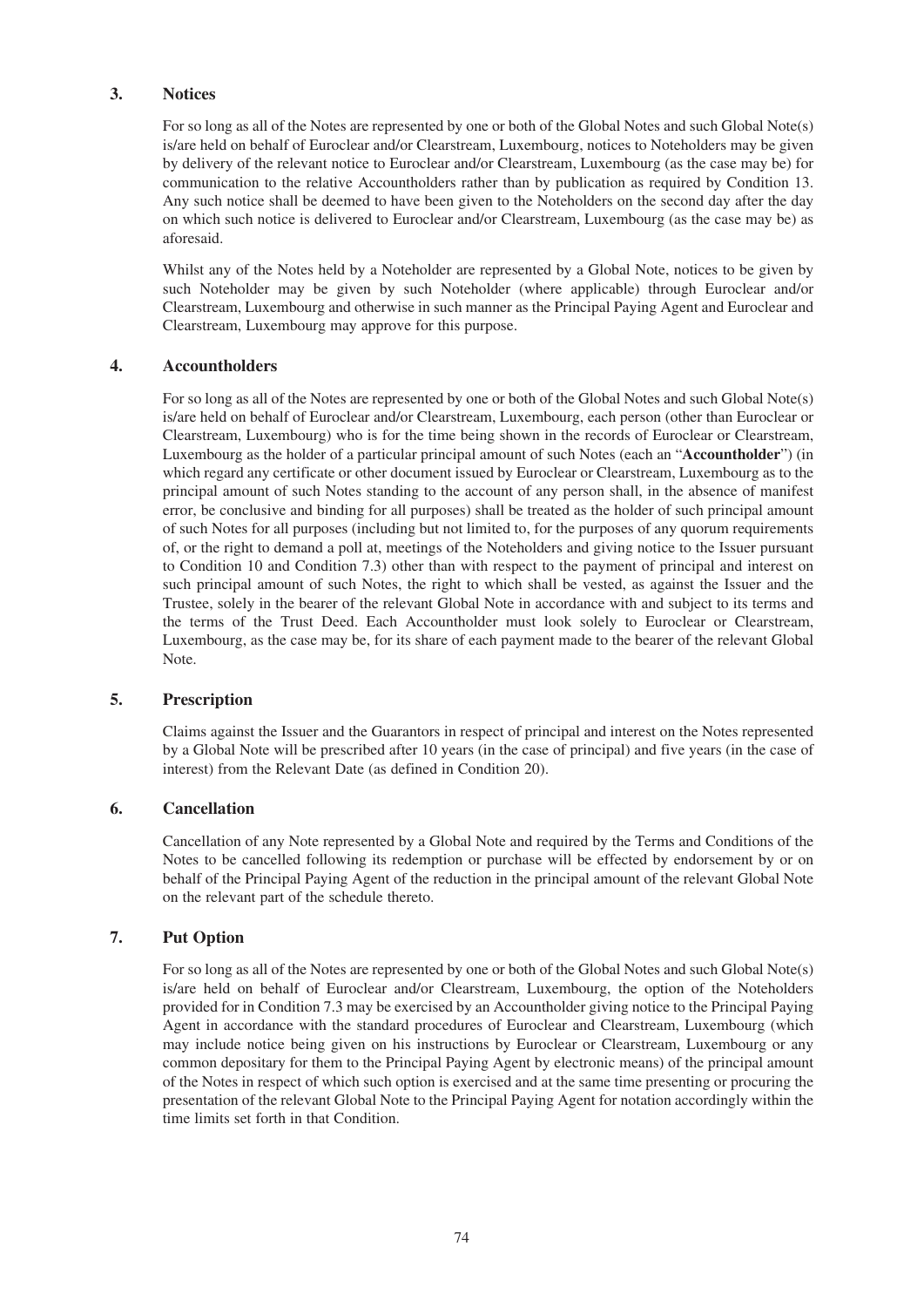# **8. Redemption at the Option of the Issuer**

For so long as all of the Notes are represented by one or both of the Global Notes and such Global Note(s) is/are held on behalf of Euroclear and/or Clearstream, Luxembourg, no drawing of Notes will be required under Condition 7.5 in the event that the Issuer exercises its call option pursuant to Condition 7.4 in respect of less than the aggregate principal amount of the Notes outstanding at such time. In such event, the standard procedures of Euroclear and/or Clearstream, Luxembourg shall operate to determine which interests in the Global Note(s) are to be subject to such option.

# **9. Euroclear and Clearstream, Luxembourg**

References in the Global Notes and this summary to Euroclear and/or Clearstream, Luxembourg shall be deemed to include references to any other clearing system approved by the Trustee.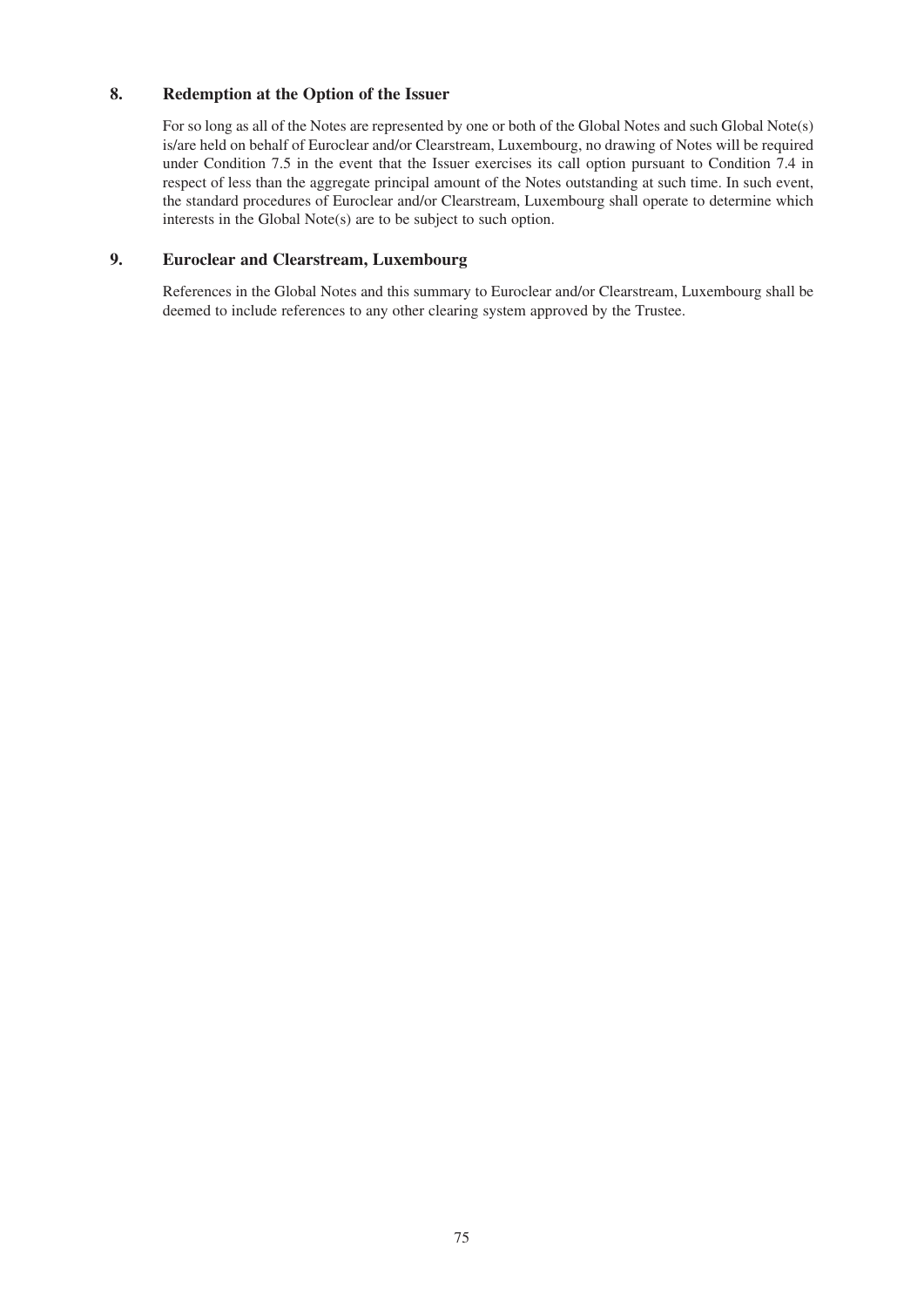### **United Kingdom**

The following summary of certain United Kingdom tax issues applies only to persons who are the beneficial owners of Notes. It is based on a summary of the Issuer's understanding of United Kingdom law and published practice relating to certain aspects of United Kingdom taxation. Some aspects do not apply to certain classes of person (such as dealers and persons connected with the Issuer) to whom special rules may apply. The United Kingdom tax treatment of prospective Noteholders depends on their individual circumstances and may therefore differ to that set out below or may be subject to change in the future. Prospective Noteholders who may be subject to tax in a jurisdiction other than the United Kingdom or who may be unsure as to their tax position should seek their own professional advice. This summary only deals with the matters expressly set out below.

#### **A. Interest on the Notes**

#### **1.** *Withholding tax on the Notes*

Payments of interest on the Notes may be made without deduction of or withholding on account of United Kingdom income tax provided that the Notes continue to be listed on a "recognised stock exchange" within the meaning of section 1005 of the Income Tax Act 2007 (the "**Act**"). The London Stock Exchange is a recognised stock exchange. Securities will be treated as listed on the London Stock Exchange if they are included in the Official List (within the meaning of and in accordance with the provisions of Part 6 of the Financial Services and Markets Act 2000) and admitted to trading on the London Stock Exchange. Provided, therefore, that the Notes remain so listed, interest on the Notes will be payable without withholding or deduction on account of United Kingdom tax.

Interest on the Notes may also be paid without withholding or deduction on account of United Kingdom tax where interest on the Notes is paid by a company and, at the time the payment is made, the Issuer reasonably believes (and any person by or through whom interest on the Notes is paid reasonably believes) that the beneficial owner is within the charge to United Kingdom corporation tax as regards the payment of interest, provided that HMRC has not given a direction (in circumstances where it has reasonable grounds to believe that it is likely that the above exemption is not available in respect of such payment of interest at the time the payment is made) that the interest should be paid under deduction of tax.

In other cases, an amount must generally be withheld from payments of interest on the Notes on account of United Kingdom income tax at the basic rate (currently 20 per cent.). However, where an applicable double tax treaty provides for a lower rate of withholding tax (or for no tax to be withheld) in relation to a Noteholder, HMRC can issue a notice to the Issuer to pay interest to the Noteholder without deduction of tax (or for interest to be paid with tax deducted at the rate provided for in the relevant double tax treaty).

**The references to "interest" above mean "interest" as understood in United Kingdom tax law and in particular any premium element of the redemption amount of any Notes redeemable at a premium may constitute a payment of interest which is subject to the withholding tax provisions discussed above and reporting requirements as outlined below.**

#### **2.** *Guarantee payments in respect of interest*

The United Kingdom withholding tax treatment of payments in respect of interest on the Notes made by the Guarantor under the terms of the Notes Guarantee is uncertain. In particular, such payments by the Guarantor may not be eligible for the exemptions described above in relation to payments of interest by the Issuer. Accordingly, if the Guarantor makes any such payments, these may be subject to United Kingdom withholding tax at the basic rate subject to such relief as may be available under the provisions of any applicable double taxation treaty or any other relief that may apply.

#### **3.** *Provision of information*

Noteholders may wish to note that, in certain circumstances, HMRC has powers, to obtain information about: payments derived from securities (whether income or capital); certain payments of interest; and securities transactions.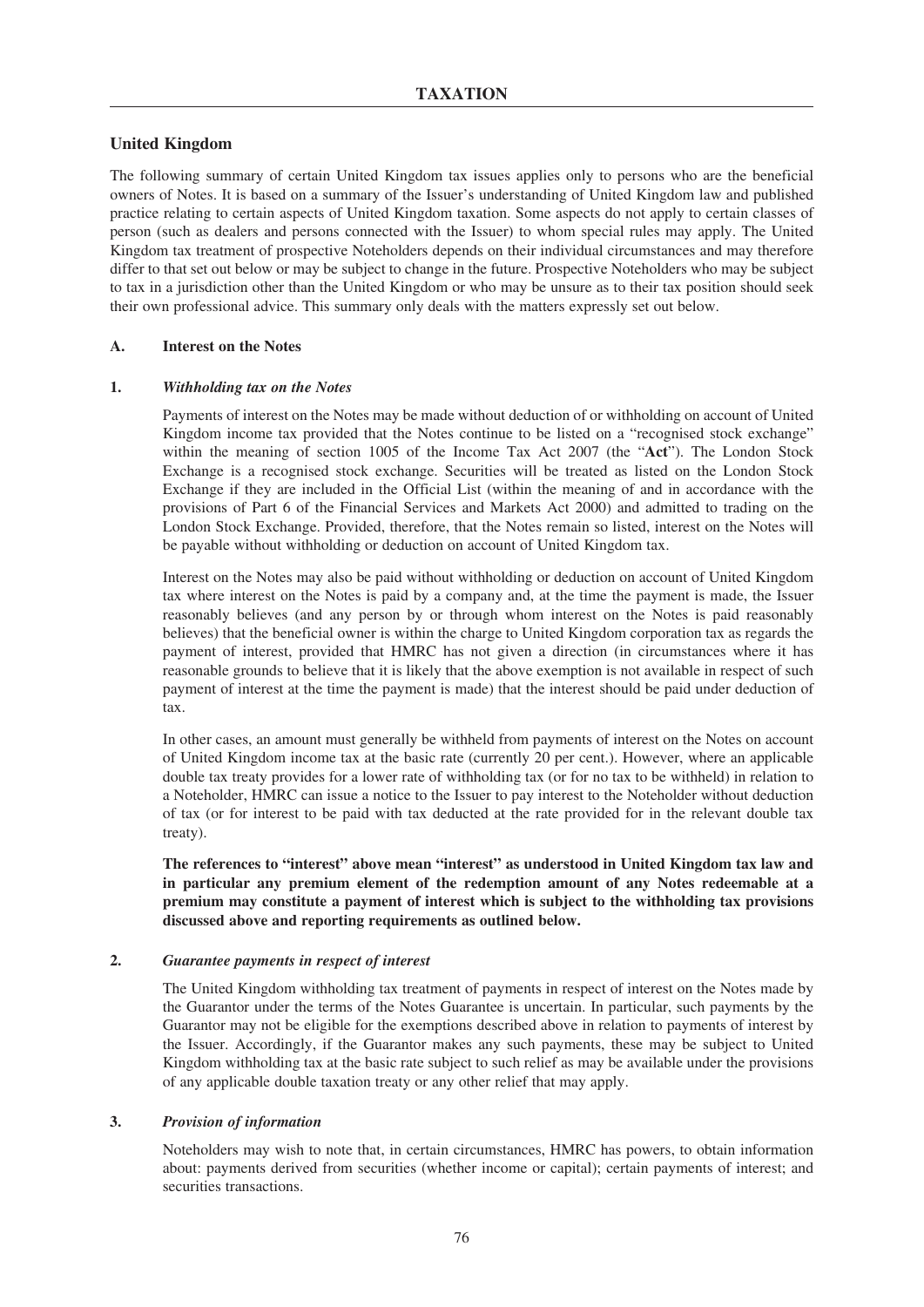The persons from whom HMRC can obtain information include: a person who receives (or is entitled to receive) a payment derived from securities; a person who makes such a payment (received from, or paid on behalf of another person); a person by or through whom interest is paid or credited; a person who effects or is a party to securities transactions (which includes an issue of securities) on behalf of others; registrars or administrators in respect of securities transactions; and each registered or inscribed holder of securities.

The information HMRC can obtain includes: details of the beneficial owner of securities; details of the person for whom the securities are held, or the person to whom the payment is to be made (and, if more than one, their respective interests); information and documents relating to securities transactions; and, in relation to interest paid or credited on money received or retained in the United Kingdom, the identity of the security under which interest is paid. HMRC is generally not able to obtain information (under its power relating solely to interest) about a payment of interest to (or a receipt for) a person that is not an individual. This limitation does not apply to HMRC's power to obtain information about payments derived from securities, so HMRC could still obtain information from persons who are not individuals.

Information so obtained may, in certain circumstances, be exchanged by HMRC with tax authorities in other jurisdictions.

### **4.** *Further United Kingdom Income Tax Issues*

Interest on the Notes constitutes United Kingdom source income for tax purposes and, as such, may be subject to income tax by direct assessment even where paid without withholding.

However, interest with a United Kingdom source properly received without deduction or withholding on account of United Kingdom tax will not be chargeable to United Kingdom tax in the hands of a Noteholder (other than certain trustees) who is not resident for tax purposes in the United Kingdom unless that Noteholder carries on a trade, profession or vocation in the United Kingdom through a United Kingdom branch or agency in connection with which the interest is received or to which the Notes are attributable (and where that Noteholder is a company, unless that Noteholder carries on a trade in the United Kingdom through a permanent establishment in connection with which the interest is received or to which the Notes are attributable). There are exemptions for interest received by certain categories of agent (such as some brokers and investment managers). The provisions of an applicable double taxation treaty may also be relevant for such Noteholders.

#### **B. United Kingdom Corporation Tax Payers**

**5.** In general, Noteholders which are within the charge to United Kingdom corporation tax will be charged to tax as income on all returns, profits or gains on, and fluctuations in value of, the Notes (whether attributable to currency fluctuations or otherwise) broadly in accordance with their statutory accounting treatment.

### **C. Other United Kingdom Tax Payers**

Paragraphs 6 to 9 below do not apply to Noteholders who are subject to United Kingdom corporation tax.

### **6.** *Interest*

Noteholders who are either individuals or trustees and are resident for tax purposes in the United Kingdom or who carry on a trade, profession or vocation in the United Kingdom through a branch or agency to which the Notes are attributable will generally be liable to United Kingdom tax on the amount of any interest received in respect of the Notes.

### **7.** *Taxation of Chargeable Gains*

The Notes will constitute "qualifying corporate bonds" within the meaning of section 117 of the Taxation of Chargeable Gains Act 1992. Accordingly, a disposal by a Noteholder of a Note will not give rise to a chargeable gain or an allowable loss for the purposes of the UK taxation of chargeable gains.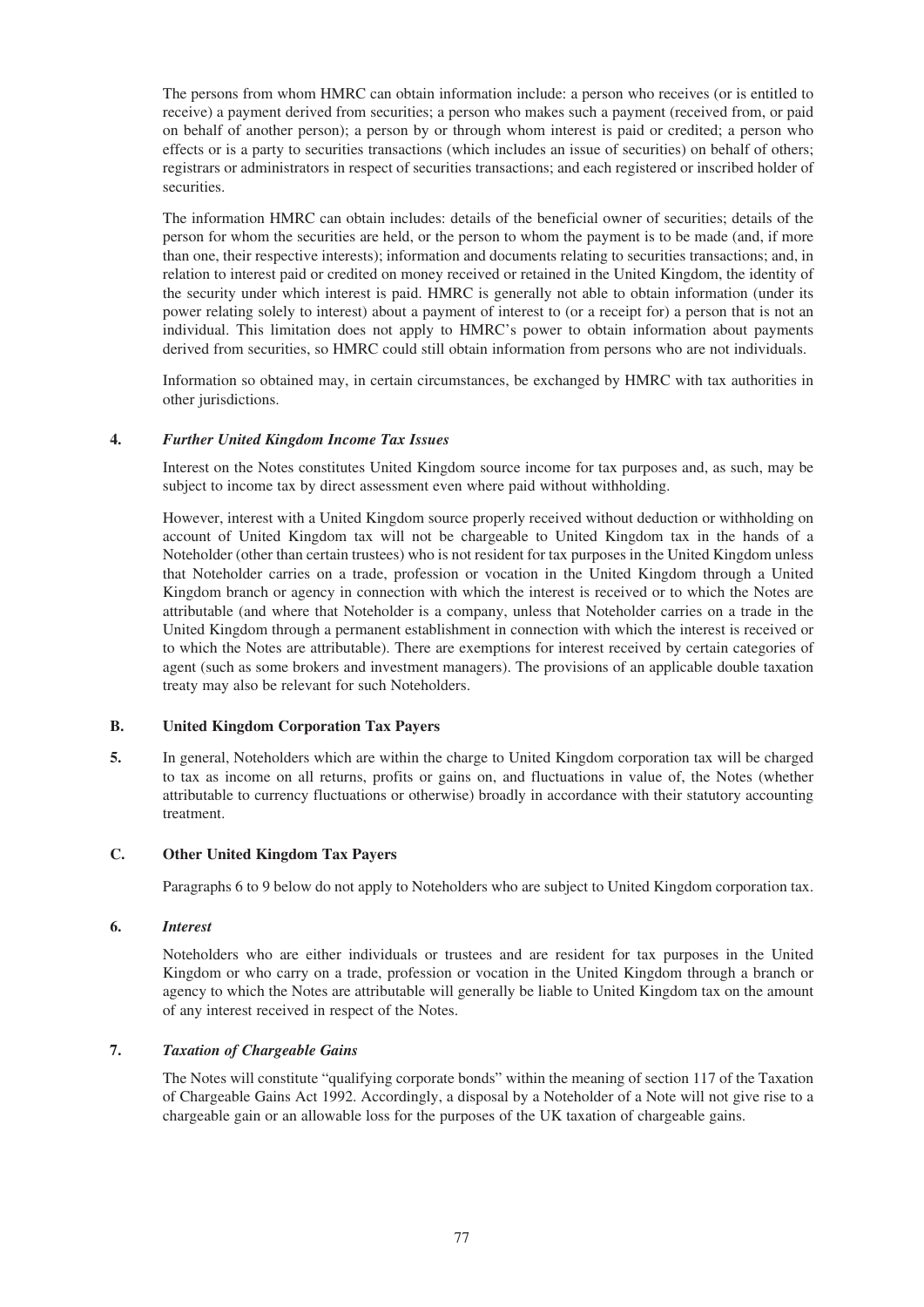### **8.** *Accrued Income Scheme*

On a disposal of Notes by a Noteholder, any interest which has accrued since the last interest payment date may be chargeable to tax as income under the rules of the accrued income scheme as set out in Part 12 of the Act, if that Noteholder is resident or ordinarily resident in the United Kingdom or carries on a trade in the United Kingdom through a branch or agency to which the Notes are attributable.

If the Finance Bill 2013 is enacted as currently drafted then, with effect as from 6 April 2013: (i) the concept of ordinary residence referred to above will be abolished; and (ii) the current residence test will be replaced with a new statutory residence test.

### **D. Stamp Duty and Stamp Duty Reserve Tax ("SDRT")**

**9.** No United Kingdom stamp duty or SDRT is payable on the issue or transfer by delivery of the Notes or on their redemption.

### **EU Savings Directive**

Under EC Council Directive 2003/481EC on the taxation of savings income, Member States are required to provide to the tax authorities of another Member State details of payments of interest (or similar income) paid by a person within its jurisdiction to (or for the benefit of) an individual resident in that other Member State or to (or for the benefit of) certain limited types of entities established in that other Member State. However, for a transitional period, Luxembourg and Austria are instead required (unless during that period they elect otherwise) to operate a withholding system in relation to such payments (the ending of such transitional period being dependent upon the conclusion of certain other agreements relating to information exchange with certain other countries), subject to a procedure whereby, on meeting certain conditions, the beneficial owner of the interest or other income may request that no tax be withheld. A number of non-EU countries and territories including Switzerland have adopted similar measures (a withholding system in the case of Switzerland).

The European Commission has proposed certain amendments to the Directive, which may, if implemented, amend or broaden the scope of the requirements described above.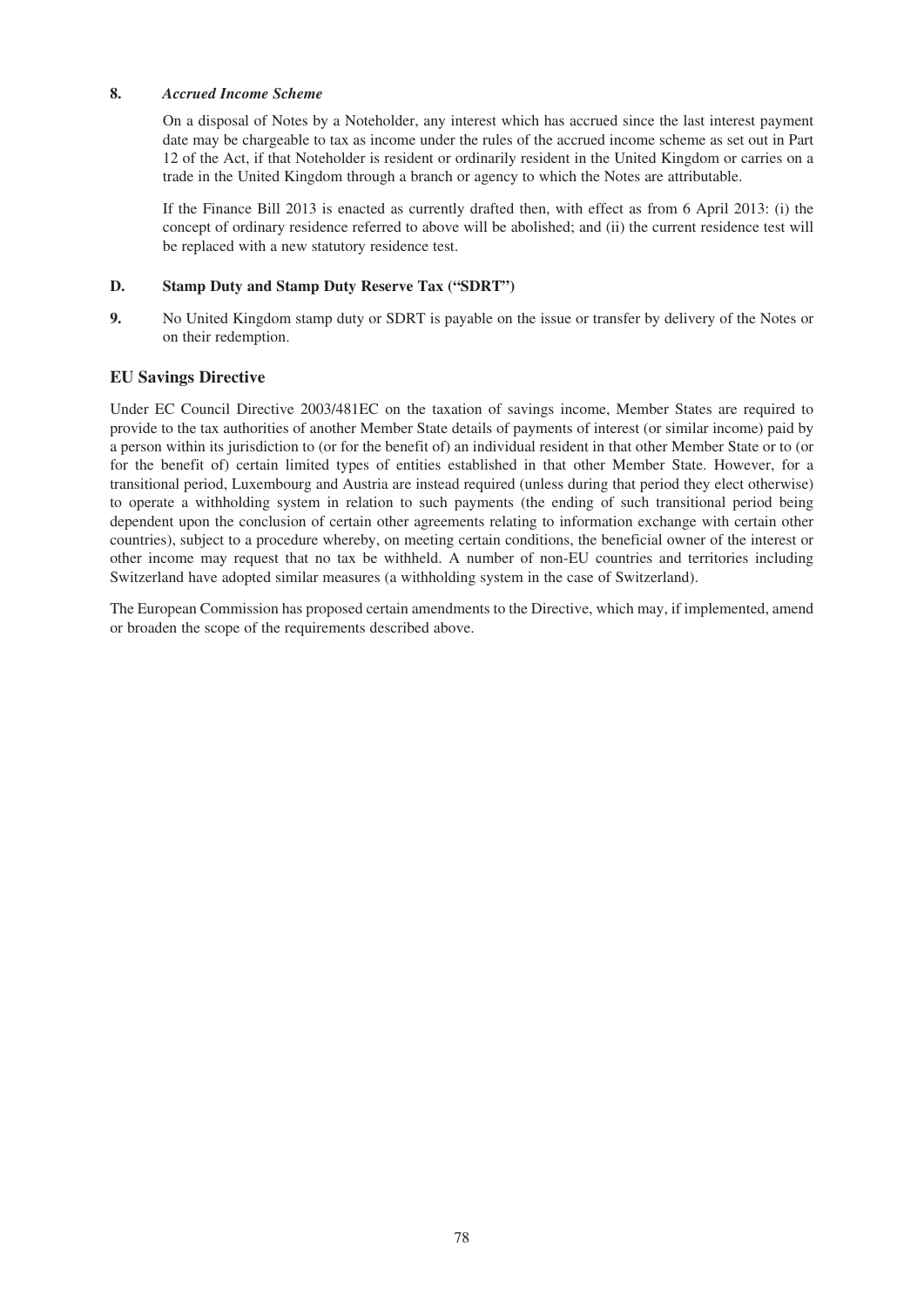Barclays Bank PLC, The Royal Bank of Scotland plc and Lloyds TSB Bank plc (the "**Joint Lead Managers**") have, pursuant to a Subscription Agreement (the "**Subscription Agreement**") dated 3 June 2013, jointly and severally agreed to subscribe for the Notes at the issue price of 100 per cent. of the principal amount of Notes. The Issuer will also reimburse the Joint Lead Managers in respect of certain of their expenses, and has agreed to indemnify the Joint Lead Managers against certain liabilities, incurred in connection with the issue of the Notes. The Subscription Agreement may be terminated in certain circumstances prior to payment of the Issuer.

### **United States**

The Notes have not been and will not be registered under the Securities Act and may not be offered or sold within the United States or to, or for the account or benefit of, U.S. persons except in certain transactions exempt from the registration requirements of the Securities Act.

The Notes are subject to U.S. tax law requirements and may not be offered, sold or delivered within the United States or its possessions or to a United States person, except in certain transactions permitted by U.S. tax regulations. Terms used in this paragraph have the meanings given to them by the U.S. Internal Revenue Code of 1986 and Treasury regulations promulgated thereunder.

Each Joint Lead Manager has agreed that, except as permitted by the Subscription Agreement, it will not offer, sell or deliver the Notes (a) as part of their distribution at any time or (b) otherwise until 40 days after the later of the commencement of the offering and the Closing Date within the United States or to, or for the account or benefit of, U.S. persons and that it will have sent to each dealer to which it sells any Notes during the distribution compliance period a confirmation or other notice setting forth the restrictions on offers and sales of the Notes within the United States or to, or for the account or benefit of, U.S. persons. Terms used in this paragraph have the meanings given to them by Regulation S under the Securities Act.

In addition, until 40 days after the commencement of the offering, an offer or sale of Notes within the United States by any dealer that is not participating in the offering may violate the registration requirements of the Securities Act.

### **United Kingdom**

Each Joint Lead Manager has represented and agreed that:

- (a) it has only communicated or caused to be communicated and will only communicate or cause to be communicated an invitation or inducement to engage in investment activity (within the meaning of Section 21 of the Financial Services and Markets Act 2000 (the "**FSMA**")) received by it in connection with the issue or sale of any Notes in circumstances in which Section 21(1) of the FSMA does not apply to the Issuer or WHO; and
- (b) it has complied and will comply with all applicable provisions of the FSMA with respect to anything done by it in relation to any Notes in, from or otherwise involving the United Kingdom.

### **General**

No action has been taken by the Issuer, WHO or any of the Joint Lead Managers that would, or is intended to, permit a public offer of the Notes in any country or jurisdiction where any such action for that purpose is required. Accordingly, each Joint Lead Manager has undertaken that it will not, directly or indirectly, offer or sell any Notes or distribute or publish any offering circular, prospectus, form of application, advertisement or other document or information in any country or jurisdiction except under circumstances that will, to the best of its knowledge and belief having made all reasonable enquiries, result in compliance with any applicable laws and regulations and all offers and sales of Notes by it will be made on the same terms.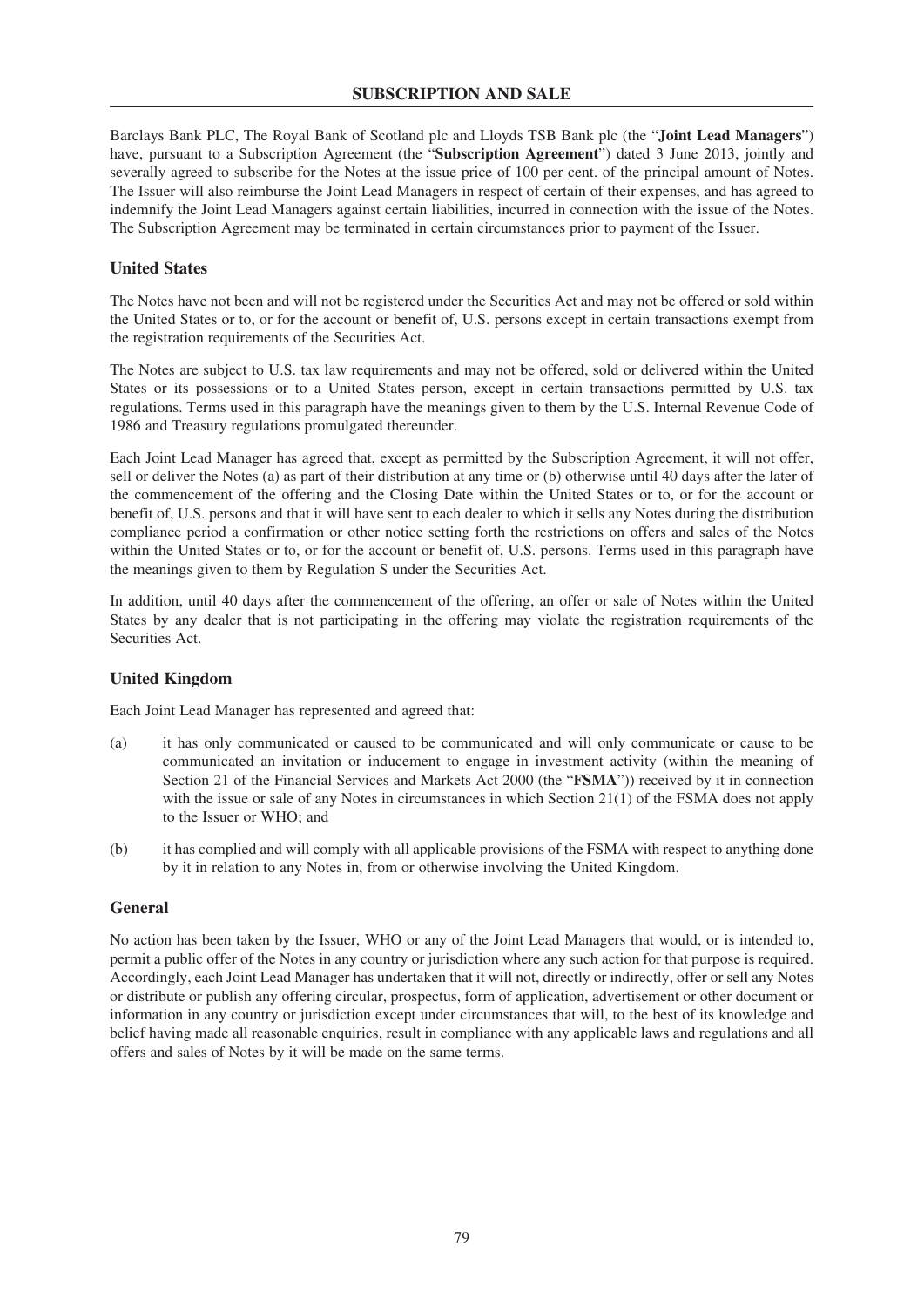## **Authorisation**

1. The issue of the Notes was duly authorised by a resolution of the Board of Directors of the Issuer dated 17 April 2013 and resolutions of a committee of the Board of Directors of the Issuer dated 22 May 2013 and 31 May 2013.

The giving of the Notes Guarantee was duly authorised by a resolution of the Board of Directors of WHO dated 22 May 2013.

### **Listing**

2. It is expected that official listing will be granted on or about 5 June 2013 subject only to the issue of the Temporary Global Note. Application has been made to the UK Listing Authority for the Notes to be admitted to the Official List and to the London Stock Exchange for such Notes to be admitted to trading on the London Stock Exchange's regulated market.

The Issuer estimates that the amount of expenses related to the admission to trading of the Notes will be approximately £2,975.

### **Clearing Systems**

3. The Notes have been accepted for clearance through Euroclear and Clearstream, Luxembourg. The ISIN for this issue is XS0941604307 and the Common Code is 094160430.

The address of Euroclear is Euroclear Bank SA/NV, 1 Boulevard du Roi Albert II, B-1210 Brussels and the address of Clearstream, Luxembourg is Clearstream Banking, 42 Avenue JF Kennedy, L 1855 Luxembourg.

### **No Significant or Material Adverse Change**

4. Save as disclosed in "*Recent Developments*" on page 46 of the Prospectus and in the section entitled "*Material events, transactions and financial position*" in the Interim Management Statement incorporated by reference herein, there has been no significant change in the financial or trading position of the Issuer, WHO, or the Group since 1 January 2013 and there has been no material adverse change in the prospects of the Issuer, WHO or the Group since 1 January 2013.

### **Litigation**

5. There are no governmental, legal or arbitration proceedings (including any such proceedings which are pending or threatened of which the Issuer and/or WHO is/are aware) during the 12 months preceding the date of this Prospectus which may have or have had in the recent past had a significant effect on the financial position or profitability of the Issuer, the Guarantor and/or the Group.

### **Auditors**

6. The auditors of the Issuer and WHO are Deloitte LLP, a member firm of the Institute of Chartered Accountants of England, who have audited (i) the Issuer's accounts, without qualification, in accordance with IFRS and (ii) WHO's accounts, without qualification, in accordance with UK GAAP, in each case for the 52 weeks ended on 27 December 2011 and the 53 weeks ended 1 January 2013.

### **U.S. Tax**

7. The Notes and Coupons will contain the following legend:

"Any United States person who holds this obligation will be subject to limitations under the United States income tax laws, including the limitations provided in Sections 165(j) and 1287(a) of the Internal Revenue Code."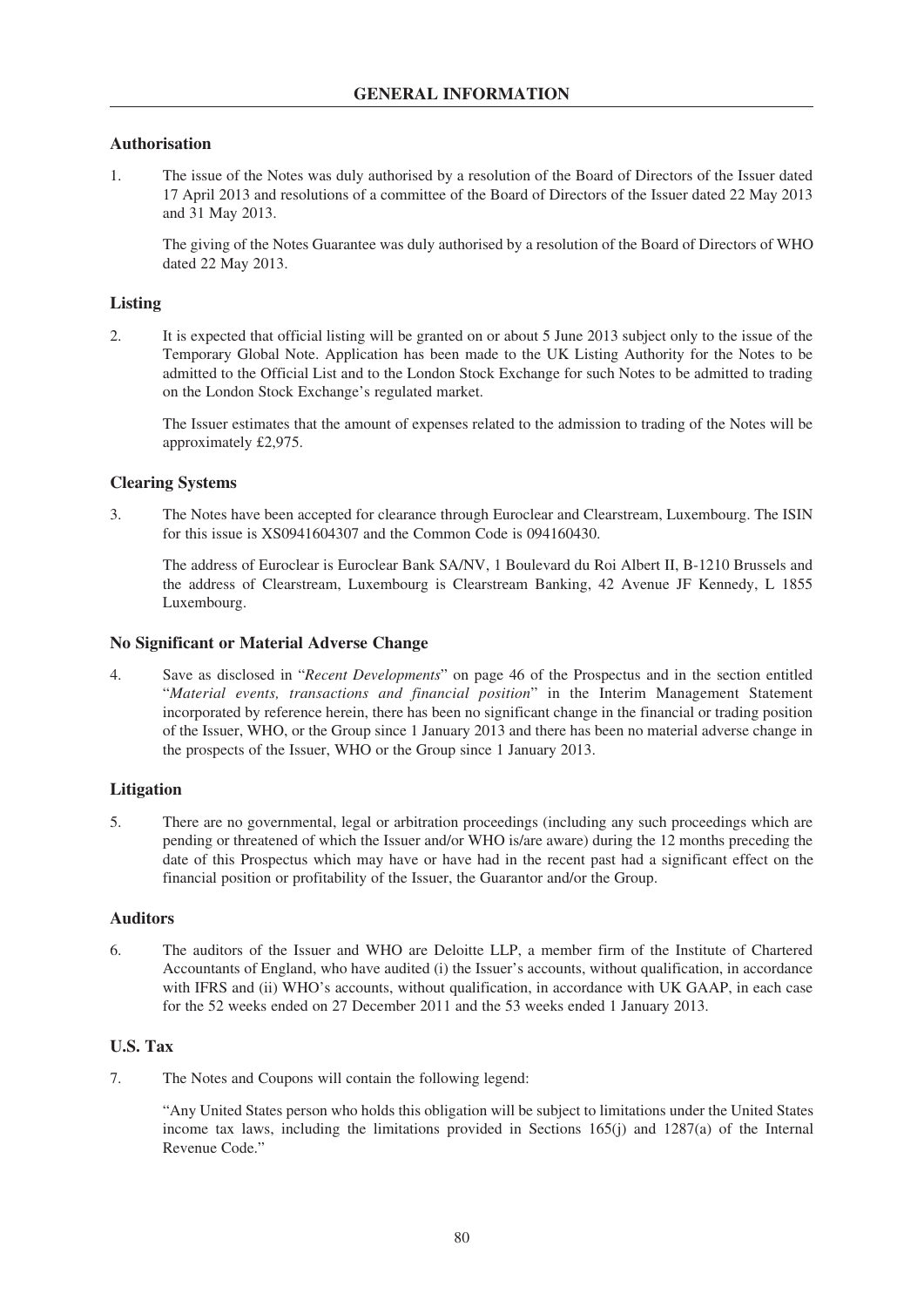## **Documents Available**

- 8. For the period of 12 months following the date of this Prospectus, copies of the following documents will be available for inspection from the registered office of the Issuer and from the specified office of the Paying Agent for the time being in London:
	- (a) the articles of association of the Issuer and the memorandum and articles of association of WHO;
	- (b) the Annual Report and Accounts of the Issuer in respect of the 52 weeks ended 27 December 2011, the Annual Report and Accounts of the Issuer in respect of the 53 weeks ended 1 January 2013, the Report and Financial Statements of WHO in respect of the 52 weeks ended 27 December 2011 and the Report and Financial Statements of WHO in respect of the 53 weeks ended 1 January 2013;
	- (c) the most recently published audited annual financial statements of the Issuer and WHO and the most recently published unaudited financial statements (if any) of the Issuer, in each case together with any audit or review reports prepared in connection therewith; and
	- (d) the Trust Deed and the Agency Agreement.

# **Yield**

9. The yield of the Notes is 4.250 per cent. per annum calculated on the basis of the Issue Price and as at the date of this Prospectus.

### **Joint Lead Managers Transacting with the Issuer and WHO**

10. Certain of the Joint Lead Managers and their affiliates have engaged, and may in the future engage, in investment banking and/or commercial banking transactions with, and may perform services to the Issuer, WHO and their affiliates in the ordinary course of business.

### **Third Party Information**

11. Where information in this Prospectus has been sourced from third parties, this information has been accurately reproduced and, as far as the Issuer is aware and is able to ascertain from the information published by such third parties, no facts have been omitted which would render the reproduced information inaccurate or misleading. The source of third party information is identified where used.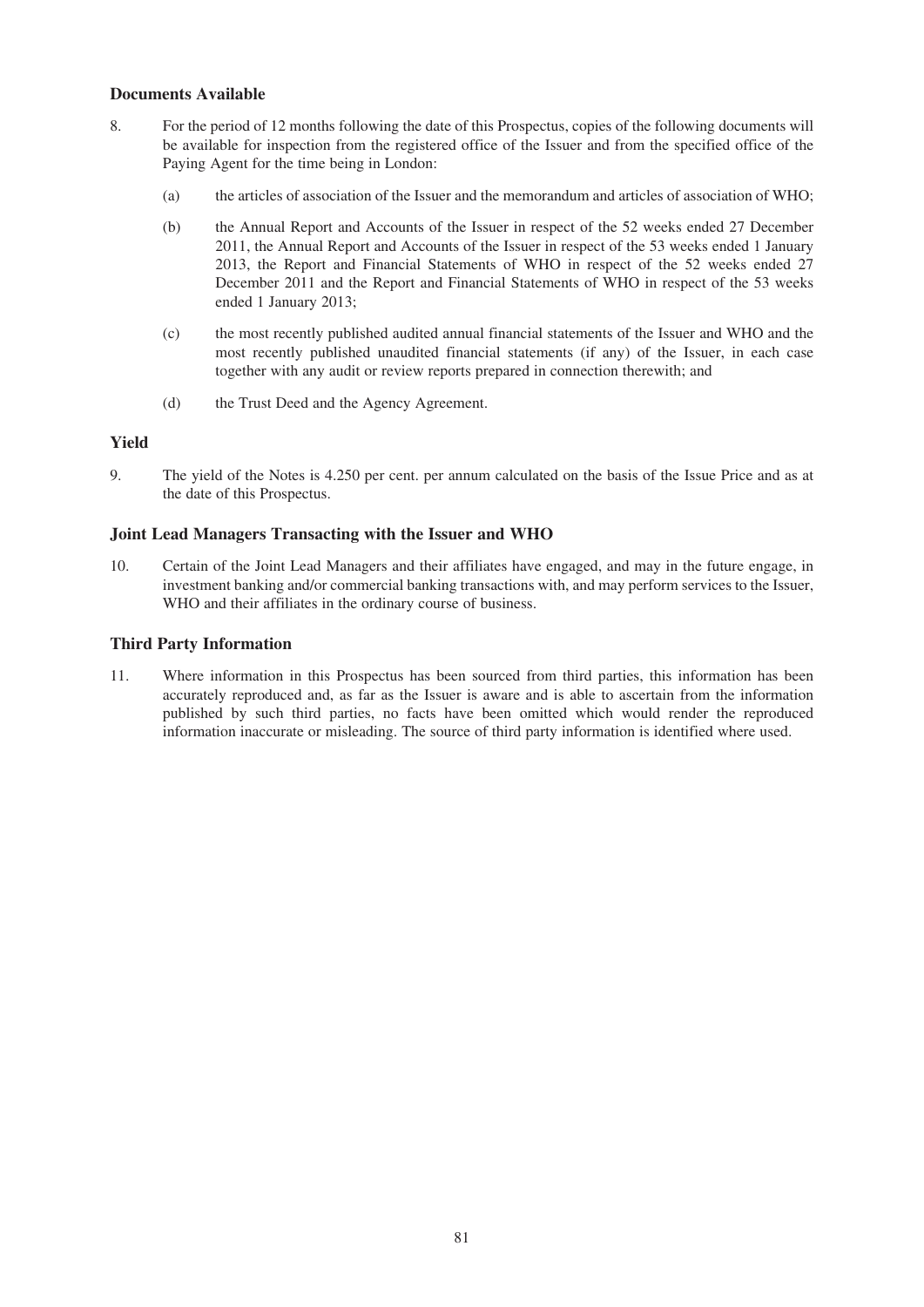| accumulator bet        | a single bet that links together two or more outcomes and is dependent<br>on all of those outcomes occurring                                                                                                                                                                                             |
|------------------------|----------------------------------------------------------------------------------------------------------------------------------------------------------------------------------------------------------------------------------------------------------------------------------------------------------|
| B2 gaming machine      | gaming machines with a maximum stake of $£100$ (in multiples of £10)<br>and a maximum prize of £500                                                                                                                                                                                                      |
| B3 gaming machine      | gaming machines with a maximum stake of £2 and a maximum prize<br>of $£500$                                                                                                                                                                                                                              |
| betting duty           | a duty charged by the UK government based on bookmakers' gross win                                                                                                                                                                                                                                       |
| casino                 | a sub-category of gaming activities within the online segment which<br>includes traditional casino games, slot machines and skill games                                                                                                                                                                  |
| gaming machines        | electronic machines into which customers insert coins to play games of<br>chance; the March 2002 Government Paper differentiated these<br>machines into four categories ranging from Category D with a<br>maximum stake of 10p and maximum prize of £5 to Category A with<br>unlimited stakes and prizes |
| greyhound racing levy  | a voluntary levy, currently calculated at 0.6 per cent. of the amounts<br>wagered in the UK on greyhound racing in the UK, for the purpose of<br>supporting greyhound racing in the UK                                                                                                                   |
| Horserace Betting Levy | a levy attributable to bets taken on horse racing in the UK and payable<br>to the Horserace Betting Levy Board, primarily for the purpose of<br>augmenting the prize money available for winning horses and<br>providing certain racecourse amenities                                                    |
| LBO estate             | the Group's LBOs collectively                                                                                                                                                                                                                                                                            |
| Machine Games Duty     | a duty of 20 per cent. of revenue from gaming machines in the UK                                                                                                                                                                                                                                         |
| odds                   | the ratio of potential winnings to the stake placed by the customer; for<br>example, if the odds are 2-1, the winnings will be £2 for every $£1$<br>staked                                                                                                                                               |
| rake                   | the fee charged for participation in the Group's poker games,<br>comprising a percentage of the total pot in each game plus the fees<br>from entry into tournament poker games                                                                                                                           |
| sportsbook             | bets accepted on sporting and other events                                                                                                                                                                                                                                                               |
| unique active player   | a customer who has staked a bet, performed a gaming transaction or<br>generated rake in the period                                                                                                                                                                                                       |